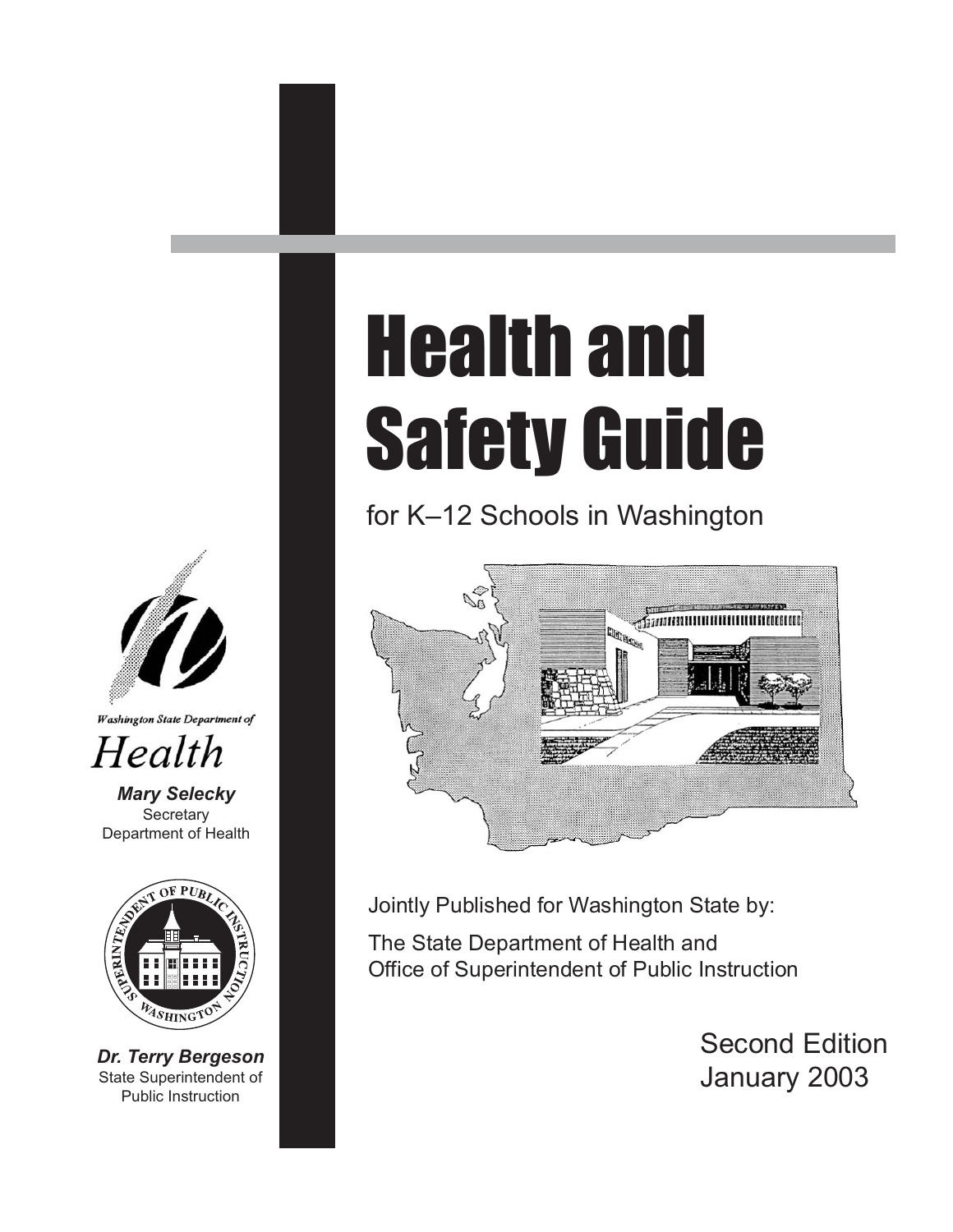### **Health and Safety Guide K–12 Schools in Washington Second Edition**

*Jointly published for Washington State by:* 

**Office of Superintendent of Public Instruction** 

**Dr. Terry Bergeson State Superintendent of Public Instruction**

**Marcia L. Riggers, Assistant Superintendent Student Support and Operations**

> **William Panos, Director School Facilities and Organization**

> **Greg Lee, Program Support School Facilities and Organization**

**State Department of Health** 

**Mary C. Selecky, Secretary Department of Health** 

**Bill White, Assistant Director Environmental Health Programs** 

**Maryanne Guichard, Director Environmental Health and Safety** 

**Jack Lilja, Section Manager Local Health Support**

This material is available in alternative format upon request. Contact School Facilities and Organization: 360-725-6000, TTY 360-664-3631, or from the website: www.k12.wa.us. The Office of Superintendent of Public Instruction complies with all federal and state rules and regulations and does not discriminate based on race, color, national origin, sex, disability, age or marital status.

**January 2003**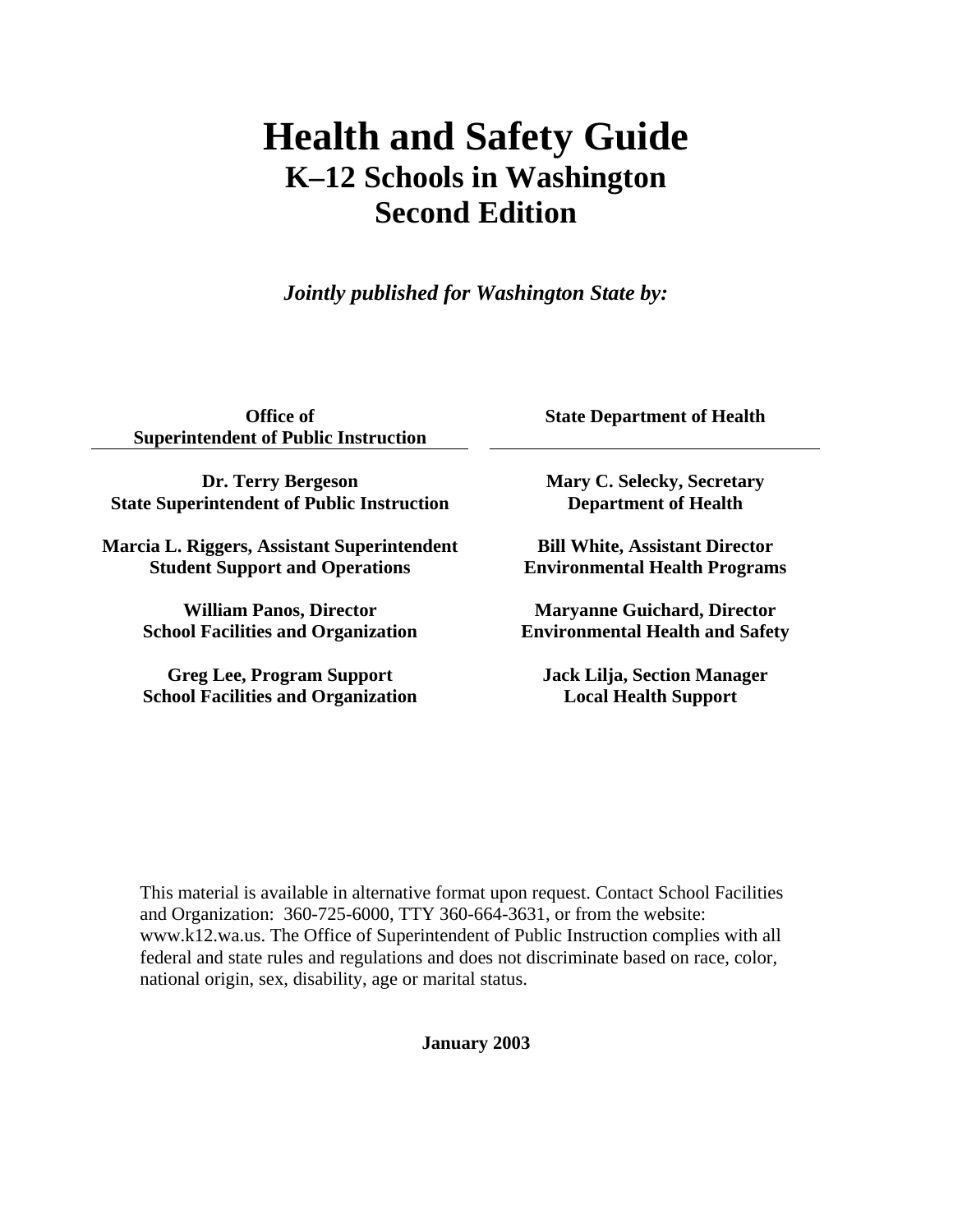#### **Table of Contents**

| <b>PART I</b>              |   |
|----------------------------|---|
| <b>Acknowledgements</b>    | 3 |
| <b>Preface</b>             | 4 |
| <b>Introduction</b>        | 5 |
| <b>Plan Review</b>         | 6 |
| <b>Summary of Sections</b> | 8 |

#### **PART II**

| <b>School Safety Guide</b> |                                                         |    |
|----------------------------|---------------------------------------------------------|----|
|                            | Section A: General Procedures                           | 13 |
|                            | Section B: Building Maintenance and Operations          | 14 |
|                            | Section C: General Safety                               | 15 |
|                            | Section D: Plumbing, Water Supply, and Fixtures         | 18 |
|                            | Section E: Sewage Disposal                              | 20 |
|                            | Section F: Indoor Air Quality                           | 21 |
|                            | Section G: HVAC – Preventative Maintenance              | 23 |
|                            | Section H: Sound Control                                | 25 |
|                            | Section I: Lighting                                     | 26 |
|                            | Section J: Food Service                                 | 27 |
|                            | Section K: Science Classrooms and Laboratories          | 29 |
|                            | Section L: Career & Technology Education                | 35 |
|                            | Section M: Bloodborne Pathogens & Exposure Control Plan | 38 |
|                            | Section N: Playgrounds                                  | 40 |
|                            | Section O: Animals in Schools                           | 42 |
|                            | Section P: Emergency & Disaster Preparedness            | 44 |
|                            | Section Q: Pesticide Use in School                      | 45 |
|                            | Section R: Visual and Performing Arts Education         | 46 |
|                            | Section S: Athletics                                    | 48 |

#### **PART III**

| <b>Appendices</b> |                                                                  |    |
|-------------------|------------------------------------------------------------------|----|
|                   | Appendix A: Acknowledgements                                     | 50 |
|                   | Appendix B: School Inspection Protocols                          | 52 |
|                   | Appendix C: School Inspection Roles and Responsibilities         | 56 |
|                   | Appendix D: Science Laboratory Chemicals                         | 60 |
|                   | Appendix E: Visual and Performing Arts Education                 | 66 |
|                   | Appendix F: Animals in the Classroom                             | 71 |
|                   | Appendix G: Who's Who in School Environmental Health             | 76 |
|                   | Appendix H: Questions and Answers About School Health and Safety | 79 |
|                   | Appendix I: Safety and Health Websites                           | 83 |
|                   | Appendix J: Selected Bibliography                                | 85 |
|                   | Appendix K: Fee Guidelines                                       | 87 |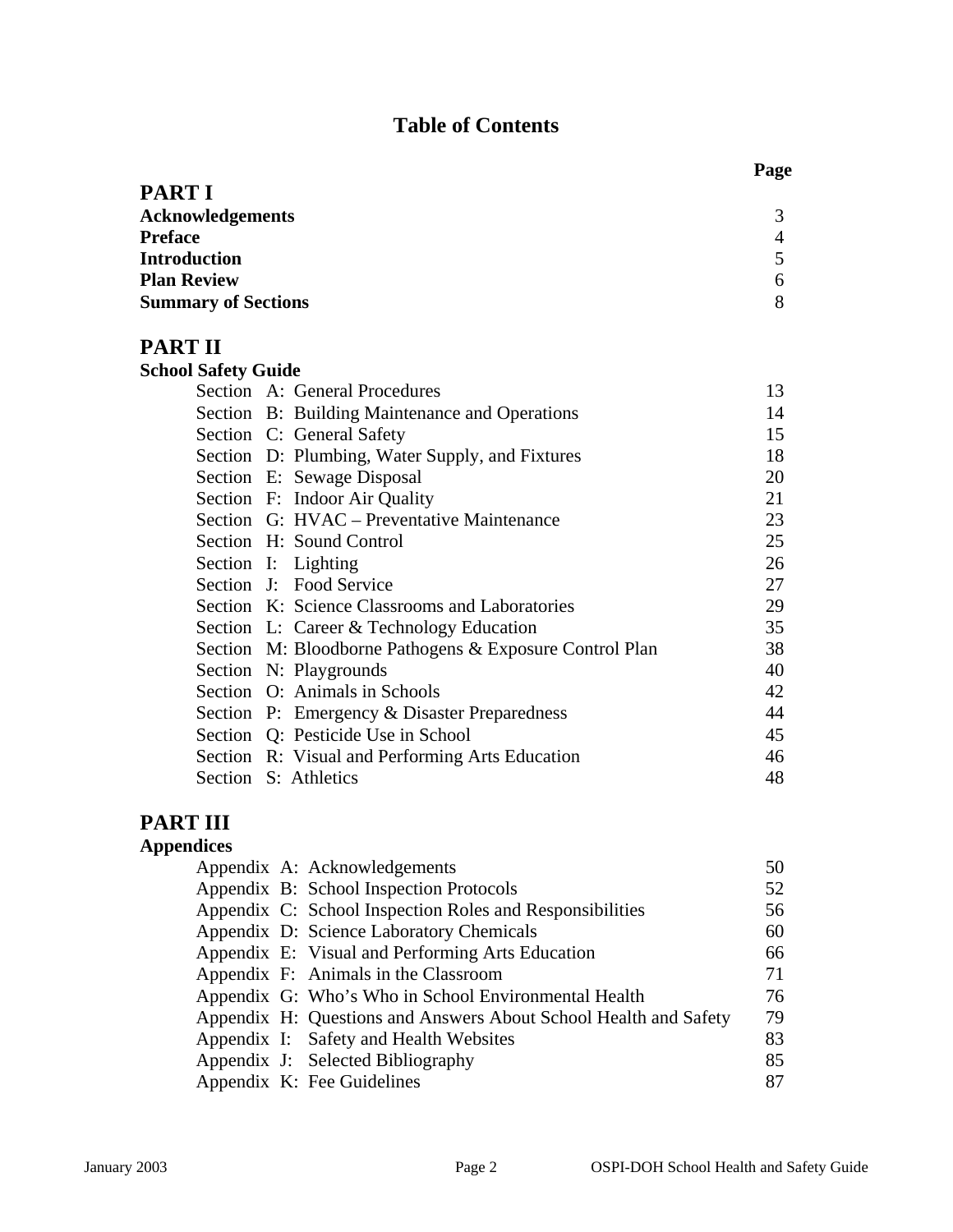#### **Acknowledgements**

The Second Edition of the Guide was prepared in accordance with Washington State Board of Health (SBOH) rules (WAC 246-366-140) by:

| James T. Kerns, CSHM, CPEA   | <b>Educational Service District 101</b>      |
|------------------------------|----------------------------------------------|
| Richard E. Ellis, RS, MS, JD | <b>Washington State Department of Health</b> |

#### **The following individuals contributed to the various sections in this Second Edition:**  Cindy Acosta Sumner School District Craig Apperson Office of Superintendent of Public Instruction Julie Awbrey Spokane Regional Health District Lynden Baum Department of Health Betty Brandis Office of Superintendent of Public Instruction Tom Chan Washington Schools Risk Management Pool Mike Colebrese Washington Interscholastic Athletic Association Eric Dickson Educational Service District 101 Pam Emerson Environmental Protection Agency, Region X Rob Fieldman Office of Superintendent of Public Instruction Gary Fraser Department of Health Bob Fulmer Washington Schools Risk Management Pool John Grendon Department of Health Dave Hales WSU Energy Extension Service Selden Hall Department of Health Lin Hansen Mead School District Tim Hardin Department of Health Kathy Hodgins Educational Service District 112 Joe Hoffman Washington Department of Agriculture AnnRene Joseph Office of Superintendent of Public Instruction Scott LaBar Educational Service District 112 Rick LaBoyne Federal Way School District Marysue Linville Washington Schools Risk Management Pool Steve Main Spokane Regional Health District Doug Mandt Washington Science Teachers Association Mary Miller Department of Labor and Industries Lisa Pound Washington Schools Risk Management Pool Rich Prill WSU Energy Extension Service Dan Robison Environmental Protection Agency, Region 10 Peggy Sandberg Educational Service District 112 Bruce Scherling Southwest Washington Health District Marge Sorlie Department of Social and Health Services Gail Thronson Office of Superintendent of Public Instruction Pam Tollefsen Office of Superintendent of Public Instruction Dave Waddell King County Department of Natural Resources Eric Wuersten Office of Superintendent of Public Instruction Phil Wyman King County Health District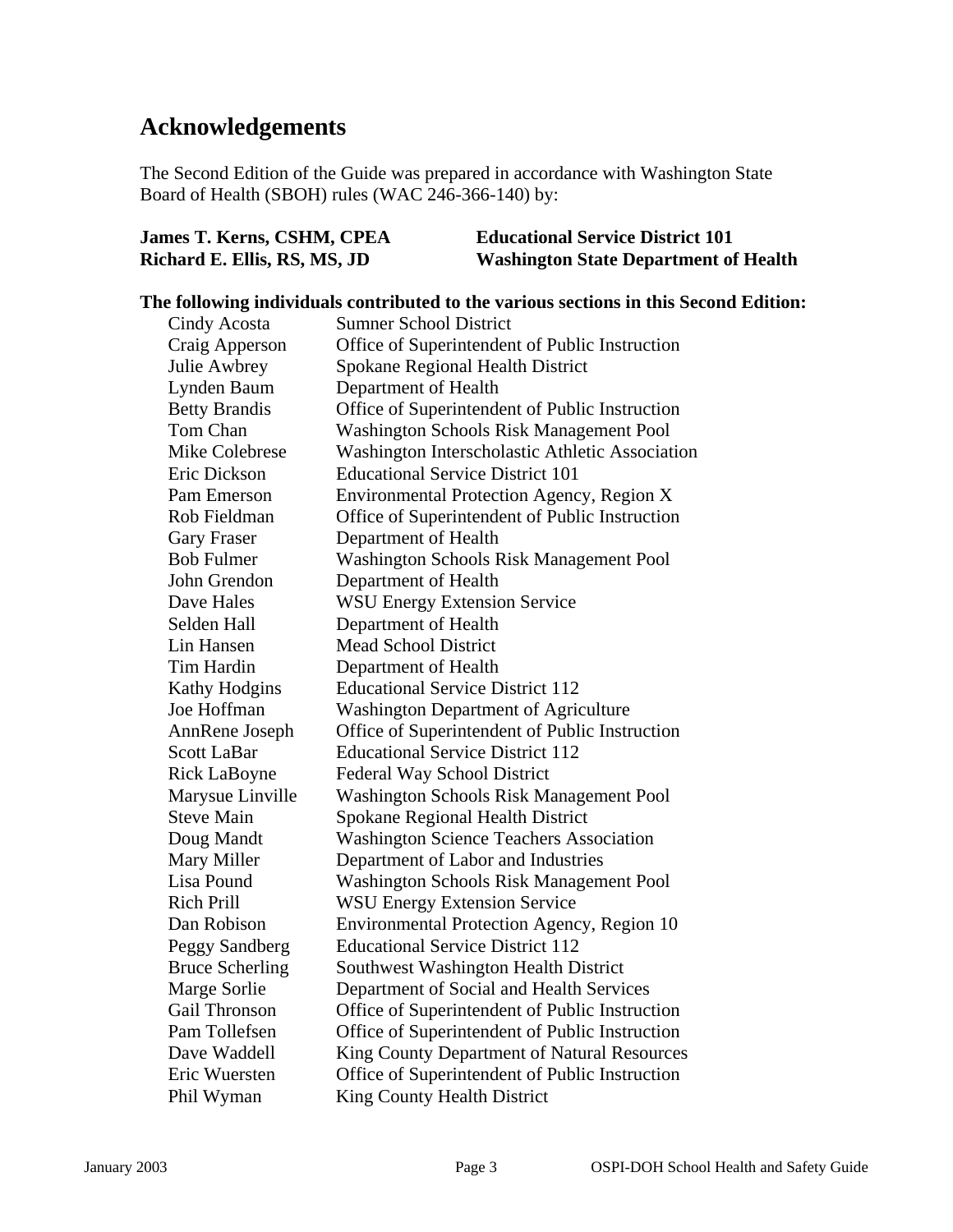#### **Preface**

The Second Edition of Health and Safety Guide for K-12 Schools in Washington (Guide) is once again being jointly promulgated by the Office of Superintendent of Public Instruction (OSPI) and the Washington State Department of Health (DOH) in accordance with WAC 246-366-140.

The First Edition of the Health and Safety Guide was developed between August 1996 and June 2000 under the authority of the Washington State Board of Health (SBOH) rules (WAC 246-366-140). In April 1996, DOH and OSPI formed the Washington State School Facilities Health and Safety Advisory Committee (HSAC). The HSAC was tasked with developing the Guide and related documents including a fee guide, roles and responsibilities matrix, and a school inspection protocol. During the development of the First Edition of the Guide, staff from DOH and Educational Service District 101 (ESD) compiled information from numerous health and safety regulations and experts. Several draft guides were developed and presented to HSAC for review. The Guide was fieldtested by OSPI in coordination with DOH, North Thurston School District, Thurston County Health District, Snohomish School District, Snohomish County Health District, Spokane School District and Spokane Regional Health District. Comments from those inspections have been incorporated in the Guide.

DOH and OSPI continue to encourage all users of the Guide to:

- 1. Examine its concepts, recommendations, citations, references, and procedures;
- 2. Evaluate their usefulness, effectiveness, and accuracy;
- 3. Identify any costs and obstacles to implementation; and,
- 4. Describe any benefits received.

Users of the Guide are invited to report their findings and suggestions to the DOH-Office of Environmental Health and Safety. Such information will be used to update and improve future editions of the Guide and will assist in identifying training and technical assistance needs related to school health and safety. This Guide is meant to be as practical and up to date as possible. The assistance and input of all users of the Guide is greatly appreciated.

It is important to recognize that the practices specified or recommended in the Guide include some that are already *required* by code or law and others that are *recommendations* which may help promote good health and safety practices in schools. It is the responsibility of each school district and other users of the Guide to comply with applicable codes and laws, including those related to building, plumbing, electrical and mechanical systems, fire protection, safety, energy use and environmental protection. However, all users of the Guide, including school districts, should evaluate the discretionary recommendations presented and adopt or promote those that, in their judgment, are relevant, applicable to their circumstances, and feasible to implement. In the event that any recommendations offered in the Guide are in conflict with any applicable codes or laws, such codes or laws shall take precedence.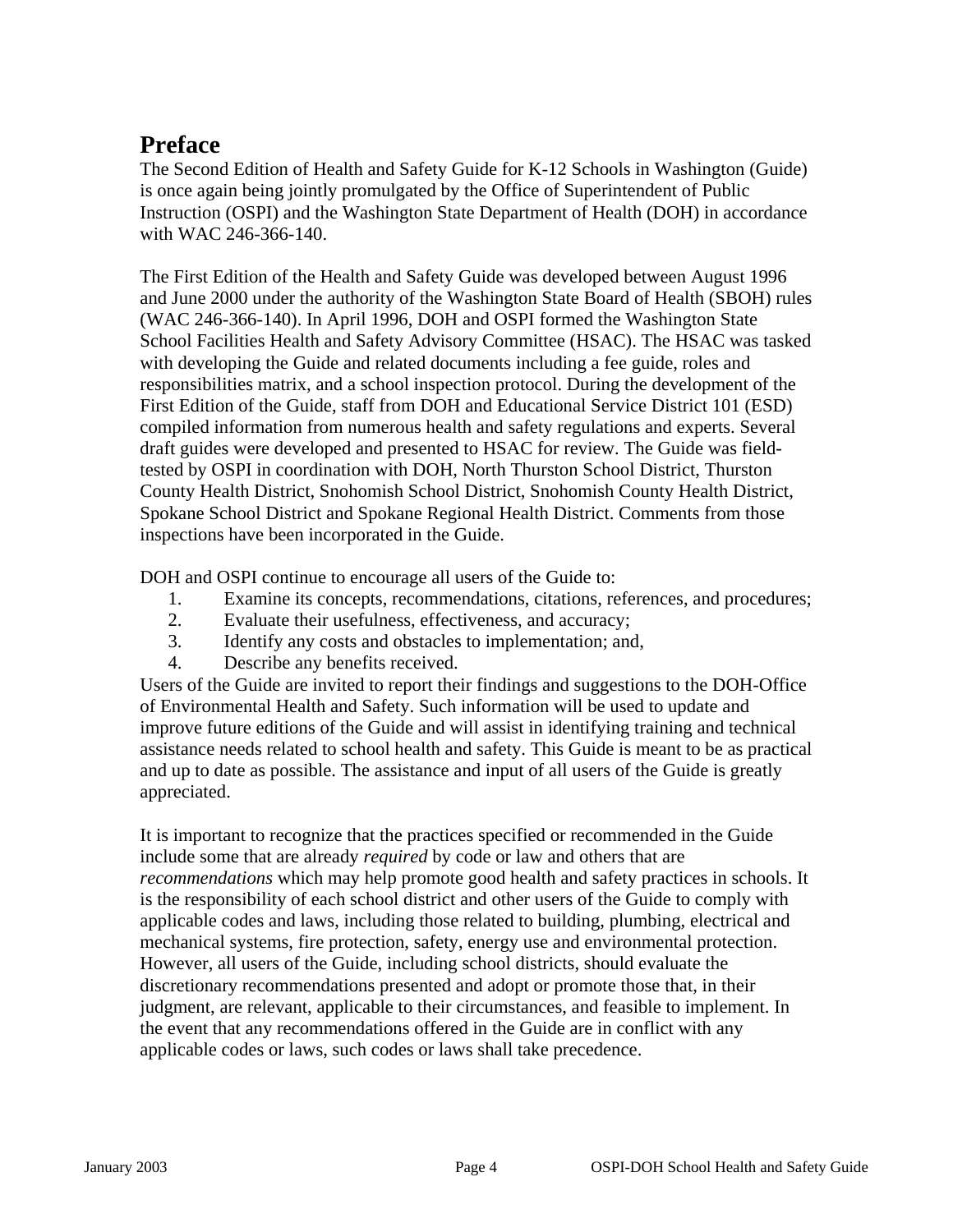#### **Introduction**

#### **Second Edition, January 2003**

This second edition is the result of input received from users of the Guide during the period from December 2000 through June of 2002. A committee of School and Health personnel worked during June, July and August of 2002 to incorporate those comments, add several new sections, and update code references and requirements.

#### **The Guide's Purpose**

The Guide was written in accordance with the SBOH Primary and Secondary School Regulations, WAC 246-366-140, which state in part that DOH and OSPI " . . .shall jointly prepare a guide for use by department personnel during routine school inspections in identifying violations of good safety practices." These regulations can be found at: [http://slc.leg.wa.gov.](http://slc.leg.wa.gov/) The Guide is intended to help prevent and reduce injuries and illnesses in Washington's K–12 schools.

#### **Multiple Uses of the Guide**

The Guide's primary focus is to recommend good health and safety practices to help ensure safer schools. It is not aimed at preventing intentional violence in schools. Violence in schools has been extensively addressed elsewhere, including numerous documents on the Washington State Office of Attorney General and OSPI websites. Several excellent documents found on these sites include: *It's Our School, Rebuilding Schools as Safe Havens, Recommendations of the Youth Safety Summit, and Safe Schools Resource Guide.* Two helpful websites that focus on school violence issues and solutions can be found at: [www.nssc1.org](http://www.nssc1.org/) and [http://www.k12.wa.us/safetycenter/.](http://www.k12.wa.us/safetycenter/)

Some of the safety practices that are recommended in the Guide affect school operation and maintenance, repairs and minor construction, as well as the school's administrative organization and lines of communication. The Guide is available on the Internet on DOH and OSPI websites: [www.doh.wa.gov](http://www.doh.wa.gov/) or [www.k12.wa.us/facilities/healthsafetyguide.asp](http://www.k12.wa.us/facilities/healthsafetyguide.asp). The Guide is intended for use as a school self-inspection tool. It is not an inspector's checklist due to its length and detail. Inspectors may want to create their own short version of the guide for use during inspections.

The Guide can be used for report documentation, creating and tracking work orders and creating customized checklists for various users.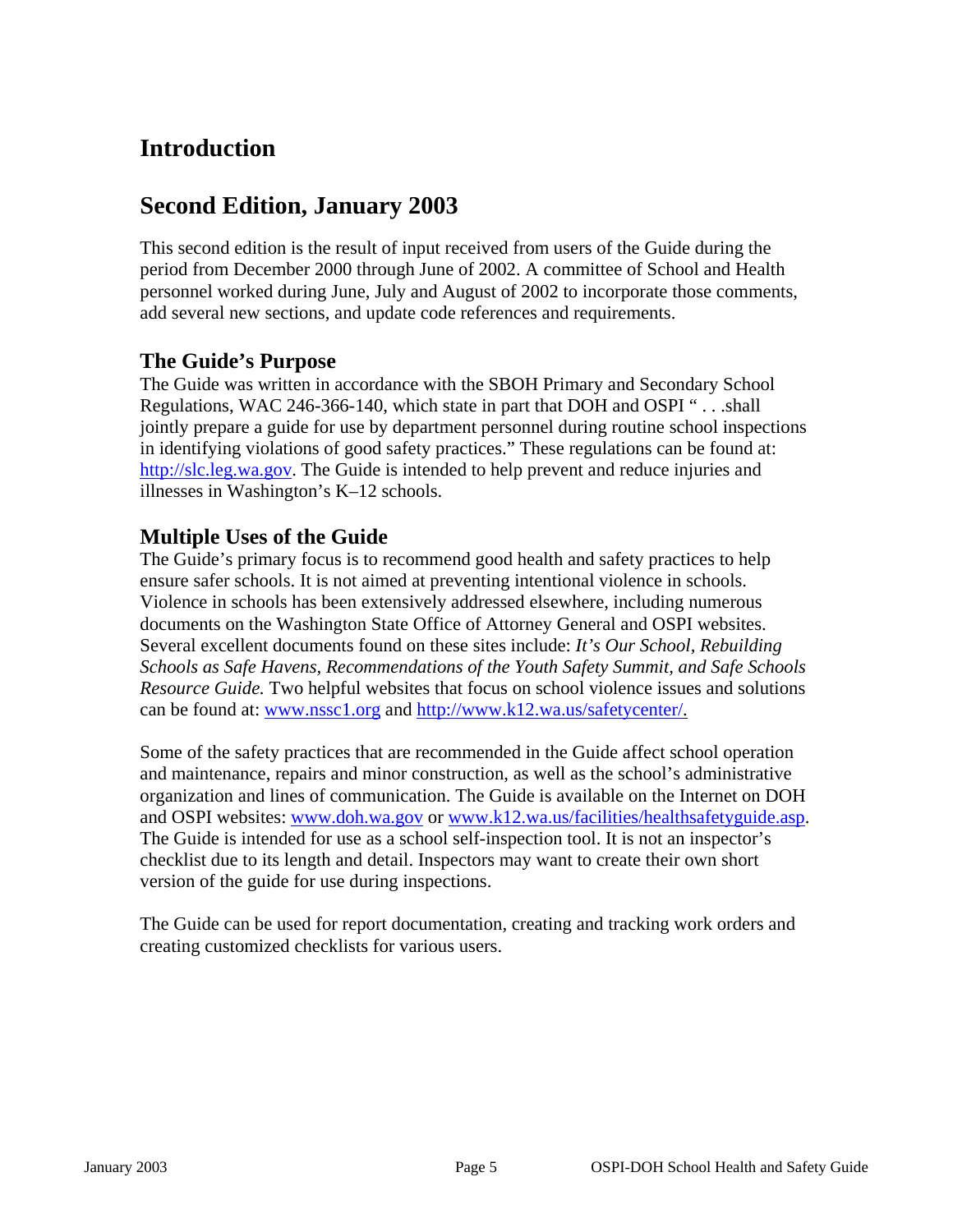#### **Plan Review**

The Guide also focuses on practices that can be undertaken during the design, construction, renovation, operation, maintenance or inspection of any school. In this Second Edition of the Guide, another column has been added for plan review items. A short version of the Guide, containing only those items flagged for school designers and plan reviewers is located on the websites titled Safety & Health Plan Review Checklist. [www.doh.wa.gov](http://www.doh.wa.gov/) or [www.k12.wa.us/facilities/healthsafetyguide.asp](http://www.k12.wa.us/facilities/healthsafetyguide.asp).

Plan reviewers may use those portions of the Guide that apply to their specific responsibilities. For example, a health district plan reviewer is not expected to review plans for a fire alarm system or an HVAC system. Nor is a fire marshal expected to review plans for a septic system or a food service operation. In this example, the health district reviewer would simply ensure that the fire marshal had checked for all of the Fire Code items and signed off on the plans. Both reviewers would assure themselves that the local building official (authority having jurisdiction) had reviewed and approved the HVAC system plans. The intent of this Guide is to make a reviewer's job easier, not to increase their workload.

#### **Appendices**

The Guide contains appendices on inspection protocols, health district fee guidelines, agency roles and responsibilities, restricted chemicals in laboratories, inspection protocols and special considerations for visual and performing arts classrooms, references, websites and related documents. The broad scope of the Guide will allow it to be useful in managing a variety of health and safety issues on a school campus. Part III was NOT updated from the 2000 edition and may contain some dated materials.

#### **Causes of Poor Health and Safety Conditions**

Poor health and safety conditions may result from many causes including but not limited to physical, electrical and structural hazards, poor indoor air quality and/or temperature control, building materials, furnishings and equipment. Human error, facility operation, and maintenance practices, as well as the various activities of students, parents and other school user groups can also contribute to health and safety problems. Although there is no single solution for all of these problems, thorough and routine inspections of school facilities will help in reducing illness and injuries to students, staff and visitors.

#### **Who Will Use the Guide?**

The Guide is primarily intended for use by:

School district staff School risk managers and safety officers Local health jurisdictions Architects and engineers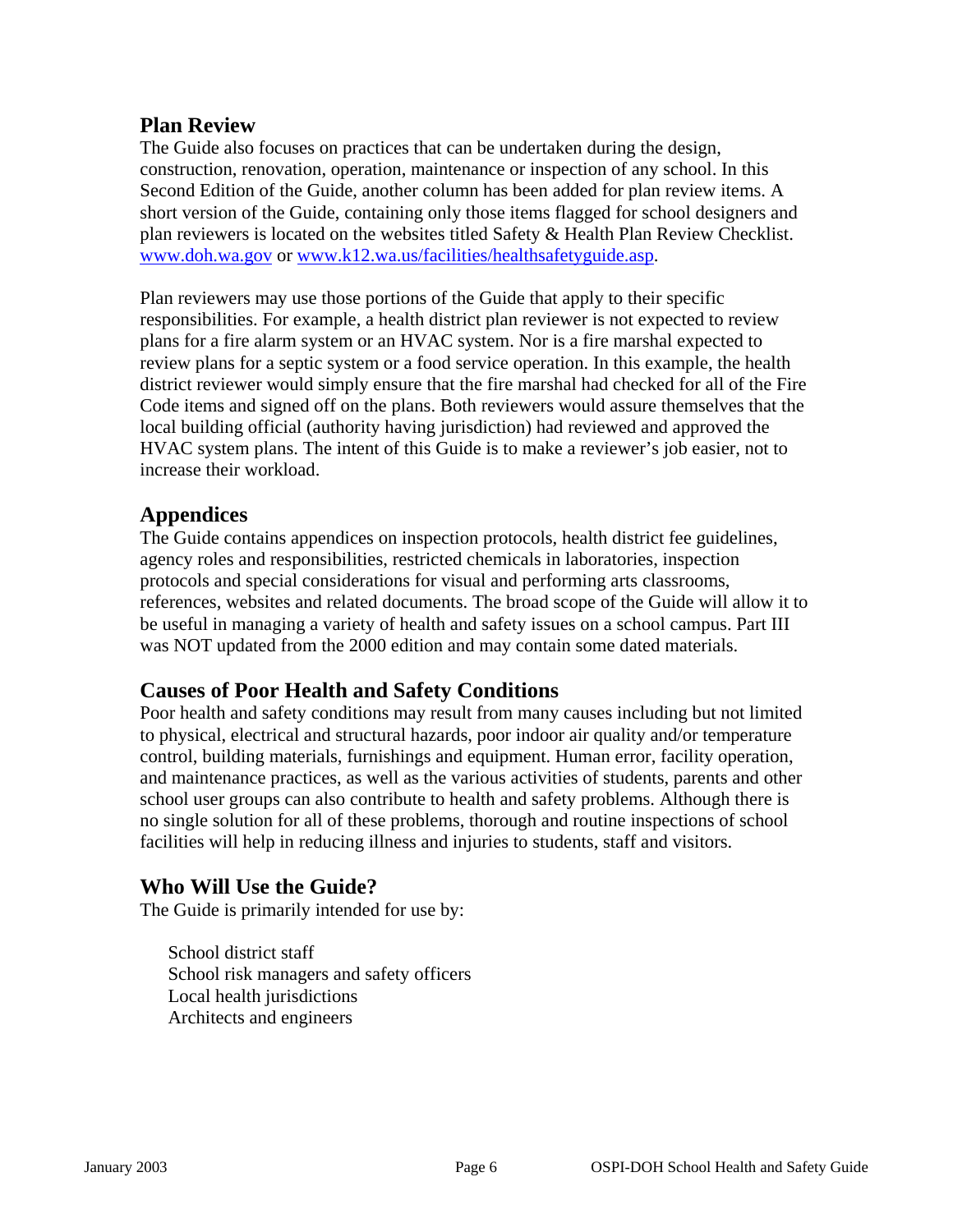#### **Other groups that have a significant interest in the Guide include:**

Washington State School Directors' Association Washington Association of School Administrators Washington Association of School Business Officials Washington Association of Maintenance and Operations Administrators Washington Association for Career and Technical Education Washington Science Teachers' Association Washington Education Association Washington Federation of Teachers School Nurse Organization of Washington Local school boards Parents **Students** Building Officials and Fire Marshals School site councils State and Federal agencies State Board of Health State Board of Education Other related organizations, including the School Facilities Advisory Board Other contract providers of supplies, services, equipment and facilities

The other contract providers identified above include companies that provide sports and playground equipment, air handling systems, school supplies, construction materials, and building furnishings.

To ensure accountability and appropriate use of the practices presented in the Guide, each school is required under Washington State Department of Labor and Industries (L&I) WISHA rules (WAC 296-800-130) to organize a safety committee. The Guide and other related documents could assist these site-based safety committees in performing selfassessments of their facilities. www.lni.wa.gov/wisha/corerules/

It is important for school administrators and safety committees to alert other interested parties of their efforts to address health and safety issues at their school. The school's safety committee should work closely with the groups listed above to ensure that good communication and cooperation is obtained.

#### **Organization and Content of the Guide**

The sections in Part II address special subjects that were determined by SBOH rules and the HSAC to need special attention. It is anticipated that requests for changes and additional material will necessitate that the Guide be revised periodically to ensure its accuracy to the users. Therefore, users are encouraged to submit other rules, standards, guidelines, references, websites, and updated or useful source materials to: School Program Coordinator, DOH, PO Box 47825, Olympia, WA, 98504-7825.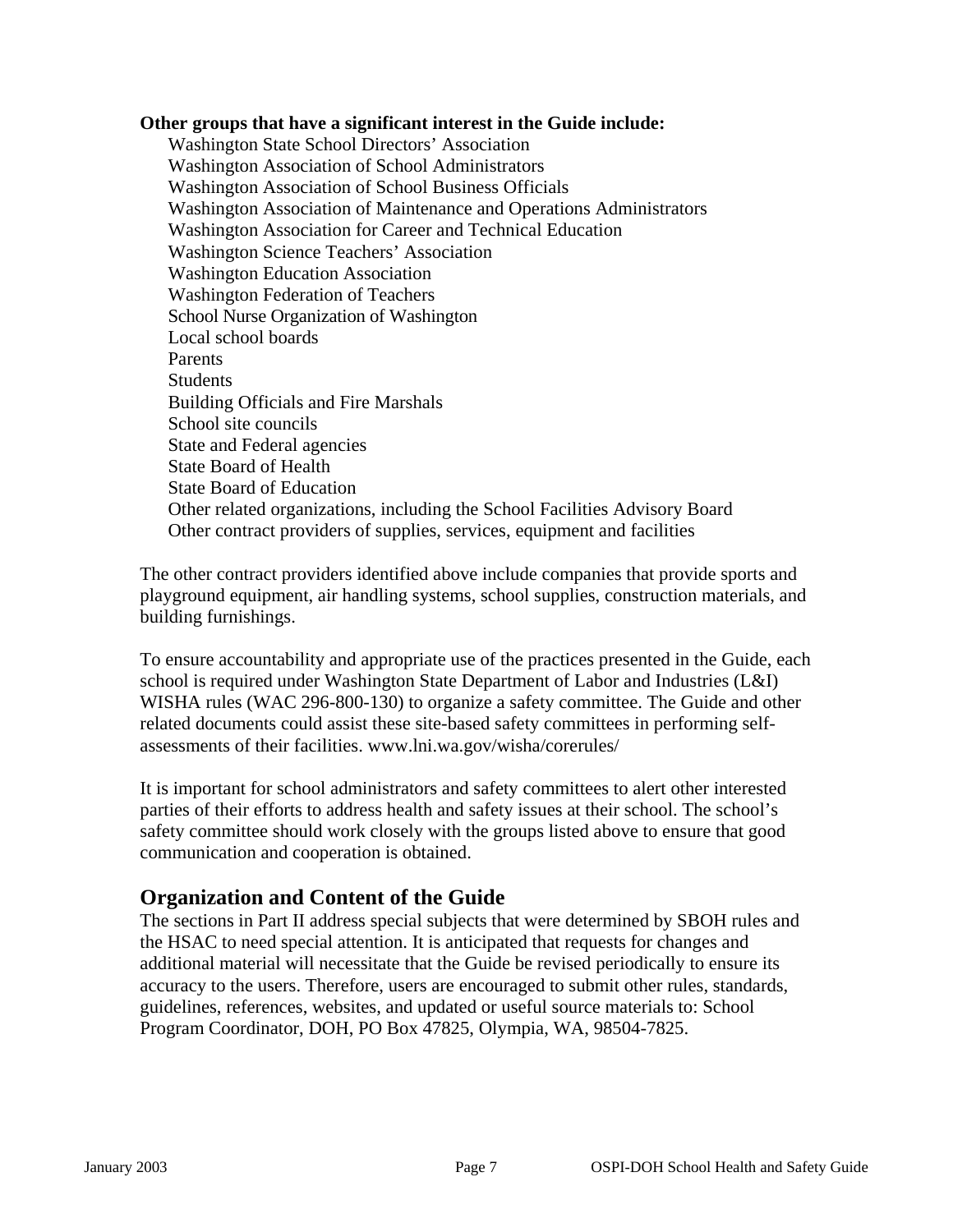#### **Summary of Sections**

*Section A: General Procedures* addresses the importance of having a cooperative, systematic approach while working with school districts. The need for proper communication channels, building and demographic data, and injury and health information is reviewed along with the review of prior reports from health agencies and others. The need to discuss plans for minor or major remodeling is also covered in this section.

*Section B: Building Operation and Maintenance* these areas include cleanliness, chemical storage, floors, walls, ceilings, vermin control, windows and window shades, and storage areas.

*Section C: General Safety* deals with injury prevention. Several hazards listed in this section have been observed frequently, while others occur less often or rarely. The frequency and severity of unsafe conditions are combined to prioritize hazards for elimination or mitigation. Many school districts have only limited funding for maintenance and are able to address only those hazards that present the greatest potential for severe injury, serious illness or long-term disability. In some extraordinary cases, health officials have statutory power and a duty to require schools to immediately eliminate hazards that pose an immediate life safety threat. Health officials may also require that children be kept away from a hazard by closing part or all of a school facility until the hazard is eliminated. RCW 43.70 and RCW 70.05.

The Washington Administrative Code requires most of the items in this section while others are recommendations based on the combined experience of committee members and inspectors. These distinctions are clearly made throughout the Guide so that parents, teachers, inspectors and school administrators will know what is required versus what is recommended. This is a key distinction for many school districts as they address maintenance, operations and capital improvement projects related to health and safety issues.

*Section D: Plumbing, Water Supply and Fixtures* refers to the Washington Administrative Code requirements for public water systems (WAC 246-290). The section also refers to maintaining compliance with the Washington State Building and Plumbing codes. These codes are available at public libraries and on the Internet at [http://slc.leg.wa.gov.](http://slc.leg.wa.gov/)

**Section E: Sewage Disposal** outlines the school's responsibilities to local and state health authorities in addressing on-site sewage disposal systems. The Washington Administrative Code that applies in this area is WAC 246-366. Maintenance and abandonment of sewage systems is discussed in WAC 246-272. Refer to: www.doh.wa.gov/ehp/ts/waste.htm.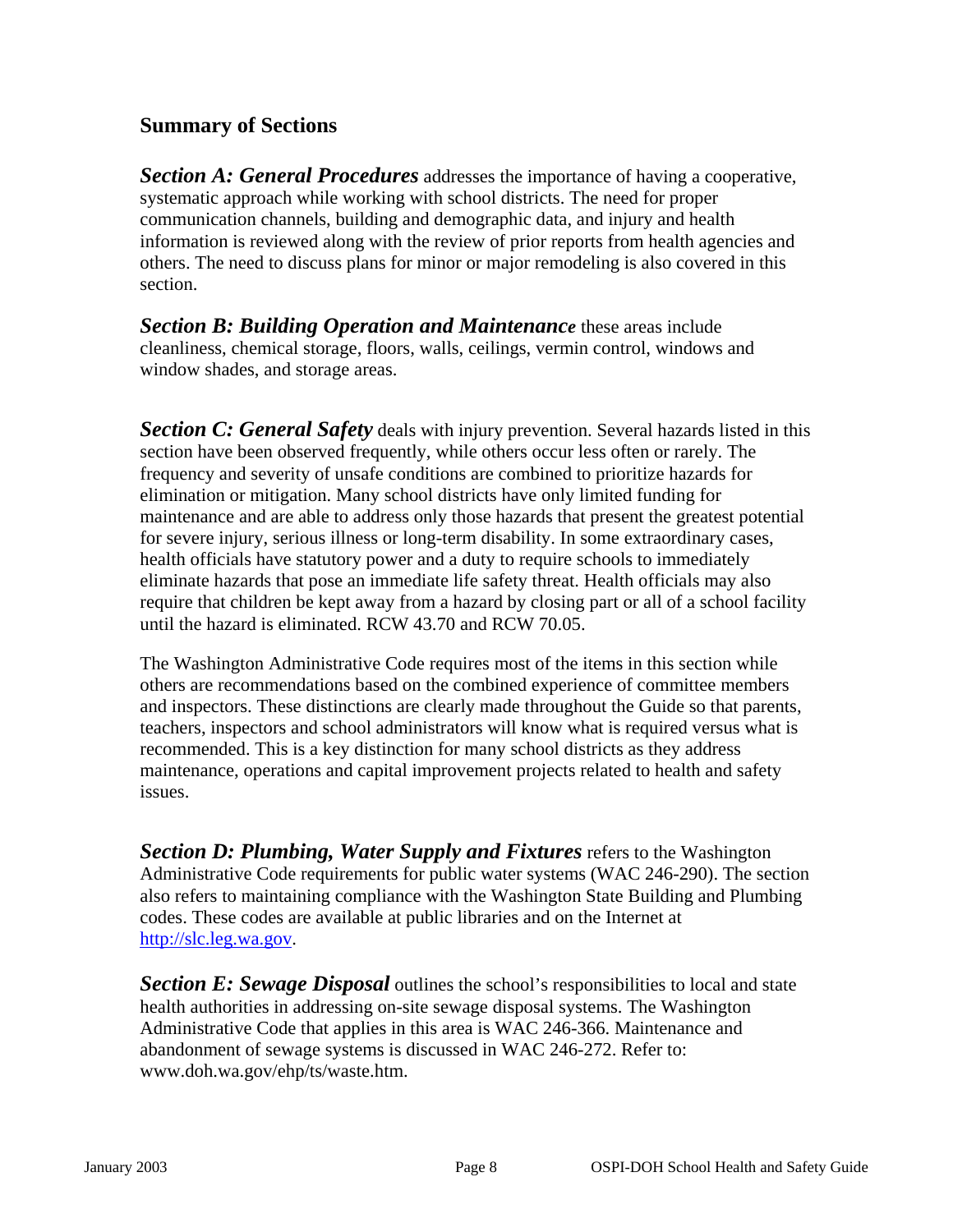**Section F: Indoor Air Quality** addresses air quality in schools and refers readers to useful indoor air quality (IAQ) reference materials. IAQ issues have become a major issue for some schools. Mold, toxic fumes, volatile compounds, dust, auto exhaust, and lack of sufficient outside air have all contributed to indoor air quality problems in schools in Washington State. In some instances, these problems have resulted in evacuations and temporary closures of schools.

The Environmental Protection Agency (EPA) and DOH have both written publications targeted specifically at IAQ in schools. EPA's *Tools for Schools* is a user-friendly, problem-solving tool targeted mainly at existing schools, with concise action lists for various school staff and others. Contact EPA for this publication. A new EPA publication titled IAQ Design Tools for Schools is being published for new school construction.

DOH's *School Indoor Air Quality Best Management Practices Manual* covers air quality issues related to new school sitting, design, materials, construction scheduling, source control, air quality standards, dealing with specialty areas in shops and labs, and differences in ventilation systems. The manual is free and can be downloaded at [http://www.doh.wa.gov/ehp/ts/iaq/pdf.](http://www.doh.wa.gov/script/pubs.idc) Section 6 should be of particular interest to designers of school buildings.

These publications should help schools solve many IAQ problems as they emphasize effective communication with teachers, students and parents and have become valuable references for school districts in Washington, other states and Canada.

Section F, IAQ should be utilized with Section G, HVAC Preventative Maintenance.

**Section G: HVAC Preventative Maintenance** provides readers with a maintenance and operations (M&O) guideline for school heating, ventilation and air conditioning systems. This section should be utilized with Section F, Indoor Air Quality. [www.doh.wa.gov/ehp/ts/iaq.htm](http://www.doh.wa.gov/ehp/ts/iaq.htm) and [www.epa.gov/iaq/largebldgs/baq\\_page.htm](http://www.epa.gov/iaq/largebldgs/baq_page.htm) 

**Section H: Sound Control** describes acceptable noise levels in schools. The section addresses portables, new construction, building and mechanical codes, as well as industrial arts areas. Impulse, impact and long-term noise exposure levels are addressed. Table-A in WAC 246-366-110(5) covers most school situations.

*Section I: Lighting* sets forth regulations governing minimum light intensities in general instruction areas, classrooms, libraries, laboratories, kitchens, corridors, auditoriums, gymnasiums, locker rooms and other areas of the school. Other issues such as shadows, glare, task lighting and excessive brightness are also covered. The Northwest Lighting Lab is a valuable resource that is available to schools: [www.northwestlighting.com](http://www.northwestlighting.com/)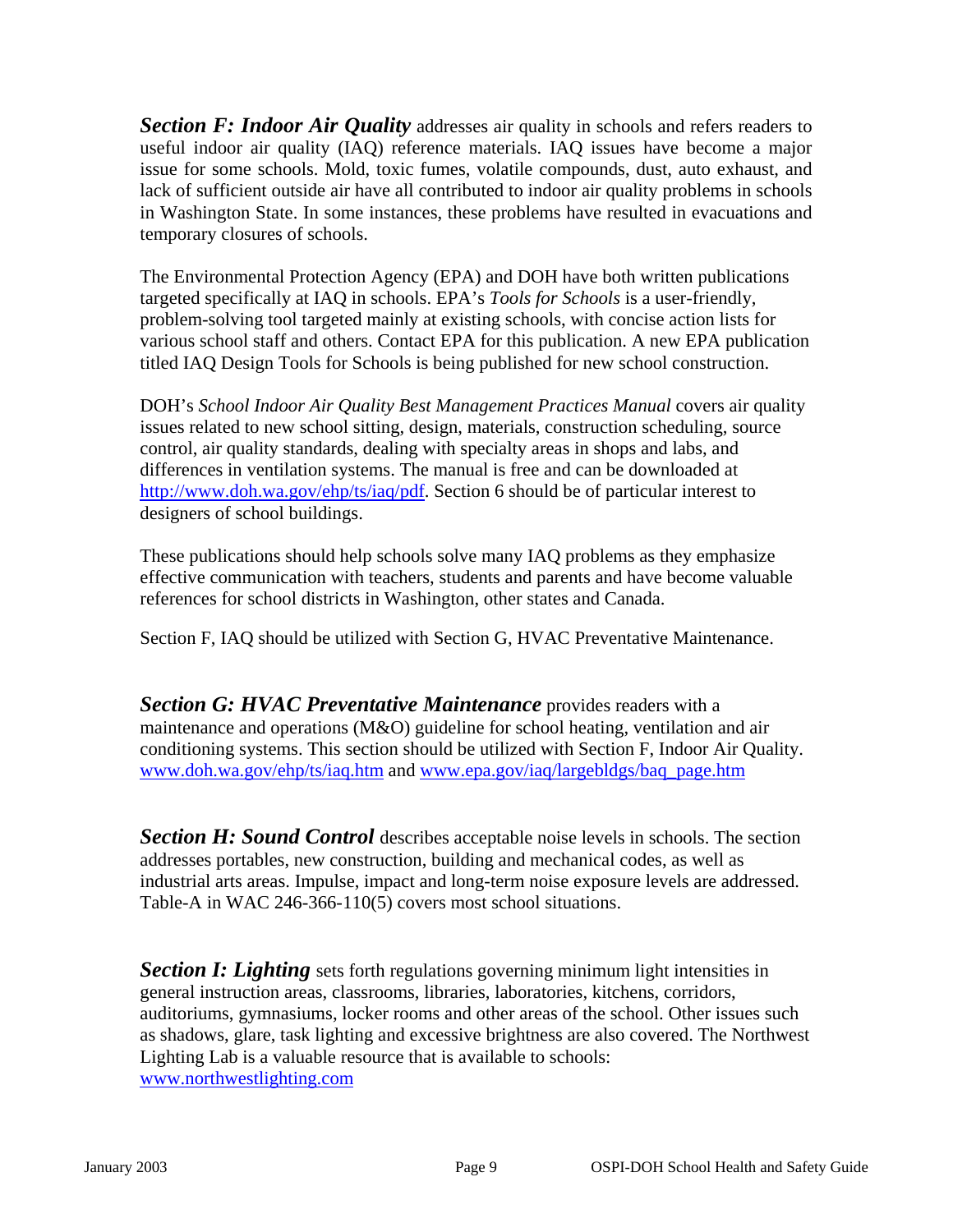**Section J: Food Service** refers to WAC 246-366-13-215, 217, 070(3)(f) and 140. Reference is also made to EPA and the Federal Insecticide, Fungicide and Rodenticide Act (FIFRA) requirements for separating toxic materials from food. Federal and state rules and laws concerning food are available at public libraries and on the Internet at [www.mrsc.org/wac/htm.](http://www.mrsc.org/wac/htm)

*Section K: Science Classrooms and Laboratories* contains basic safety provisions that are consistent with DOH, OSPI, the Washington State Science Teachers' Association and the L&I-WISHA rules.

There are numerous federal, state, local, private and non-profit organizations involved in science laboratory issues. These organizations may provide funding or technical assistance, conduct research, supply publications, serve in a regulatory capacity or represent special interest groups.

In addition to this section, an appendix contains information regarding chemicals that should **not** be in K–12 schools under any circumstances (Table 1), and chemicals that can be used in advanced classes under controlled conditions and in small quantities (Table 2).

**Section L: Career & Technical Education** references the current edition of the *Safety Guide for CTE,* published by OSPI. This publication is available for downloading from the Internet at: [www.k12.wa.us/careerteched/techprep/default.asp](http://www.k12.wa.us/careerteched/techprep/default.asp)

*Section M: Bloodborne Pathogens & Exposure Control Plan* contains WISHA rules that have been distributed to schools by OSPI, L&I and other agencies.

*Section N: Playgrounds* refers users to the Consumer Product Safety Commission (CPSC) *Handbook for Public Playgrounds* and the American Society for Testing and Materials (ASTM) voluntary standards for public playgrounds. The CPSC Website **[www.cpsc.gov/cpscpub/pubs/playpubs.htm](http:///)** contains the handbook referenced above as well as other useful playground safety information and checklists that address a wide range of playground safety and health topics.

*Section O: Animals in Classrooms* addresses live animals, reptiles, birds, insects, lab specimens, and other live or dead animals and was written with input from animal advocates, veterinarians, teachers, custodians, nurses, parents, risk managers, principals, environmental health professionals, and others with a broad range of experience in dealing with animals in schools.

In addition to this section, Appendix F provides information in order to answer specific questions related to the proper handling of animals and specimens in classrooms.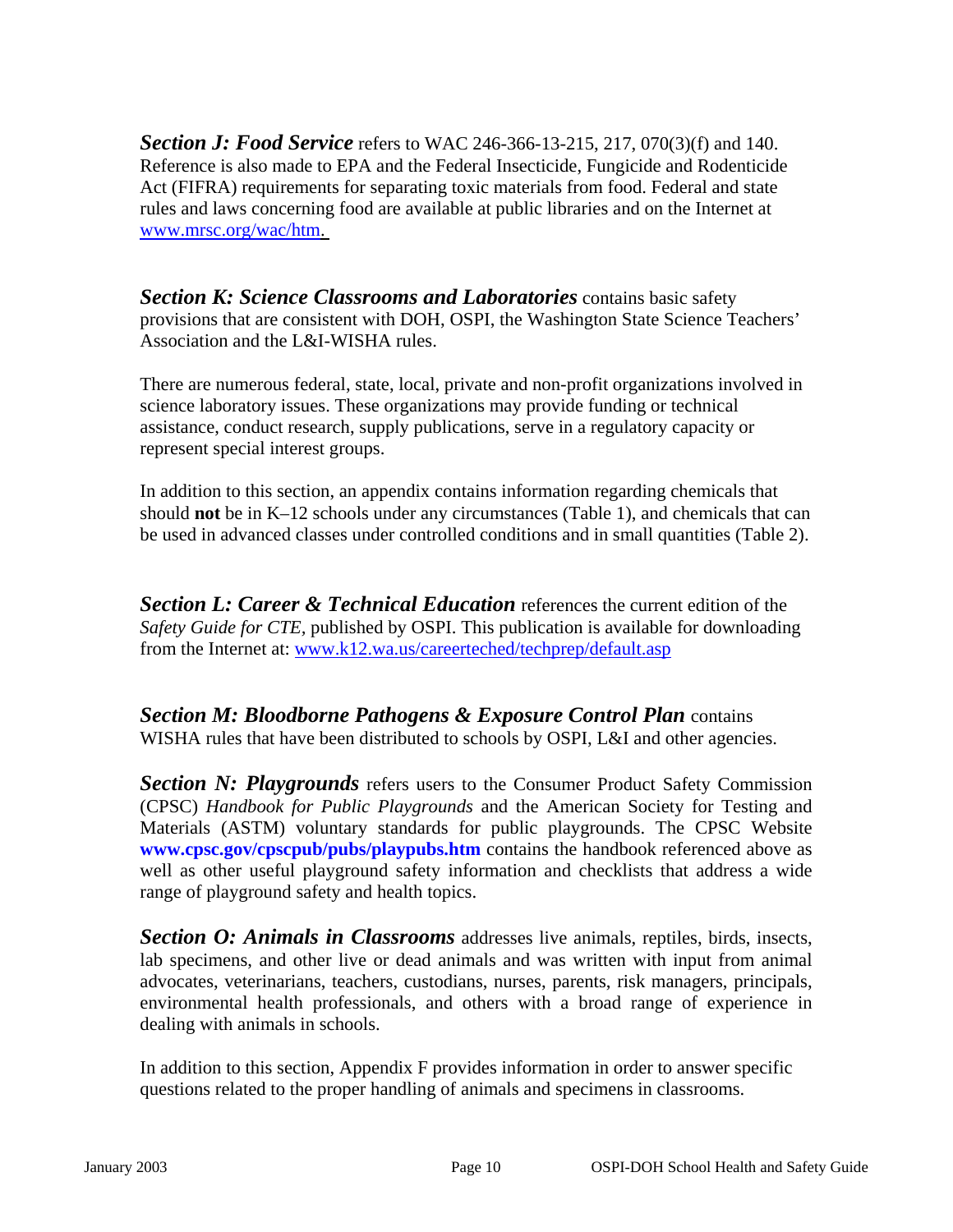*Section P: Emergency and Disaster Preparedness* deals with disasters and emergencies at schools. Being prepared for emergencies and disasters requires multiagency coordination and pre-planning for each foreseeable school emergency. Information on evacuation routes, awareness of L&I-WISHA rules, local response capabilities and other conditions need to be provided to teachers, parents and students.

Regular drills help make such plans work and are an important part in preparing for emergencies. Ongoing documentation of training and drills also helps to maintain the readiness capacity of schools to act. Records of drills and training also answer any questions about preparedness, either before or after any emergency or disaster situation occurs.

*Section Q: Pesticide Use in Schools* addresses a new law in Washington State that regulates the use of pesticides in schools -- RCW 17.21

*Section R: Visual and Performing Arts Education* addresses some old issues related to "arts and crafts" and some new issues relating to the much broader issue of all of the visual and performing arts.

*Section S: Athletics***.** This new section provides some very basic information relating to school athletics. It is our intention to expand this section in the future.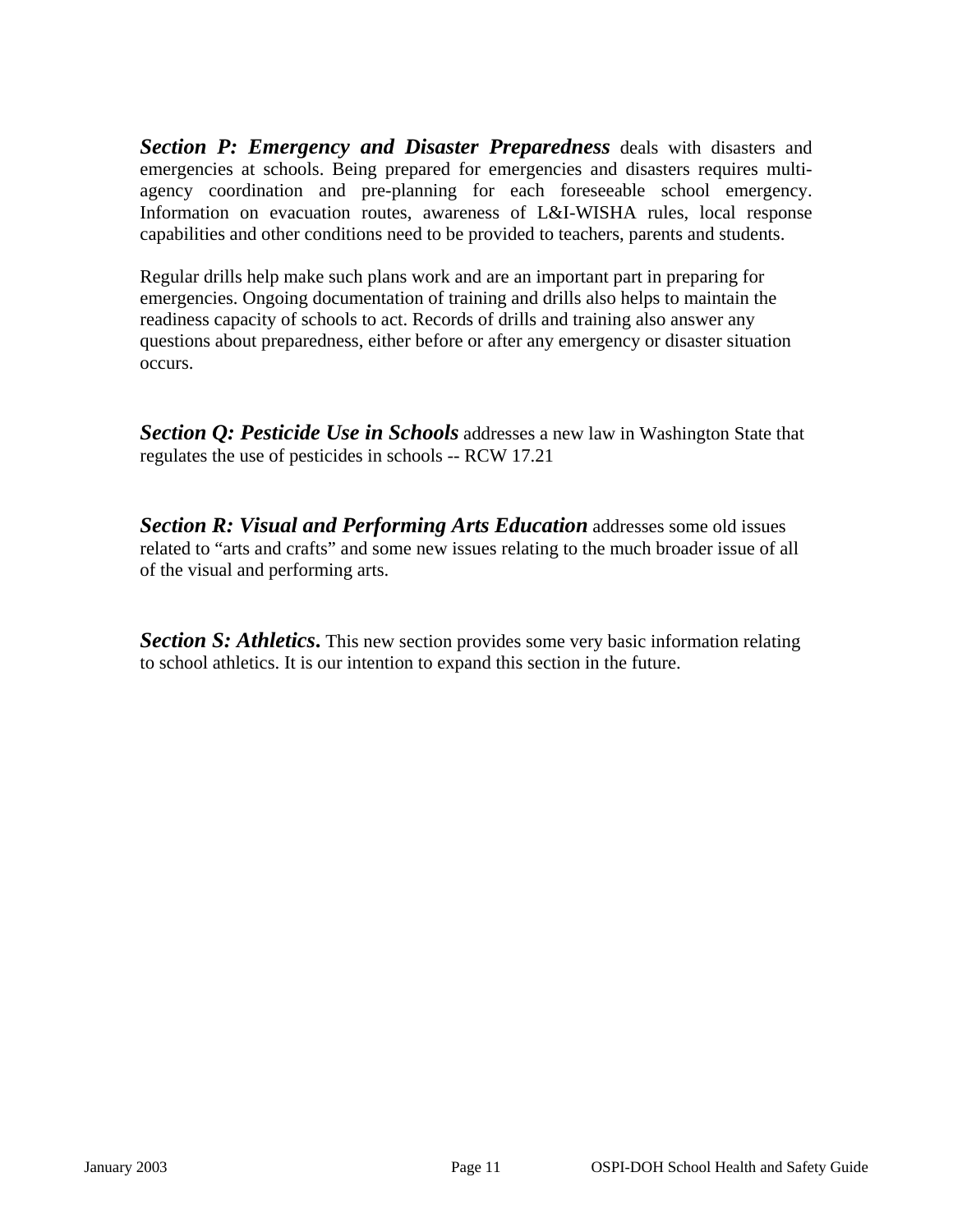## **Part II**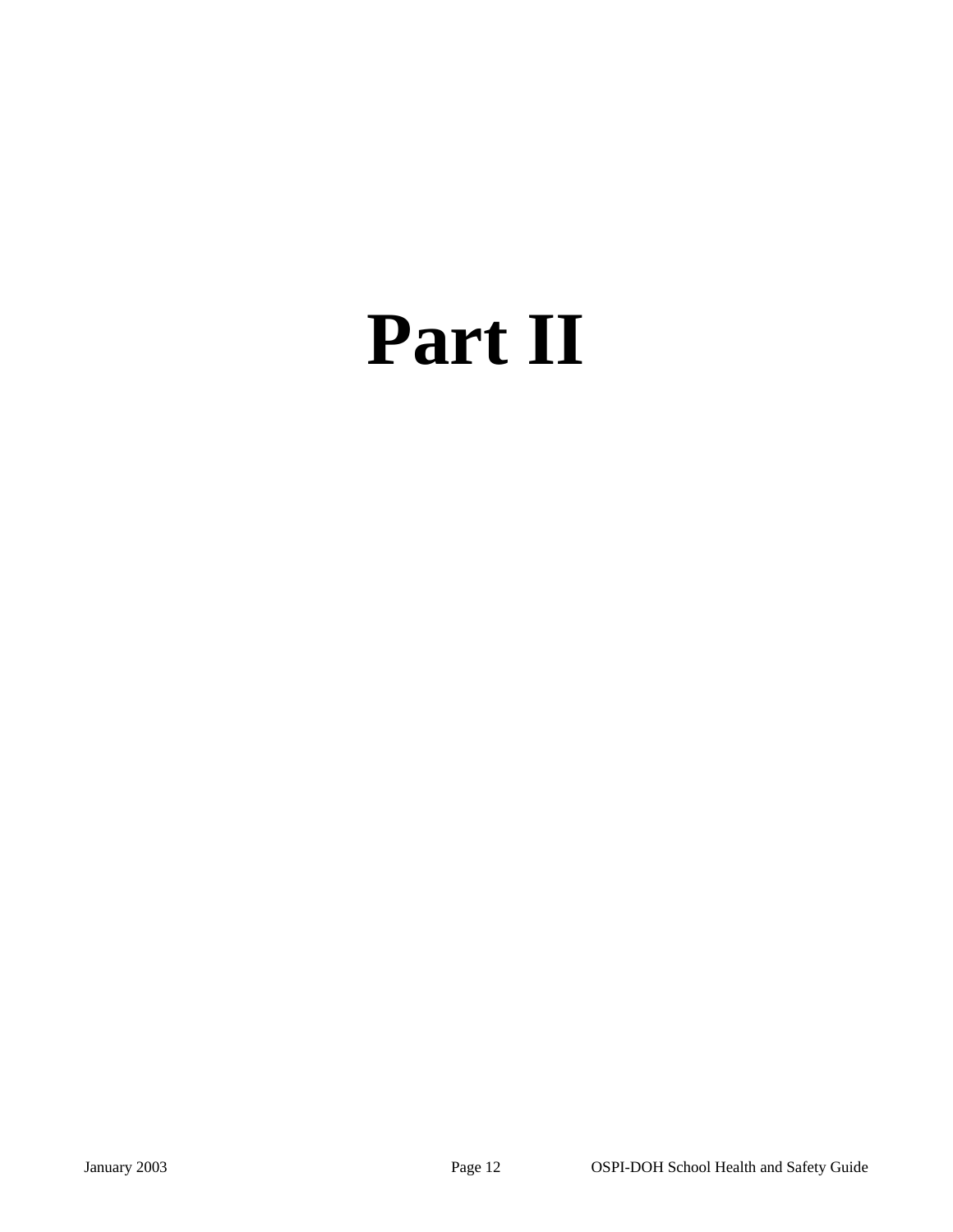#### **A. GENERAL PROCEDURES**

|                 | <u>ULIJLNAL FRVULDURLJ</u>                                                                                                                                                                                                                                                                                                                                    | Recommended | Required | <b>WAC or Other</b><br><b>Code Reference</b> | Plans<br>Review |
|-----------------|---------------------------------------------------------------------------------------------------------------------------------------------------------------------------------------------------------------------------------------------------------------------------------------------------------------------------------------------------------------|-------------|----------|----------------------------------------------|-----------------|
| A 001<br>S<br>U | A health and safety pre-inspection interview shall be conducted with the school<br>administrator for routine inspections. Procedures relating to health district inspections of<br>schools shall be in compliance with the jointly agreed upon guidelines of the Department<br>of Health (DOH) and the Office of Superintendent of Public Instruction (OSPI). | x           |          | 296-24-040                                   |                 |
| A 002<br>U<br>s | General School Data: Review building age, type, square footage; names of key personnel<br>on site; building floor and site plans as appropriate (e.g.: fire exit routes and/or directional<br>maps which are often given to parents at "open-house" events.                                                                                                   | X           |          | OSPI and DOH                                 |                 |
| A 003<br>s<br>U | Demographics: Review enrollment numbers, grade span, etc. (approximate numbers are<br>sufficient).                                                                                                                                                                                                                                                            | x           |          | OSPI and DOH                                 |                 |
| A 004<br>U<br>S | Safety and Health Data: Review general and/or summarized health and safety information<br>and reports which may be useful in assessing health or safety trends or problems within<br>the school.                                                                                                                                                              | X           |          | OSPI and DOH                                 |                 |
| A 005<br>U<br>s | History: Review previous health agency reports, safety committee reports, inspections,<br>follow-ups and complaints (if any) and their disposition or other actions taken by the<br>school in response.                                                                                                                                                       | X           |          | OSPI and DOH                                 |                 |
| A 006<br>U<br>s | Planning: Information related to planned future site improvements, additions, remodels,<br>etc., should be shared with the health official prior to the inspection.                                                                                                                                                                                           | X           |          | OSPI and DOH                                 |                 |
| A 007<br>s<br>U | Recent inspection reports from other agencies may be reviewed by the health officer if<br>provided by the school administrator.                                                                                                                                                                                                                               | X           |          | 296-24-020                                   |                 |
| A 008<br>U      | When building code requirements are questioned the local Building Official should be<br>consulted.                                                                                                                                                                                                                                                            |             | x        | <b>RCW 19.27</b><br><b>UBC</b>               | X               |
| A 009<br>s<br>U | When fire code requirements are questioned the local Fire Marshal or Fire Chief should<br>be consulted. If no local fire official is available then the district should consult the State<br>Fire Marshal.                                                                                                                                                    |             | <b>x</b> | <b>UFC</b><br><b>RCW 19.27</b>               | x               |
| A 010<br>s<br>U | When day care, preschool, headstart or other similar programs are located in K-12<br>schools DOH day care regulations on safety and health should be consulted. DOH and<br>some local health agencies have staff available to inspect these sites and respond to<br>questions.                                                                                |             | X        | 388-150                                      | x               |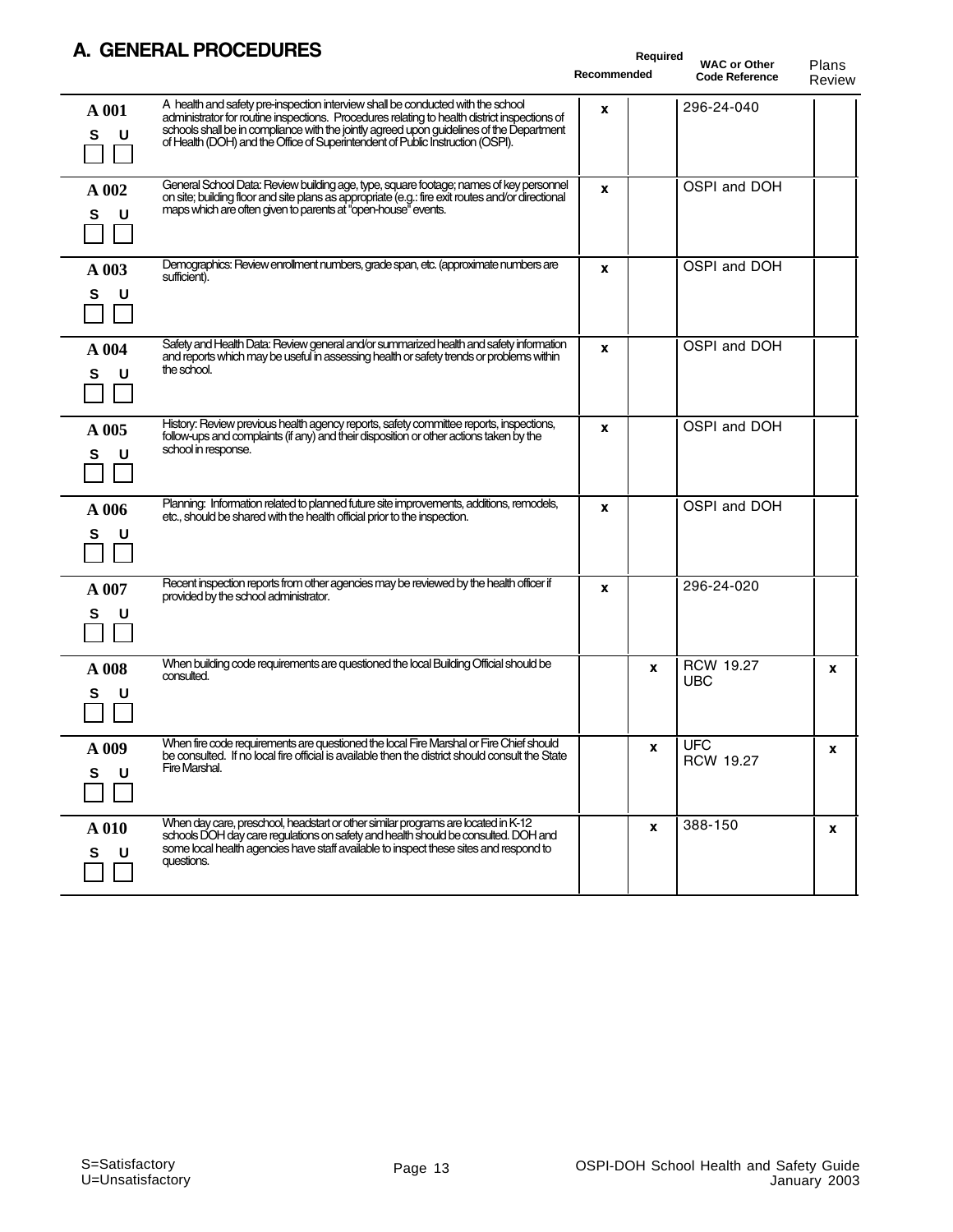|                        | <b>B. BUILDING OPERATION &amp; MAINTENANCE</b>                                                                                                                                                                                                                                                                                                           | Required<br><b>WAC or Other</b><br>Recommended<br><b>Code Reference</b> |                                              | Plans<br>Review |
|------------------------|----------------------------------------------------------------------------------------------------------------------------------------------------------------------------------------------------------------------------------------------------------------------------------------------------------------------------------------------------------|-------------------------------------------------------------------------|----------------------------------------------|-----------------|
| <b>B</b> 001<br>S<br>U | Buildings shall be kept clean and in good repair.                                                                                                                                                                                                                                                                                                        | x                                                                       | 246-366-050(1)<br>296-24-12003(1)            |                 |
| <b>B</b> 002<br>S<br>U | Ceilings in instructional areas shall have a minimum clear vertical distance of eight feet<br>from finished floor to finished ceiling.                                                                                                                                                                                                                   | $\mathbf{x}$                                                            | 246-366-050(2)                               | X               |
| <b>B</b> 003<br>S<br>U | Any projections from the finished ceiling shall be not less than seven feet vertical<br>distance from the finished floor, i.e., beams, lighting fixtures, sprinklers, pipe work.                                                                                                                                                                         | X                                                                       | 246-366-050(2)                               | X               |
| <b>B</b> 004<br>S<br>U | Stairways and steps shall have handrails and non-slip treads in compliance with the<br>applicable State Building Code (UBC).                                                                                                                                                                                                                             | X                                                                       | 246-366-050(3)<br>296-24-76501<br><b>UBC</b> | X               |
| <b>B</b> 005<br>S<br>U | Floors shall have an easily cleanable surface. Carpet is acceptable in appropriate<br>locations. Refer to the School Indoor Air Quality Best Management Practices Manual<br>published by DOH. download at:<br>www.doh.wa.gov/ehp/ts/iaq.htm                                                                                                              | $\mathbf{x}$                                                            | 246-366-050(4)                               | x               |
| <b>B</b> 006<br>S<br>υ | All buildings and premises shall be free of insects, rodents, and conditions which attract,<br>provide harborage, and promote their propagation. (See Pesticide Use in Schools section)                                                                                                                                                                  | X                                                                       | 246-366-050(5)<br>296-24-12021               |                 |
| <b>B</b> 007<br>S<br>U | All hazardous substances and chemicals (e.g., cleaning and disinfecting products) shall<br>be easily identified (e.g., labeled), and used with caution. They must be stored in such a<br>manner as to prevent unauthorized use or possible contamination of food and drink.                                                                              | X                                                                       | 246-366-050(6)<br>296-62-054                 |                 |
| <b>B</b> 008<br>s<br>U | There shall be sufficient, easily accessible, well-lighted, heated, and ventilated space<br>provided for the storage of outdoor clothing, play equipment, and instructional equipment.                                                                                                                                                                   | x                                                                       | 246-366-050(7)                               | X               |
| <b>B</b> 009<br>S<br>U | School buildings shall be provided with windows sufficient in number, size, and location<br>to permit students to see to the outside. No student shall occupy an instructional area<br>without windows for more than 50 percent of the school day.                                                                                                       | x                                                                       | $ 246-366-050(8) $                           | x               |
| <b>B</b> 010<br>S<br>U | Exterior sun control shall be provided to exclude direct sunlight from window areas and<br>skylights in instructional areas, assembly, and meeting rooms during at least 80 percent<br>of normal school hours. Sun control is not required for sun angles less than 42 degrees,<br>nor if air conditioning is provided, nor if Low E glass is installed. | $\mathbf{x}$                                                            | 246-366-050(9)                               | x               |

#### **B. BUILDING OPERATION & MAINTENANCE**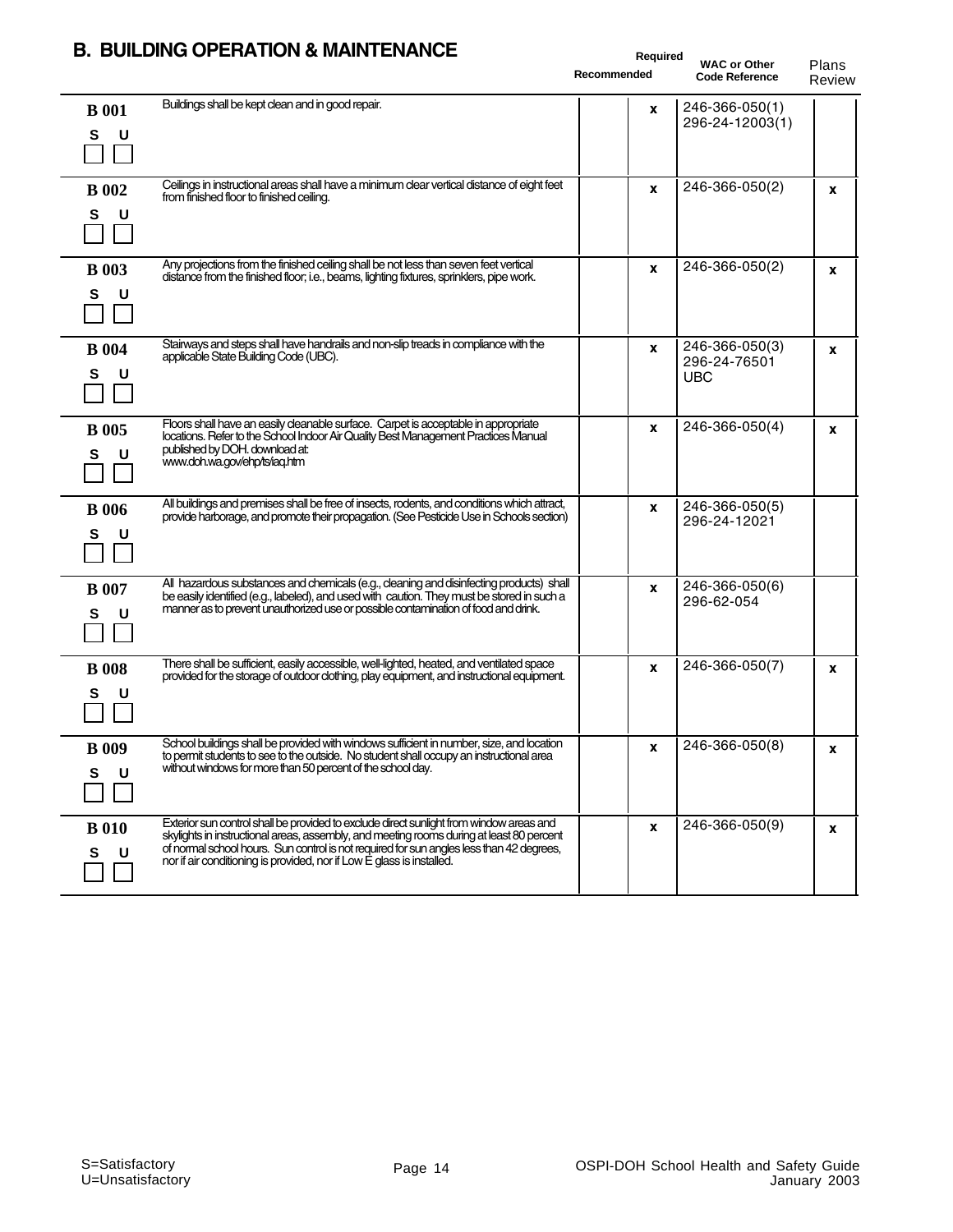#### **C. GENERAL SAFETY**

| V. GLIJLNAL JAI LI I                                                                                                                                                                                                                                                                                                                                                                | Recommended | Required | <b>WAC or Other</b><br><b>Code Reference</b>               | Plans<br>Review |
|-------------------------------------------------------------------------------------------------------------------------------------------------------------------------------------------------------------------------------------------------------------------------------------------------------------------------------------------------------------------------------------|-------------|----------|------------------------------------------------------------|-----------------|
| Safety glass shall be installed in all doors, display cases, and other large glass areas as<br>C <sub>001</sub><br>required by the State Building Code (UBC) Human Impact Loads 2406.3 - "Individual<br>glazed areas in hazardous locations (e.g., exit corridors) such as those indicated in Sec<br>S<br>U<br>2406.4.                                                              |             | X        | <b>RCW 19.27</b><br><b>UBC 2406.3</b><br><b>UBC 2406.4</b> | x               |
| Safe motor vehicle drop-off and pick-up locations are required for student arrival and<br>$C$ 002<br>departure.<br>U<br>s                                                                                                                                                                                                                                                           |             | X        | 392-145<br>392-151                                         | x               |
| All custodial maintenance supplies shall be labeled as to specific contents and be stored<br>$C$ 003<br>in secure areas inaccessible to students. MSDS sheets are required to be kept on site<br>and readily available.<br>U<br>s                                                                                                                                                   |             | X        | 246-366-050<br>246-215-110                                 | x               |
| Custodial closets, boiler rooms, and other areas where hazardous or poisonous<br>$C$ 004<br>compounds are stored should be inaccessible to students.<br>U<br>s                                                                                                                                                                                                                      |             | X        | 246-366-050                                                | x               |
| Flammable liquids in excess of ten gallons total shall be stored in approved flammable<br>$C$ 005<br>storage cabinets as required by state fire code (UFC).<br>S<br>U                                                                                                                                                                                                               |             | X        | UFC 7902.5.8<br>296-24-33009                               | x               |
| First aid kits shall be provided, and the location easily identified to students and staff,<br>C <sub>006</sub><br>and comply with L & I WISHA rules. All first aid kits shall be regularly restocked in<br>compliance with L & I's minimum requirements.<br>U<br>s                                                                                                                 |             | X        | 296-800-150                                                | X               |
| NOTE: The size and contents of first aid kits should be assessed at each individual<br>C <sub>006a</sub><br>school. The number of children should be considered as well as the number of staff, to<br>determine how many kits are needed. School administrators and local health officials<br>U<br>s<br>should jointly evaluate the first aid kits and the locations.<br> a  <br> n |             |          | OSPI and DOH                                               |                 |
| First aid supplies other than those in first aid kits shall be properly stored and organized<br>$C$ 007<br>in cabinets or drawers and labeled as to their contents.<br>U<br>s                                                                                                                                                                                                       | X           |          | OSPI and DOH                                               |                 |
| Cots or sick beds, when provided, shall have non-absorbent surfaces that are easily<br>$C$ 008<br>sanitized. Pillow covers and bed sheets shall be laundered or replaced between uses.<br>Disposable bed sheets and pillow cases are recommended.<br>S<br>U                                                                                                                         |             | <b>X</b> | 392-198<br>296-62-08001                                    |                 |
| Medication shall be stored in a locked storage area. Unauthorized access by students or<br>$C$ 009<br>other persons should be prevented. Reference OSPI Bulletin 31-98 and OSPI website for<br>additional information:<br>S<br>U<br>http://www.k12.wa.us/leamteachsupp/healthservices/                                                                                              |             | X        | RCW 28A.210.260<br>RCW 28A.210.270<br>$246-370(7)(b)$      |                 |
| Radiators and steam and hot water pipes shall be protected or shielded in hallways,<br>C <sub>010</sub><br>shower areas, auditoriums, and all other student traffic areas to prevent accidental burns.<br>U<br>s                                                                                                                                                                    |             | X        | 296-24-73511                                               | x               |
| Paper cutters shall have finger guards and lock down safety latches. Repair or replace all<br>C <sub>011</sub><br>paper cutters that have been modified or broken. Blades shall be fastened down when not<br>in use.<br>S<br>U                                                                                                                                                      | x           |          | <b>ANSI</b>                                                |                 |
| Whenever a stage or platform drop-off exceeds four feet, a safety warning strip is<br>C <sub>012</sub><br>required. The abrasive safety strip, which can be felt in the dark and is of contrasting<br>color, shall be placed two feet from the edge of stages or elevated platforms. A lighted<br>U<br>s<br>LED strip is acceptable.                                                | X           |          | OSPI and DOH                                               | x               |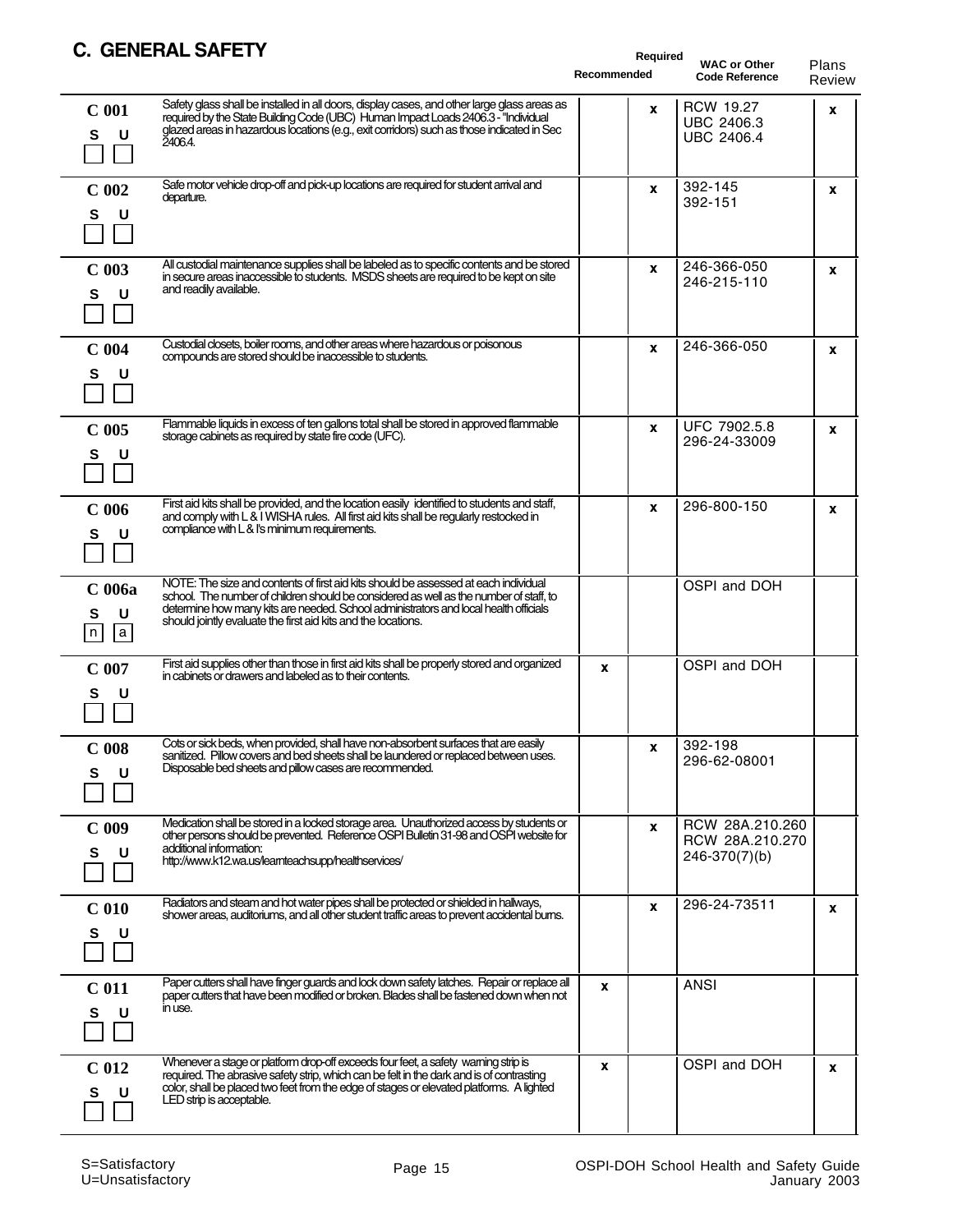#### **C. GENERAL SAFETY**

| <b>VEIVENAL JAFETT</b>                                                                                                                                                                                                                                                                                                                                                           | Required<br>Recommended | <b>WAC or Other</b><br><b>Code Reference</b> | Plans<br>Review |
|----------------------------------------------------------------------------------------------------------------------------------------------------------------------------------------------------------------------------------------------------------------------------------------------------------------------------------------------------------------------------------|-------------------------|----------------------------------------------|-----------------|
| Theater and other performing arts areas must meet L&I WISHA rules as well as Building<br>C <sub>013</sub><br>and Fire Code requirements with regard to catwalks, rigging, pits, curtains, and storage<br>areas.<br>S<br>U                                                                                                                                                        | <b>X</b>                | 296-800-260<br><b>UBC</b>                    | $\mathbf{x}$    |
| Coat hooks should be located or protected so that they do not create a hazard to students.<br>C <sub>014</sub><br>S<br>U                                                                                                                                                                                                                                                         | x                       | OSPI and DOH                                 | X               |
| Scissors without sharp points (safety scissors) are recommended for student use in<br>C <sub>015</sub><br>grades K-3.<br>s<br>U                                                                                                                                                                                                                                                  | x                       | OSPI and DOH                                 |                 |
| Audiovisual equipment (especially TV's and other movable heavy items) which could fall<br>C <sub>016</sub><br>from carts should be secured to the cart in a way that prevents the equipment from coming<br>loose from the cart if the equipment or cart tips over. (See CPSC Safety Alert: April<br>S<br>U<br>1988).<br>www.cpsc.gov                                             | x                       | OSPI and DOH                                 |                 |
| Lockers and bookshelves should be secured to prevent tipping. (See CPSC Safety Alert;<br>C <sub>017</sub><br>March 1990).<br>www.cpsc.gov<br>S<br>U                                                                                                                                                                                                                              | x                       | OSPI and DOH                                 | X               |
| Walls, doors, and posts behind basketball backboards should be padded and free of<br>C <sub>018</sub><br>obstruction where it is possible for players to collide with them. Pads should be sufficient<br>in size and depth to mitigate skull and spinal cord injuries.<br>U<br>S                                                                                                 | x                       | OSPI and DOH                                 | X               |
| Protective padding should extend to the floor level since most serious permanent spinal<br>C <sub>019</sub><br>cord and skull injuries that occur during basketball happen near the floor/wall junction.<br>s<br>U                                                                                                                                                               | x                       | OSPI and DOH                                 | $\mathbf{x}$    |
| Patients in the school health or nurse's room should be visible to office staff (or another<br>C <sub>020</sub><br>person) at all times.<br>s<br>υ                                                                                                                                                                                                                               | X                       | OSPI and DOH                                 | X               |
| Electrical receptacles shall be properly grounded. Ground fault interrupter (GFI) devices<br>C <sub>021</sub><br>shall be provided on all electrical receptacles within six (6) feet of sinks and other<br>grounding sources. There must be sufficient number of outlets to minimize the use of<br>S<br>U<br>extension cords.                                                    | X                       | 296-24-95607<br>NEC 210-8(b)                 | x               |
| A clear and unobstructed means of access with a minimum width of 30 inches and a<br>C <sub>022</sub><br>minimum height of 78 inches shall be maintained from the operating face of an electrical<br>panel board.<br>U<br>s                                                                                                                                                       | X                       | <b>NEC</b><br><b>UIFC</b>                    | x               |
| All contractors that perform lead-based paint inspection, risk assessment or removal in<br>C <sub>023</sub><br>kindergarten classrooms, day-care centers, and preschools must be certified under<br>Federal law. For information call the National Lead Information Center at 1-800-424-5323<br>S<br>U<br>or visit website:<br>http://yosemite.epa.gov/r10/owcm.nsf/webpage/lead | X                       | 40 CFR Part 745                              | X               |
| All Local Education Agencies (LEA) (i.e.; school district) owned facilities must comply<br>$C$ 024<br>with the federal Asbestos Hazard Emergency Response Act (AHERA.) For information,<br>call 1-800-368-5888 or visit website: http://www.epa.gov/asbestos<br>S<br>U                                                                                                           | X                       | 40 CFR 763<br>Subpart E                      | X               |
| During all asbestos abatement projects the Department of Labor & Industries regulations<br>C <sub>025</sub><br>require "Good Faith" surveys, worker certification, communication of hazards to<br>employees, personal protective equipment, housekeeping, medical surveillance, record<br>s<br>U<br>keeping and exposure assessment.                                             | X                       | 296-62-077                                   | x               |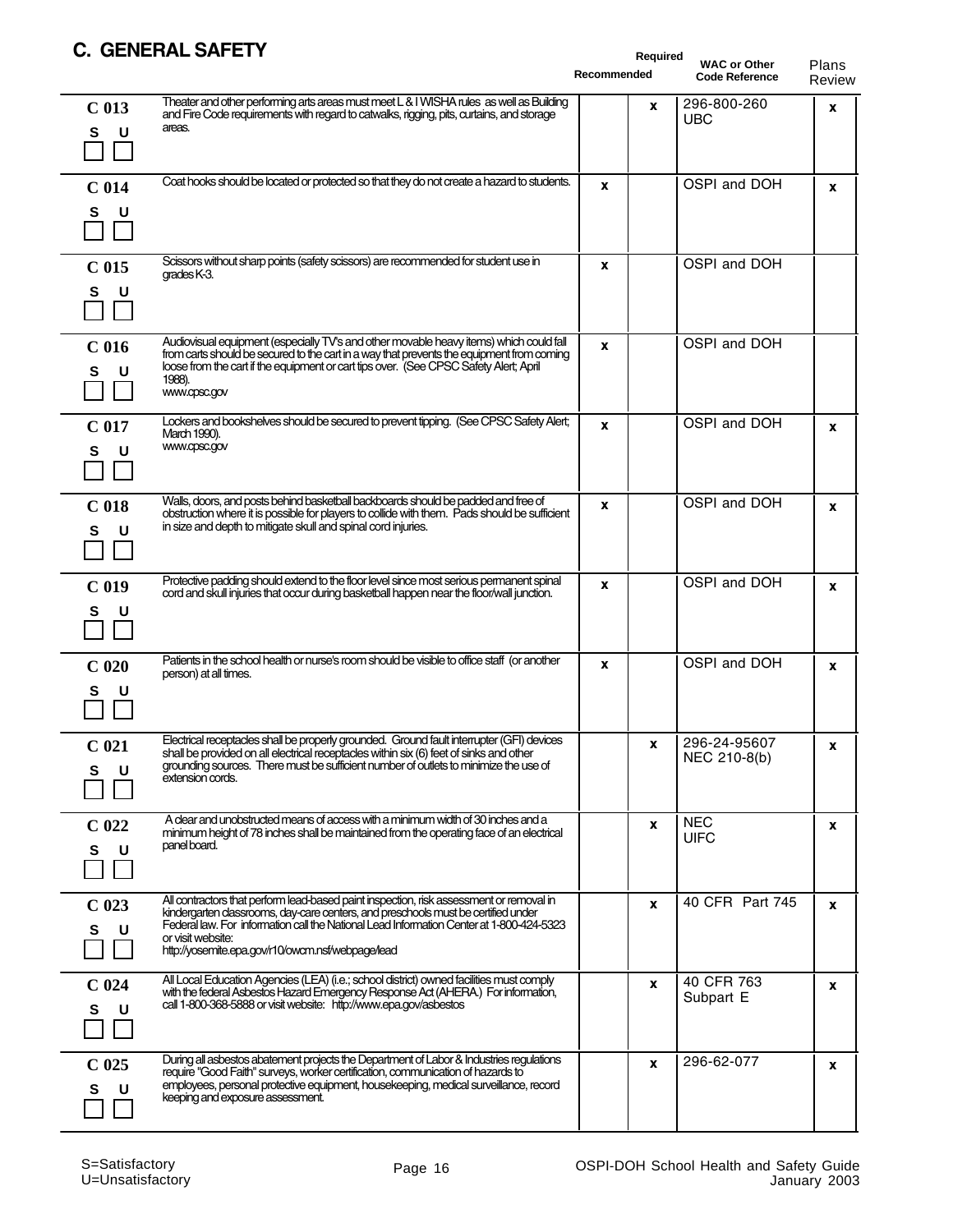#### **C. GENERAL SAFETY**

 $\overline{\phantom{0}}$ 

|                  | L. GENERAL SAFE I Y                                                                                                                                                                                                                                                                      | Recommended | Required | <b>WAC or Other</b><br><b>Code Reference</b> | Plans<br>Review |
|------------------|------------------------------------------------------------------------------------------------------------------------------------------------------------------------------------------------------------------------------------------------------------------------------------------|-------------|----------|----------------------------------------------|-----------------|
| C <sub>026</sub> | The school district has completed "Walk-Route Plans" for each elementary school that<br>has students who walk to and from school. The "Guidebook for Student Pedestrian<br>Safety" can be downloaded at the WSDOT website:<br>http://www.wsdot.wa.gov/TA/PAandl/Bike-Ped/PedSafetyGB.pdf |             |          | 392-151                                      |                 |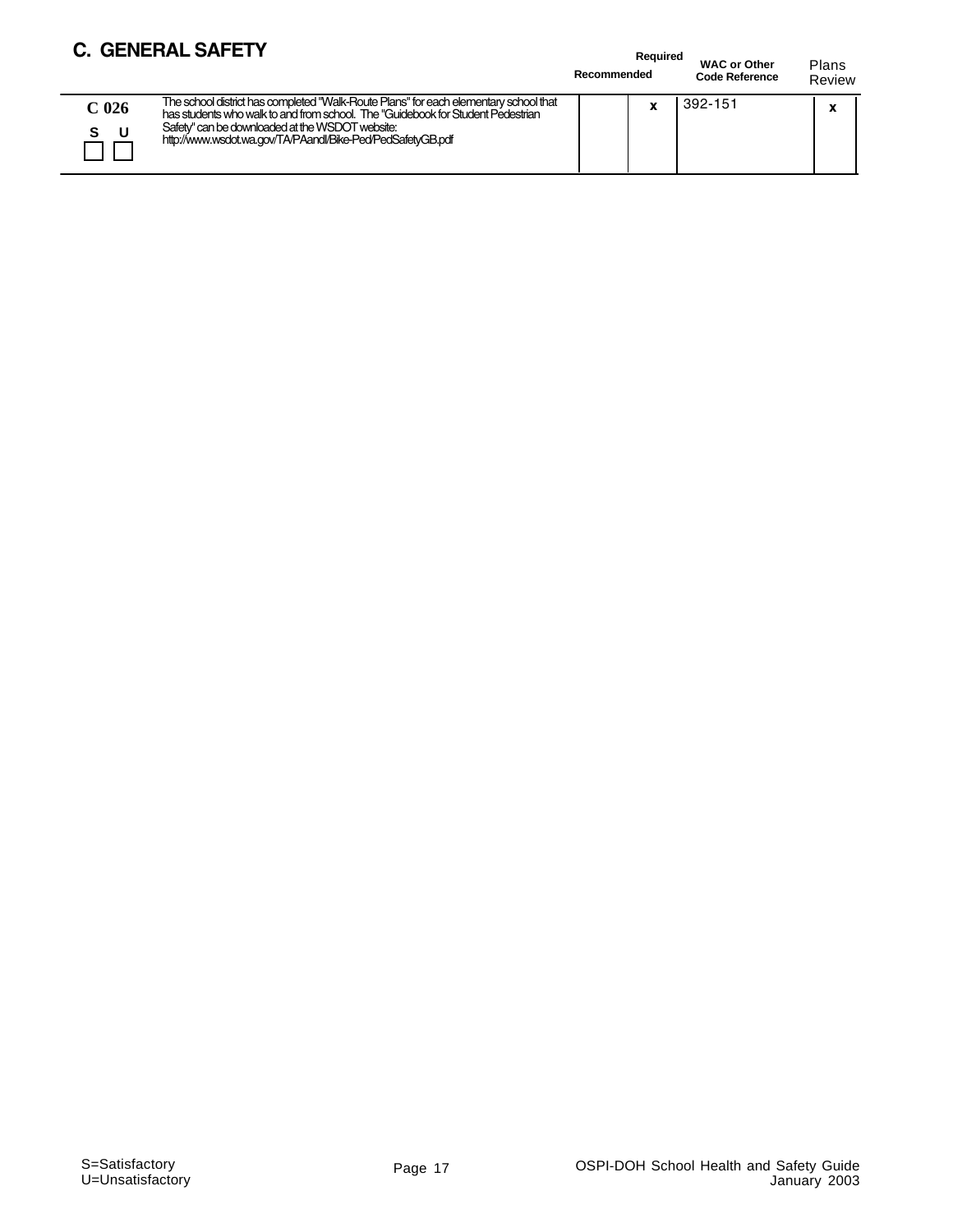#### **D. PLUMBING, WATER SUPPLY, AND FIXTURES**

|                        | D. FLOWDING, WATER SUFFET, AND LIATURES                                                                                                                                                                                                                                          | Required<br>Recommended | <b>WAC or Other</b><br><b>Code Reference</b> | Plans<br>Review |
|------------------------|----------------------------------------------------------------------------------------------------------------------------------------------------------------------------------------------------------------------------------------------------------------------------------|-------------------------|----------------------------------------------|-----------------|
| <b>D</b> 001<br>S<br>U | At a minimum plumbing shall be sized, installed, and maintained in accordance with the<br>state building (UBC) and plumbing (UPC) codes.                                                                                                                                         | x                       | 246-366-060<br>246-290<br><b>UPC</b>         | X               |
| D 002<br>S<br>υ        | The water supply system for a school shall be designed, constructed, maintained, and<br>operated in accordance with WAC 246-290.<br>NOTE: the Uniform Building Code (UBC) requires compliance with the Uniform Plumbing<br>Code (UPC)                                            | x                       | 246-366-060<br>246-290<br><b>RCW 19.27</b>   | X               |
| <b>D</b> 003<br>S<br>U | Water from drinking fountains shall dear the nozzle to allow safe and healthy drinking<br>access. Schools shall follow cross-connection and backflow prevention methods<br>outlined in the State Rules.                                                                          | <b>X</b>                | 246-290-490<br>51-40-0603<br>UPC 603.0       | X               |
| <b>D</b> 004<br>s<br>U | Vacuum breakers (i.e., anti-siphon devices, air-gap separations, reduced pressure<br>devices, or double check valves) are required on water outlets with either threaded,<br>serrated, or quick-coupling nozzles to prevent cross-contamination of the drinking water<br>supply. | $\mathbf{x}$            | <b>UPC 603.0</b>                             | x               |
| D 005<br>s<br>U        | Soap shall be provided for all hand washing facilities.                                                                                                                                                                                                                          | X                       | 246-366-060                                  | x               |
| <b>D</b> 006<br>S<br>U | Single-service towels shall be provided for all hand washing facilities. Common use<br>towels are prohibited. Warm air dryers may be used in place of single-service towels.<br>Roller-type cloth towel dispensers are also acceptable.                                          | x                       | 246-366-060                                  | X               |
| <b>D</b> 007<br>S<br>U | Toilet paper shall be available and located adjacent to each toilet fixture.                                                                                                                                                                                                     | x                       | 246-366-060<br>296-24-12007                  | X               |
| <b>D</b> 008<br>s<br>U | Toilet and hand washing facilities shall be accessible for use during school hours and<br>scheduled events.                                                                                                                                                                      | X                       | 246-366-060                                  | X               |
| D 009<br>s<br>U        | Hand washing facilities shall be provided with hot water at a maximum of 120 degrees<br>Fahrenheit (F).                                                                                                                                                                          | <b>X</b>                | 246-366-060<br>$51 - 46$<br>$51 - 47$        | x               |
| <b>D</b> 010<br>S<br>U | Hand operated, self-closing faucets, when installed, shall provide ten seconds of running<br>water. Self-closing faucets are required by the plumbing code in new construction and<br>also when faucets are replaced.                                                            | X                       | 246-366-060(d)<br>$51 - 46$<br>$51 - 47$     | x               |
| <b>D</b> 011<br>U<br>S | Showers with hot and cold water controls shall be provided for all physical education<br>dasses in grades 9-12. Hot water temperature shall be maintained above 100 degrees F<br>(for sanitation) and below 120 degrees F (to prevent scalding.)                                 | X                       | $246-366-060(4)(a)$                          | X               |
| D 012<br>S<br>U        | Drying areas, when provided, shall be adjacent to showers and locker rooms and have<br>impervious, non-skid (non-slip) floors.<br>NOTE: Carpeting in wet areas retains moisture that can lead to mold formation and/or the<br>spread of bacteria; e.g., "athlete's foot," etc.   | x                       | 246-366-060                                  | x               |
| D 013<br>s<br>υ        | Walls in shower rooms shall be impervious up to the shower head height. Upper walls<br>and ceilings in shower rooms shall have smooth and easily washable surfaces.                                                                                                              | x                       | 246-366-060                                  | x               |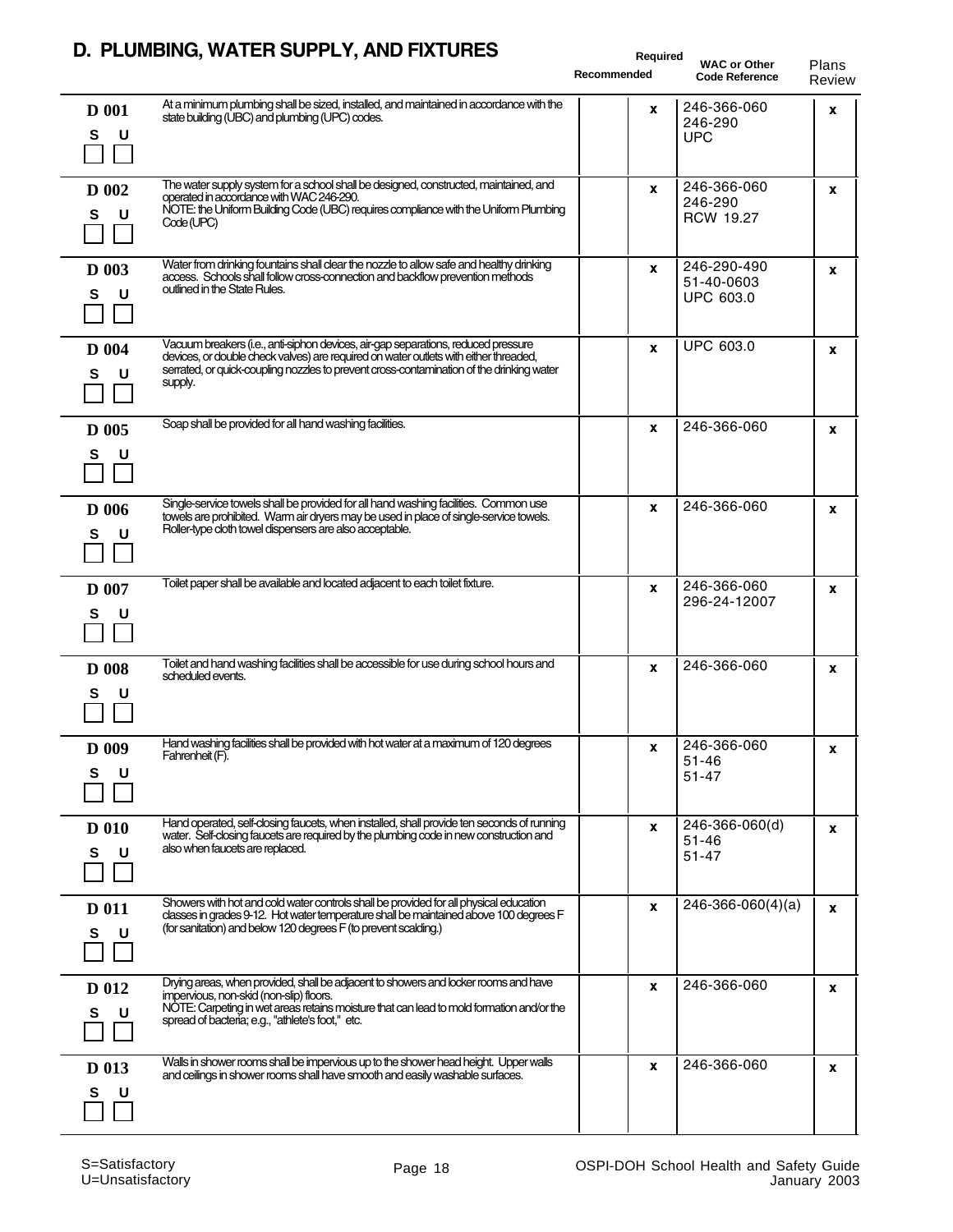|                                      | D. PLUMBING, WATER SUPPLY, AND FIXTURES                                                                                                                                                                                                  | Recommended | Required<br><b>WAC or Other</b><br><b>Code Reference</b> | Plans<br>Review |
|--------------------------------------|------------------------------------------------------------------------------------------------------------------------------------------------------------------------------------------------------------------------------------------|-------------|----------------------------------------------------------|-----------------|
| D 014<br>S<br>U                      | Locker rooms and dressing rooms shall be impervious, non-skid (non-slip) floors.                                                                                                                                                         | x           | 246-366-060                                              | X               |
| D 015<br>S<br>U                      | Walls in locker rooms and dressing rooms shall have smooth and easily washable<br>surfaces.                                                                                                                                              | X           | 246-366-060                                              | X               |
| <b>D</b> 016<br>S<br>υ               | School supplied towels shall be for individual use only and shall be laundered after each<br>use.                                                                                                                                        | X           | 246-366-060                                              |                 |
| D 017<br>S<br>U                      | Locker and dressing room floors should be equipped with drains to eliminate standing<br>water.                                                                                                                                           | X           | 246-366-060                                              | x               |
| D 018<br>S<br>υ                      | NOTE: Department of Health website contains applicable rules on developing water<br>supplies, cross-connections, approval of water systems and the State Drinking Water<br>Revolving Fund (loans). Website:http://www.doh.wa.gov/ehp/dw/ | X           | 246-366-060                                              | x               |
| <b>D</b> 018a<br>S<br>U<br> n <br> a | NOTE: Cross-connection guidance is available from EPA's Office of Water Programs<br>Water Supply Division. website:<br>http://www.epa.gov/safewater/guidance/data.html                                                                   |             |                                                          | X               |
| D 019<br>S<br>υ                      | Restrooms are "gender specific" unless one fixture restrooms (one toilet and one<br>handwashing sink) to provide minimum standard of privacy.                                                                                            | X           | OSPI and DOH                                             | x               |
| <b>D</b> 020<br>s<br>υ               | Staff/adults shall have completely separate restrooms apart from elementary school<br>children.                                                                                                                                          | X           | OSPI and DOH                                             | x               |
| D 021<br>s<br>U                      | Young children (preschool through kindergarten and/or 1st grade) should have restrooms<br>attached to the classrooms or close to their classes for their exclusive use.                                                                  | x           | OSPI and DOH                                             | X               |
| D 022<br>S<br>U                      | No fountain/hand washing combination sinks. This presents a risk of fecal contamination<br>of the fountain and related issues.                                                                                                           | X           | OSPI and DOH                                             | X               |

#### **D. PLUMBING, WATER SUPPLY, AND FIXTURES**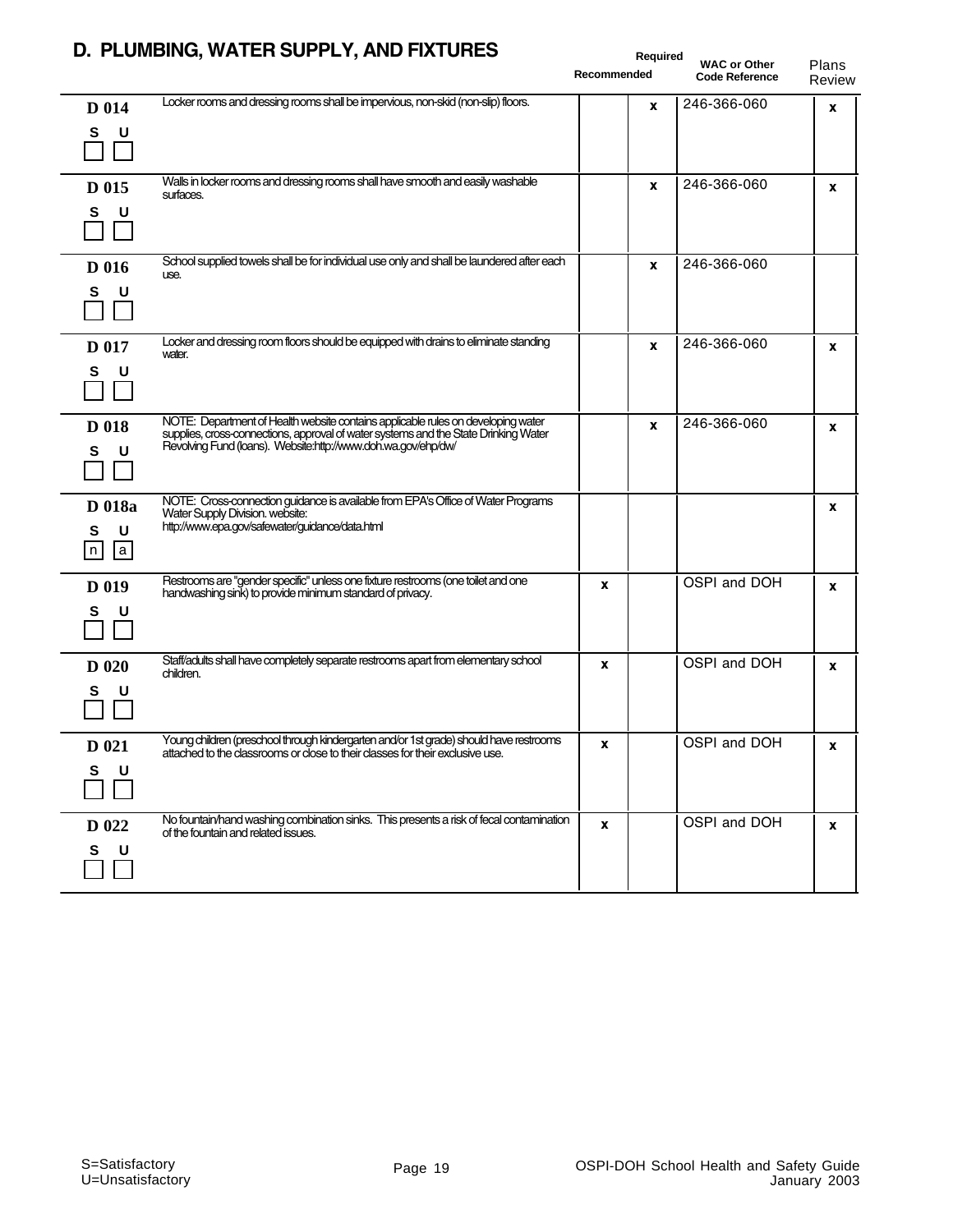#### **E. SEWAGE DISPOSAL**

|        | <b>E. SEWAGE DISPOSAL</b>                                                                                                                                              | Required<br>Recommended | <b>WAC or Other</b><br><b>Code Reference</b> | Plans<br>Review |
|--------|------------------------------------------------------------------------------------------------------------------------------------------------------------------------|-------------------------|----------------------------------------------|-----------------|
| E 001  | All sewage and waste water from a school shall be drained to a sewage disposal system<br>which is approved by the jurisdictional agency having authority.              | X                       | 246-366-070                                  | X               |
| s<br>U |                                                                                                                                                                        |                         |                                              |                 |
| E 002  | On-site sewage disposal systems shall be designed, constructed, and maintained in<br>accordance with WAC 246-272. For assistance contact your local health department, | $\mathbf{x}$            | 246-366-070<br>246-272                       | x               |
|        | visit DOH waste water website: www.doh.wa.gov/ehp/ts/waste.htm, or call 360-236-3062                                                                                   |                         |                                              |                 |
| E 003  | Septic tanks that are no longer in use shall be abandoned in accordance with the<br>Washington State Board of Health on-site sewage system regulations.                | X                       | 246-272-18501                                | X               |
| s      |                                                                                                                                                                        |                         |                                              |                 |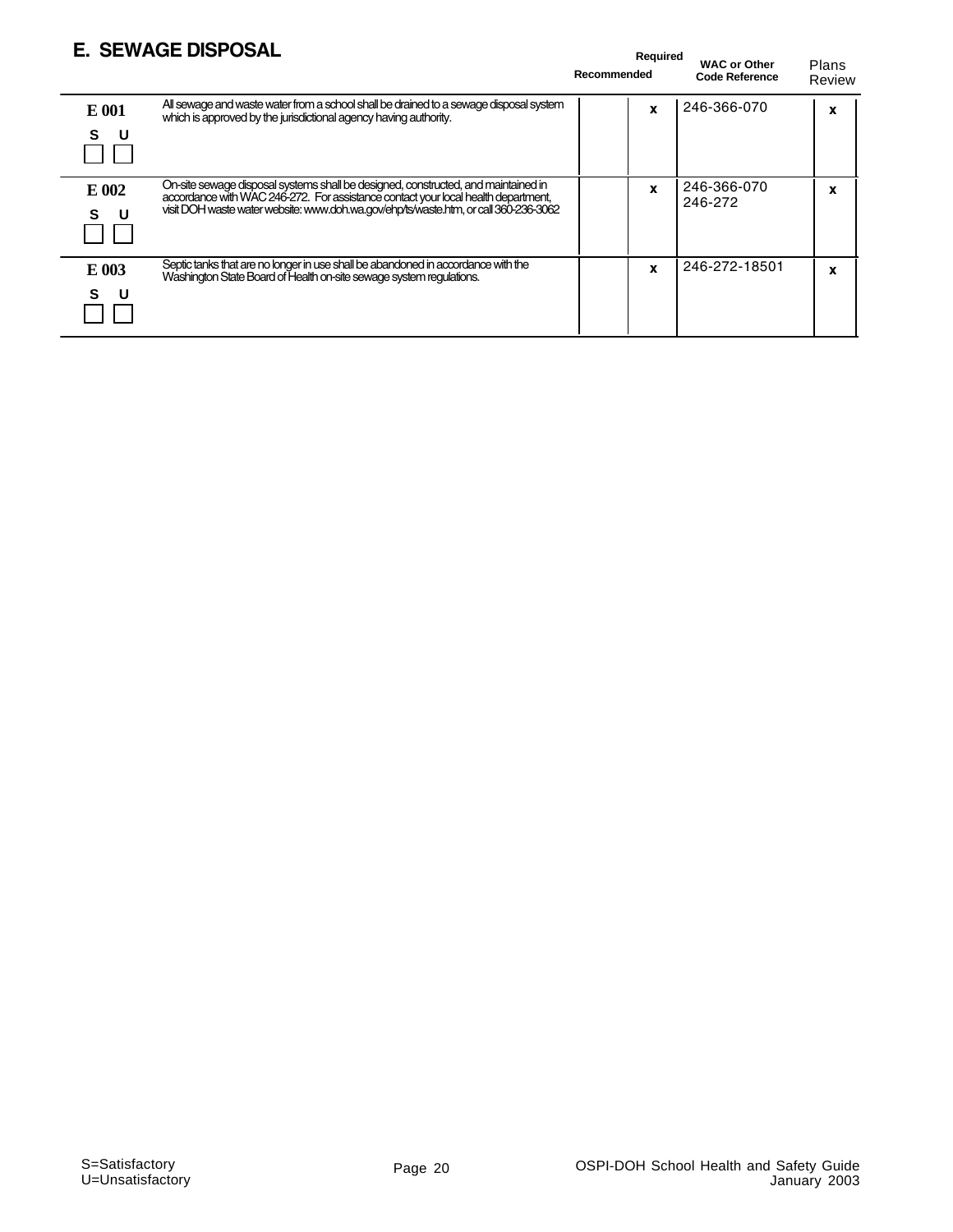#### **F. INDOOR AIR QUALITY**

| <b>INDUUN AIN WUALI I</b>                                                                                                                                                                                                                                                                                                                                               | Recommended | Required | <b>WAC or Other</b><br><b>Code Reference</b>                           | Plans<br>Review |
|-------------------------------------------------------------------------------------------------------------------------------------------------------------------------------------------------------------------------------------------------------------------------------------------------------------------------------------------------------------------------|-------------|----------|------------------------------------------------------------------------|-----------------|
| All sources producing air contaminants of public health importance shall be controlled by<br>F 001<br>the provision and maintenance of heating, ventilating, and air conditioning (HVAC)<br>systems as approved by the health officer in conformity with the Washington State<br>S<br>U<br>Building Code and ASHRAE Standards in effect as of the date of construction. |             | X        | 51-13-304 & T.3-4<br>246-366-080<br>296-62-075<br><b>RCW 19.27-UBC</b> | x               |
| Incoming outside fresh-air levels meet requirements listed in ASHRAE 62 (latest adopted<br>F 002<br>version) Table 2.2 Institutional Facilities-Education. Classrooms, music,<br>libraries, auditoriums = 15 cfm/person. Laboratories and Shops = 20 cfm/person.<br>U<br>s                                                                                              |             | X        | <b>RCW 19.27</b><br>ASHRAE 62                                          | x               |
| The Washington State Ventilation and Indoor Air Quality Code (WAC 51-13) adopted in<br>F 003<br>2000, contains specific minimum ventilation requirements for "Offices" and "Educational<br>Facilities" in Table 3-4.<br>S<br>U<br>NOTE: Footnote 9 for Offices recommends local exhaust for "some" office equipment.<br>(e.g., photocopier and laminators)              |             | X        | 51-13 Section 304<br>& Table 3-4                                       | x               |
| There shall be an on-demand, mechanical ventilation system providing additional air<br>F 004<br>exchange as required by WISHA and the WA Ventilation Code for chemical areas such<br>as photo darkrooms, storerooms, science labs (and other appropriate areas) with exhaust<br>U<br>s<br>directly to the outside. i.e., 20 cfm per person.                             |             | X        | 296-62-075<br>51-13 Section 304<br>& Table 3-4                         | x               |
| NOTE: Make-up air must be provided to these areas (mentioned in F004) in amounts<br>F 005<br>approximately equal to exhaust air when the ventilation rate is increased. Since these<br>areas should always be operated under pressure that is slightly negative to the<br>U<br>S<br>surrounding zones, supplied make-up air flow should not exceed exhaust air flow.    |             | X        | <b>ASHRAE</b><br><b>UBC</b><br><b>UMC</b>                              | x               |
| All building exhaust stacks shall be located to prevent the exhaust from reentering the<br>F 006<br>building; i.e., away from occupied areas, openable doors and windows and air intakes.<br>s<br>U                                                                                                                                                                     |             | X        | <b>UBC</b><br><b>UMC</b>                                               | x               |
| Carbon dioxide levels in occupied areas should be routinely monitored according to<br>F 007<br>ASHRAE suggested methods.<br>U<br>S                                                                                                                                                                                                                                      | X           |          | ASHRAE 62-89                                                           |                 |
| Occupied instructional areas in schools may not be set below 65 degrees F during<br>F 008<br>school hours. 79 degrees F is the maximum recommended temperature for occupied<br>instructional areas. (Thermal comfort criteria according to ASHRAE.<br>s<br>U                                                                                                            | x           |          | 246-366-090<br><b>ASHRAE 55-1992</b>                                   | X               |
| School buildings should have baseline profiles established for key IAQ indicators<br>F 009<br>including temperature, humidity, air flow rate and suspect source contaminants e.g.,<br>pollen, dust, mold, formalhyde, VOC's (volatile organic compounds) radon, etc. This<br>s<br>U<br>baseline data will assist in finding problems when IAQ complaints arise.         | <b>X</b>    |          | OSPI and DOH                                                           |                 |
| Walk-off mats should be placed at all entrances to the building. They should be long and<br>F 010<br>deep enough to thoroughly clean off moisture and debris from modern deep-tread footwear.<br>Mats should have suspension loops so they can be taken outside and hung-up and<br>S<br>U<br>hosed off as needed.                                                       | X           |          | OSPI and DOH                                                           | x               |
| It is recommended that all school vacuum cleaners include HEPA filtration to effectively<br>F 011<br>capture dirt and dust particles (and all other asthma triggers such as pollen) and avoid<br>redistributing them into the air.<br>U<br>s                                                                                                                            | X           |          | <b>EPA</b>                                                             |                 |
| All rooms used by students or staff shall be kept reasonably free of all objectionable odor,<br>F 012<br>excessive heat, or condensation.<br>S<br>U                                                                                                                                                                                                                     |             | x        | 246-366-080                                                            |                 |
| Upholstered furniture such as couches and overstuffed chairs should be avoided in<br>F 012a<br>schools since they often harbor dirt, dust, mites and other common asthma triggers.<br>U<br>s                                                                                                                                                                            | x           |          | DOH                                                                    |                 |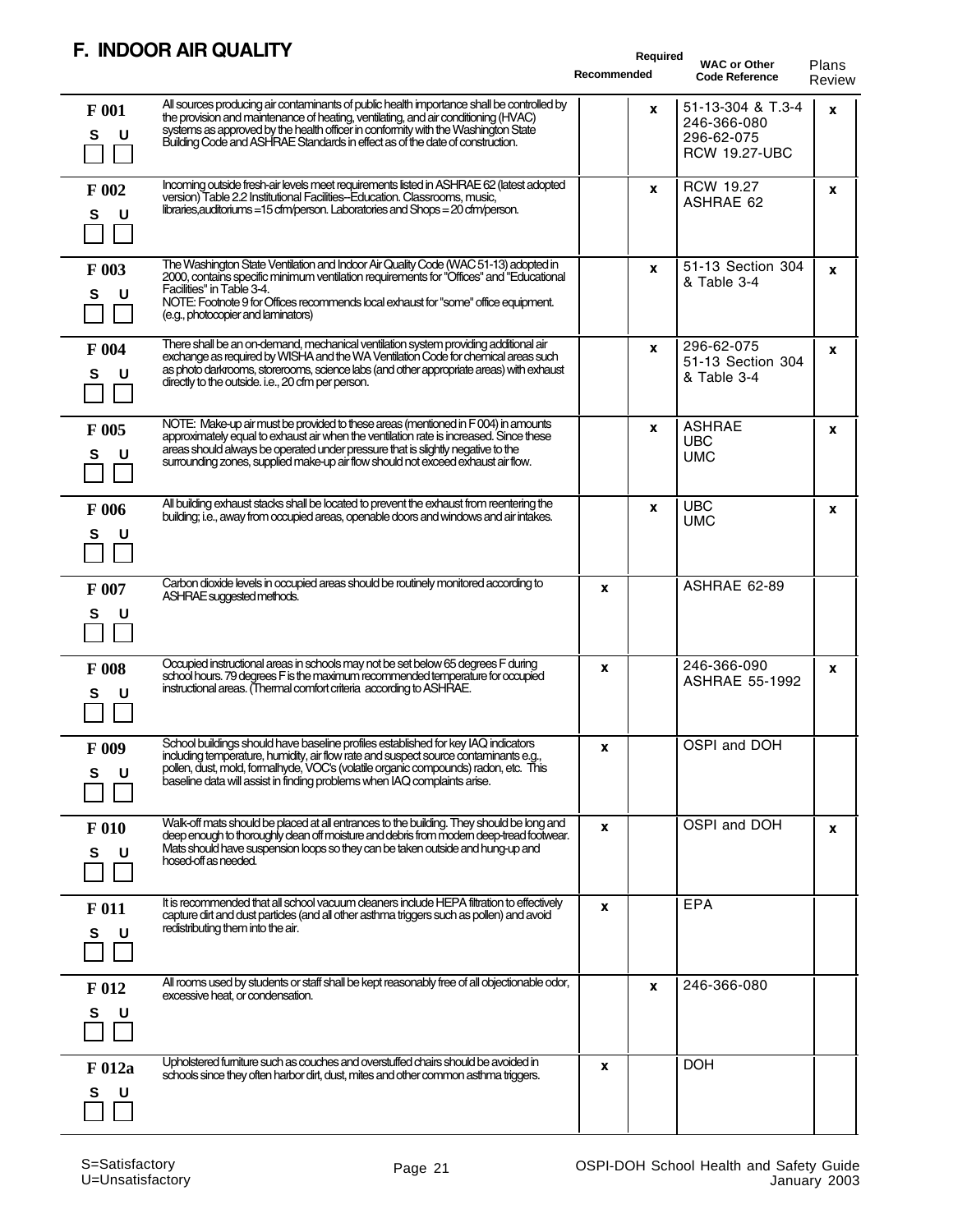#### **F. INDOOR AIR QUALITY**

|                                                          | <u>INDUUN AIN WUALI I I</u>                                                                                                                                                                                                                                                                                                               | Required<br>Recommended | <b>WAC or Other</b><br><b>Code Reference</b> | Plans<br>Review |
|----------------------------------------------------------|-------------------------------------------------------------------------------------------------------------------------------------------------------------------------------------------------------------------------------------------------------------------------------------------------------------------------------------------|-------------------------|----------------------------------------------|-----------------|
| F 013<br>U<br>S                                          | Ozone generators used for air cleaning should not be used in occupied areas. When used<br>in unoccupied areas, these areas should be completely ventilated to remove the ozone<br>prior to occupancy.                                                                                                                                     | X                       | <b>EPA</b><br>OSPI and DOH                   |                 |
| F 014<br>U<br>S<br> a <br>$\lfloor n \rfloor$            | NOTE: A building commissioning report on all newly constructed school buildings<br>should document outside air volumes meeting 15-20 cubic feet per minute (cfm) per<br>occupant.                                                                                                                                                         | X                       | OSPI and DOH                                 | X               |
| F 015<br>U<br>S<br>$\sqrt{n}$<br> a                      | NOTE: The Environmental Protection Agency (EPA) published "Building Air Quality" in<br>December 1991. It is a guide for building owners and facility managers to diagnose,<br>mitigate and prevent IAQ problems.                                                                                                                          |                         | <b>EPA</b>                                   | X               |
| F 016<br>S<br>U<br> n <br> a                             | NOTE: Information on heating, ventilation and air conditioning (HVAC) operations and<br>maintenance is included in EPA's "Building Air Quality" along with appendices on IAQ<br>measurements, forms and IAQ checklists. This manual is a 'must' for school IAQ<br>maintenance staff.<br>www.epa.gov/iaq/largebldgs/baq_page.htm           |                         | <b>EPA</b>                                   | X               |
| F 017<br>S<br>U<br> n <br> a                             | NOTE: The Environmental Protection Agency published the "IAQ, Tools For Schools,<br>Action Kit" in September 1995. It is a guide for IAQ coordinators, health officers,<br>teachers, administrators and school support staff. It includes an IAQ problem solving<br>wheel, coordinators quide, forms, checklists, and a short video tape. | X                       | EPA                                          |                 |
| F 018<br>U<br>S<br>$\lceil n \rceil$<br>$ \overline{a} $ | NOTE: DOH and OSPI published the "School IAQ Best Management Practices Manual"<br>(IAQ-BMP)in February 1995. This guide should be consulted by school staff, designers,<br>teachers, government agencies, and parents. The manual can be downloaded from the<br>DOH web site at: www.doh.wa.gov/ehp/ts/iaq.htm                            | X                       | OSPI and DOH                                 |                 |
| F 019<br>S<br>U<br>$\lfloor n \rfloor$<br> a             | NOTE: EPA has recently published a new guide for IAQ in new school buildings titled<br>"IAQ Design Tools for Schools." www.epa.gov/iaq/schooldesign/start.html                                                                                                                                                                            |                         | EPA                                          |                 |
| F 020<br>U<br>s<br> a <br>n                              | NOTE: The Department of Labor & Industries WISHA Division has published<br>Washington Regional Directive (WRD) #10.10. This document directs WISHA inspectors<br>when they are investigating IAQ complaints. This document can be downloaded from<br>L&I's website at:<br>http://www.lni.wa.gov/wisha/regs/wrds/wrd1010.htm               | X                       | <b>WISHA</b>                                 | x               |
| $F_{021}$<br>S<br>U<br>n<br> a                           | NOTE: Washington State University's Cooperative Extension Energy Program publishes<br>an electronic newsletter relating to Indoor Air Quality issues in northwest schools at:<br>http://www.energy.wsu.edu/buildings/IAQ.htm                                                                                                              | x                       | <b>WSU Energy</b><br>Extension               |                 |
| $F_{022}$<br>U<br>S<br> a <br> n                         | NOTE: EPA's website on "Asthma and the Indoor Environment" provides valuable<br>information relating to IAQ issues in schools at:<br>http://www.epa.gov/iaq/asthma/index.html                                                                                                                                                             | X                       | OSPI and DOH                                 | X               |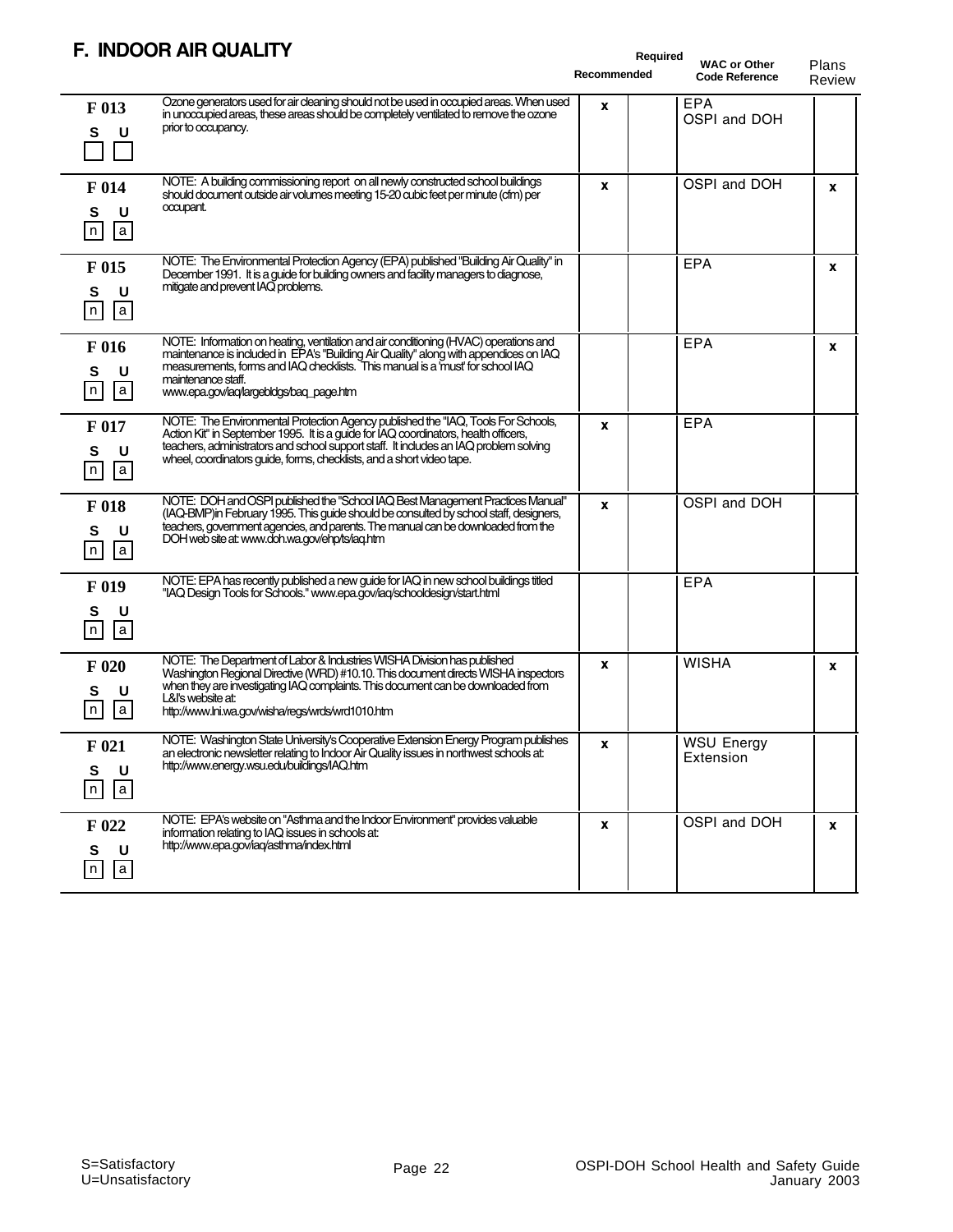#### **G. HVAC - PREVENTATIVE MAINTENANCE**

|                   | G. TIVAC " FREVENTATIVE MAINTENANCE                                                                                                                                                                                                                                                                                                            | Required<br>Recommended | <b>WAC or Other</b><br><b>Code Reference</b> | Plans<br>Review |
|-------------------|------------------------------------------------------------------------------------------------------------------------------------------------------------------------------------------------------------------------------------------------------------------------------------------------------------------------------------------------|-------------------------|----------------------------------------------|-----------------|
| G 001<br>S<br>U   | All occupied areas of the facility shall be heated to maintain a minimum temperature of 65<br>degrees F except for gymnasiums which shall be a minimum of 60 degrees F.                                                                                                                                                                        | X                       | 246-366-090                                  | X               |
| G 002<br>U<br>s   | Heating, ventilating, and/or air conditioning systems shall be equipped with automatic<br>room temperature controls. Computerized systems that control each room from a remote<br>location are acceptable.                                                                                                                                     | X                       | 246-366-100                                  | x               |
| $G$ 003<br>s<br>U | Change all return air and outside air intake filters on a regular basis. Ensure tight fit<br>around filters- no air by-passes. Date and initial the filters when changed.                                                                                                                                                                      | X                       | OSPI and DOH                                 |                 |
| G 004<br>S<br>U   | Pressure wash all heating and cooling coils using an approved coil cleaner. Make sure<br>not to exceed the coil manufactures' pressure recommendations for cleaning coils.                                                                                                                                                                     | X                       | OSPI and DOH                                 |                 |
| G 005<br>s<br>U   | Clean and sanitize all condensate drain fans in all fan coils and large air handling units.<br>Ensure pans are sloped to drain - avoid standing or stagnant pool of moisture.                                                                                                                                                                  | X                       | OSPI and DOH                                 |                 |
| $G$ 006<br>s<br>U | Clean and sanitize all "squirrel" cage assemblies. Check bearings. Check any excess<br>vibration.                                                                                                                                                                                                                                              | X                       | OSPI and DOH                                 |                 |
| G 007<br>s<br>U   | Inspect the damper linkage on all return and outside damper assemblies. Ensure that<br>linkage and damper blades move freely, i.e., without restriction.                                                                                                                                                                                       | X                       | OSPI and DOH                                 |                 |
| $G$ 008<br>s<br>U | Clean and sanitize all intake grilles, screens, and connecting ducts. Be sure to wash<br>these thoroughly. Ensure intake ducts are clean and do not allow water intrusion.                                                                                                                                                                     | X                       | OSPI and DOH                                 |                 |
| $G$ 009<br>s<br>U | Adjust damper controls so that they always maintain minimum outside quantities--adjust<br>as necessary. This is generally recommended in the original equipment mechanical<br>operations and maintenance booklets.                                                                                                                             | <b>x</b>                | OSPI and DOH                                 |                 |
| G 010<br>S<br>U   | Calibrate carbon dioxide sensors used for demand controlled ventilation systems.<br>Ensure these sensors are located correctly and controllers are functioning properly.                                                                                                                                                                       | x                       | OSPI and DOH                                 |                 |
| G 011<br>s<br>U   | Ensure damper controls provide for proper building operating pressures (positive building<br>pressure relative to outside is typical).                                                                                                                                                                                                         | X                       | OSPI and DOH                                 | X               |
| G 012<br>s<br>U   | Ensure those rooms and/or zones containing indoor air contaminants are maintained at<br>lower pressure than surrounding room or zones for contaminant containment e.g.<br>restrooms, kitchens, science labs and storerooms, custodial storerooms, etc. Ensure<br>exhaust fans are working effectively and are controlled for proper run times. | x                       | OSPI and DOH                                 | x               |
| G 013<br>s<br>U   | Ensure HVAC exhaust is not re-entrained into building or incoming air handling systems.                                                                                                                                                                                                                                                        | X                       | OSPI and DOH                                 | x               |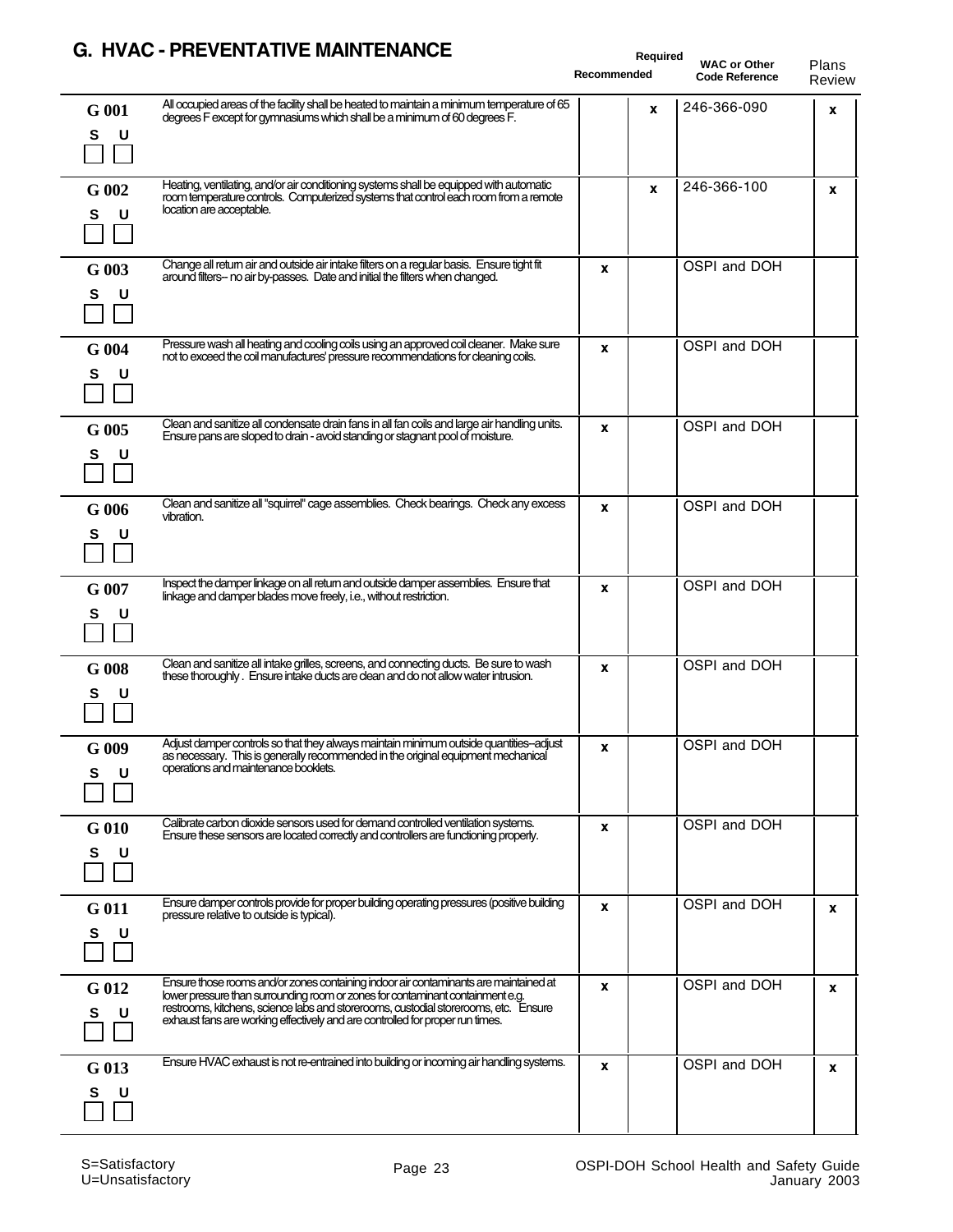|                 | G. NYAC - PREVENTATIVE MAINTENANCE                                                                                                                                                                                                 | <b>Required</b><br>Recommended | <b>WAC or Other</b><br><b>Code Reference</b> | Plans<br>Review |
|-----------------|------------------------------------------------------------------------------------------------------------------------------------------------------------------------------------------------------------------------------------|--------------------------------|----------------------------------------------|-----------------|
| G 014<br>S<br>U | Check all flue vents for leakage. Ensure no re-entrainment of flue gases back into<br>building or air handlers.                                                                                                                    | x                              | OSPI and DOH                                 | $\mathbf{x}$    |
| G 015<br>S<br>U | Ensure all outside air intakes are free of contaminates from sources such as garbage<br>dumpsters, vehicle exhaust, shop and laboratory emissions, boiler and generator<br>exhaust, etc.                                           | x                              | OSPI and DOH                                 |                 |
| G 016<br>s<br>U | Gas fired roof-top units-- RTU's<br>a. Clean and sanitize coils<br>b. Clean and sanitize drain pans<br>c. Test heat exchangers for any cracks. Use a smoke test or use an instrument that<br>measures carbon monoxide.             | X                              | OSPI and DOH                                 | $\mathbf{x}$    |
| G 017<br>S<br>U | Check combustion air and pressures in zones with atmospheric vented combustion<br>equipment to ensure no spillage or back drafting. Clean combustion air intake screens.                                                           | x                              | OSPI and DOH                                 | X               |
| G 018<br>s<br>U | Adjust economizer controls for proper operation. Make sure all enthalpy (thermodynamic)<br>controls are operational. Check dampers and linkage for proper operation.                                                               | X                              | OSPI and DOH                                 | X               |
| G 019<br>s<br>U | Check boiler/furnace efficiency by measuring the carbon monoxide (CO) level in the<br>exhaust stack emissions.                                                                                                                     |                                |                                              |                 |
| G 020<br>s<br>U | Install and check carbon monoxide detectors/alarms in mechanical rooms and occupied<br>zones for leakage/re-entrainment of carbon monoxide (CO) from operating equipment;<br>e.g., boiler, furnace, water heater, generator, etc.  | x                              | OSPI and DOH                                 | X               |
| G 021<br>s<br>U | HVAC system maintenance and operation should be managed using a checklist. A good<br>example is the "long checklist" in the EPA "Building Air Quality" guide or the<br>"ventilation" checklist in the EPA "Tools for Schools" kit. | X                              | OSPI and DOH                                 | X               |

#### **G. HVAC - PREVENTATIVE MAINTENANCE**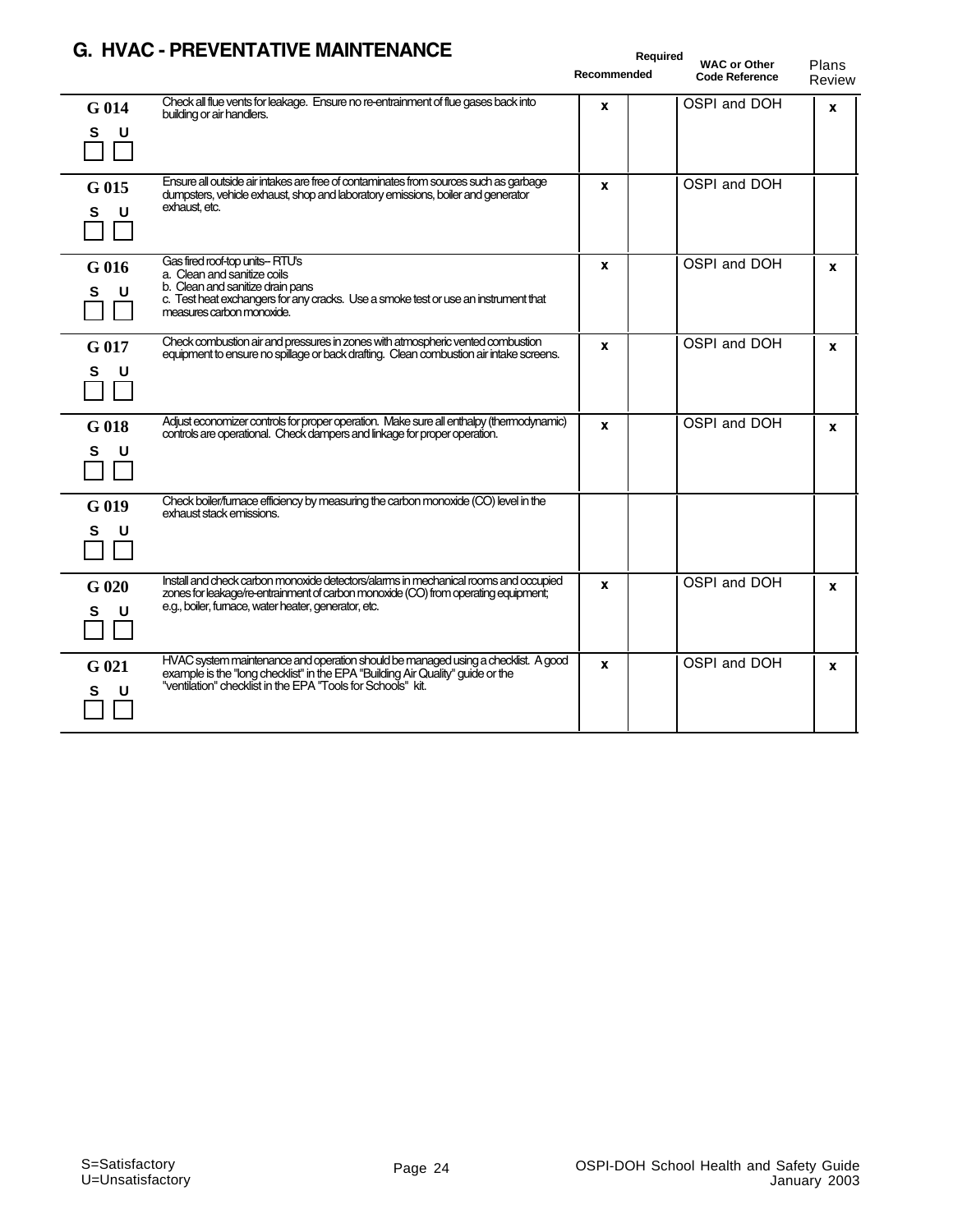#### **H. SOUND CONTROL**

|                              | <b>H. SOUND CONTROL</b>                                                                                                                                                                                                                                                                                                               | Recommended | Required | <b>WAC or Other</b><br><b>Code Reference</b>                   | Plans<br>Review |
|------------------------------|---------------------------------------------------------------------------------------------------------------------------------------------------------------------------------------------------------------------------------------------------------------------------------------------------------------------------------------|-------------|----------|----------------------------------------------------------------|-----------------|
| H 001<br>S<br>U              | In new construction, the actual background noise at any student location within the<br>classroom shall not exceed 45 decibels (dBA) for a period of 30 seconds or more. Testing<br>shall be done when all components of the ventilation system are in operation.                                                                      |             | X        | 246-366-110(2)<br>ROW 19.27                                    | X               |
| H 002<br>U<br>s              | Existing portables built prior to 1/1/90 are exempt from noise level requirements when: (1)<br>there have been no changes that would have increased noise levels; (2) the portable was<br>previously used as a classroom; (3) the portable was previously owned by the district;<br>and (4) the portable meets all site requirements. |             | X        | 246-366-110(3)                                                 | X               |
| H 003<br>S<br>U              | The maximum ambient noise level in industrial arts, CTE (voc-ed) and trade classrooms<br>constructed after 1/1/90 shall not exceed 65 dBA when all fume hoods and dust exhaust<br>systems are operating. Testing shall be done when room is unoccupied.                                                                               |             | X        | 246-366-110(4)                                                 | X               |
| H 004<br>U<br>s              | The noise exposure for students in CTE (voc-ed) and music areas shall not exceed the L<br>& I WISHA noise level rules. No person shall be exposed to sustained sound levels<br>equal to or greater than 115 dBA for 1 second or longer, or to impact/impulse noise over<br>140 dBA for less than one second.                          |             | X        | 246-366-110(5)<br>WAC 296-62-090                               | $\mathbf{x}$    |
| H 005<br>S<br>U              | When noise exposure exceeds the L & I WISHA maximum levels in any student or staff<br>occupied area, and engineering methods cannot reduce the noise levels to a permissible<br>level, approved hearing protection shall be provided and used. Maximum sound exposure<br>levels can be found in L & I WISHA rules.                    |             | X        | 246-366-110(5)<br>Table 1<br>246-366-110 (6)<br>WAC 296-62-090 |                 |
| H 006<br>S<br>U              | The employer shall administer a continuing, effective, hearing conservation program, as<br>described in WAC 296-62-Part K whenever employee noise exposure equals or exceeds<br>an 8-hour Time-Weighted Average (TWA) sound level of 85 dBA measured on the A-scale<br>weighting at slow-response, or a noise dose of fifty percent.  |             | x        | 296-62-090                                                     |                 |
| H 007<br>U<br>s              | The design of classrooms should take into account potential issues with speech<br>interference levels when having more than one instructional class in any single area; e.g.,<br>open concept classrooms, multi-purpose areas, gymnasiums, music rooms, etc.                                                                          | X           |          | <b>OSPI</b>                                                    | X               |
| H 007a<br>U<br>s<br>l a<br>n | NOTE: Wireless microphone systems for classroom areas are available that provide<br>teachers the ability to be speak and be heard over large groups and still avoid damage to<br>their vocal chords.                                                                                                                                  | X           |          | <b>OSPI</b>                                                    | X               |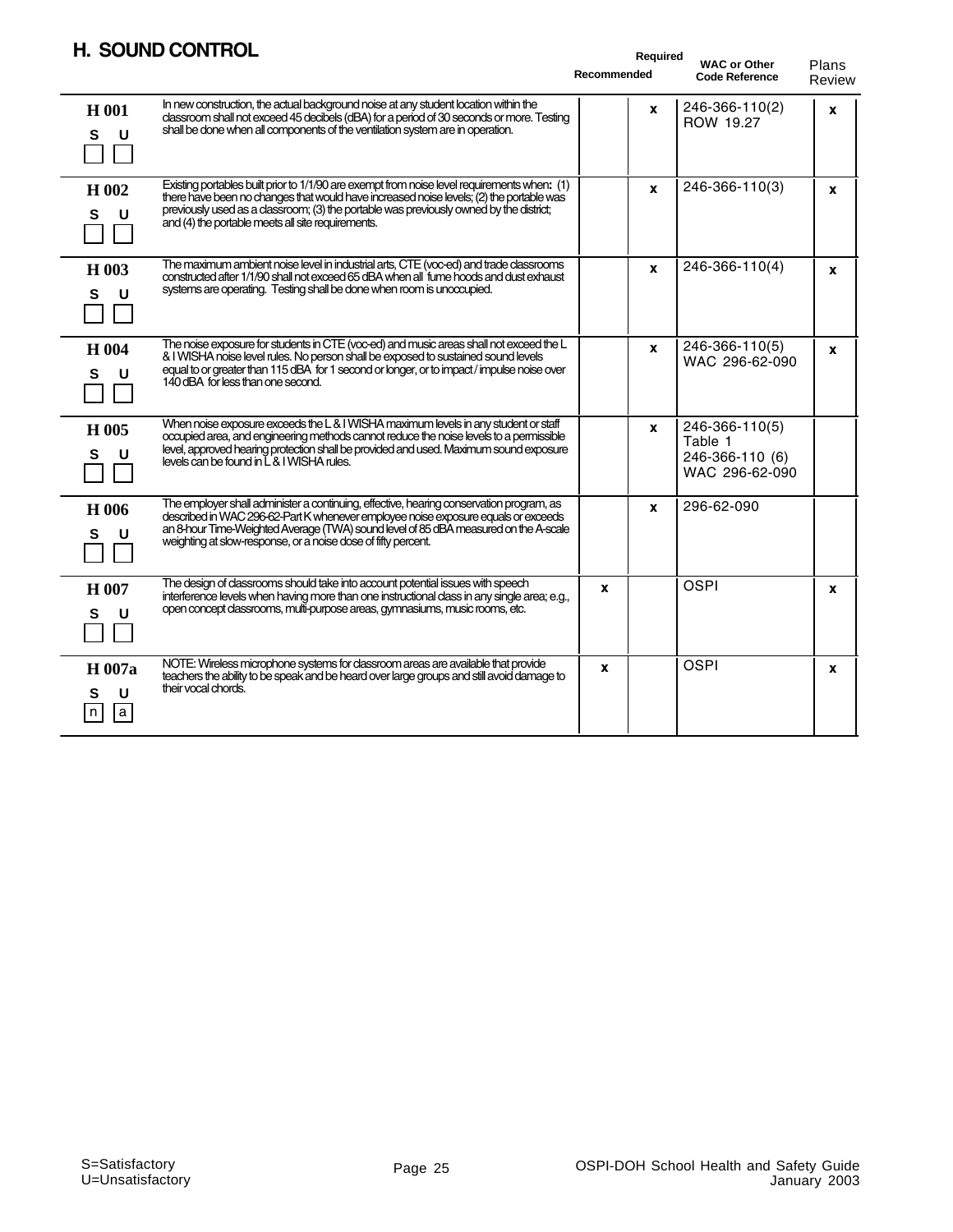| ычнич                                                                                                                                                                                                                                                                                                                                                                                     | Required<br>Recommended | <b>WAC or Other</b><br><b>Code Reference</b> | Plans<br>Review |
|-------------------------------------------------------------------------------------------------------------------------------------------------------------------------------------------------------------------------------------------------------------------------------------------------------------------------------------------------------------------------------------------|-------------------------|----------------------------------------------|-----------------|
| Minimum light intensity of 10 foot candles, from general, task, or natural lighting shall be<br>I 001<br>provided in non-instructional areas including auditoriums, lunchrooms, assembly areas,<br>toilet and store rooms, corridors, and stairs.<br>S<br>U                                                                                                                               | X                       | 246-366-120(1)                               | X               |
| Minimum light intensity of 20 foot candles, from general, task, or natural lighting shall be<br>I 002<br>provided in gymnasiums including main and auxiliary spaces, and shower and locker<br>rooms.<br>U<br>s                                                                                                                                                                            | X                       | 246-366-120(1)                               | X               |
| Minimum light intensity of 30 foot candles, from general, task, or natural lighting shall be<br>I 003<br>provided in kitchen areas including food storage and preparation rooms.<br>U<br>s                                                                                                                                                                                                | x                       | 246-366-120(1)                               | X               |
| Minimum light intensity of 30 foot candles, from general, task, or natural lighting shall be<br>I 004<br>provided in instructional areas including study halls, lecture rooms, and libraries. In<br>rooms with computers, or during audio-visual presentations, lighting may be reduced.<br>U<br>s                                                                                        | X                       | 246-366-120(1)                               | X               |
| Minimum light intensity of 50 foot candles, from general, task or natural lighting shall be<br>I 005<br>provided in special instructional areas including sewing rooms, laboratories (including<br>chemical storage areas), CTE (voc-ed) trade, industrial shops, drafting rooms, and visual<br>S<br>U<br>& performing arts rooms.                                                        | x                       | 246-366-120(1)                               | x               |
| Any time a building is occupied, the path of egress shall be illuminated at an intensity of<br>I 006<br>not less than 1 foot candle at the floor level. (Exception: 0.2 foot candle during a<br>performance in a theater or auditorium if it will be automatically restored upon activation of<br>U<br>s<br>the fire alarm system.)<br>Emergency (exit) lighting may never be turned off. | X                       | UBC 1003.2.9.1                               | X               |
| Excessive brightness and glare shall be controlled in instructional areas. Surface<br>I 007<br>contrasts and glare shall not cause excessive eye accommodation or eye strain<br>problems.<br>s<br>U                                                                                                                                                                                       | x                       | 246-366-120(2)                               | X               |
| Lighting shall be provided in a manner which minimizes shadows and other lighting<br>I 008<br>deficiencies on work and teaching surfaces.<br>s<br>U                                                                                                                                                                                                                                       | x                       | 246-366-120(3)                               | x               |
| NOTE: The Lighting Design Lab is an excellent resource for all lighting issues. See<br>I 009<br>website: www.lightingdesignlab.com<br>Another good resource is the Illuminating Engineering Society of America. Website:<br>s<br>U<br>http://www.iesna.org/<br>$\lfloor a \rfloor$<br>n                                                                                                   | x                       | OSPI and DOH                                 | X               |
| Inspect all fluorescent light ballasts for PCB content, being certain to wear rubber gloves<br>I 010<br>and goggles. Identify PCB ballasts for future replacement. Almost all fluorescent light<br>fixtures made before July 1979 contain small amounts of highly concentrated PCB's in<br>s<br>U<br>their ballasts. that can leak PCB contaminated oil. See website: www.epa.gov/pcb     | x                       | EPA                                          |                 |
| Clean all PCB leakage, including any oil-like film, and replace all leaking ballasts.<br>I 011<br>Dispose of leaking ballasts and cleaning materials in accord with EPA and DOE<br>regulations. Wearing gloves and goggles is important for personal protection as PCB's<br>S<br>U<br>are absorbed through the skin. Call 1-800-424-4372 or see website:<br>www.epa.gov/r10earth/pdb.htm  | X                       | 40 CFR Part 761                              |                 |
| Under the Federal Toxic Substances Control Act, a leaking<br>I 012<br>ballast containing PCB's must be packaged in a container approved for<br>PCB disposal, marked "contains PCB's" and have an accompanying manifest. It must be<br>U<br>s<br>shipped by an authorized PCB transporter to a licensed PCB disposal facility. See web:<br>www.epa.gov/r10earth/pcb.htm                    | x                       | <b>TSCA</b><br>40 CFR Part 761               |                 |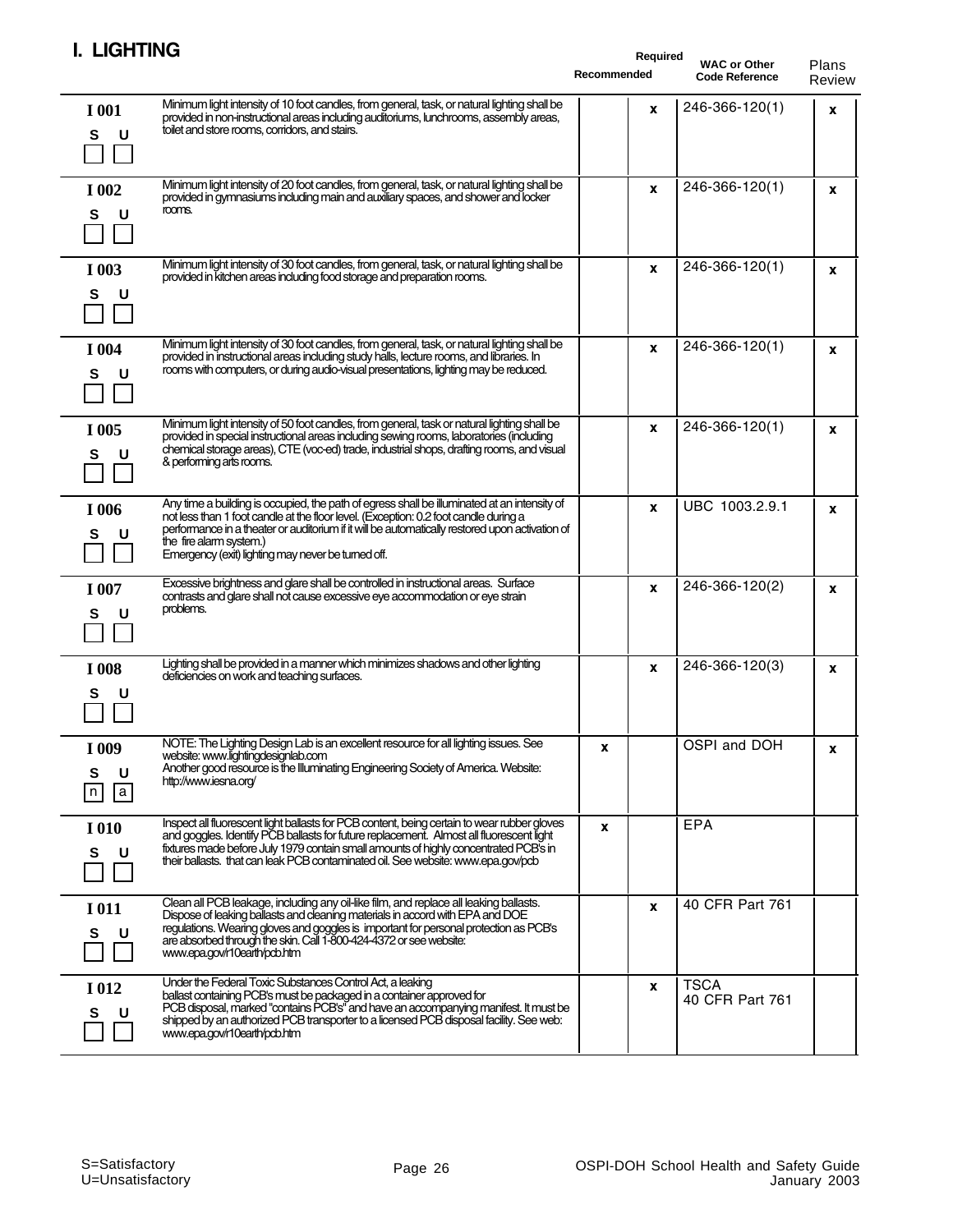#### **J. FOOD SERVICE**

| u.<br><b>LAND JEUNICE</b>                                                                                                                                                                                                                                                                                                                         | Required<br>Recommended | <b>WAC or Other</b><br><b>Code Reference</b>                      | Plans<br>Review |
|---------------------------------------------------------------------------------------------------------------------------------------------------------------------------------------------------------------------------------------------------------------------------------------------------------------------------------------------------|-------------------------|-------------------------------------------------------------------|-----------------|
| Food storage, preparation, and service facilities shall be maintained and operated in<br>J 001<br>accordance with Washington State Board of Health food regulations.<br>S<br>U                                                                                                                                                                    | x                       | 246-366-130<br>246-215<br>246-217                                 | X               |
| Food transported between central kitchens and schools shall be kept at required<br>J 002<br>temperatures, in tightly covered food containers, and shall be transported in enclosed<br>vehicles.<br>U<br>S                                                                                                                                         | X                       | 246-366-130<br>246-366-070(3)(f)                                  |                 |
| Toxic materials, including bleach, ammonia, rodent poison, bug spray, and cleaning<br>J 003<br>supplies, shall not be stored with dry food items. (See Pesticide Use in Schools section).<br>S<br>U                                                                                                                                               | X                       | EPA & FIFRA<br>246-215-140<br>16-228-1200(7)<br>16-228-1220(6)(7) | x               |
| Clean and sanitize equipment, using the heat method or chemical method, during each<br>J 004<br>step of the food production process to help prevent cross-contamination. (See "Serving It<br>Safe," Chapter 4, pgs 96, 97.)<br>S<br>U                                                                                                             | X                       | 246-215-100                                                       |                 |
| Chill all cooked leftovers to an internal temperature below 40 degrees F to avoid<br>J 005<br>potentially hazardous conditions. Place hot foods into shallow pans, food depth less than<br>two (2) inches, then place directly into refrigerator and allow to cool uncovered. Check<br>U<br>s<br>temperature regularly.                           | x                       | 246-215-070(6)                                                    |                 |
| Establish a Hazard Analysis Critical Control Point (HACCP) food safety system that<br>J 006<br>focuses on food to ensure safe food for students and staff. (See HACCP for Child<br>Nutrition Programs: "Building on the Basics" available from OSPI, Nutrition Services).<br>U<br>s                                                               | X                       | OSPI and DOH                                                      |                 |
| Always wash hands with soap and warm water for at least 20 seconds before serving<br>J 007<br>food. Avoid handling ready-to-eat foods with bare hands by using appropriate utensils or<br>single-use gloves. (See "Serving It Safe" page 133 available from OSPI, Nutrition<br>S<br>U<br>Services).                                               | X                       | 246-215-080<br>246-215-030                                        |                 |
| To avoid contamination, always wash hands, utensils, and other food-contact surfaces<br>J 008<br>after contact with raw meat or poultry and before handling ready-to-eat food. (See "Serving<br>It Safe" page 133 available from OSPI, Nutrition Services).<br>s<br>U                                                                             | X                       | 246-215-050<br>246-215-080                                        |                 |
| Establish procedures in the school kitchen to ensure that Child Nutrition Program<br>J 009<br>Personnel learn to prevent unsafe acts and correct unsafe conditions. See "Working Safe:<br>Accident Prevention in Child Nutrition Programs" available from OSPI, Nutrition<br>U<br>Services).                                                      | <b>x</b>                | OSPI and DOH                                                      |                 |
| Develop a system to record food temperatures when it comes from the oven, stove, or<br>J 010<br>refrigerator to the holding containers, when they are placed on the serving line, and after<br>the last customer is served.<br>S<br>U                                                                                                             | X                       | OSPI and DOH                                                      |                 |
| If a district transports or receives food to, or from, another site, take the temperature of<br>J 011<br>food when it leaves the preparation site and when it arrives at the serving site. Keep daily<br>temperature records on file for the school year. Record any corrective actions taken when<br>U<br>s<br>food is at improper temperatures. | X                       | OSPI and DOH                                                      |                 |
| Undercooked, raw or unpasteurized meats, eggs, aquatic foods or juices should not be<br>J 012<br>served.<br>U<br>s                                                                                                                                                                                                                                | x                       | 246-215-040(10)                                                   |                 |
| Sufficient equipment shall be provided to rapidly cool, reheat, cook, hot hold, cold hold, or<br>J 013<br>process foods.<br>U                                                                                                                                                                                                                     | X                       | 246-215-050                                                       | x               |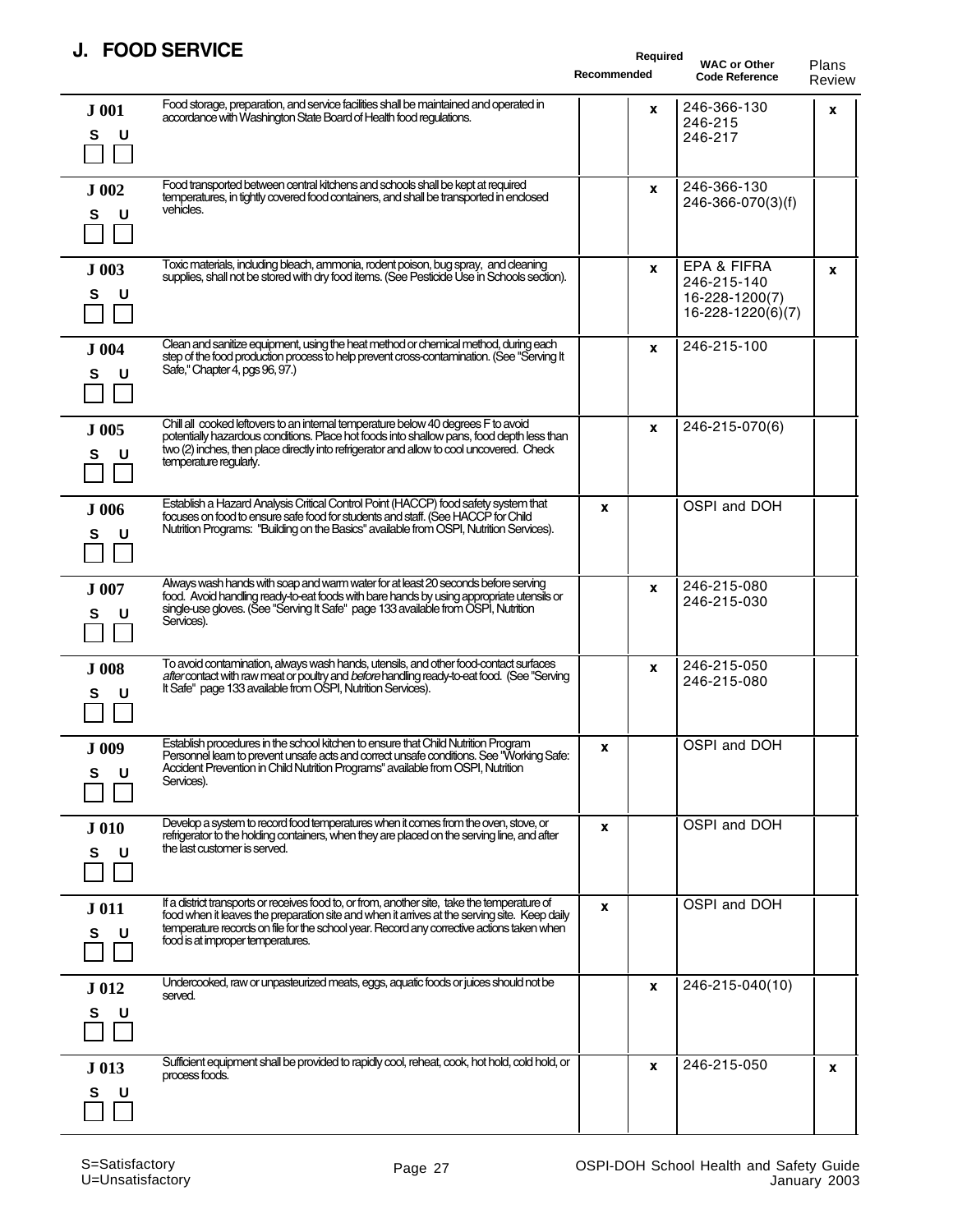#### **J. FOOD SERVICE**

|                  | J. FUUD JENVIUE                                                                                                                                                                                                                                                                                                                                  | Required<br>Recommended | <b>WAC or Other</b><br><b>Code Reference</b>        | Plans<br>Review |
|------------------|--------------------------------------------------------------------------------------------------------------------------------------------------------------------------------------------------------------------------------------------------------------------------------------------------------------------------------------------------|-------------------------|-----------------------------------------------------|-----------------|
| J 014<br>S<br>U  | Maintain the internal temperature of food at 45 degrees F or below, or 140 degrees F or<br>above, at all times except during necessary preparation.                                                                                                                                                                                              | X                       | 246-215-050(3)(a)                                   |                 |
| J 015<br>S<br>U  | All fruits and vegetables served raw shall be thoroughly washed under running water with<br>agitation. All produce washing shall be performed in a clean and sanitized food<br>preparation sink.                                                                                                                                                 | X                       | <b>WAC</b><br>246-215-050(3)(e);<br>WAC 246-215-100 | $\mathbf{x}$    |
| J 016<br>S<br>U  | Ensure that outside food vendors (e.g., a local pizza supplier or any local restaurant) are<br>permitted by and in good standing with the local health jurisdiction.                                                                                                                                                                             | X                       | 246-215-020(1)!a)                                   |                 |
| J 017<br>S<br>U  | A metal stem-type thermometer, digital thermometer, or thermocouple, shall be used to<br>test foods. The thermometer shall be checked for accuracy on a regular basis.                                                                                                                                                                           | X                       | 246-215-070                                         |                 |
| J 018<br>S<br>U  | Food and beverage worker service permits are current for all food workers.                                                                                                                                                                                                                                                                       | X                       | 246-215-080(6)                                      |                 |
| J 019<br>s<br>u  | Hand washing sinks shall be located to permit convenient use by all food workers in food<br>preparation, food service, and utensil washing areas and in, or immediately adjacent to,<br>toilet facilities. Hand washing sinks shall be provided with hot water at 100 degrees F to<br>120 degrees F and are supplied with soap and paper towels. | X                       | 246-215-120(9)                                      | X               |
| J 020<br>S.<br>U | III workers shall be prohibited from handling food.                                                                                                                                                                                                                                                                                              | X                       | 246-215-260(3)                                      |                 |
| J 021<br>s<br>U  | Store raw meats and seafood below and away from other foods.                                                                                                                                                                                                                                                                                     | X                       | 246-215-030(1)(B)<br>(h)                            |                 |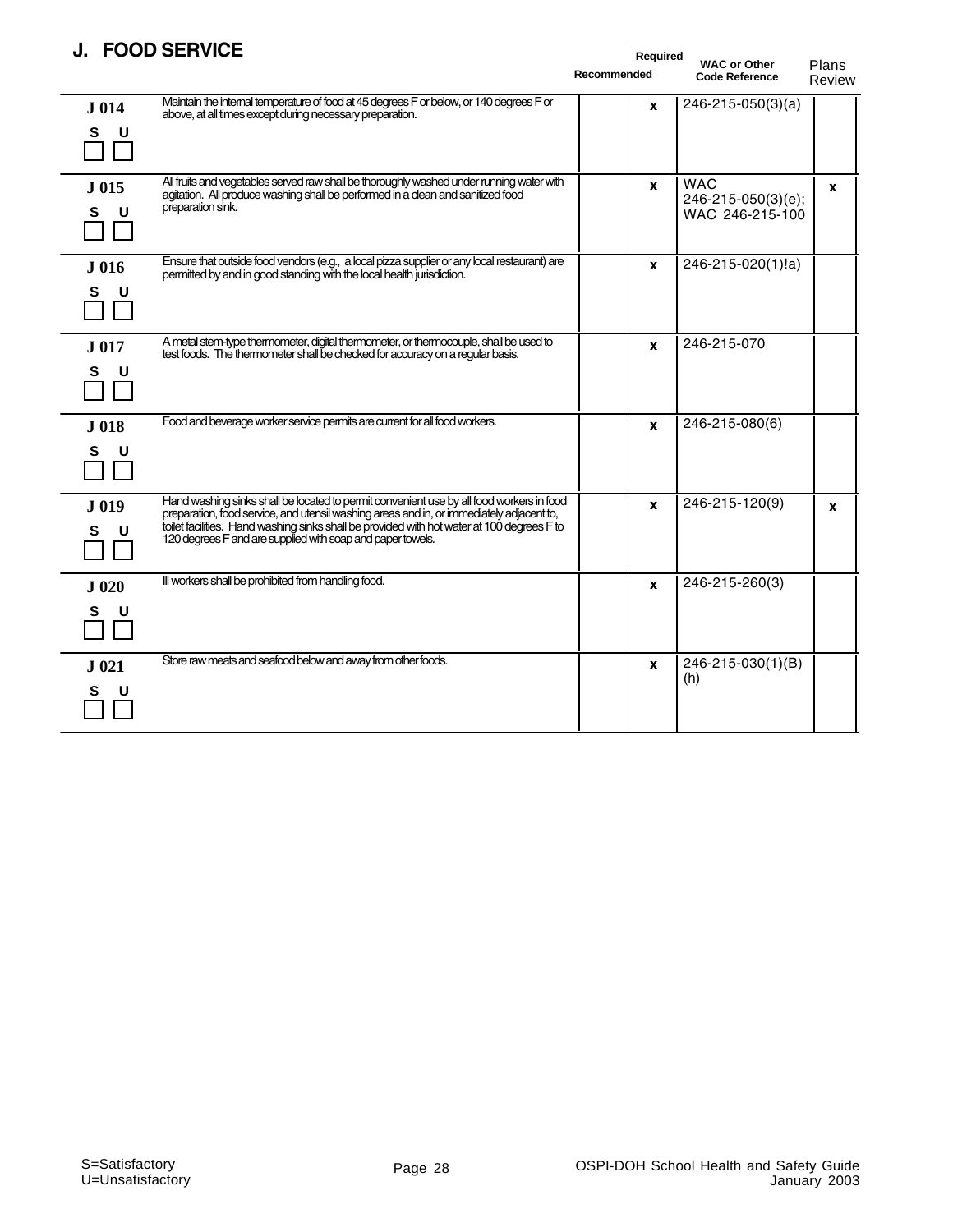|                        | N. SCILINCE CEASSNOOMS AND EADONATONIES                                                                                                                                                                                                                                                                               | Required<br>Recommended | <b>WAC or Other</b><br><b>Code Reference</b>            | Plans<br>Review |
|------------------------|-----------------------------------------------------------------------------------------------------------------------------------------------------------------------------------------------------------------------------------------------------------------------------------------------------------------------|-------------------------|---------------------------------------------------------|-----------------|
| <b>K</b> 001<br>S<br>U | Science laboratories shall have an inventory list of all chemicals. This list must be<br>updated periodically. (Recommendation is annually or more frequently.)                                                                                                                                                       | X                       | 296-800-17005<br>296-800-17010                          |                 |
| <b>K</b> 002<br>S      | Science laboratories shall have a written Chemical Hygiene Plan that is available to all<br>students and staff members. It shall be reviewed annually and updated when necessary.<br>(New science teachers shall review the CHP as part of their Employee Safety<br>Orientation.)                                     | X                       | 296-62-40009                                            |                 |
| <b>K</b> 003<br>S<br>U | Emergency eyewash and shower stations shall be provided as required by L & I's WISHA<br>rules and shall be located within 50 feet or ten seconds walking distance from all lab<br>science work stations.                                                                                                              | X                       | 296-800-15030<br>ANSI Z 358.1-1998                      | X               |
| <b>K</b> 004<br>s<br>U | Emergency showers must deliver water to cascade over the user's entire body at a<br>minimum rate of 20 gallons (75 liters) per minute for 15 minutes or more.                                                                                                                                                         | X                       | 296-800-15030<br>ANSI Z 358.1-1998                      | X               |
| <b>K</b> 005<br>S<br>U | Eye-wash stations and emergency showers shall be handicap accessible and operable<br>"hands-free" so that the user can hold both eyes open. Hand-held showers and eye-wash<br>equipment do not meet current L & I WISHA rules (except as auxiliary or extra protection).                                              | X                       | 296-800-15030<br>ANSI Z 358.1-1998<br>ADA               | X               |
| <b>K</b> 006<br>U<br>s | Eye wash stations shall provide 0.4 gallons (1.5 liters) per minute for 15 minutes or more.<br>In some areas with high water pressure, flow regulators may be required on the eye wash<br>stations.                                                                                                                   | X                       | 296-800-15030<br>ANSI Z 358.1-1998<br>ADA               | X               |
| <b>K</b> 007<br>S<br>U | Emergency showers and eye wash units shall be inspected and tested for proper<br>operation annually. Plumbed emergency eye washes must be activated weekly. Written<br>documentation of tests shall be maintained on site.                                                                                            | X                       | 296-800-15035                                           |                 |
| <b>K</b> 008<br>s<br>U | In chemical laboratories, chemical storage rooms, and photography darkrooms, an<br>increased rate of ventilation is required by the WA Ventilation Code; i.e., 20 cfm per<br>occupant.                                                                                                                                | X                       | 296-62-11005<br>WAC 51-13, Table<br>$3 - 4$             | X               |
| K 009<br>s<br>U        | A building commissioning report which documents outside air volumes meeting 15-20<br>cubic feet per minute (cfm) per occupant is recommended. (See Indoor Air Quality<br>Section).                                                                                                                                    | <b>X</b>                | 51-13 Sec.304                                           | x               |
| <b>K</b> 010<br>S<br>U | There shall be an on-demand, mechanical ventilation system providing additional air<br>exchange as required by WISHA and the WA ventilation Code for chemical areas such<br>as photo darkrooms, storerooms and chemistry labs (this is in addition to the building<br>HVAC system). (See Indoor Air Quality Section). | X                       | 296-62-11005<br>296-62-075<br>296-62-40025<br>WAC 51-13 | x               |
| <b>K</b> 011<br>S<br>U | All chemical fumes and vapors shall vent directly to the outside without re-entrainment<br>into the building or the building HVAC system. (See Indoor Air Quality Section).                                                                                                                                           | X                       | 296-62-11007                                            | X               |
| <b>K012</b><br>s<br>U  | Make-up air must be provided to laboratories in amounts equal to exhaust air when the<br>ventilation rate is increased. (See Indoor Air Quality Section).                                                                                                                                                             | x                       | 296-62-11009                                            | X               |
| <b>K013</b><br>S       | No unapproved heating devices are allowed in laboratories or storerooms. Portable<br>electric stoves are not approved heating devices for laboratories and storerooms.                                                                                                                                                | x                       | 296-24-985<br><b>UFC</b>                                | X               |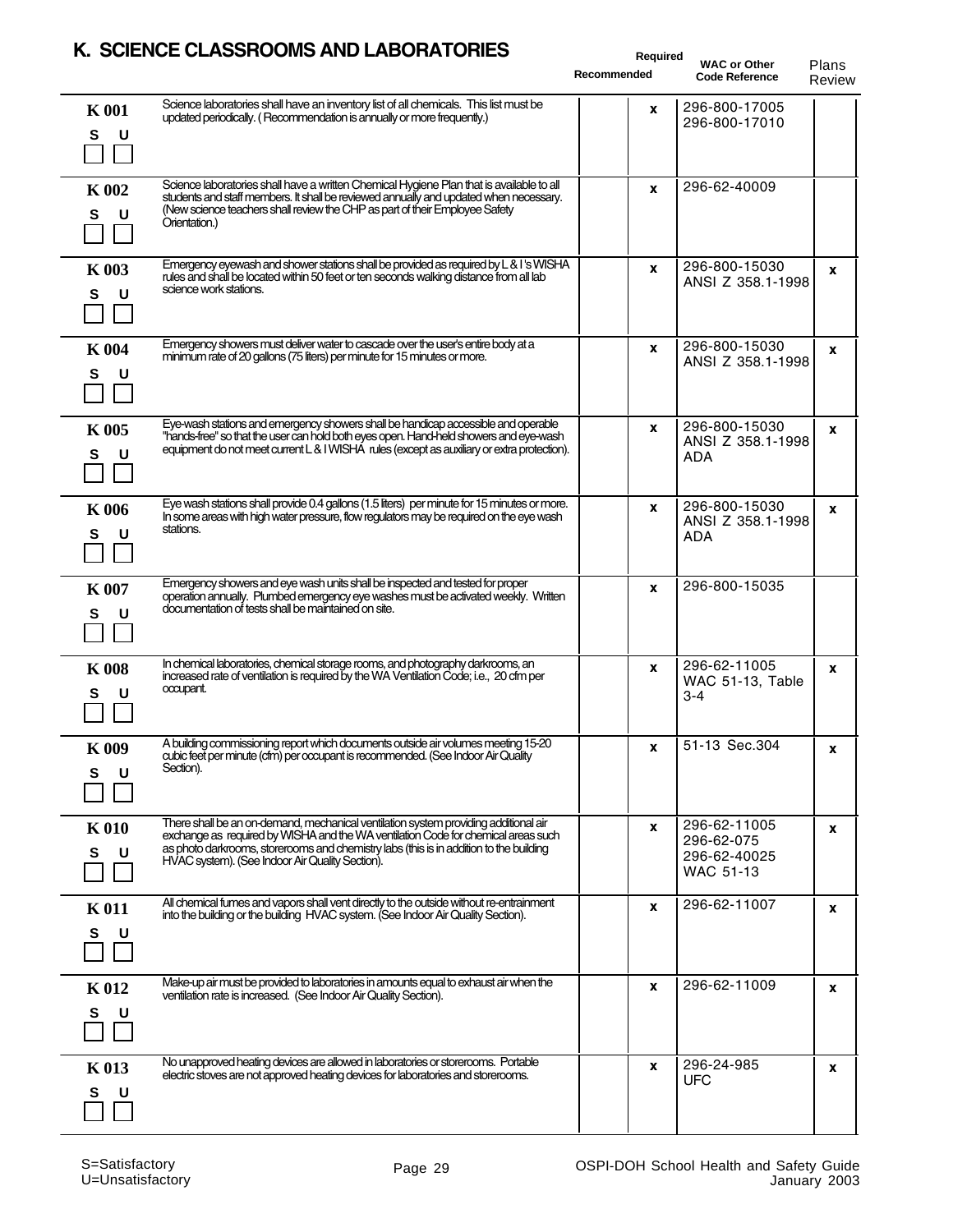|                        | N. SCILINCE CEASSNOOMS AND EADONATONIES                                                                                                                                                                                                                                                                                                          |             | Required     |                                                                                |                 |
|------------------------|--------------------------------------------------------------------------------------------------------------------------------------------------------------------------------------------------------------------------------------------------------------------------------------------------------------------------------------------------|-------------|--------------|--------------------------------------------------------------------------------|-----------------|
|                        |                                                                                                                                                                                                                                                                                                                                                  | Recommended |              | <b>WAC or Other</b><br><b>Code Reference</b>                                   | Plans<br>Review |
| <b>K</b> 014<br>S<br>U | Electrical receptacles shall be properly grounded. Ground fault interrupter (GFI) devices<br>shall be provided on all electrical receptacles within six (6) feet of sinks and other<br>grounding sources.                                                                                                                                        |             | $\mathbf{x}$ | 296-24-95607<br><b>NEC</b><br>NFPA 45                                          | X               |
| <b>K015</b><br>S<br>U  | All electrical equipment shall be properly grounded. Portable electrical equipment shall<br>be double-insulated or provided with a UL-listed ground prong.                                                                                                                                                                                       |             | $\mathbf{x}$ | 296-800-28040<br>296-24-95607<br>296-24-95609<br><b>NEC</b>                    | X               |
| <b>K</b> 016<br>S<br>U | Electrical extension cords shall be UL-listed, and the wire size shall be appropriate for the<br>applied use.                                                                                                                                                                                                                                    |             | $\mathbf{x}$ | 296-800-28030<br>296-24-95609<br><b>UFC</b><br><b>NEC</b>                      |                 |
| <b>K</b> 017<br>S<br>U | There shall be at least one demonstration fume hood for each laboratory where hazardous<br>chemicals are used. It is recommended that demonstration hoods be installed away from<br>walls so students can view demonstrations from three sides.                                                                                                  |             | X            | 296-62-40009<br>(3)(c)                                                         | X               |
| <b>K018</b><br>S<br>U  | Fume hoods in school buildings must comply with AHERA asbestos regulations.                                                                                                                                                                                                                                                                      |             | X            | <b>AHERA</b>                                                                   | X               |
| <b>K</b> 019<br>s<br>U | Chemicals should not be stored in fume hoods except where the hood has been<br>specifically built with a ventilated storage area. Chemicals should not be stored in the<br>demonstration or working area of the hood.                                                                                                                            | x           |              | 296-62-40025<br>(3)(d)(ii (E))                                                 |                 |
| <b>K020</b><br>S<br>U  | All fume hoods shall exhaust directly to the outside, away from all occupied areas and<br>air intakes in order to prevent exhaust from reentering the building.                                                                                                                                                                                  |             | X            | 296-62-11007<br><b>UMC</b><br>296-62-40025                                     | X               |
| <b>K</b> 021<br>s      | Fume hood air velocity should be 60-125 linear feet per minute (lfm) checked quarterly<br>with a velocity meter. Written documentation of all tests should be maintained on site.<br>The exhaust capture path should direct contaminants away from the user. With the sash<br>raised to 12 inches, the air flow should measure at least 60 lfm.  | x           |              | <b>ASHRAE 10-1995</b><br>ANSI Z 9.5<br>296-62-40025 (3)<br>$(c)$ (iv) $(G)(H)$ | $\mathbf{x}$    |
| K 022<br>S<br>U        | Fume hood use is required when using known or suspected carcinogens, mutagens,<br>teratogens, chemicals which are tast acting/highly toxic, listed as toxic via skin<br>absorption or inhalation, or chemicals with a TLV or PEL of 50 ppm or less. This<br>determination shall be based on information provided by material safety data sheets. |             | x            | 296-62-4005<br>296-62-4009<br>296-62-40025<br>(3)(e)(i)(AA)                    | x               |
| K 023<br>S<br>U        | All electrical devices used in the fume hood such as switches, lights, motors, etc., shall<br>be explosion proof.                                                                                                                                                                                                                                |             | X            | 296-24-95613<br><b>NEC</b>                                                     | X               |
| K 024<br>S<br>U        | The chemical hygiene officer (e.g., science department chairperson or science teacher)<br>shall maintain a written operations and maintenance program for laboratory fume hoods<br>and other mechanical equipment in science laboratories.                                                                                                       |             | $\mathbf{x}$ | 296-62-40009(3)(c)<br>296-62-40009(3)(h)<br>296-62-40025<br>(3)(c)(iv)(H)      |                 |
| K 025<br>s<br>U        | Directional signs should be provided to the electricity and gas master shut-offs as well<br>as other safety items in all laboratory areas.                                                                                                                                                                                                       | x           |              | 296-62-40025(3)<br>(d)(viii)                                                   | X               |
| K 026<br>s<br>U        | Invisible hazards (radiation, chemical, electrical, laser, and heat) shall be posted with<br>warning signs or symbols when present.                                                                                                                                                                                                              |             | x            | 296-24-140<br>296-62-09004(6)<br>296-24-14001/09<br>296-62-40025               | X               |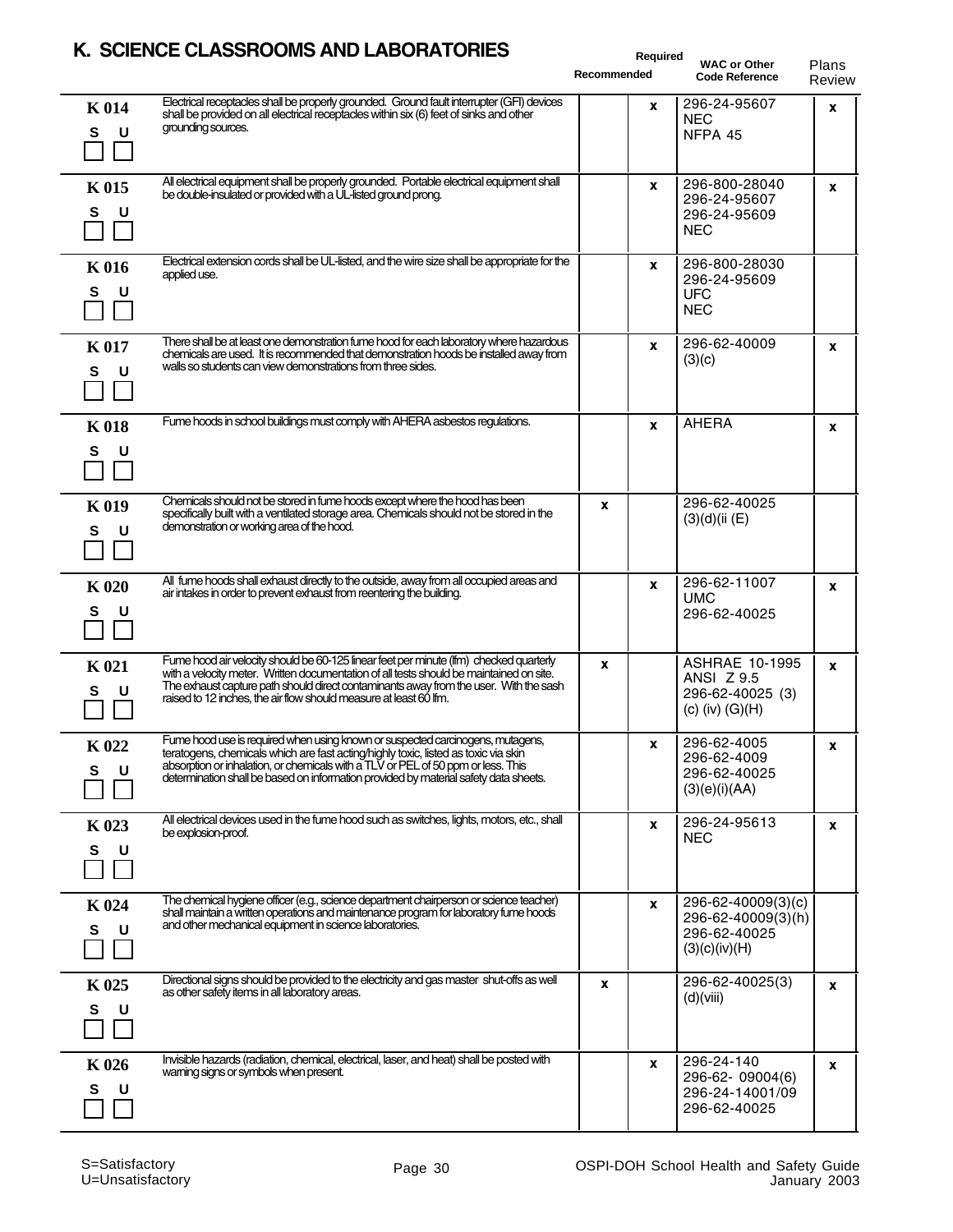|                         | <b>SULINGL GLASSING ONIS AND LADONATONILS</b>                                                                                                                                                                                                                                                                                                               |             | Required |                                              |                        |
|-------------------------|-------------------------------------------------------------------------------------------------------------------------------------------------------------------------------------------------------------------------------------------------------------------------------------------------------------------------------------------------------------|-------------|----------|----------------------------------------------|------------------------|
|                         |                                                                                                                                                                                                                                                                                                                                                             | Recommended |          | <b>WAC or Other</b><br><b>Code Reference</b> | Plans<br><b>Review</b> |
| K 027<br>S<br>U         | Food items (for human consumption) should not be permitted in chemical laboratories or<br>storerooms (including lab refrigerators). No eating, drinking or gum chewing should be<br>allowed in labs to prevent poisoning through ingestion. All food items to be used for<br>experiments should be labeled "Not for human consumption."                     | x           |          | 296-62-40025(3)(e)<br>$(I-J-K)$              |                        |
| <b>K</b> 028<br>S<br>U  | Chemical storerooms shall be lockable and inaccessible to unsupervised students, and<br>have self-dosing doors per WISHA, DOH, and State Fire Code (UFC) requirements for<br>chemical laboratories and chemical storerooms. Doors shall have a one-hour fire rating<br>per UFC (or greater if required by local fire code).                                 |             | X        | 296-62-40009<br>296-62-40025<br><b>UFC</b>   | x                      |
| K 029<br>S<br>- U       | Chemical storerooms should be large enough for adequate and proper storage of<br>chemicals. Storage areas should be maintained in a neat, organized, and clean manner<br>with chemicals stored compatibly.                                                                                                                                                  | x           |          | 296-62-40025                                 | $\mathbf{x}$           |
| <b>K</b> 030<br>S<br>U  | Chemical storerooms should have sturdy, well-supported shelves secured to the walls.<br>All shelves should have "earthquake" (or "spill-prevention") lips on all shelf edges.<br>Doors that close on cabinets do not replace the need for spill-containment "lips" on the<br>front edge of shelves.                                                         | x           |          | 296-62-40025                                 | $\mathbf{x}$           |
| <b>K</b> 031<br>S<br>U. | Chemical storerooms should have all hazardous chemicals stored at or below eye level<br>(typically below 5' 6") with heavy objects stored on lower shelves. Higher shelves may be<br>used for other items; e.g., glassware, equipment, paper goods, etc.                                                                                                    | x           |          | 296-62-40025                                 | $\mathbf{x}$           |
| K 032<br>S              | Chemical storage areas should be kept cool (between 55 and 80 degrees F) and dry<br>(relative humidity between 30 and 60%).                                                                                                                                                                                                                                 | x           |          | 296-62-40025                                 |                        |
| K 033<br>S<br>U         | Chemicals shall be stored according to their properties, not alphabetically (i.e.,<br>flammables, health hazard, reactive, oxidizer, radioactive, etc.).                                                                                                                                                                                                    |             | X        | 296-62-40009<br>296-62-40025                 |                        |
| K 034<br>S              | Chemicals should be organized and stored according to a recognizable, safe system<br>(e.g., Flinn, Baker, Sargent-Welch, etc.) to segregate incompatibles. Labels should<br>clearly denote the contents of each container and the date received. Chemicals should<br>also have the four color NFPA diamond on the container for emergency responders.       |             | x        | 296-62-40025                                 | $\mathbf{x}$           |
| K 035<br>s<br>U         | Chemicals marked only with teacher codes (e.g., A, B, C, D), for student<br>testing/analysis, should not be allowed in permanent storage. Mix only enough for one<br>day's classes and then restock or dispose. All unmarked chemicals should be labeled<br>with container contents and re-shelved, or disposed of, in accordance with WAC<br>requirements. |             | X        | 296-800-17025<br>296-62-40025                |                        |
| K 036<br>S<br>U         | All flammables shall be stored in approved flammable storage cabinets with self-dosing<br>doors. Flammables (red labels) and acids and bases (white labels), shall be stored<br>separately.                                                                                                                                                                 |             | X        | 296-24-33009                                 | X                      |
| K 037<br>S<br>U         | The chemicals in Table 1 of Appendix D to this Guide are a safety hazard and may not<br>be used in K-12 schools according to OSPI and DOH. If found, they must be removed<br>from the school by qualified personnel and properly disposed of in accordance with the<br>school's chemical hygiene plan and DOE regulations.                                  |             | X        | 296-62-40009<br>246-366-140<br>OSPI-DOH      |                        |
| <b>K038</b><br>s<br>U   | The chemicals in Table 2 of Appendix D to this Guide have been determined by DOH<br>and OSPI as suitable in small quantity and in advanced classes in senior high<br>laboratories. No more than one pound of each chemical may be stored on site in any<br>case.                                                                                            | x           |          | 296-62-40009<br>246-366-140                  |                        |
| K 039<br>S<br>U         | Chemicals should be purchased in the smallest commercially available container that<br>will meet the school's needs for approximately one academic year. All chemicals should<br>be dated upon receipt into the lab or storage area.                                                                                                                        | x           |          | 296-62-40025(3)(d)<br>$(11)(A-E)$            |                        |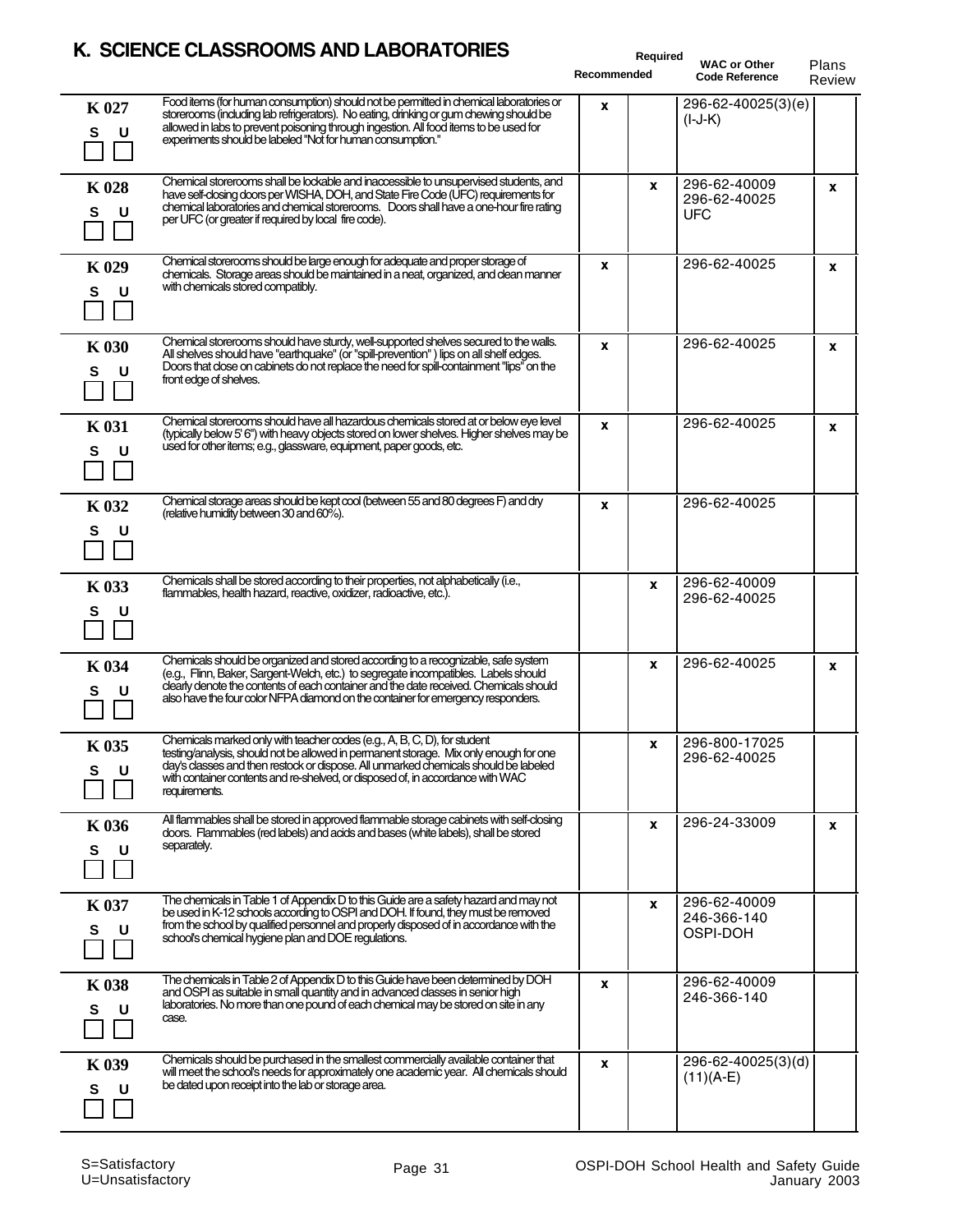$\overline{a}$ 

 $\overline{a}$ 

L,

L,

L

|                         | N. SUIENUE ULASSNUUMIS AND LADUNATUNIES<br>Required<br>Recommended                                                                                                                                                                                                                                       |              | <b>WAC or Other</b><br><b>Code Reference</b> | Plans<br>Review                                |   |
|-------------------------|----------------------------------------------------------------------------------------------------------------------------------------------------------------------------------------------------------------------------------------------------------------------------------------------------------|--------------|----------------------------------------------|------------------------------------------------|---|
| <b>K040</b><br>S<br>U   | Chemicals should be dispensed to students in the minimum amount necessary for<br>immediate use.                                                                                                                                                                                                          | X            |                                              | 296-62-40025(3)(d)<br>$(11)(A-E)$              |   |
| <b>K</b> 041<br>S.<br>U | There should be a separate storage shelf, cabinet or area for water reactive compounds<br>(e.g., metallic sodium, potassium or calcium) and organic peroxides.                                                                                                                                           | X            |                                              | 296-62-40025                                   |   |
| K 042<br>U<br>s         | All acids should be stored in approved acid cabinets. Non-compatible acids should be<br>stored separately (e.g., nitric, acetic). Non-metal cabinets are recommended to prevent<br>corrosion of the cabinet.                                                                                             | $\mathbf{x}$ |                                              | 296-62-40025                                   |   |
| K 043<br>S<br>U         | Only explosion-proof refrigerators shall be used to store volatile chemicals. Non<br>explosion-proof refrigerators or other electrical devices shall not be located in areas with<br>vaporous or flammable chemicals.                                                                                    |              | X                                            | <b>UFC Art. 79</b>                             | X |
| K 044<br>S<br>U         | Instructors shall wear personal protective equipment (PPE) when using corrosive, toxic,<br>reactive, or initating chemicals and during hazardous activities as required by L & I<br>WISHA rules.                                                                                                         |              | X                                            | 296-800-160<br>296-62-40025(3)<br>(d)          |   |
| K 045<br>U<br>S.        | Eye protection, safety glasses, and face shields shall meet the requirements of the<br>American National Standards Institute (ANSI Z.87.1). Students shall wear personal<br>protective equipment (PPE) when using corrosive, toxic, reactive, or initating chemicals<br>and during hazardous activities. |              | x                                            | 296-800-160<br>296-62-40009                    |   |
| K 046<br>U<br>S.        | A non-asbestos fire blanket should be provided, identified, readily available, and visible<br>to students and staff.                                                                                                                                                                                     | X            |                                              | 296-62-40025                                   |   |
| <b>K</b> 047<br>U<br>s  | Safety shields on the demonstration table should be used for demonstrations wherever<br>the possibility of explosion exists.                                                                                                                                                                             | $\mathbf{x}$ |                                              | 296-62-40025                                   |   |
| K 048<br>S.<br>U        | Jewelry should not be wom if personal safety would be jeopardized.                                                                                                                                                                                                                                       | x            |                                              | 296-62-40025                                   |   |
| K 049<br>S<br>U         | Loose hair should be restrained so that personal safety is not jeopardized.                                                                                                                                                                                                                              | $\mathbf{x}$ |                                              | 296-62-40025(e)(i)<br>(P)                      |   |
| <b>K</b> 050<br>U<br>s  | All laboratories should have a written clean-up plan for spills. All laboratories should<br>have a spill clean-up kit or materials for absorbing spills identified and readily available<br>to students and staff.                                                                                       | x            |                                              | 296-62-40025(3)(d)<br>(ix)(C)                  |   |
| <b>K</b> 051<br>U<br>s  | Waste disposal shall be disposed in accordance with DOE regulations. No waste or old<br>chemicals shall be poured down the drain or put in the solid waste without approval from<br>local sewer or solid waste authorities.                                                                              |              | x                                            | 173-303<br>296-62-40025(3)(e)<br>$(i)$ (EE-GG) | X |
| K 052<br>s<br>υ         | A written and documented lab safety orientation that includes components of the<br>Chemical Hygiene Plan shall be provided for all staff and students.                                                                                                                                                   |              | x                                            | 296-800-17030<br>296-62-40011                  |   |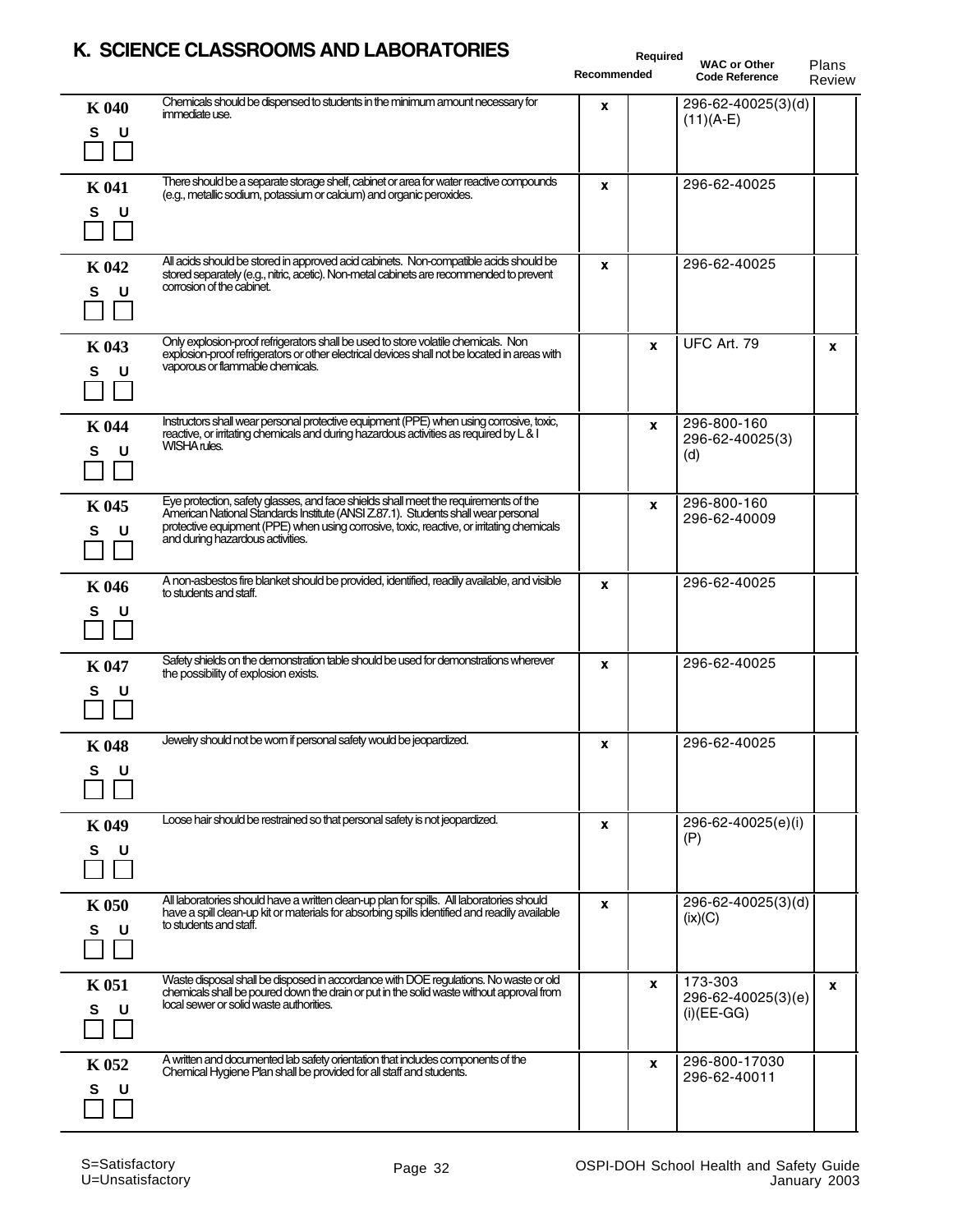|                        | K. SCIENCE CLASSROOMS AND LABORATORIES                                                                                                                                                                                                                                                     | Required<br>Recommended | <b>WAC or Other</b><br><b>Code Reference</b>                        | Plans<br>Review |
|------------------------|--------------------------------------------------------------------------------------------------------------------------------------------------------------------------------------------------------------------------------------------------------------------------------------------|-------------------------|---------------------------------------------------------------------|-----------------|
| K 053<br>S<br>- U      | A telephone for reporting emergencies shall be located in or near the laboratory.<br>Emergency telephone numbers shall be readily accessible. Staff shall be trained in<br>emergency procedures.                                                                                           | x                       | RCW 28A.335.320<br>180-41-035(3)<br>296-62-40025(3)(d)<br>(viii)(A) | X               |
| K 054<br>S<br>U        | Lab floor plans shall be kept in the school office. A listing of exits, chemicals, and<br>storage place of chemicals shall be included for use by emergency responders. Exits<br>shall be clearly marked and free of obstruction.                                                          | X                       | 296-800-310<br>296-62-40025                                         | x               |
| K 055<br>S<br>U        | Fire extinguishers shall be provided (ABC type). Fire extinguishers shall be identified<br>and readily accessible to staff and students. The instructor shall be trained in fire<br>extinguisher use. Demonstration or hands-on training shall be provided during safety<br>orientation.   | X                       | 296-800-30010<br>296-62-40025(3)(d)<br>(vi)(D)                      | X               |
| K 056<br>S<br>- U      | A fire alarm system shall be provided. Alarm pull stations shall be identified and readily<br>accessible to staff and students.                                                                                                                                                            | X                       | 296-800-31070<br>296-62-40025(3)(d)<br>(ix)(B)                      | X               |
| K 057<br>S<br>υ        | Fire retardant lab coats shall be used as required by L & I WISHA PPE rules when<br>appropriate for a specific project or demonstration.                                                                                                                                                   | X                       | 296-800-160                                                         |                 |
| <b>K058</b><br>S<br>U  | Formaldehyde is not allowed in K-12 schools. Biology specimens stored in<br>formaldehyde shall be decanted and preserved in a formal hyde-free alternative; e.g.,<br>Flinnsafe, Carosafe, propylene glycol, or alcohol solution. Formaldehyde disposal shall<br>adhere to DOE regulations. | x                       | 296-62-07540<br>OSPI-DOH                                            |                 |
| K 059<br>U<br>s        | Biology specimens shall be stored in sealed containers to prevent evaporation of liquid<br>contents and resulting IAQ issues. Specimens preserved in hazardous or dangerous<br>chemicals, e.g., alcohol, shall be stored in locked cabinets.                                               | X                       | 296-62-080 Part J                                                   |                 |
| <b>K</b> 060<br>s<br>U | Glassware should be free of all cracks, chips, sharp edges and other defects.                                                                                                                                                                                                              | X                       | 296-62-40025(3)(e)<br>(i)(L)                                        |                 |
| K 061<br>s<br>U        | Material Safety Data Sheets (MSDS) are maintained and readily available for all<br>chemicals in the lab.                                                                                                                                                                                   | $\mathbf x$             | 296-800-17035<br>296-62-40011<br>296-62-40015                       |                 |
| K 062<br>S<br>∣U       | A first aid kit shall be provided and adequately stocked in the lab area.                                                                                                                                                                                                                  | x                       | 296-800-15020                                                       |                 |
| K 063<br>s<br>U        | Containers of non-hazardous substances (e.g., distilled water) must be labeled to avoid<br>confusion. (ALL CONTAINERS MUST BE LABELED REGARDLESS OF THE<br>CONTENTS).                                                                                                                      | x                       | 296-800-17025                                                       |                 |
| K 064<br>s<br>U        | Appropriate gloves, matched to the hazard, must be provided and wom when the potential<br>for hand contact with chemicals exists.                                                                                                                                                          | x                       | 296-800-16065<br>296-62-40025(3)(e)<br>(i)(S)                       |                 |
| K 065<br>s<br>υ        | Closed toe shoes must be wom at all times in the laboratory. (No sandals or perforated<br>shoes.)                                                                                                                                                                                          | X                       | 296-800-16060<br>296-62-40025(3)(e)<br>(i)(P)                       |                 |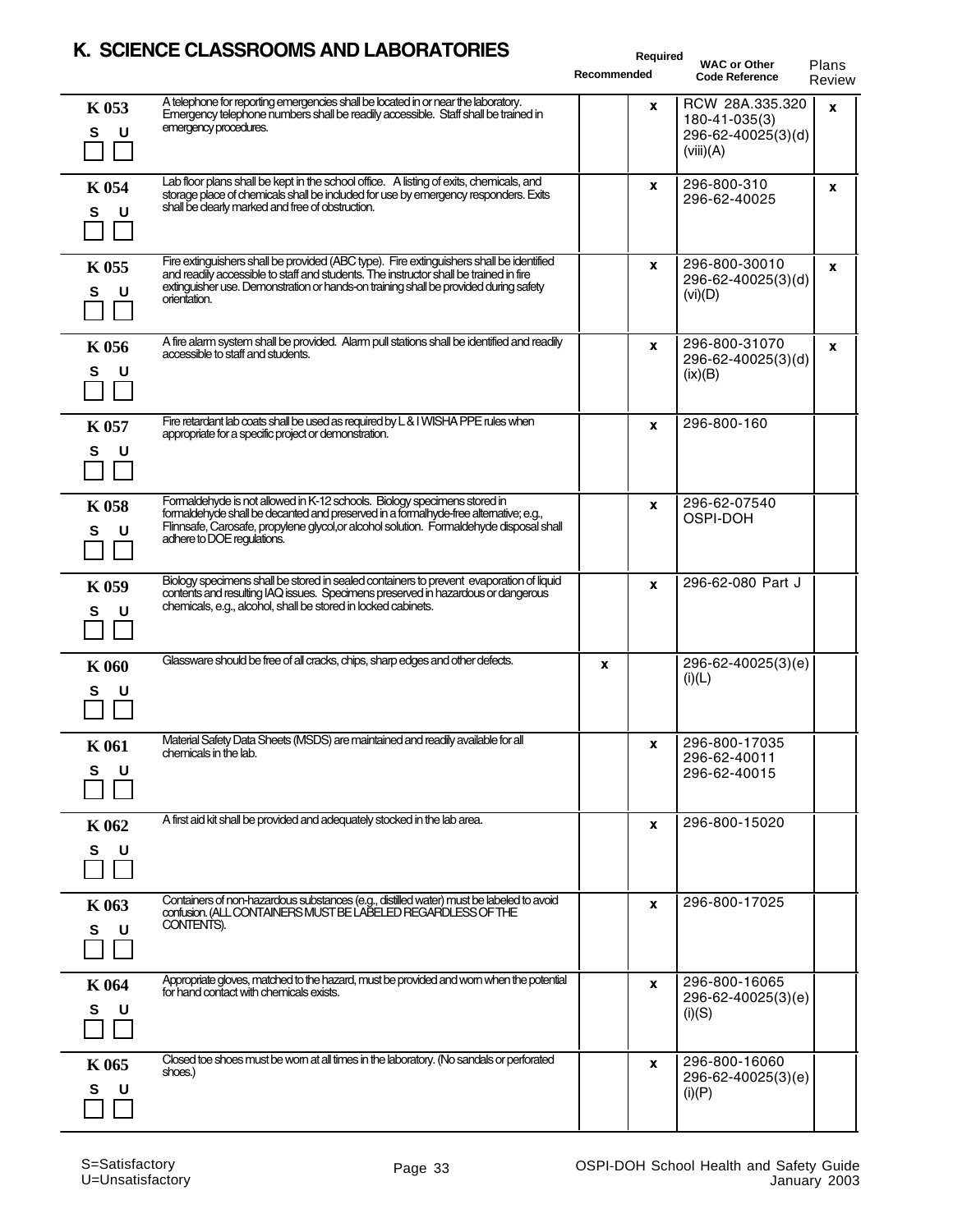| K. SCIENCE CLASSROOMS AND LABORATORIES<br>Required |                                                                                                                                                                                                                                                                                                                                                             |             |              |                                                   |                 |
|----------------------------------------------------|-------------------------------------------------------------------------------------------------------------------------------------------------------------------------------------------------------------------------------------------------------------------------------------------------------------------------------------------------------------|-------------|--------------|---------------------------------------------------|-----------------|
|                                                    |                                                                                                                                                                                                                                                                                                                                                             | Recommended |              | <b>WAC or Other</b><br><b>Code Reference</b>      | Plans<br>Review |
| K 066<br>S                                         | A sink with soap and paper towels must be available in the lab for hand washing.                                                                                                                                                                                                                                                                            |             | x            | 296-800-23025<br>296-62-40025(3)(e)<br>(i)(M)     |                 |
| K 067<br>S<br>U                                    | Electrical Panel circuit breaker switches for the Lab must be accessible and the breakers<br>labeled. A clear and unobstructed means of access with a minimum width of 30 inches<br>and a minimum height of 78 inches shall be maintained from the operating face of an<br>electrical panel board.                                                          |             | $\mathbf{x}$ | 296-800-28022<br>296-800-28025<br><b>UFC 8509</b> |                 |
| <b>K</b> 068<br>S<br>U                             | All mercury barometers should be disposed of in compliance with EPA and DOE<br>regulations. The "Eco-Celli" barometer a mercury-free barometer that will visually<br>communicate the chemistry lesson of barometric pressure. Information is available at:<br>http://www.barometers.com/eco-cell.htm                                                        | X           |              | EPA and DOE                                       |                 |
| K 069<br>S                                         | Ethidium Bromide, though not classified as a hazardous material, can be very hazardous<br>if poured down a sink or placed in the trash stream. Disposal practices for this chemical<br>should be the same as for hazardous materials when concentration is above 0.1%.<br>Check with local or state agencies for disposal of aqueous and solvent solutions. | X           |              | DOH and DOE                                       |                 |
| <b>K070</b><br>S<br>U<br>n<br> a                   | NOTE: Batelle Research Center operates a website to assist schools with laboratory<br>waste minimization and pollution prevention at:<br>http://www.seattle.battelle.org/services/e&s/P2LabMan/index2.htm                                                                                                                                                   |             |              |                                                   |                 |
| <b>K</b> 071<br>S<br>U<br>n<br> a                  | NOTE: King County operates a website for teachers and students relating to Laboratory<br>Safety in Schools at:<br>http://www.metrokc.gov/hazwaste/rehab/labs.htm                                                                                                                                                                                            |             |              |                                                   |                 |
| K 072<br>s<br>$\sqrt{a}$<br>$\sqrt{n}$             | NOTE: Vermont operates a website for school administrators and teachers titled "School<br>Science Lab Cleanout Project." It includes a sample Chemical Management Plan,<br>Chemical Inventory Guidelines with "excel" inventory forms and several sample plans<br>and forms at: www.anr.state.vt.us/dec/ead/mercury/SchoolCleanout/deanout.htm              |             |              |                                                   |                 |
| K 073<br>s<br>U<br> a<br>n                         | NOTE: The National Science Education Leadership Association (NSELA) operates a<br>website with many aides for school science teachers at: http://www.nsela.org/index.htm.<br>See the article "Hazardous Chemical Removal" by Cliff Schrader at:<br>http://www.nsela.org/safesci6.htm                                                                        |             |              |                                                   |                 |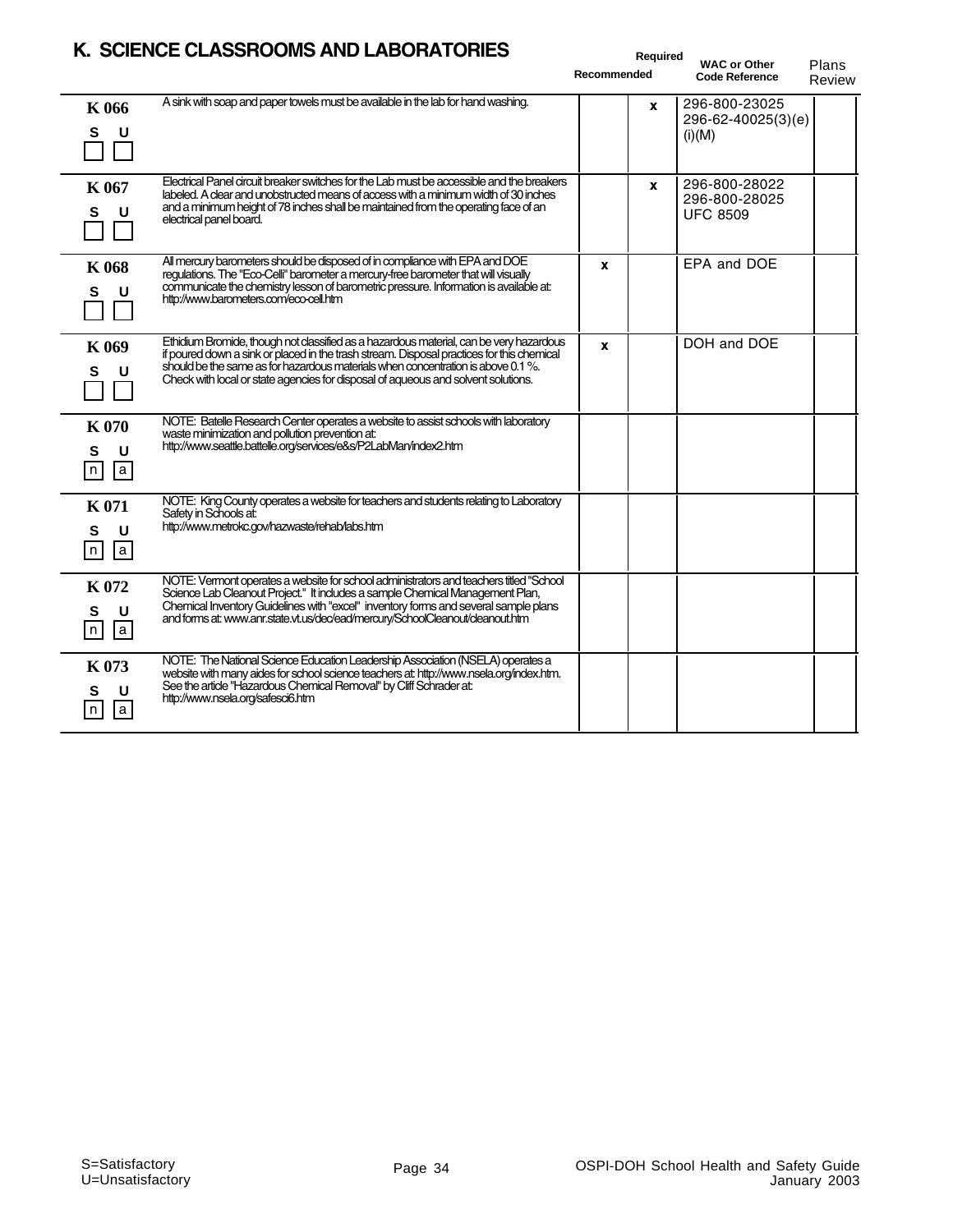#### **L. CAREER & TECHNOLOGY EDUCATION**

|                            | CANLLO & TLCI INCLUDIT LOUCATION                                                                                                                                                                                                                                                                               | <b>Required</b><br>Recommended | <b>WAC or Other</b><br><b>Code Reference</b>      | Plans<br>Review |
|----------------------------|----------------------------------------------------------------------------------------------------------------------------------------------------------------------------------------------------------------------------------------------------------------------------------------------------------------|--------------------------------|---------------------------------------------------|-----------------|
| L 001<br>S<br>U            | Reference the most current edition of the "Safety Guide for Career and Technology<br>Education" (CTE) published by OSPI. This manual provides instruction and checklists<br>for vocational education curriculum areas.<br>It can be downloaded from:<br>http://www.k12.wa.us/CareerTechEd/techprep/default.asp | X                              | OSPI and DOH                                      |                 |
| L 002<br>S                 | Based on OSPI's Safety Guide for CTE and good safety practice, school shop teachers<br>should pay close attention to students' personal protective equipment needs.<br>Student-oriented safety training in vocational and visual arts hazards should be given,<br>tested, and documented.                      | X                              | OSPI and DOH<br>296-800-160                       |                 |
| L 003<br>S.<br>U           | Floors shall be clean and kept free of oil and other slippery substances. Non-skid<br>(non-slip) surfacing shall be used within the operator use zone of all stationary equipment.<br>See OSPI's "Safety Guide for CTE."                                                                                       | X                              | 296-800-220<br>296-24-15005                       | X               |
| L 004<br>s<br>U            | Floors shall be free of obstacles so there are no slip, trip, or fall hazards. Hazard areas<br>shall be plainly marked. In metal and wood shops, areas around equipment shall be<br>marked with a two-foot safety zone. Projections shall be plainly marked.                                                   | $\mathbf{x}$                   | 296-800-220                                       | $\mathbf{x}$    |
| L 005<br>S.<br>U           | All power tools shall be safe, properly labeled and protected with correct belts, guards,<br>and electrical connections. All hand tools must be U.L. listed.                                                                                                                                                   | X                              | 296-24-65501 &<br>15001 & 16501                   |                 |
| L006<br>s<br>U             | Machine guarding shall meet WAC 296-24. Safety guards must be properly adjusted and<br>functional for safe machine operation.                                                                                                                                                                                  | X                              | 296-24-150 Part C<br>296-24-15001                 | $\mathbf{x}$    |
| L 007<br>S.<br>υ           | Hand tools shall be properly maintained and kept in a safe condition.                                                                                                                                                                                                                                          | X                              | 296-24-65501                                      |                 |
| L 008<br>S<br>U            | Safety stands (jack stands) shall be available and used correctly by students and staff.                                                                                                                                                                                                                       | X                              | 296-24-67005                                      |                 |
| L 009<br>s                 | Shop safety rules shall be displayed in plain view of room occupants.                                                                                                                                                                                                                                          | <b>X</b>                       | 296-800-110                                       |                 |
| $L_{010}$<br>S<br>U        | General operating instructions and safety reminder signs shall be posted on or near<br>moving machinery and shop equipment.                                                                                                                                                                                    | X                              | 296-800-135                                       |                 |
| L <sub>011</sub><br>S<br>υ | Unstable equipment (e.g., drill presses, band saws, etc.) shall be secured to the floor or a<br>table/stand to prevent tipping. Stand mounted equipment shall be fastened to the floor to<br>prevent tipping.                                                                                                  | X                              | 296-24-15003                                      |                 |
| $L_{012}$<br>S             | Materials (e.g., lumber, metal, etc.) shall be stored in a manner that will prevent personal<br>injury. Proper storage shall be provided for metal stock as required by WISHA.                                                                                                                                 | x                              | 296-800-220                                       | X               |
| $L$ 013<br>s               | All electrical panels, devices and connections shall be labeled and maintained in a safe<br>condition. A clear and unobstructed means of access with a minimum width of 30 inches<br>and a minimum height of 78 inches shall be maintained from the operating face of an<br>electrical panel board.            | X                              | 296-800-28022<br>296-800-28025<br><b>UFC 8509</b> | X               |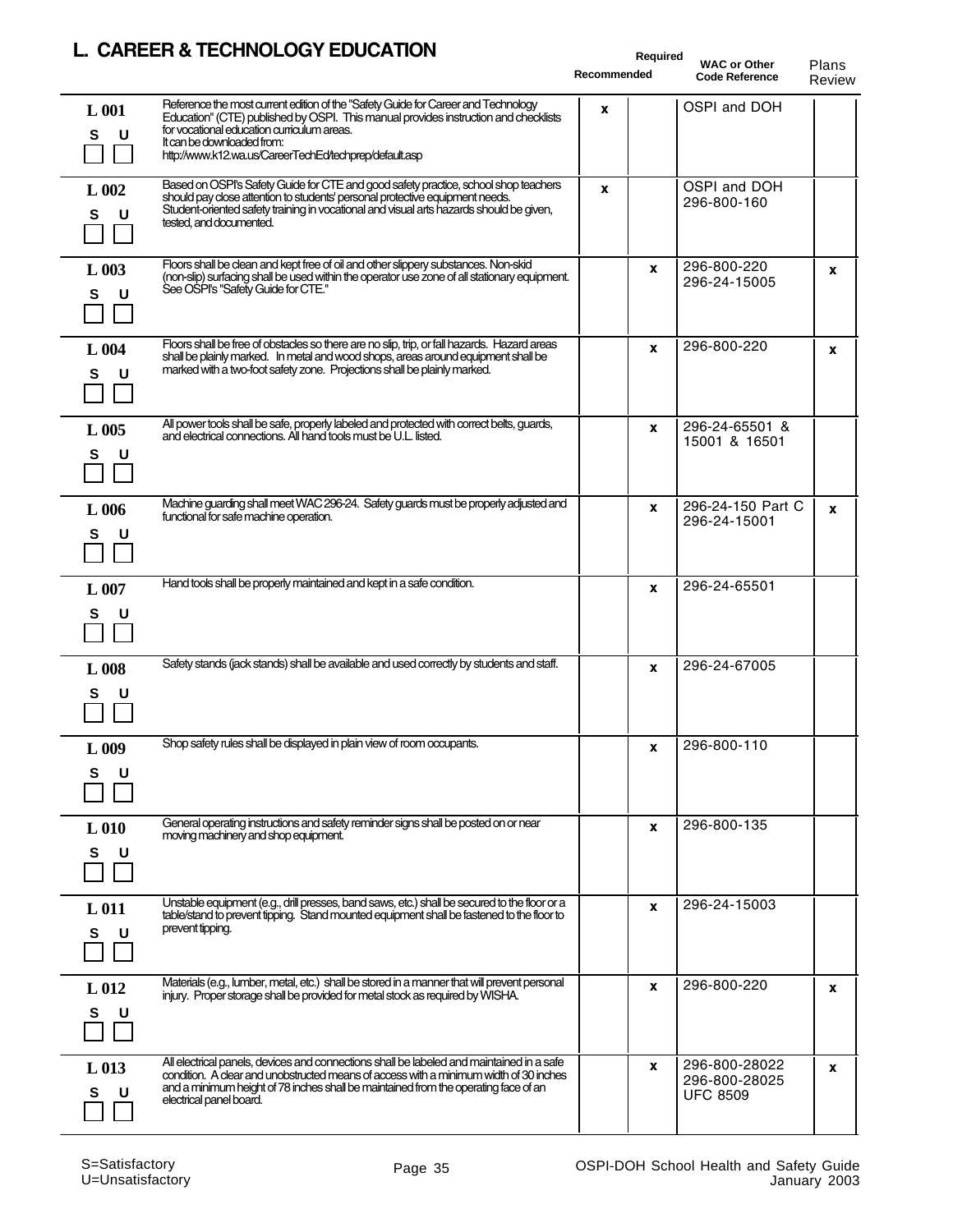|                            | CANCEN & TECHNOLOGY EDUCATION                                                                                                                                                                                                                                                                                                            | Required<br>Recommended | <b>WAC or Other</b><br><b>Code Reference</b>                   | Plans<br>Review |
|----------------------------|------------------------------------------------------------------------------------------------------------------------------------------------------------------------------------------------------------------------------------------------------------------------------------------------------------------------------------------|-------------------------|----------------------------------------------------------------|-----------------|
| L <sub>014</sub><br>s<br>U | Hazardous and/or combustible waste shall not be allowed to accumulate. Such waste<br>shall be removed from the shop area and properly disposed of as required by Dept. of<br>Ecology regulations.                                                                                                                                        | X                       | 296-155-020<br>173-303                                         | X               |
| L <sub>015</sub><br>s<br>U | Waste oil storage and disposal shall comply with DOE regulations. Oil spilled around<br>storage barrels shall be cleaned up immediately. Containers need to be closed when not<br>in use.                                                                                                                                                | x                       | 296-62-40009                                                   |                 |
| L <sub>016</sub><br>s<br>U | A non-asbestos fire blanket shall be provided, identified, readily available, and visible to<br>students and staff.                                                                                                                                                                                                                      | X                       | 296-62-40009                                                   |                 |
| L <sub>017</sub><br>S<br>υ | Project storage shall be adequate and safe.                                                                                                                                                                                                                                                                                              | X                       | OSPI and DOH                                                   | X               |
| L <sub>018</sub><br>S<br>U | Emergency eye wash stations shall be within 50 feet or ten seconds of all student work<br>stations and shall provide 2.5 gpm for at least 15 minutes at 25 PSI or less. Bottled water<br>eye wash stations do not meet the current WISHA and DOH requirements. (They may be<br>supplementary to units meeting the above specifications.) | X                       | 296-800-15030                                                  | x               |
| L <sub>019</sub><br>S      | All grinders shall have proper tool rests and eye safety shields.                                                                                                                                                                                                                                                                        | X                       | 296-24-078                                                     | X               |
| $L_{020}$<br>s<br>υ        | Eye protective devices (safety glasses, goggles, full-face shields) are identified, visible,<br>readily accessible and used by students and staff.                                                                                                                                                                                       | x                       | 296-800-160<br>296-24-70003<br>ANSI 2.87.1                     |                 |
| $L$ 021<br>S<br>υ          | Mechanical ventilation shall be provided for all arc and gas welding/cutting tables in order<br>to prevent welding vapors from traveling through the breathing zone.                                                                                                                                                                     | X                       | 296-24-71503<br>296-24-71505                                   | x               |
| $L_{022}$<br>S.<br>υ       | Welding curtains or shields shall be provided at booths and other welding areas.                                                                                                                                                                                                                                                         | x                       | 296-24-69007<br>296-24-71501                                   | x               |
| $L_{023}$<br>s<br>U        | Safety signs should be posted where needed; e.g., "turn on ventilation," "wear eye<br>protection." L&I does not require signs; but when signs are utilized, uniform design,<br>including wording, shape and color, are mandated.                                                                                                         | X                       | 296-24-135 B-2<br>296-24-14005<br>296-24-14007<br>296-24-14009 |                 |
| L 024<br>s<br>U            | Master shut-offs shall be provided and identified for electricity and gas in all shop areas.<br>A shut-off for water is recommended but not required.                                                                                                                                                                                    | x                       | 296-800-280                                                    | X               |
| $L$ 025<br>s<br>υ          | Compressed gas cylinders must be properly labeled, maintained, stored and secured,<br>with caps in place, to prevent damage to the cylinder valve. Cylinder restraining devices<br>must be adequate to prevent tipping and/or 'rocketing'. In use cylinders must be secured<br>either to a hand-truck or structure.                      | X                       | 296-24-68201<br>296-24-68203                                   | x               |
| $L_{026}$<br>s<br>υ        | The gas welding/cutting area shall comply with State Fire Code (UFC) and WISHA<br>requirements. Eye protection shields shall be provided.                                                                                                                                                                                                | x                       | 296-24-680 Part I<br>296-24-68507                              | X               |

## **L. CAREER & TECHNOLOGY EDUCATION**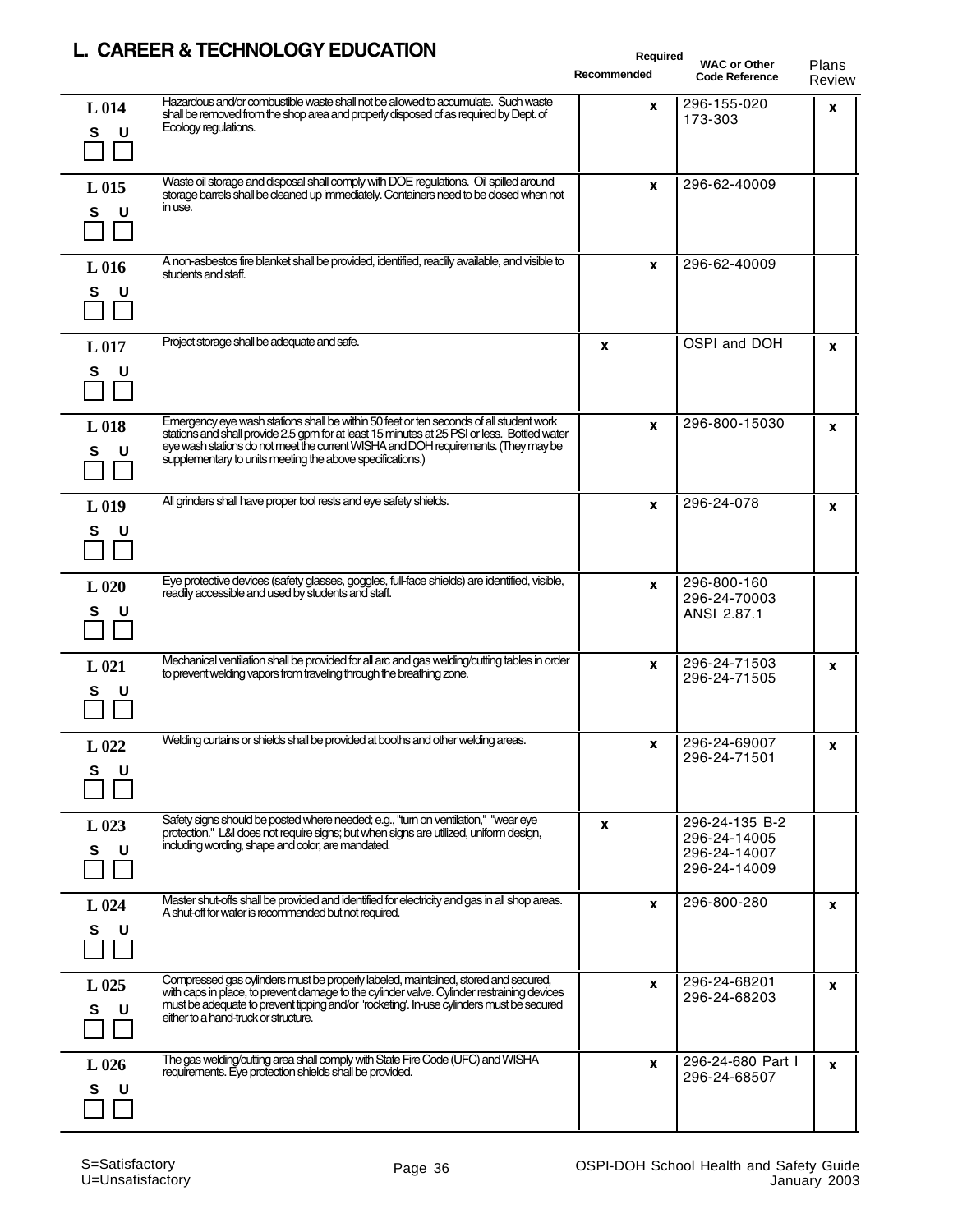## **L. CAREER & TECHNOLOGY EDUCATION**

|                       | L. CAREER & TECHNOLOGY EDUCATION                                                                                                                                                                                                                                                                                                                                        |             |          | Required                                     |                 |  |
|-----------------------|-------------------------------------------------------------------------------------------------------------------------------------------------------------------------------------------------------------------------------------------------------------------------------------------------------------------------------------------------------------------------|-------------|----------|----------------------------------------------|-----------------|--|
|                       |                                                                                                                                                                                                                                                                                                                                                                         | Recommended |          | <b>WAC or Other</b><br><b>Code Reference</b> | Plans<br>Review |  |
| L 027<br>s            | Approved protective equipment shall be installed in fuel-gas piping to prevent backflow of<br>oxygen into the fuel-gas supply system, passage of a flash back into the fuel-gas supply<br>system and/or excessive back pressure of oxygen in the fuel-gas supply system. The<br>three functions of the protective equipment may (or may not) be combined in one device. |             | X        | 296-24-6809(3)                               |                 |  |
| $L_{028}$<br>s<br>U   | All flammable liquids shall be stored in UFC and NFPA approved flammable storage<br>cabinets with self-closing doors. Flammable wastes must be disposed of in approved<br>flammable waste containers. Cabinets shall be locked or located in a locked room when<br>not in use.                                                                                          |             | X        | 296-24-33009<br>UFC 7902.5.8                 | X               |  |
| $L_{029}$<br>S<br>U   | All solvents for parts cleaning shall be stored in approved containers. Class 1 flammable<br>liquids shall not be used. Fusible links on solvent tank lids shall be in place and shall<br>operate as designed.                                                                                                                                                          |             | x        | 296-24-33009<br>296-24-40507                 | X               |  |
| $L_{030}$<br>S<br>∣U  | Wood burning stoves shall not be used in school buildings.                                                                                                                                                                                                                                                                                                              | X           |          | 246-366-140                                  | x               |  |
| $L_{031}$<br>S<br>U   | Flammable finish areas and paint spray rooms shall have approved ventilation, filters,<br>lighting, storage cabinets, and separation from other rooms.                                                                                                                                                                                                                  |             | X        | 296-24-370<br><b>UFC</b>                     | x               |  |
| L 032<br>s<br>U       | Filters in the paint spray booth/room shall be changed or cleaned as required.                                                                                                                                                                                                                                                                                          |             | X        | 296-24-370<br><b>UFC</b>                     |                 |  |
| L 033<br>S<br>U       | Only Class 1 electrical, explosion-proof lights, fan or other electrical devices shall be<br>allowed in flammable finish areas.                                                                                                                                                                                                                                         |             | X        | 296-24-370<br><b>UFC</b>                     | X               |  |
| L 034<br>S.           | Ventilation and exhaust systems shall be installed in all shop areas in compliance with L<br>& I WISHA rules.                                                                                                                                                                                                                                                           |             | X        | 296-62-11003                                 | x               |  |
| L 035<br>S<br>U       | Adequate chip and sawdust collection systems shall be installed in all wood shops.                                                                                                                                                                                                                                                                                      |             | <b>X</b> | 296-62-11003                                 | x               |  |
| $L_{0.036}$<br>s<br>U | The maximum ambient noise level in industrial arts, CTE (voc-ed) and trade classrooms<br>constructed after 1/1/90 shall not exceed 65 dBA when all fume hoods and dust exhaust<br>systems are operating. Testing shall be done when room is unoccupied. (See Sound<br>Control Section).                                                                                 |             | X        | 246-366-110(4)                               | X               |  |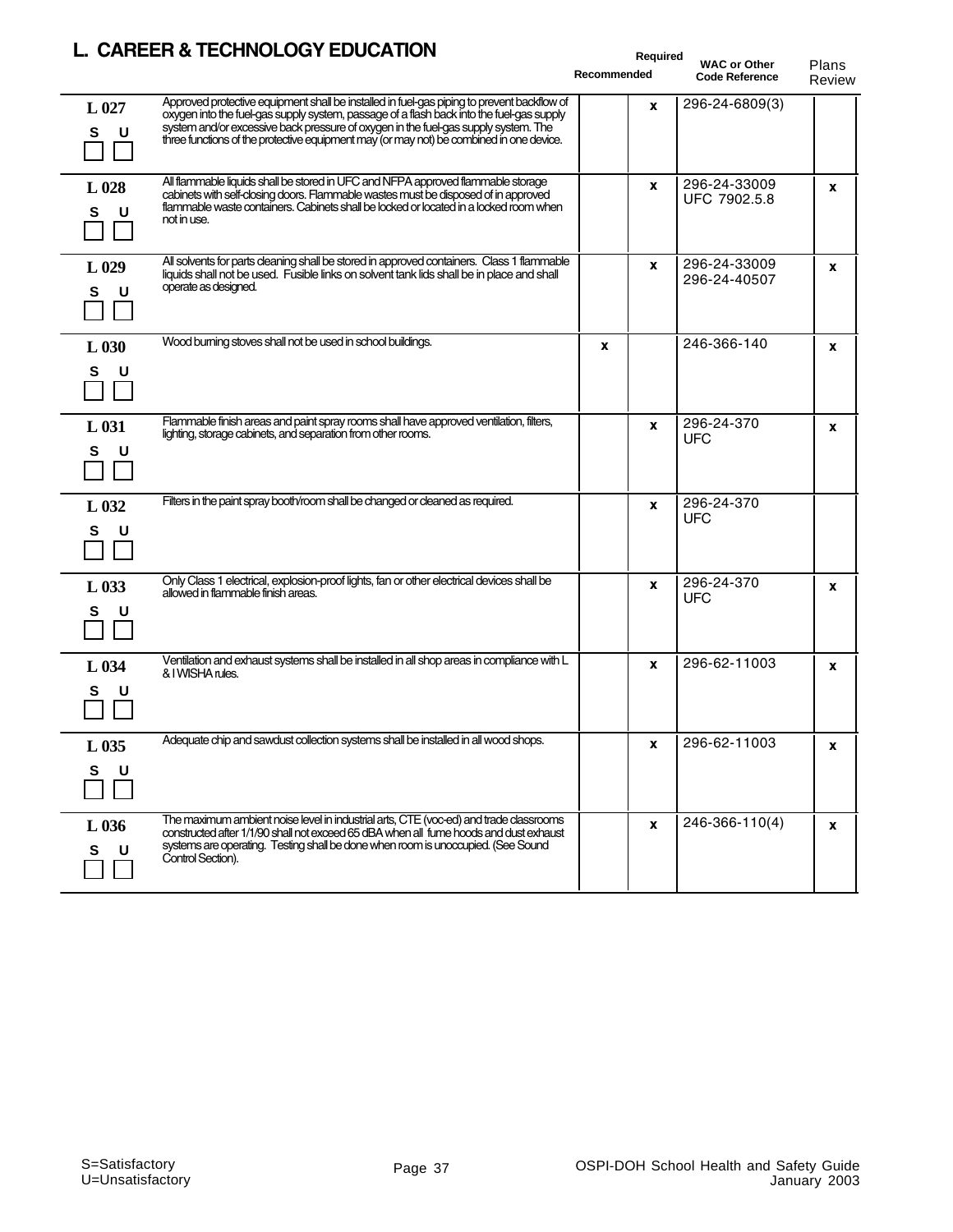#### **M. BLOODBORNE PATHOGENS & EXPOSURE CONTROL PLAN** WAC or Other Plans

**Required Recommended**

|                        |                                                                                                                                                                                                                                                                                                                                                                 |   |                                         | Review |
|------------------------|-----------------------------------------------------------------------------------------------------------------------------------------------------------------------------------------------------------------------------------------------------------------------------------------------------------------------------------------------------------------|---|-----------------------------------------|--------|
| <b>M</b> 001<br>S<br>U | The school's written Exposure Control Plan (ECP) and the WISHA Bloodborne Pathogen<br>(BBP) standard apply to employees, including student employees and students acting in<br>the capacity of employees.                                                                                                                                                       | X | 392-198<br>296-62-08001                 |        |
| M 002<br>S<br>U        | Many ECP and BBP provisions also apply to all students. WIAA has adopted rules for<br>interscholastic activities based on the BBP standard. This applies school-wide with<br>particular emphasis in the athletic department.                                                                                                                                    | X | <b>WIAA</b>                             |        |
| M 003<br>S<br>U        | The ECP shall include precautions to prevent injuries in handling needles and other<br>sharps. Reporting procedures for needle stick and other sharps injuries and other<br>potential exposures shall also be included. See definition of "sharps" in WISHA BBP<br>requlation (WAC 296-62-0800).                                                                | X | 392-198<br>296-62-08001                 |        |
| M 004<br>U<br>s        | The ECP shall address proper precautions to be taken while cleaning blood and other<br>body fluid spills as well as laundry practices involving risk of direct exposure to body<br>fluids.                                                                                                                                                                      | X | 392-198<br>296-62-08001                 |        |
| M 005<br>s<br>U        | The ECP shall address disposal and/or decontamination of potentially contaminated<br>items.                                                                                                                                                                                                                                                                     | X | 392-198<br>296-62-08001                 |        |
| M 006<br>S<br>U        | The ECP shall address training responsibility and record keeping requirements and shall<br>be accessible to employees. The ECP shall be reviewed and updated at least annually<br>and whenever necessary to reflect new or modified tasks and procedures which affect<br>occupational exposure.                                                                 | x | 392-198<br>296-62-05209<br>296-62-08001 |        |
| M 007<br>s<br>U        | Hand washing facilities shall be readily accessible. Antiseptic hand<br>cleansers/towelettes shall be available when hand washing facilities are not available.<br>Hands shall be washed with soap and water following glove removal and prior to intake of<br>food or drink.                                                                                   | x | 392-198<br>296-62-08001                 |        |
| <b>M</b> 008<br>s<br>U | Protective gloves (PVC or latex) and appropriate Personal Protective Equipment (PPE)<br>shall be readily available and shall be used during exposure to potentially infectious<br>materials. Disposable gloves shall not be reused. Hypoallergenic gloves need to be<br>readily available for individuals who are allergic to gloves (such as latex allergies). | X | 392-198<br>296-62-08001                 |        |
| M 009<br>S<br>U        | Reusable utility gloves shall be inspected for defects and decontaminated after every<br>potential exposure to body fluids. Gloves shall be discarded if they are cracked, peeling,<br>tom, punctured, or exhibit other signs of deterioration or when their ability to function as a<br>bamer is compromised.                                                  | X | 392-198<br>296-62-08001                 |        |
| <b>M</b> 010<br>S<br>U | A policy to assure prompt disinfection of contaminated surfaces and receptacles with a<br>recommended disinfectant shall be in effect.                                                                                                                                                                                                                          | X | 392-198<br>296-62-08001                 |        |
| <b>M011</b><br>S<br>U  | Wrestling, weight lifting, and gymnastic equipment shall have an unbroken surface that is<br>easily cleanable. Small tears may be repaired with tape. All tears shall be repaired daily.                                                                                                                                                                        | x | 392-198<br>296-62-08001                 |        |
| M 012<br>S<br>U        | Containers for contaminated sharps shall be closable, puncture resistant, and leak proof<br>on sides and bottom. Containers shall be labeled as a biohazard, easily accessible to<br>users, and maintained upright for use.                                                                                                                                     | x | 392-198<br>296-62-08001                 |        |
| M 013<br>s<br>U        | The district shall establish and maintain a sharps injury log for the recording of<br>percutaneous injuries from contaminated sharps. The information in the sharps injury log<br>shall be recorded and maintained in such a manner as to protect the confidentiality of the<br>injured employee.                                                               | X | 392-198<br>296-62-08001                 |        |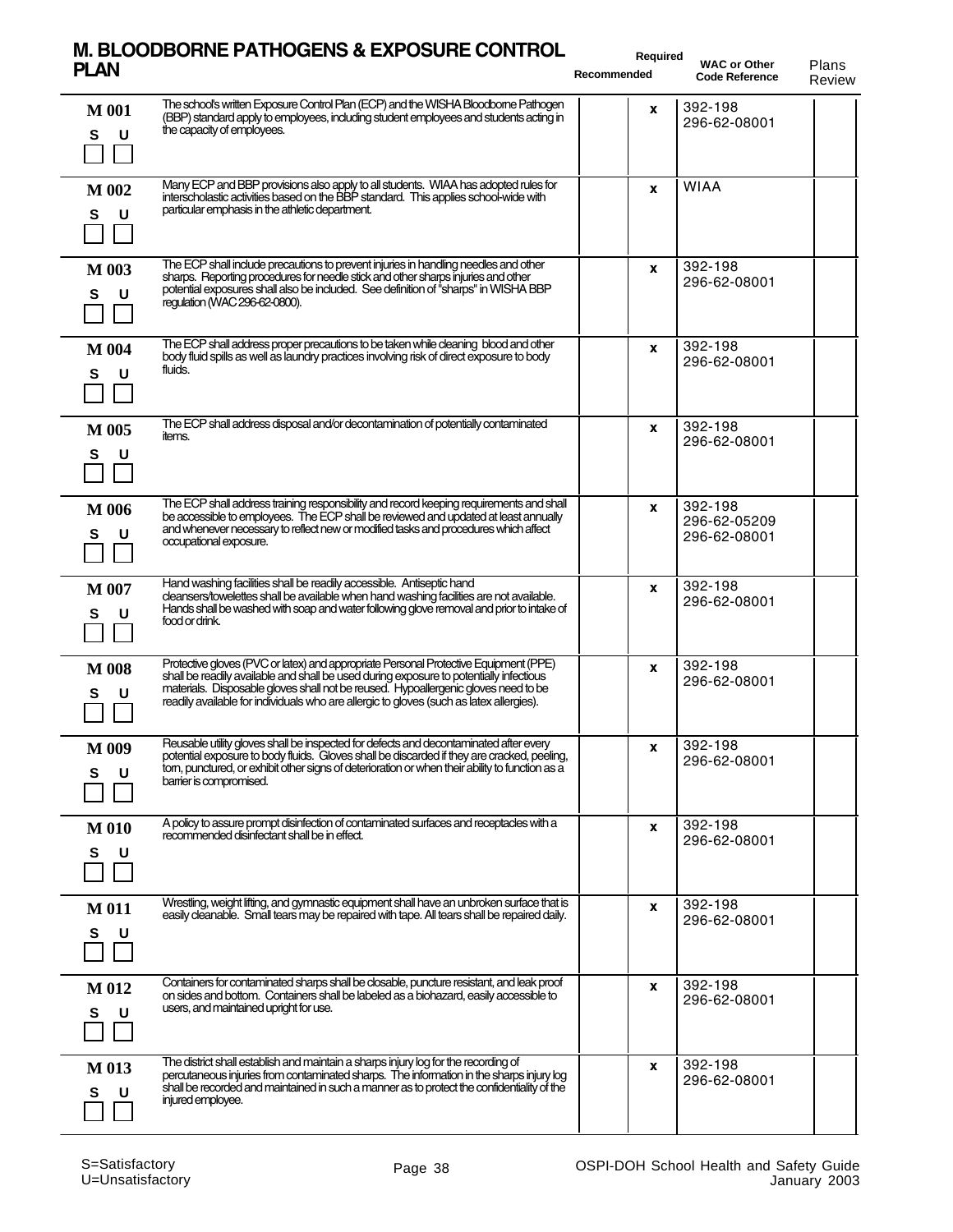#### **M. BLOODBORNE PATHOGENS & EXPOSURE CONTROL PLAN** WAC or Other Plans

**Required Recommended**

|                        |                                                                                                                                                                                                                                                                                                                                                                | reconnended | <b>Code Reference</b>       | Review |
|------------------------|----------------------------------------------------------------------------------------------------------------------------------------------------------------------------------------------------------------------------------------------------------------------------------------------------------------------------------------------------------------|-------------|-----------------------------|--------|
| M 014<br>S<br>U        | Other regulated waste containers shall be closable, able to contain contents, leak proof,<br>labeled as biohazard, closed prior to removal, and disposed of in accordance with<br>regulations.                                                                                                                                                                 | x           | 392-198<br>296-62-08001     |        |
| M 015<br>S<br>U        | Gloves and other appropriate PPE shall be wom when handling contaminated laundry.<br>Contaminated materials shall be bagged/contained at the location where used in leak<br>proof laundry bags or containers and labeled appropriately.                                                                                                                        | X           | 392-198<br>296-62-08001     |        |
| M 016<br>s<br>U        | Contaminated laundry (athletic uniforms and towels) shall be laundered in accordance<br>with WISHA regulations.                                                                                                                                                                                                                                                | X           | 392-198<br>296-62-08001     |        |
| M 017<br>s<br>U        | BBP training shall be provided to all potentially exposed employees within six months<br>from the first day of employment and at least annually thereafter. Training shall also be<br>provided when employees change assignments and/or procedures.                                                                                                            | X           | 392-198<br>296-62-08001     |        |
| <b>M 018</b><br>S<br>υ | BBP training shall include an explanation of the employer's Exposure Control Plan and<br>shall include an opportunity for interactive questions with a person knowledgeable in the<br>field of bloodborne pathogens.                                                                                                                                           | X           | 392-198<br>296-62-08001     |        |
| M 019<br>S<br>U        | BBP training shall include modes of transmission, recognition of tasks and procedures<br>which involve potential exposures, information on HBV vaccinations, details of<br>emergency response for exposure incidents, post-exposure evaluations, and<br>explanations of all signs, labels and/or color coding.                                                 | x           | 392-198<br>296-62-08001     |        |
| M 020<br>s             | BBP training records shall include training dates, a summary of training contents, and<br>names and qualifications of all trainers along with the names and job titles of all persons<br>trained. Records shall be maintained for three (3) years from the date of training. All<br>medical and training records shall be available upon request to $L \& 1$ . | X           | 393-198<br>296-62-08001 (8) |        |
| M 021<br>s<br>U        | Medical records shall be kept for each exposed employee, including name and social<br>security number, and shall include a copy of the employee's Hepatitis B vaccinations and<br>any medical records relative to the employee's ability to receive vaccination.                                                                                               | x           | 392-198<br>296-62-08001(8)  |        |
| M 022<br>s u           | The employer shall make available the Hepatitis B vaccine and vaccination series to all<br>employees who have potential occupational exposure, and post-exposure evaluation and<br>follow-up to all employees who have had an exposure incident.                                                                                                               | X           | 392-198<br>296-62-08001(8)  |        |
| M 023<br>s<br>U        | The school district will require employees who have potential occupational exposure to<br>blood or other potentially infectious materials that may be at risk of acquiring Hepatitis B<br>virus (HBV) infection and have declined to be vaccinated with Hepatitis B vaccine, sign<br>the "Hepatitis B vaccine declination--Mandatory".                         | x           | 392-198<br>296-62-08005     |        |
| M 024<br>s<br>U        | For each employee with occupational exposure, the school district shall develop<br>procedures to ensure confidentiality; and not disclosed or reported without the employee's<br>express written consent to any person within or outside the workplace except as required<br>by this section or as many be required by law.                                    | x           | 392-198<br>296-62-08001(8)  |        |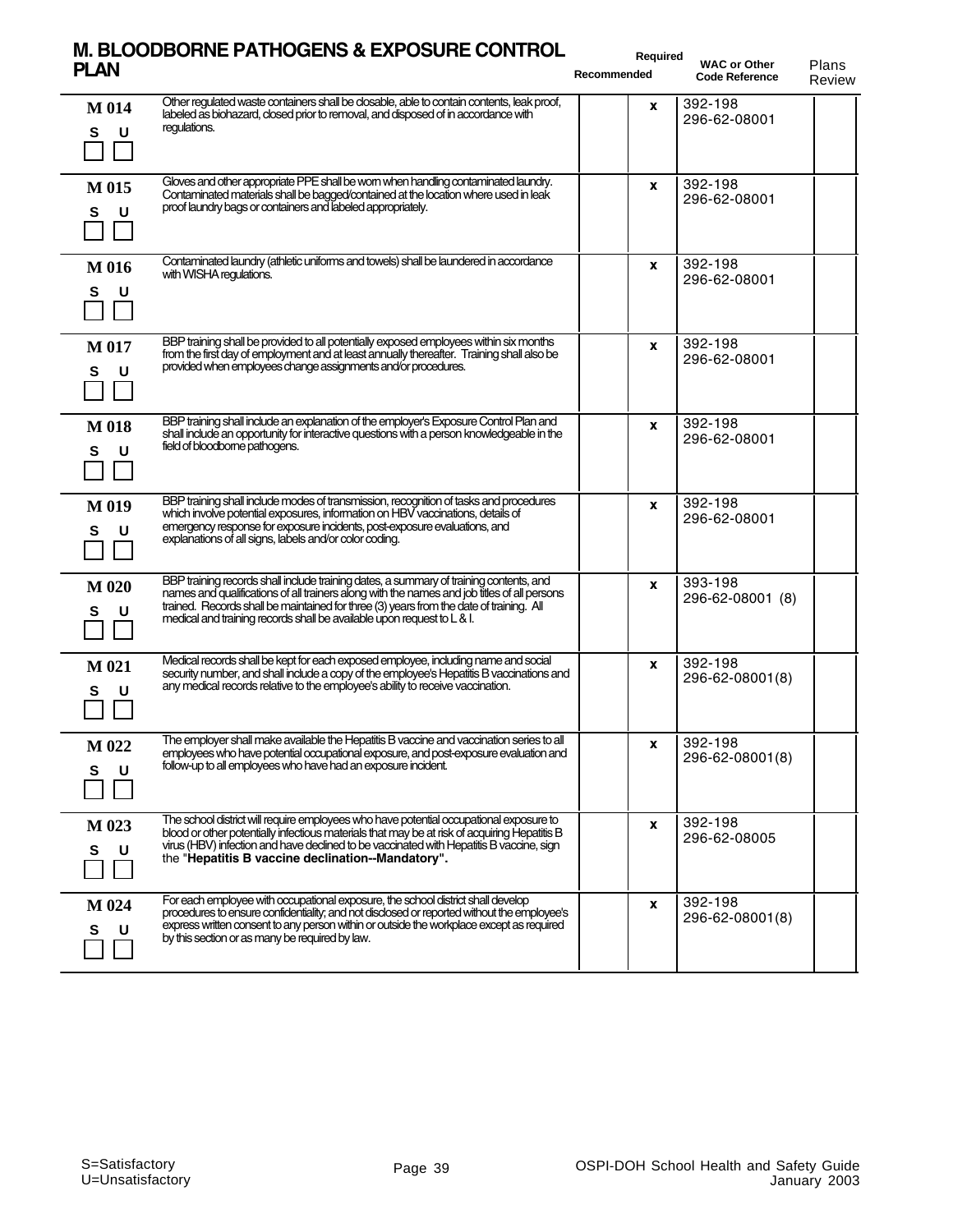## **N. PLAYGROUNDS**

| IN. FLATUNUINUS                                                                                                                                                                                                                                                                                                                                                                              | Recommended      | Required<br><b>WAC or Other</b><br><b>Code Reference</b> | Plans<br>Review |
|----------------------------------------------------------------------------------------------------------------------------------------------------------------------------------------------------------------------------------------------------------------------------------------------------------------------------------------------------------------------------------------------|------------------|----------------------------------------------------------|-----------------|
| All new playground equipment meets specifications in the most current versions of the<br>N 001<br>U.S. Consumer Product Safety Commission "Handbook for Public Playground Safety"<br>and ASTM F 1487, "Standard Consumer Safety Performance Specifications for<br>U<br>S<br>Playground Equipment for Public Use."                                                                            | x                | <b>CPSC</b><br><b>ASTM</b>                               | x               |
| NOTE: While these ASTM standards and CPSC guidelines will not specifically address<br>N 001a<br>all older playground equipment (e.g. pre-1981 equipment), the general concepts and<br>guidance is applicable to all playground equipment. http://www.cpsc.gov<br>U<br>s<br> n <br> a                                                                                                         |                  |                                                          |                 |
| New playgrounds are accessible. Schools must meet "Americans With Disabilities Act<br>N 002<br>of 1990" requirements.<br>s<br>U                                                                                                                                                                                                                                                              |                  | <b>ADA</b><br>X                                          | X               |
| Plans for new playgrounds are reviewed by the school district's local health district.<br>N 003<br>S<br>U                                                                                                                                                                                                                                                                                    |                  | 246-366-030(1)<br>X                                      | X               |
| The school has a written policy/procedure on playground supervision that ensures<br>N 004<br>adequate supervision of the playground whenever it is occupied during the school day.<br>To determine adequate supervision the school conducted an evaluation considering all<br>U<br>s<br>relevant factors.                                                                                    | $\mathbf x$      | OSPI and DOH                                             |                 |
| Playground supervisors are selected, trained and equipped according to written<br>N 005<br>guidelines.<br>s<br>U                                                                                                                                                                                                                                                                             | $\boldsymbol{x}$ | OSPI and DOH                                             |                 |
| There are written plans for, and employees have been trained in, how to handle<br>N 006<br>emergencies on the playground.<br>s<br>U                                                                                                                                                                                                                                                          | $\mathbf x$      | OSPI and DOH                                             |                 |
| The school has written playground rules that are taught to students and posted at school,<br>N 007<br>sent to the parents and reviewed periodically.<br>U<br>s                                                                                                                                                                                                                               | X                | OSPI and DOH                                             |                 |
| The school/district has written procedures and a process for selecting and placing<br>N 008<br>playground equipment appropriately.<br>s<br>u                                                                                                                                                                                                                                                 | x                | OSPI and DOH                                             |                 |
| All playground equipment has acceptable fall zones and acceptable protective surfacing.<br>N 009<br>(NOTE: "acceptable" according to the most current versions of the CPSC "Handbook for<br>Public Playground Safety." See Sections 4 & 5 and Table 1 for recommended depth of<br>U<br>S<br>various surfacing materials.) http://www.cpsc.gov                                                | X                | <b>CPSC</b><br><b>ASTM</b>                               | x               |
| NOTE: A "triaxial accelerometer" has been developed to conduct measurements of HIC<br>N 009a<br>and G-max. These field tests provide documented test data of surfacing impact<br>conditions at the time of testing. Surface conditions will vary greatly due to temperature<br>U<br>S<br>and other weather conditions as well as from day to day changes due to local activities.<br>n<br> a |                  |                                                          |                 |
| The school/district has a comprehensive inspection and maintenance program for<br>N 010<br>playgrounds which specifies the frequency of inspection.<br>S<br>U                                                                                                                                                                                                                                | $\mathbf{x}$     | OSPI and DOH                                             |                 |
| Periodic maintenance and repair is performed on playground equipment according to the<br>N 011<br>manufacturer's specifications.<br>s<br>U                                                                                                                                                                                                                                                   | x                | OSPI and DOH                                             |                 |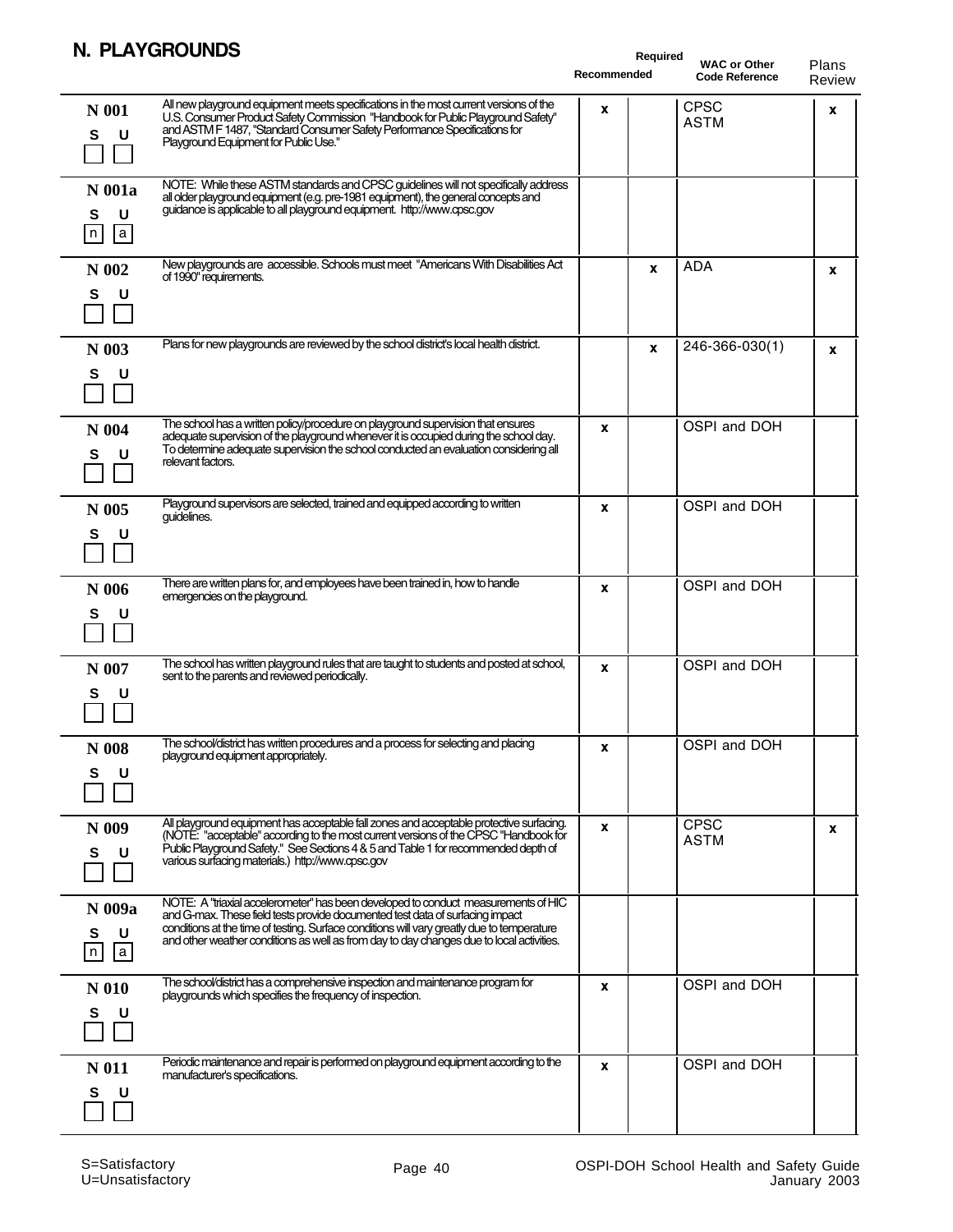## **N. PLAYGROUNDS**

|                              | II. FLATUNUUIVUJ                                                                                                                                                                                                                                                                                                                           | Recommended | Required<br><b>WAC or Other</b><br><b>Code Reference</b> | Plans<br>Review |
|------------------------------|--------------------------------------------------------------------------------------------------------------------------------------------------------------------------------------------------------------------------------------------------------------------------------------------------------------------------------------------|-------------|----------------------------------------------------------|-----------------|
| N 012<br>s<br>U              | Periodic playground inspections are documented. Inspections include identifying<br>hazards specified in the the most current versions of the U.S. Consumer Product Safety<br>Commission "Handbook for Public Playground Safety" and ASTM, "Standard Consumer<br>Safety Performance Specification for Playground Equipment for Public Use." | X           | <b>CPSC</b><br><b>ASTM F 1487</b>                        |                 |
| N 013<br>S<br>U              | There is a procedure and process for adequately addressing hazards on the playground.                                                                                                                                                                                                                                                      | x           | OSPI and DOH                                             |                 |
| N 014<br>U<br>s              | Soccer goals are anchored to prevent tipping as per CPSC guidelines.<br>NOTE: See the U.S. Consumer Product Safety Commission's "Guidelines for Movable<br>Soccer Goal Safety."                                                                                                                                                            | X           | <b>CPSC</b>                                              | X               |
| N 015<br>U<br>s<br> a <br> n | Information on "best practices" of many aspects of school playground safety listed in<br>this section can be found in "School Playground Safety Guidelines" available at:<br>www.esd112.org/insurance_programs/resources.html                                                                                                              |             |                                                          |                 |
| N 016<br>s<br>U<br>a<br>n    | NOTE: The National Program for Playground Safety provides information for parents,<br>school administrators and other public officials relating to improvement of playground<br>safety at the following website:<br>http://www.uni.edu/playground/                                                                                         |             |                                                          |                 |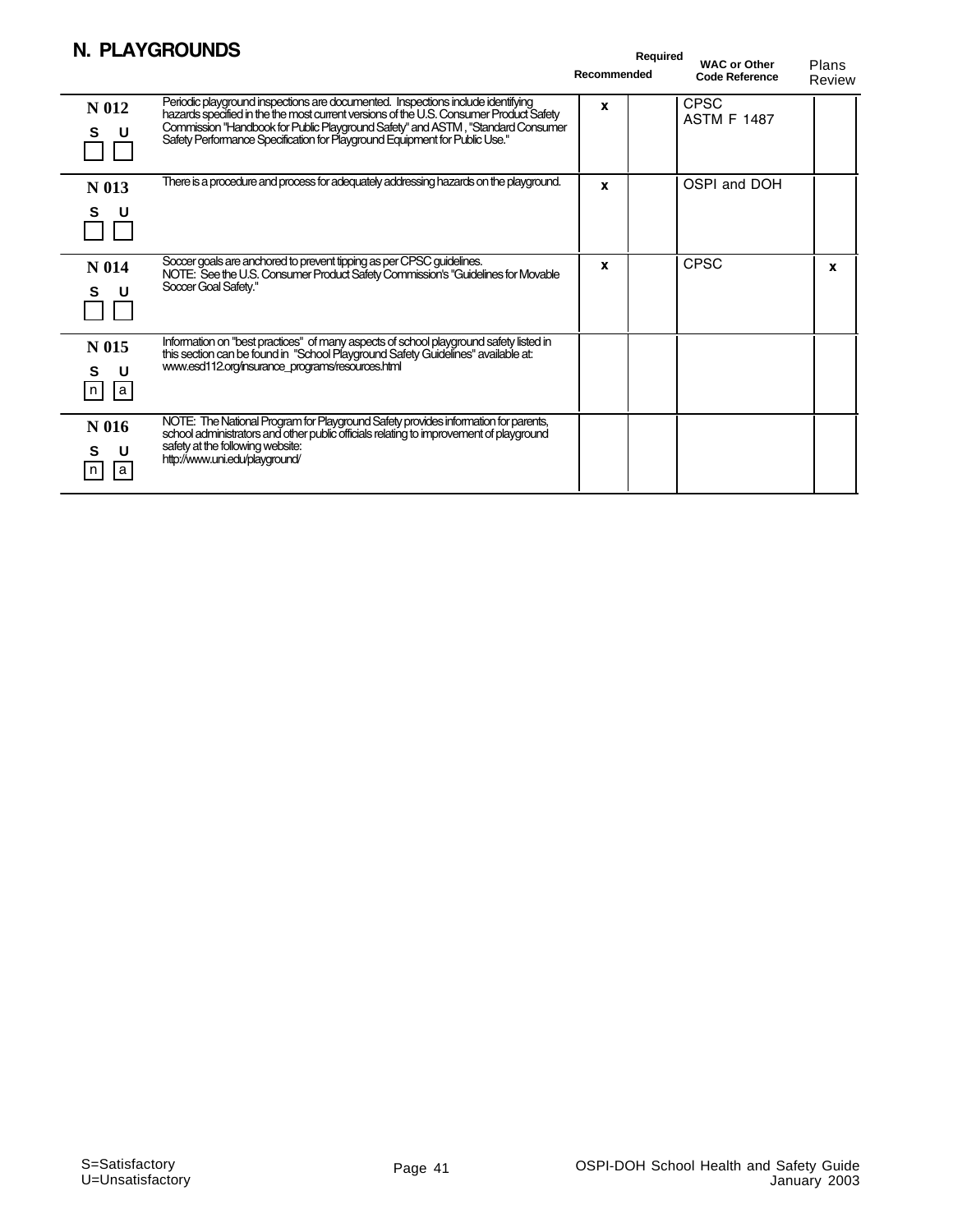## **O. ANIMALS IN SCHOOLS**

| U. AINIMALJ IN JUTUULJ                                                                                                                                                                                                                                                                                                                                   | Required<br>Recommended | <b>WAC or Other</b><br><b>Code Reference</b> | Plans<br>Review |
|----------------------------------------------------------------------------------------------------------------------------------------------------------------------------------------------------------------------------------------------------------------------------------------------------------------------------------------------------------|-------------------------|----------------------------------------------|-----------------|
| Whenever animals are being brought into a school, or when students are being brought to<br>$O$ 001<br>a place where animals are present, a person designated by the school (e.g. the principal,<br>nurse, risk manager, etc.) shall be notified so that planning and preparation can take<br>s<br>U<br>place prior to student-animal interaction.        | X                       | OSPI and DOH                                 |                 |
| NOTE: Animals in the classroom are a common cause of indoor air quality concems. If<br>O 001a<br>adverse IAQ is a concern, remove all animals from the school until the issue is<br>adequately addressed.<br>U<br>s<br> a <br> n                                                                                                                         |                         |                                              |                 |
| Parents should be notified if any live or dead animal is to be kept in their child's<br>$O$ 002<br>classroom. Children who have allergies or asthma may react unfavorably to exposure.<br>Feces, urine, fur, feathers, preservatives and feed may adversely affect indoor air quality<br>U<br>s<br>(IAQ) if allowed into a classroom.                    | X                       | OSPI and DOH                                 |                 |
| Keeping and handling of live animals in classrooms shall be in a designated area only.<br>$O$ 003<br>Designated areas shall include impervious cleanable surfaces with spot ventilation<br>directly to the outside of the building.<br>U<br>s                                                                                                            | X                       | OSPI and DOH                                 | X               |
| Cages should be lockable and should be cleaned daily by staff or supervised students.<br>$O$ 004<br>s<br>U                                                                                                                                                                                                                                               | X                       | OSPI and DOH                                 |                 |
| Handling of live animals should only be allowed under adult supervision. Sturdy,<br>$O$ 005<br>bite-resistant gloves are recommended whenever live animals are handled. Where<br>animals are present, it is recommended that a "hand-wash" sign be posted.<br>U<br>s                                                                                     | x                       | OSPI and DOH                                 |                 |
| Hand washing facilities should be provided and readily accessible. Hands should always<br>$O$ 006<br>be washed with soap and warm water after handling animals, cages, bedding, etc.<br>s<br>U                                                                                                                                                           | X                       | OSPI and DOH                                 |                 |
| Animals that are kept in the classroom should be fed appropriate food on a regular basis<br>O 007<br>and be provided with fresh water at all times to prevent animal illness, disease, or death.<br>υ                                                                                                                                                    | X                       | OSPI and DOH                                 |                 |
| Heat lamps should be secured in such a way as to prevent contact with flammable<br>$O$ 008<br>bedding materials. Electrical connections shall meet the National Electrical Code (NEC).<br>Extension cords are not allowed for permanently installed heat lamps.<br>U<br>s                                                                                | x                       | OSPI and DOH                                 |                 |
| Only animals, mammals, birds, fish and reptiles bred in captivity should be allowed in<br>$O$ 009<br>schools due to the wide variety of diseases carried by "wild" animals, mammals, fish and<br>reptiles. Animals must have current vaccinations appropriate to the species. Consult the<br>S<br>U<br>Local Health Agency for vaccination requirements. | x                       | OSPI and DOH                                 |                 |
| Fish aquariums should be cleaned regularly. Used water from aquariums should be<br>$O$ 010<br>disposed of in sinks that are not used for food preparation or for obtaining water for human<br>consumption.<br>U                                                                                                                                          | x                       | OSPI and DOH                                 |                 |
| Schools shall report all notifiable conditions, including animal bites, to the local health<br>O 011<br>jurisdictions.<br>U<br>S                                                                                                                                                                                                                         | x                       | 246-101-420                                  |                 |
| Ensure that all classroom animals are properly cared for on weekends, holidays and<br>O 012<br>breaks. Dead, sick, or diseased animals or fitthy (mold, dirt, feces, etc.) cages/aquariums<br>degrade the indoor air quality and are not conducive to a healthy classroom environment.<br>U<br>s                                                         | X                       | OSPI and DOH                                 |                 |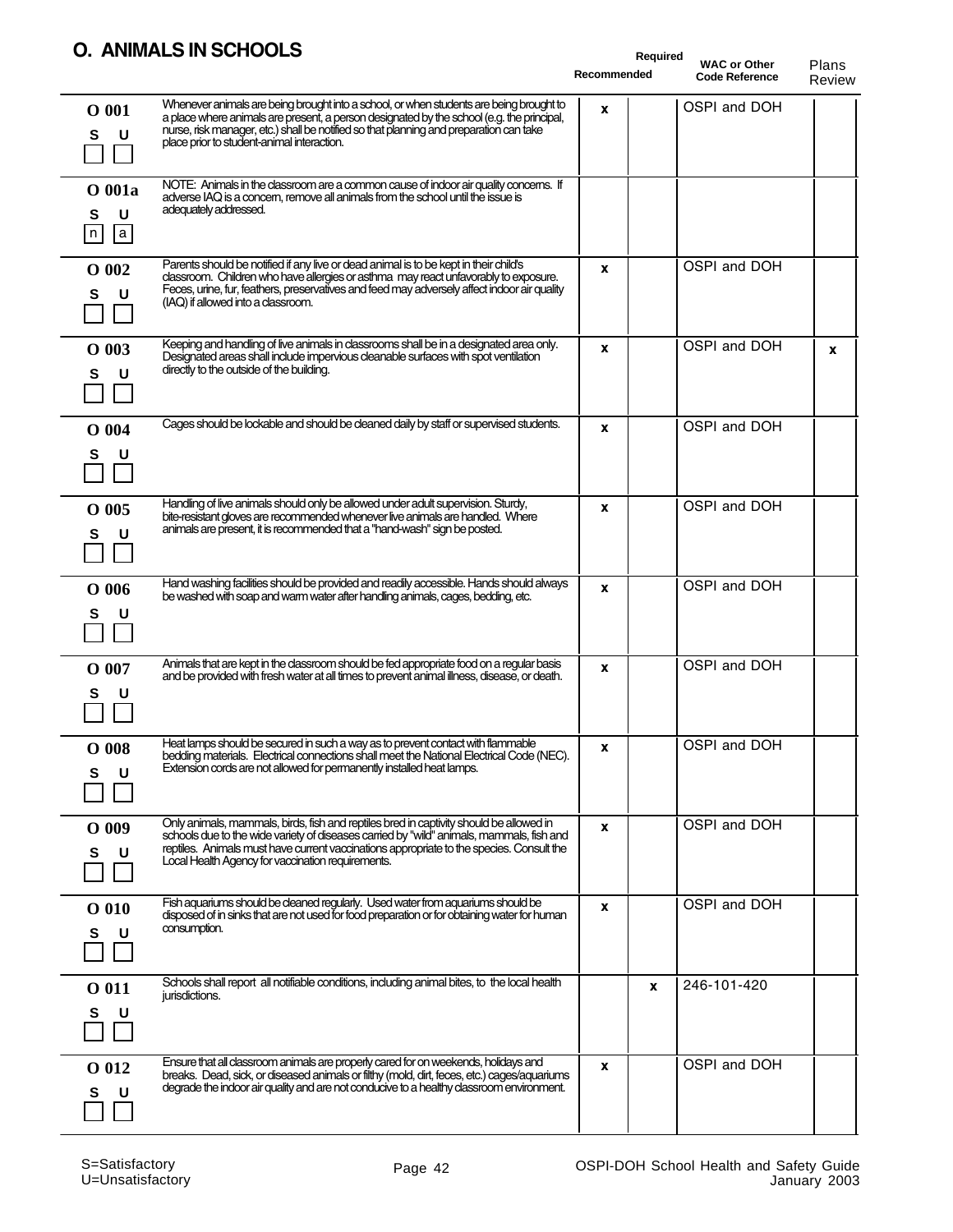#### **O. ANIMALS IN SCHOOLS**

|                               | O. ANIMALS IN SCHOOLS                                                                                                                                                                                                                                                                                                                                           | Recommended | Required | <b>WAC or Other</b><br><b>Code Reference</b> | Plans<br>Review |
|-------------------------------|-----------------------------------------------------------------------------------------------------------------------------------------------------------------------------------------------------------------------------------------------------------------------------------------------------------------------------------------------------------------|-------------|----------|----------------------------------------------|-----------------|
| O 013<br>s<br>U               | Parrots, love birds, parakeets and other 'hook billed' birds shall be prohibited in public<br>schools as per WAC 246-100-201.                                                                                                                                                                                                                                   |             | X        | 246-100-201(f)                               |                 |
| O 014<br>s<br>U               | There should always be contact between a teacher/coordinator and the operator of a<br>petting zoo or animal exhibit before the visit occurs to ensure safe and healthy conditions<br>for the students. Petting Zoo guidelines can be found at:<br>www.doh.wa.gov/ehp/ts/Zoo/PettingZooHealthGuide.doc                                                           | x           |          | OSPI and DOH                                 |                 |
| O 014a<br>s<br>U<br> a <br> n | NOTE: Refer to Appendix F for additional recommendations concerning safety and<br>health issues dealing with animals.                                                                                                                                                                                                                                           |             |          |                                              |                 |
| O 015<br>s<br>U               | Most reptiles (turtles, lizards & snakes) carry salmonella. It is imperative that, whenever<br>any animals (reptiles, fish, birds, etc.) are handled, soap and hot water are immediately<br>available for use by students and staff.                                                                                                                            | X           |          | OSPI and DOH                                 |                 |
| O 016                         | Petting zoos, classroom exhibits and other animal contacts both inside and outside of the<br>classroom should include hand washing facilities with soap and running water, restrict<br>consumption of all food and drinks in areas where animals are present and always require<br>adult supervision.<br>(www.doh.wa.gov/ehp/ts/Zoo/PettingZooHealthGuide.doc). | X           |          | OSPI and DOH                                 |                 |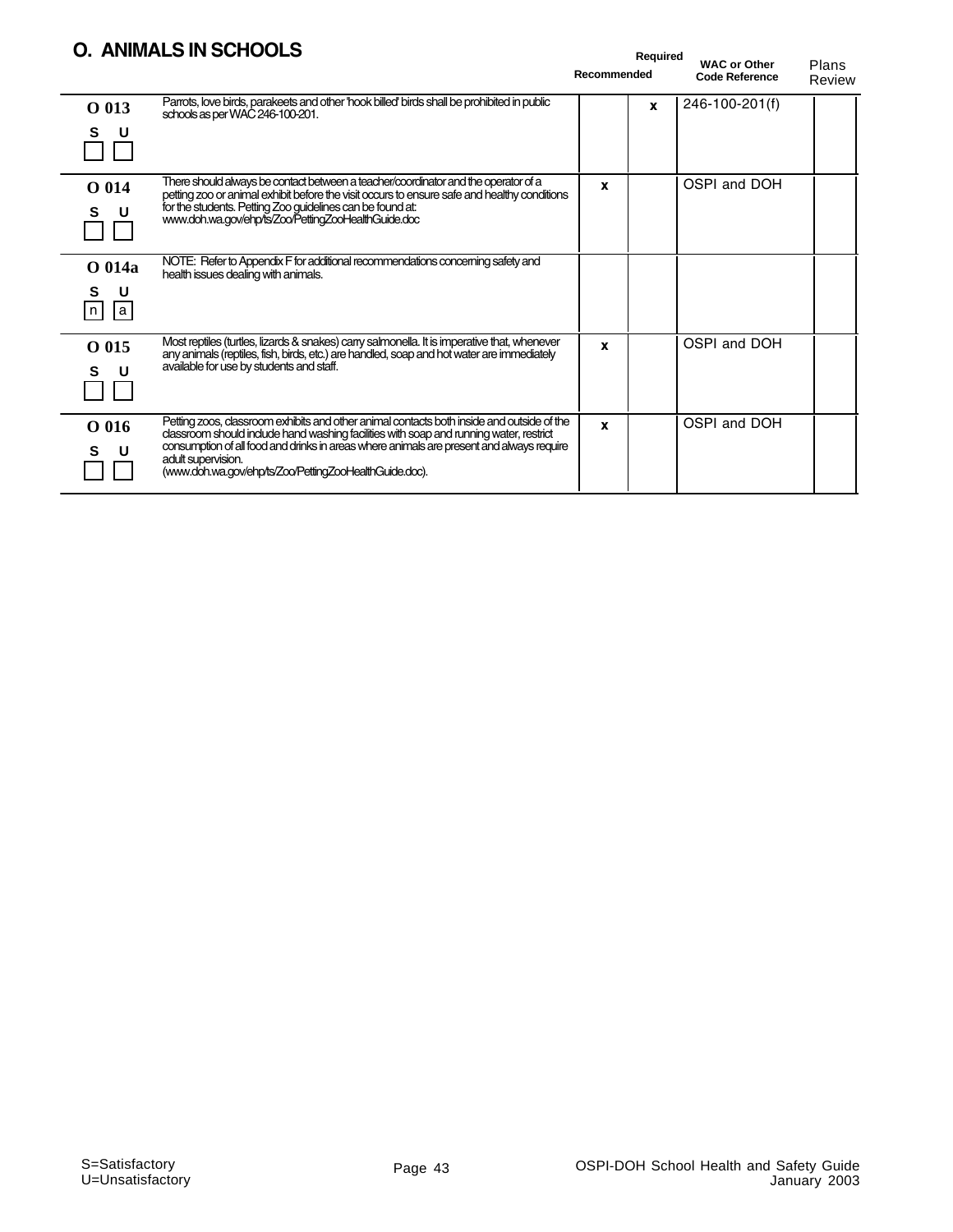### **P. EMERGENCY & DISASTER PREPAREDNESS**

|                        | P. EMERGENCT & DISASTER PREPAREDNESS                                                                                                                                                                                                                                                                                                             | Required<br>Recommended | <b>WAC or Other</b><br><b>Code Reference</b>                    | Plans<br>Review |
|------------------------|--------------------------------------------------------------------------------------------------------------------------------------------------------------------------------------------------------------------------------------------------------------------------------------------------------------------------------------------------|-------------------------|-----------------------------------------------------------------|-----------------|
| <b>P</b> 001<br>S<br>U | Schools shall adopt disaster preparedness policies, procedures, and plans consistent<br>with state requirements and the all-hazards model of safe schools planning as reflected in<br>the OSPI comprehensive safe schools planning model. To address safe schools<br>planning see the OSPI Safety Center website at: www.k12.wa.us/safetycenter/ | x                       | SSB 5543<br>RCW 28A 305<br>130<br>296-24-56701(1)<br>180-41-035 |                 |
| P 002<br>s<br>U        | Schools shall conduct emergency evacuation (fire) drills at least monthly during the<br>school year. School administrators should consult with their local fire department and<br>county emergency services coordinator for local requirements. Annual review and update<br>of the evacuation plan is required.                                  | x                       | 180-41-035<br>UFC 1303.3.3.2<br>UFC 1303.4.3                    |                 |
| P 003<br>s<br>υ        | Alarms for all emergency exit drills shall be by the appropriate school building<br>administrator or his designee without advance announcement to building occupants.<br>Drills should be executed at irregular times of day or evening so as to eliminate any<br>possible distinction between a drill and an actual emergency situation.        | x                       | 180-41-035                                                      |                 |
| P 003a<br>S<br>U       | NOTE: Attention is directed to the Guide for Adoption of Uniform School Exit Drill<br>prepared and published by the State Fire Marshal for the assistance of school<br>administrators.                                                                                                                                                           | X                       | 180-41-035                                                      |                 |
| P 004<br>s<br>U        | Evacuation routes shall be posted in each occupied room and shall show primary and<br>secondary evacuation routes, assembly areas and locations of the fire extinguishers and<br>fire alarm pull stations. Evacuation assembly areas shall be away from public streets and<br>shall be clear of paths of responding emergency vehicles.          | X                       | 180-41-035<br>296-24-56701(1)<br>UFC 1303.3.1<br>UFC 1303.4.1   |                 |
| P 005<br>s<br>U        | Special provision shall be made for removal of disabled and physically handicapped<br>persons from the building.                                                                                                                                                                                                                                 | X                       | 180-41-035(2)                                                   |                 |
| P 006<br>s             | All occupants of the building-teachers and other school personnel without<br>exception-shall, at the beginning of each school year, be given full and explicit<br>instructions on exit drills in order that they have a clear working knowledge of exit drill<br>directions and rules.                                                           | x                       | 180-41-035(3)<br><b>UFC 1303.5</b>                              |                 |
| P 007<br>U<br>s        | Instruction and practice in ways to meet such emergencies as blocked exits and blocked<br>stairways during exit drills shall be provided to teachers and pupils.                                                                                                                                                                                 | x                       | 180-41-035(4)                                                   |                 |
| P 008<br>s<br>U        | Records of each emergency drill shall be maintained and include the date and time of<br>each drill, the person conducting the drill and other information relative to the drill<br>including the time required to evacuate the building.                                                                                                         | $\mathbf{x}$            | UFC 1303.6.4                                                    |                 |
| <b>P</b> 009<br>S<br>U | Each school administrator should be familiar with their local County Emergency Plan<br>including the County's planned use of school facilities and resources in the event of an<br>emergency or disaster.                                                                                                                                        | X                       | OSPI and DOH                                                    |                 |
| P 010<br>U<br>s        | School administrators should be prepared if an emergency requires students/staff to stay<br>in the building for a prolonged period of time; e.g., overnight. Disaster officials<br>recommend sufficient supplies for a 72-hour period.                                                                                                           | X                       | OSPI and DOH                                                    |                 |
| P 011<br>s             | School design professionals should employ Crime Prevention Through Environmental<br>Design (CPTED) principles when designing schools.<br>The National Crime Prevention Council provides information at:<br>http://www.napc.org/napc1.htm                                                                                                         | x                       | <b>OSPI</b>                                                     | X               |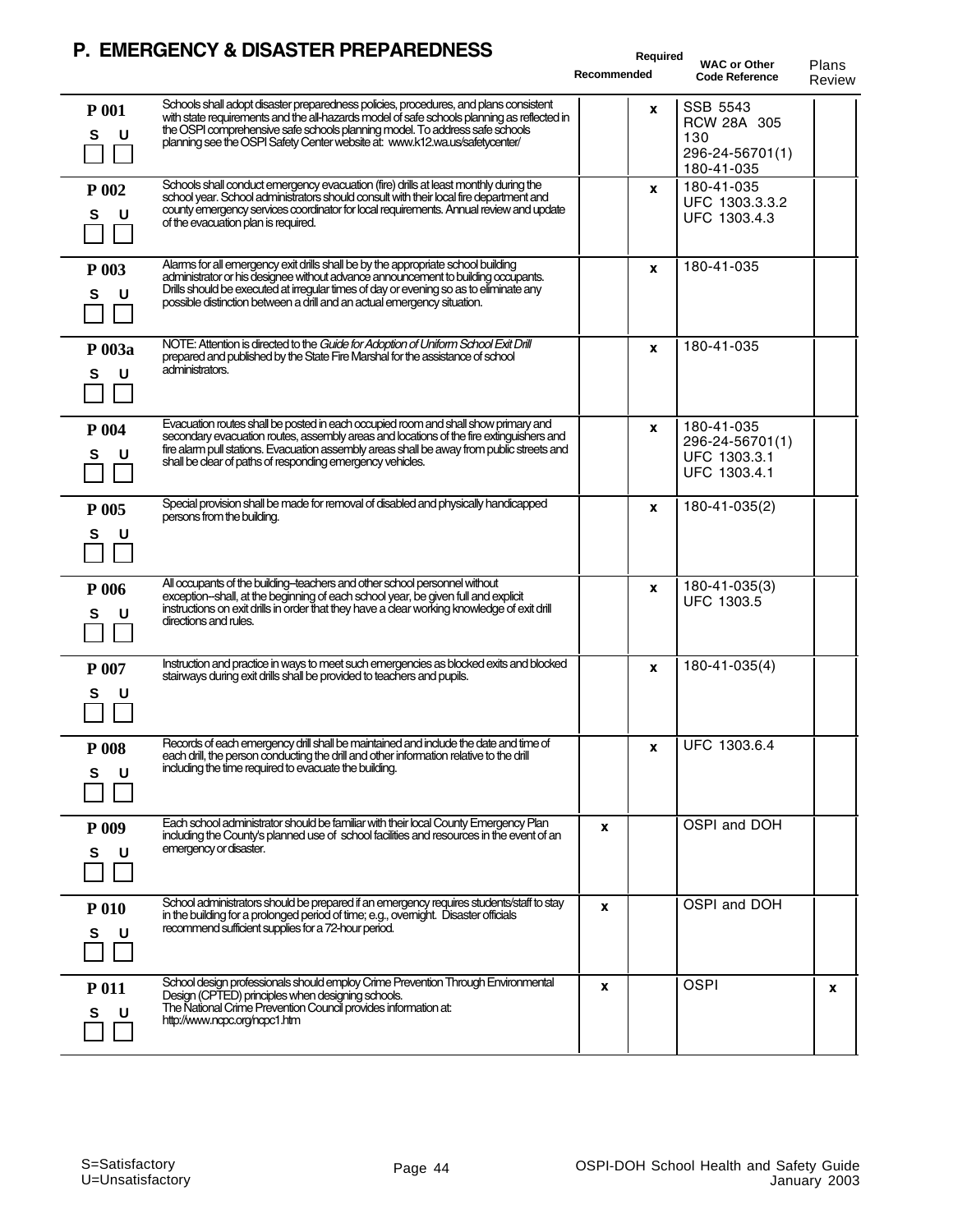## **Q. PESTICIDE USE IN SCHOOLS**

| Q. PESTICIDE USE IN SCHOOLS                                                                                                                                                                                                                                                                                                                                                            | Recommended | Required     | <b>WAC or Other</b><br><b>Code Reference</b> | Plans<br>Review |
|----------------------------------------------------------------------------------------------------------------------------------------------------------------------------------------------------------------------------------------------------------------------------------------------------------------------------------------------------------------------------------------|-------------|--------------|----------------------------------------------|-----------------|
| K-12 public schools and licensed day care centers must provide annual notification of<br>Q 001<br>their pest control policies and methods, establish a system to notify parents and<br>guardians and employees of planned pesticide use and post signs where pesticides have<br>s<br>U<br>been applied.                                                                                |             | $\mathbf{x}$ | <b>RCW 17.21</b>                             |                 |
| A manual titled "Compliance Guide for the Use of Pesticides at Public Schools (K-12)<br>Q 001a<br>and Licensed Day Care Centers" is available at Washington State Department of<br>Agriculture's website: www.wa.gov/agr/PestFert/default.htm. The manual provides<br>U<br>s<br>detailed instructions, diagrams and sample signs and forms for school use.                             | x           |              | <b>RCW 17.21</b>                             |                 |
| Annually, or upon enrollment, schools must provide a written notification to parents (or<br>Q 002<br>guardians) and to school employees. This notification must inform them of the school's<br>pest control policies and methods of application as well as the requirements for posting<br>S<br>U<br>and pre-notification.                                                             |             | X            | <b>RCW 17.21</b>                             |                 |
| A system must be in place that notifies interested parents or guardians and school<br>Q 003<br>employees at least 48 hours before a pesticide application. Notification must name the<br>pesticide to be applied, the location, intended date and time of the application, the pest to<br>U<br>s<br>be controlled and the name and telephone number of a contact person at the school. |             | X            | <b>RCW 17.21</b>                             |                 |
| The law requires posting of all pesticide applications at the time of the application. The<br>Q 004<br>poster (sign) must remain is place a minimum of 24 hours. Posting requirements are<br>slightly different for pesticide applications made to school grounds (outdoors) versus<br>S<br>U<br>applications to school structures (indoors).                                          |             | $\mathbf{x}$ | <b>RCW 17.21</b>                             |                 |
| Signs for outdoor posting must be at least 4 inches by 5 inches in size and must state:<br>Q 005<br>THIS LANDSCAPE HAS BEEN RECENTLY SPRAYED OR TREATED WITH<br>PESTICIDES BY YOUR SCHOOL (Actual name of the school or school district should<br>S<br>U<br>be on the sign.) The sign must also include the name and phone number of who to call for<br>more information.              |             | $\mathbf x$  | <b>RCW 17.21</b>                             |                 |
| Signs for indoor posting must be at least 8.5 inches by 11 inches in size and must state<br>$Q$ 006<br>the name of the pesticide applied, the date, time and location of the application, the pest<br>to be controlled and a contact name and number. Posting must be made in a prominent<br>U<br>place in the main office and at the actual application location.                     |             | X            | <b>RCW 17.21</b>                             |                 |
| Public schools and day care centers must keep an annual summary of all pesticide<br>Q 007<br>applications and make that summary readily available to interested persons.<br>U                                                                                                                                                                                                          |             | X            | <b>RCW 17.21</b>                             |                 |
| Pesticide storage requirements are located in WAC 16-228. state and local fire codes<br>$Q$ 008<br>regarding storage requirements may be more restrictive than WSDA requirements<br>specified in WAC 16-228. school administrator must check with their local Fire<br>U<br>Department for specific requirements.                                                                       |             | x            | 16-228-1220(6)(7)                            | X               |
| NOTE: Free pesticide disposal is available to public schools through the WA Dept. of<br>Q 009<br>Agriculture. Phone: (360) 902-2056 or, 1-877-301-4555. Fax (360) 902-2093, Email:<br>wastepesticide@agr.wa.gov<br>S<br>U<br>Website: www.wa.gov/agr/PestFert/EnvResources/WastePesticide.htm<br> a <br>n                                                                              |             |              |                                              |                 |
| Integrated Pest Management is recommended by EPA and all other agencies as the Best<br>$Q$ 010<br>Management Practice for schools to employ when addressing pest concerns. See the<br>website at:<br>S<br>U<br>http://www.epa.gov/pesticides/food/ipm.htm<br>  a  <br>n                                                                                                                | X           |              | <b>EPA</b><br>OSPI and DOH                   |                 |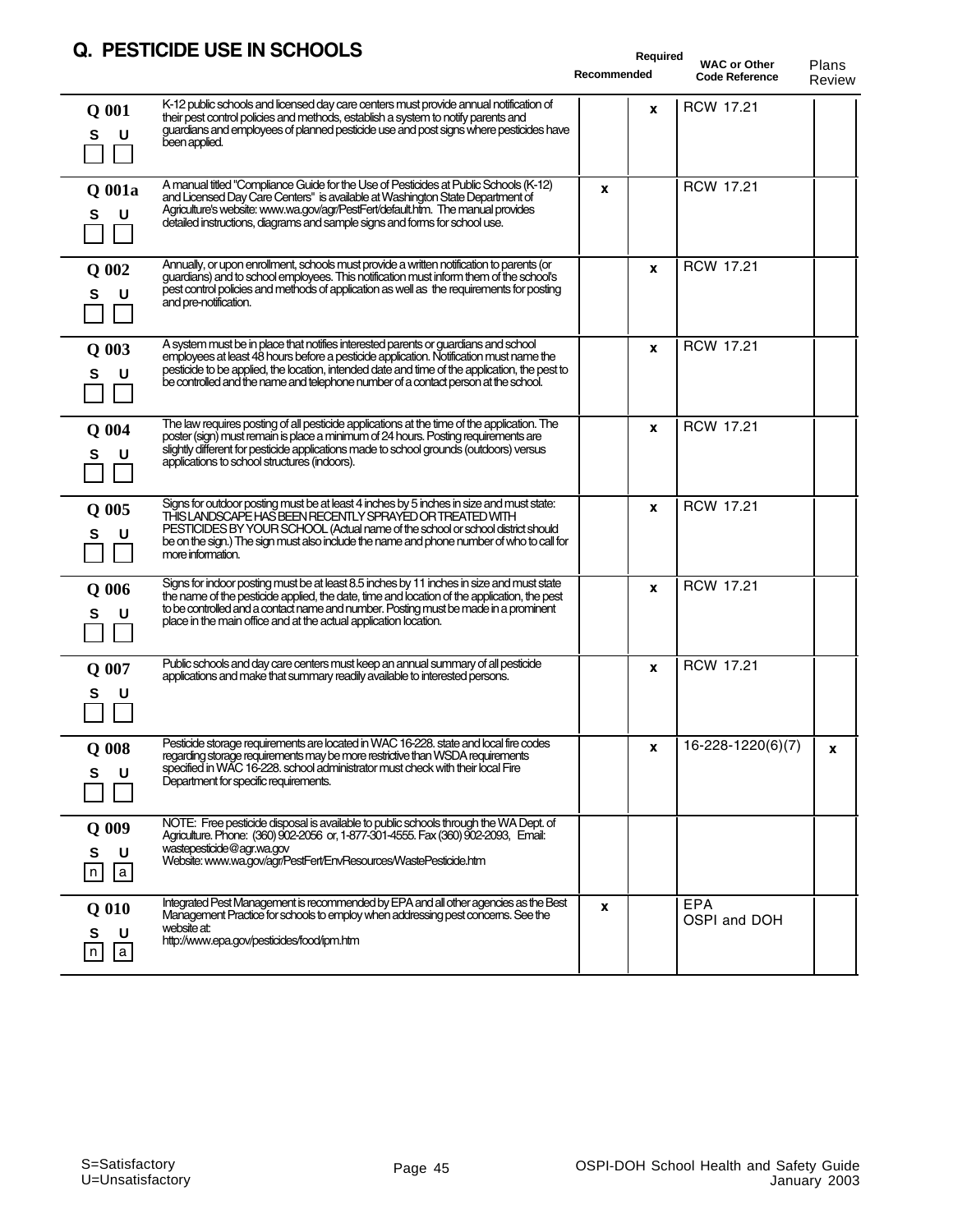#### **R. VISUAL & PERFORMING ARTS**

|                        | VISUAL & FLNI UNIIIING ANTS                                                                                                                                                                                                                                                                                                      | <b>Recommended</b> | Required | <b>WAC or Other</b><br><b>Code Reference</b>           | Plans<br>Review |
|------------------------|----------------------------------------------------------------------------------------------------------------------------------------------------------------------------------------------------------------------------------------------------------------------------------------------------------------------------------|--------------------|----------|--------------------------------------------------------|-----------------|
| <b>R</b> 001<br>S<br>U | All visual arts classrooms need to be equipped with sinks and bathrooms in close<br>proximity and white boards (not chalk boards).                                                                                                                                                                                               | x                  |          | <b>OSPI</b>                                            | x               |
| <b>R</b> 002<br>s<br>U | Choir and band, and orchestra rooms require maximum ventilation and outside incoming<br>fresh air.                                                                                                                                                                                                                               |                    | X        | <b>OSPI</b><br>51-13-Table 3-4                         | x               |
| <b>R</b> 003<br>S<br>U | Piano and other heavy instruments should be provided with wheels or rollers for safe<br>moving. Students should not be utilized to move heavy objects; e.g., piano, large<br>percussion, string bass and woodwind instruments or choral and band risers and shells.                                                              | x                  |          | <b>OSPI</b>                                            |                 |
| <b>R</b> 004<br>s<br>U | Dance Education facilities (where participants "leave the floor" during physical activities)<br>should be provided with resilient flooring. Rails for balance should also be provided in<br>these areas.                                                                                                                         | X                  |          | <b>OSPI</b>                                            | X               |
| <b>R</b> 005<br>s<br>U | Whenever glass mirrors are provided in dance instructional areas, the mirrors should be<br>made of safety glass.                                                                                                                                                                                                                 | X                  |          | <b>OSPI</b>                                            | x               |
| <b>R</b> 006<br>U<br>s | Microphones ("wireless" preferred) should be provided for instrumental and vocal<br>specialists to provide clear direction to students and to avoid damage to teacher's vocal<br>chords from having to strain their voices to talk over instruments, music and singing.                                                          | X                  |          | <b>OSPI</b>                                            | X               |
| <b>R</b> 007<br>S<br>υ | Sound levels in music rooms shall comply with WISHA noise level requirements through<br>the application of acoustical and architectural design. (See Sound Level Section).                                                                                                                                                       |                    | x        | 296-62-090                                             | X               |
| <b>R</b> 008<br>S<br>U | When "Black Boxes" are allowed in schools, Fire and Building codes must be complied<br>with especially as relating to minimum exit route lighting, exit signs and required stair,<br>seating, aisles widths and other specifications, etc. for the audience.                                                                     |                    | X        | 246-366-120<br><b>OSPI</b><br><b>UBC</b><br><b>UFC</b> | X               |
| <b>R</b> 009<br>S<br>U | Costume, wardrobe and band uniforms, etc. require adequate storage to avoid fire and<br>storage hazards as well as proper maintenance and care of uniforms.                                                                                                                                                                      | x                  |          | <b>OSPI</b>                                            | x               |
| <b>R010</b><br>S<br>U  | Set design and construction require a safe working area, OSHA -approved power tools<br>and compliance with all WISHA construction regulations. All students using portable<br>hand tools and powered equipment must be trained in safe operation procedures and<br>supervised by a certified CTE (vocational education) teacher. |                    | x        | 296-24-655<br><b>OSPI</b>                              | x               |
| <b>R011</b><br>s<br>U  | Adequate ventilation must be provided whenever kilns, paints, glues and other vaporous<br>materials are used. See Section L and the new CTE Safety Manual at:<br>http://www.k12.wa.us/CareerTechEd/techprep/default.asp                                                                                                          |                    | X        | 296-24-370<br><b>OSPI</b>                              | X               |
| <b>R012</b><br>S<br>υ  | Eye, ear, hand, foot and body protection are required with certain chemicals and projects.<br>(Refer to WISHA Personal Protective Equipment (PPE) requirements.)                                                                                                                                                                 |                    | X        | 296-800-160<br><b>OSPI</b>                             |                 |
| <b>R013</b><br>s<br>υ  | In visual arts class areas, the use of premixed pottery clay is recommended rather than<br>using a pug-mill. Only non-toxic art supplies should be used.                                                                                                                                                                         | X                  |          | OSPI and DOH                                           |                 |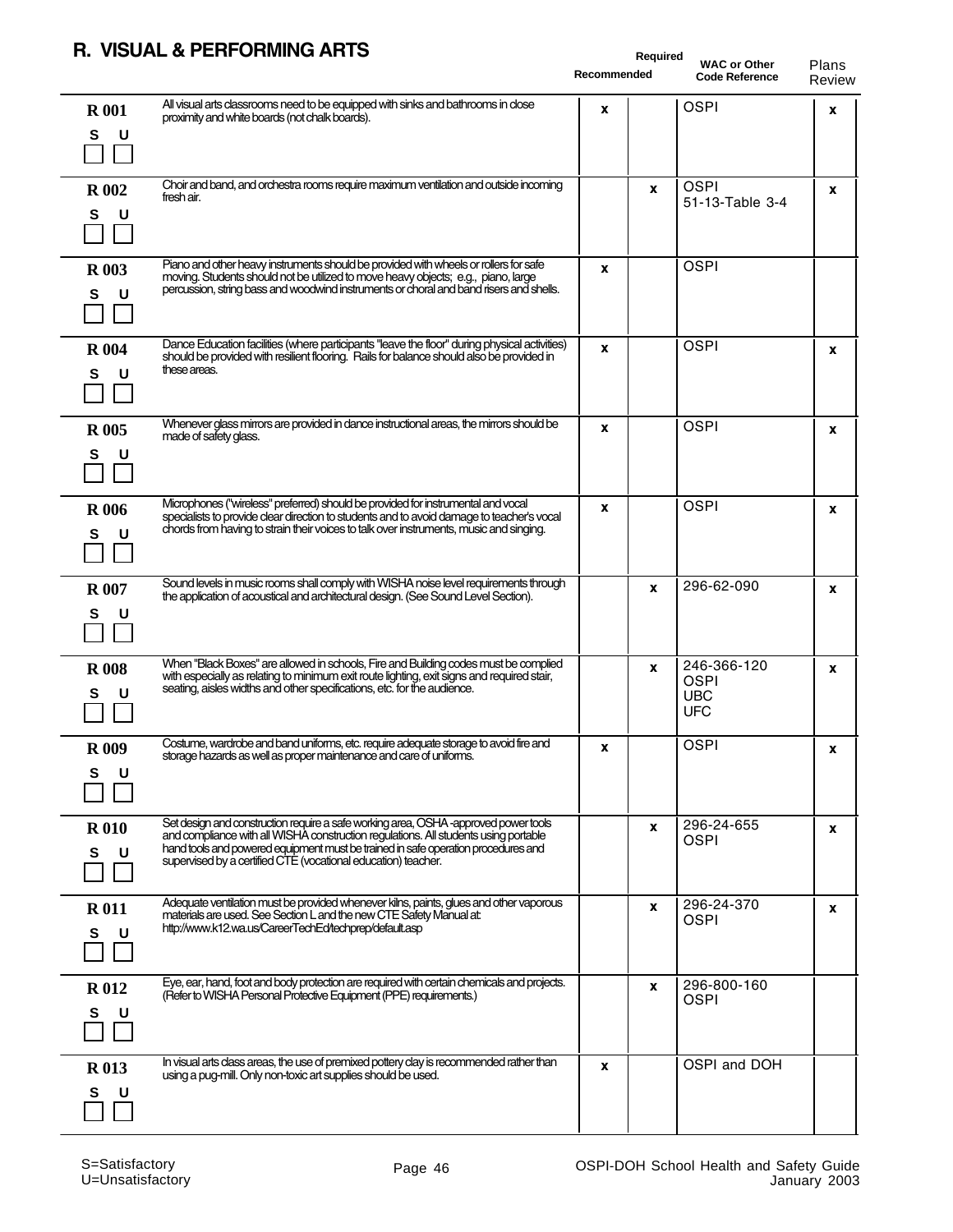## **R. VISUAL & PERFORMING ARTS**

|                            | R. VISUAL & PERFORMING ARTS                                                                                                                                           | Recommended | Required | <b>WAC or Other</b><br><b>Code Reference</b> | Plans<br>Review |
|----------------------------|-----------------------------------------------------------------------------------------------------------------------------------------------------------------------|-------------|----------|----------------------------------------------|-----------------|
| <b>R014</b><br>- U<br>S    | Personal protective equipment and safety training for students in visual arts class areas<br>should be provided.                                                      | x           |          | OSPI and DOH                                 |                 |
| <b>R015</b><br>S<br>a<br>n | Additional information regarding the Visual and Performing Arts can be found on the<br>following website:<br>http://www.k12.wa.us/curriculumInstruct/arts/default.asp |             |          | <b>OSPI</b>                                  |                 |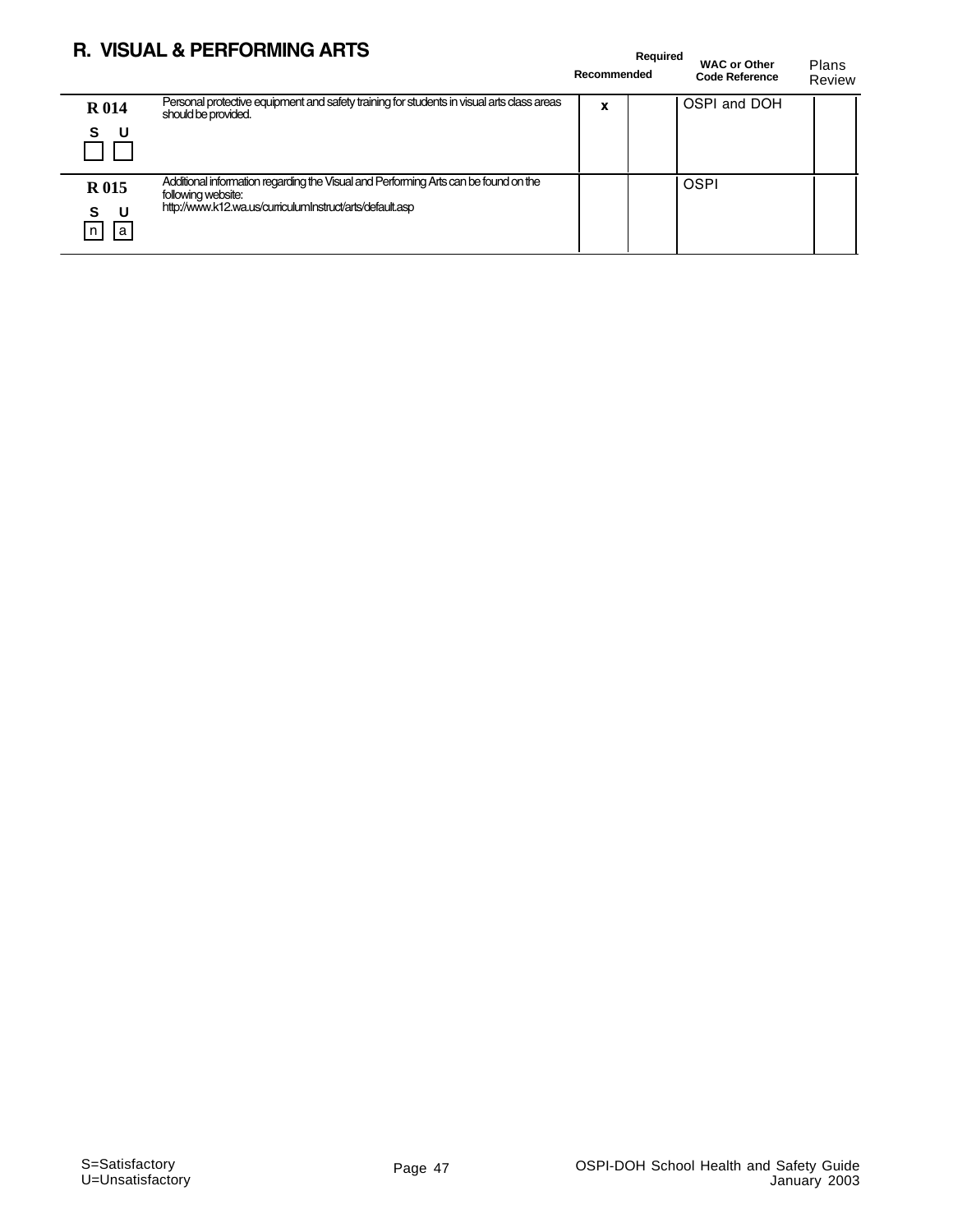| <b>S. ATHLETICS</b>                 |                                                                                                                                                                                                                                                                                                                           | Recommended | Required | <b>WAC or Other</b><br><b>Code Reference</b> | Plans<br>Review |
|-------------------------------------|---------------------------------------------------------------------------------------------------------------------------------------------------------------------------------------------------------------------------------------------------------------------------------------------------------------------------|-------------|----------|----------------------------------------------|-----------------|
| <b>S</b> 001<br>U<br>S<br> a <br> n | NOTE: The Washington Interscholastic Association maintains an extensive website<br>relating to all aspects of High School activities at:<br>http://www.wiaa.com/                                                                                                                                                          |             |          | <b>WIAA</b>                                  |                 |
| S 002<br>U<br>S<br> a <br> n        | NOTE: WIAA recommends the "Sports Medicine Handbook" available from National<br>Federation of High Schools. Cost is \$14.95 plus shipping. Order from 1-800-776-3462.                                                                                                                                                     |             |          | <b>WIAA</b>                                  |                 |
| S 003<br>U<br>S<br> a <br>n         | NOTE: WIAA recommends the latest version of the "Sports Rulebook" series available<br>from WIAA. Cost is \$6.50 each booklet. Order from (425) 687-8585.                                                                                                                                                                  |             |          | <b>WIAA</b>                                  |                 |
| S 004<br>U<br>s<br> a <br> n        | NOTE: WIAA recently issued "Rule 23." This rule sets the requirements that all coaches<br>must meet when working at WIAA sanctioned schools. Rule 23 can be downloaded at:<br>http://www.wiaa.com/pub/handbook/HTML/23.0.0.htm                                                                                            |             | X        | WIAA Rule 23                                 |                 |
| S 005<br>U<br>s                     | Many ECP and BBP provisions also apply to all students. WIAA has adopted rules for<br>interscholastic activities based on the BBP standard. This applies school wide with<br>particular emphasis in the athletic department. (See Section M, Bloodborne Pathogens<br>and Exposure Control Plans.)                         |             | X        | OSPI and DOH                                 |                 |
| S 006<br>s<br>U                     | All athletic facilities, equipment, apparatus and fixtures should comply with<br>manufacturer's instructions and with the rules and recommendations of the WIAA and the<br>school district's insurance carrier.                                                                                                           | x           |          | OSPI and DOH                                 | X               |
| S 007<br>s<br>U                     | Student-athletes should have proper instruction and documented safety training prior to<br>participating in any new activaty.                                                                                                                                                                                             | X           |          | OSPI and DOH                                 |                 |
| <b>S</b> 008                        | Student-athletes should have proper physical conditioning prior to participation in athletic<br>activities.                                                                                                                                                                                                               | $\mathbf x$ |          | OSPI and DOH                                 |                 |
| S 009<br>S<br>U                     | Student-athletes should have supervision during all athletic activities.                                                                                                                                                                                                                                                  | x           |          | OSPI and DOH                                 |                 |
| <b>S</b> 010<br>U                   | First aid, by a first-aid trained person with immediate access to first aid supplies, must be<br>readily accessible to injured participants at all physical education classes and all<br>athletic practices and events. A means to summon additional medical care and transport<br>for injured persons must be available. |             | X        | <b>WIAA</b><br>OSPI and DOH<br>WISHA         |                 |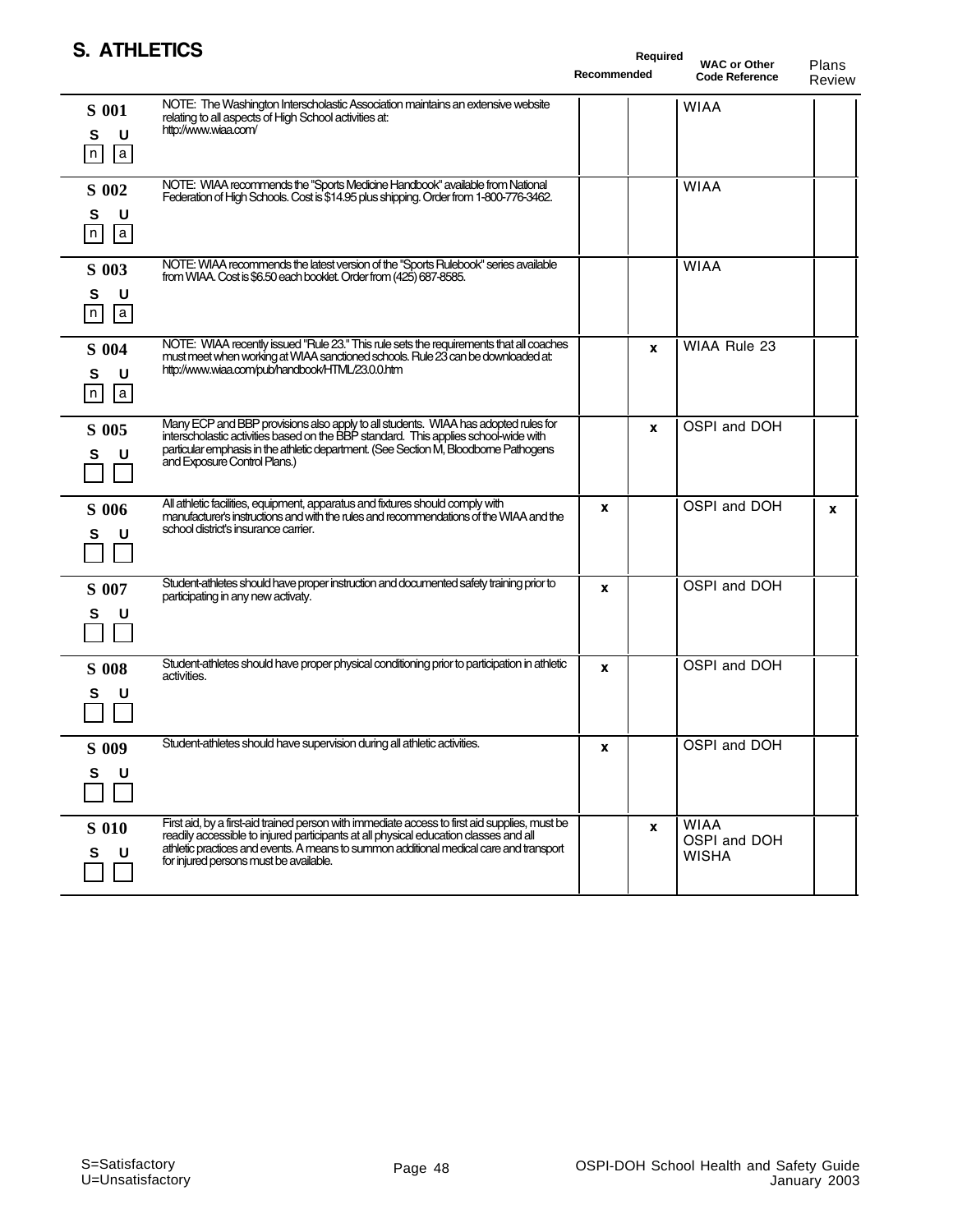# **Part III**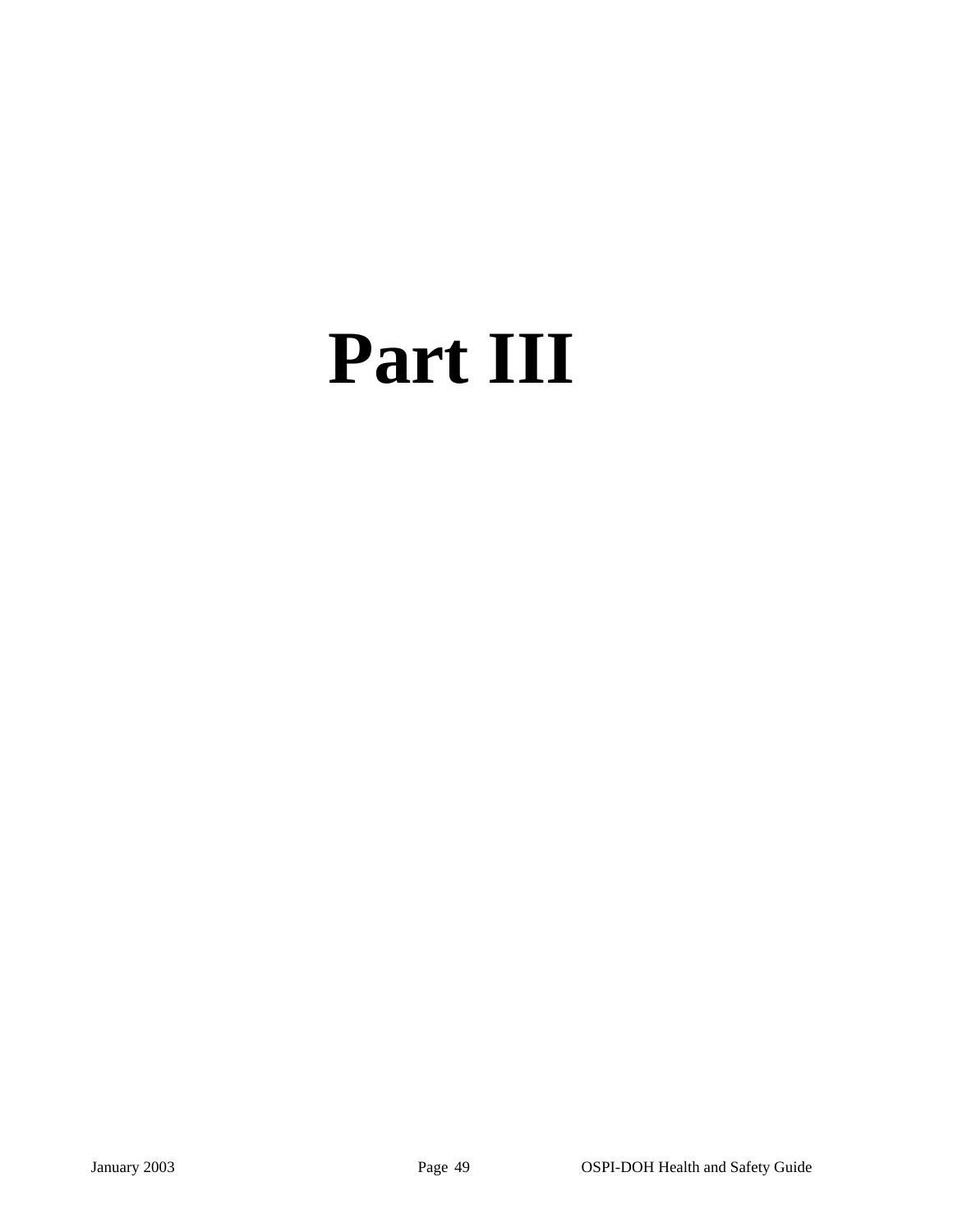## **Appendix A Acknowledgements**

#### **The following individuals provided technical assistance and consultation during the preparation of the First Edition of the Guide:**

| Carter Bagg             | Office of Superintendent of Public Instruction          |
|-------------------------|---------------------------------------------------------|
| Jim Barr                | <b>Tumwater School District</b>                         |
| Liliane Bartha          | <b>Healthy Habits</b>                                   |
| Donald Beach            | Halvorson, Beach & Bower, Inc.                          |
| Gordon Beck             | Office of Superintendent of Public Instruction          |
| Sylvia Beck             | Washington State Board of Health                        |
| Carolyn Berger          | Washington State Board of Education                     |
| Ann Bisgard             | <b>Washington State PTA</b>                             |
| Jerry Bjork             | <b>United States Consumer Product Safety Commission</b> |
| Larry Bruya             | <b>Washington State University</b>                      |
| <b>Jefferey Burgess</b> | <b>Washington Poison Center</b>                         |
| Janice Camp             | University of Washington                                |
| <b>Barbara Casey</b>    | <b>Washington State PTA</b>                             |
| Darrell Cochran         | <b>Thurston County Health Department</b>                |
| Jeff Colon              | <b>Snohomish Health District</b>                        |
| <b>Michael Currie</b>   | Office of Superintendent of Public Instruction          |
| Gene Davidson           | <b>Washington Federation of Private Schools</b>         |
| Dave Delong             | <b>Tacoma-Pierce County Health Department</b>           |
| <b>Roger Dickey</b>     | Washington State Department of Labor and Industries     |
| Eric Dickson            | <b>Educational Service District 101</b>                 |
| <b>Richard Ellis</b>    | Washington State Department of Health                   |
| <b>Buck Evans</b>       | Selah School District                                   |
| <b>Robert Fisher</b>    | <b>Washington Education Association</b>                 |
| Anne Foote-Soiza        | Washington State Department of Labor and Industries     |
| Donn Fountain           | South Kitsap School District                            |
| Don Ganyo               | Spokane Public Schools #81                              |
| Gregg Grunenfelder      | <b>Thurston County Health Department</b>                |
| Tim Hardin              | <b>Washington State Department of Health</b>            |
| <b>Bruce Hargrave</b>   | <b>Washington State School Business Officials</b>       |
| John Helmlinger         | <b>Tacoma School District</b>                           |
| Joni Hensley            | <b>Whatcom County Health Department</b>                 |
| Lynda Hickok            | <b>Chelan-Douglas County Health District</b>            |
| Gary Jefferis           | <b>Everett School District</b>                          |
| Carolyn Jensen          | <b>Mason County Department of Health Services</b>       |
| Gordon Kelly            | Yakima Health District                                  |
| David Kennedy           | Office of Superintendent of Public Instruction          |
| <b>James Kerns</b>      | <b>Educational Service District 101</b>                 |
| <b>Bill Lasby</b>       | <b>Seattle-King County Health Department</b>            |
| Michael LaScuola        | <b>Spokane Regional Health District</b>                 |
| Don Leaf                | <b>Thurston County Health Department</b>                |
| Vaughn Lein             | Lein, Stanek & Willson                                  |
| Mary Sue Linville       | <b>Washington Schools Risk Management Pool</b>          |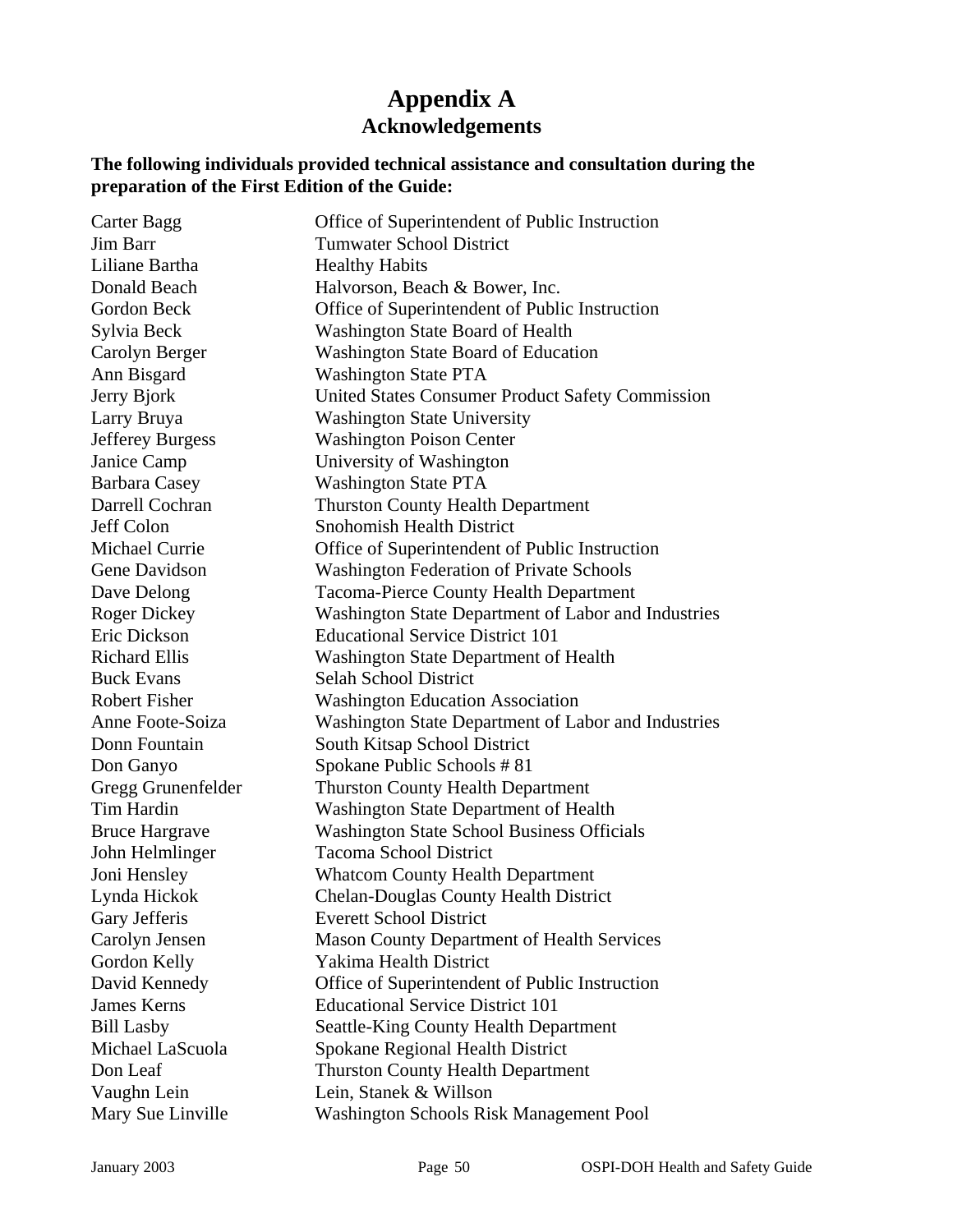Gary Lowe Washington Association of County Officials Brooke Madronne United States Environmental Protection Agency Joe Madsen Spokane Public Schools # 81 Judy Maire Office of Superintendent of Public Instruction Doug Mandt Washington Science Teachers' Association George Marschall Snohomish School District Camille Martin Washington State Department of Ecology Bob McDowell Washington State Department of Labor and Industries John McGee Washington State School Directors' Association Rick Miklich Snohomish Health District Evelyn Miller Educational Service District 113 Gary Miller **Cary Miller** Office of Superintendent of Public Instruction Diane Nebel Spokane Regional Health District John Peard Washington State Department of Labor & Industries Roy Pedersen Washington Association of School Administrators Gary Plews Washington State Department of Health Lisa Pound Washington Association of School Business Officials Rich Prill Washington State University Extension, Energy Program Dennis Randolph Washington Assn. of Maintenance and Operations Administrators Tom Riedel South Kitsap School District Sheila Sandwick Washington Education Association Mia Sazon OMS Laboratories, Inc. Mary Schwerdtfeger Washington State Board of Education Christopher Spitters Snohomish Health District Greg Stack Northwest Architectural Company Dana Steele Washington State Department of Labor and Industries Butch Sweet Tumwater School District David Swink Spokane Regional Health District Jerry Thielen Washington State Department of Ecology Deborah Todd Washington State Department of Health Chuck Treser University of Washington Roger Valdez Washington State School Directors Association Tania Busch Weak Clallam County Department of Health Services Bill White Washington State Department of Health Norm Wisner Washington Association of School Administrators George Zimmerman Department of Health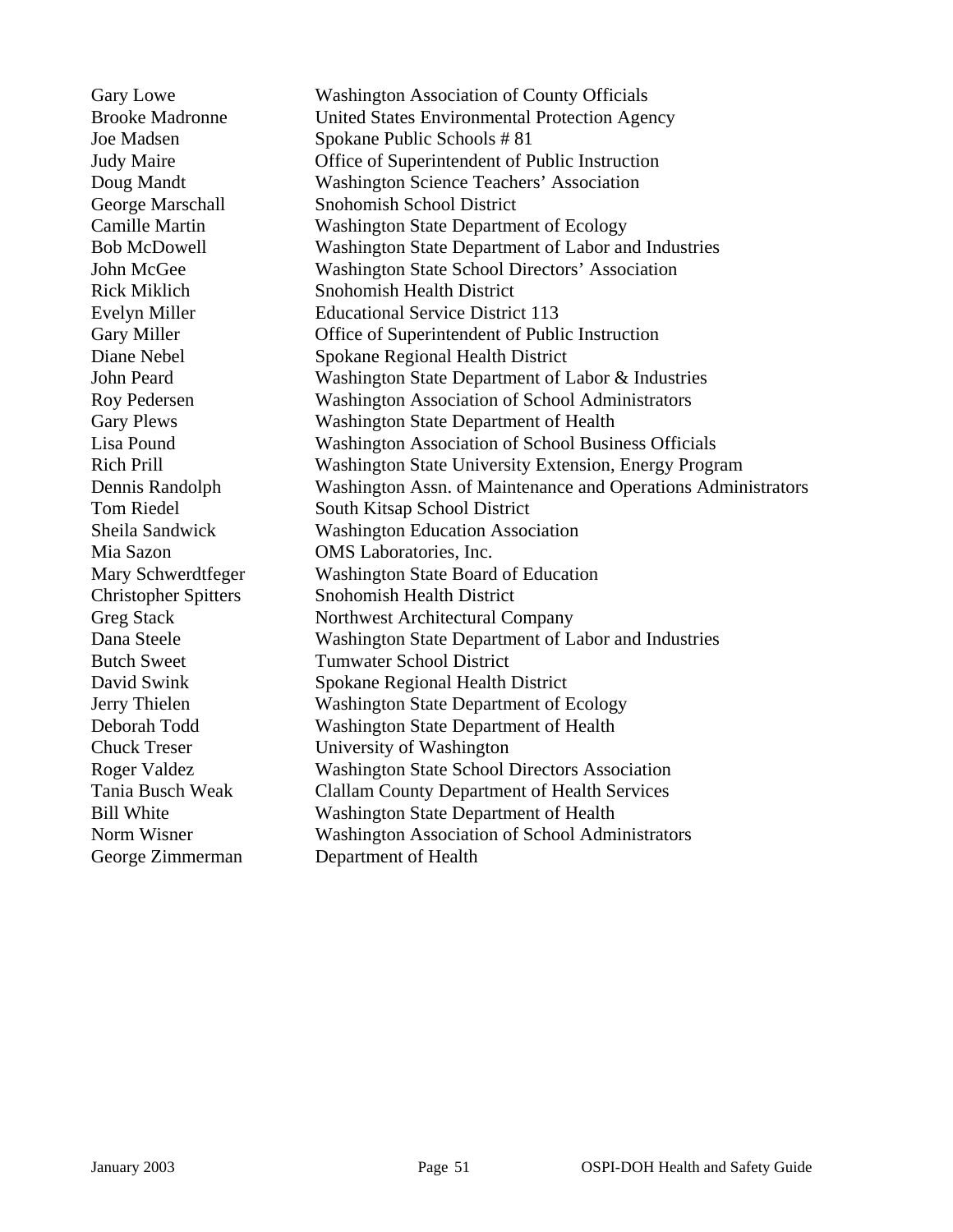## **Appendix B Department of Health's School Inspection/Assessment Protocols**

School and DOH officials have agreed that there is a need for standardization in the way that schools are approached and inspected by health agencies. The following inspection protocol was drafted by the School Facilities Health and Safety Advisory Committee as an attempt to resolve the issues of: 1) being inspected by health departments without established protocols; 2) lack of cooperation between schools and health agencies; and 3) improving the communication of inspection findings.

#### **Recommended Inspection/Assessment Procedure**

#### **1. First meeting with school district.**

At the direction of the school superintendent, it is essential to communicate with, or meet with, the school district designee(s) and establish an initial point of contact (person) for future meetings, communications and correspondence. At this meeting the health agency representative should share the forms, rules and guidelines as well as any administrative procedures that will impact the schools. Sample letters and reports may be shared to let the schools know what to expect. Schools may share facilities plans, current and long-range plans, budget constraints, local priorities, and examples of inspection reports performed by other agencies/entities, including self-inspection reports.

#### **2. Schedule inspections**.

In order to accommodate the various needs and situations that exist in different school districts, it is important that health agencies work cooperatively through the school district contact person to establish an appropriate inspection schedule. The schedule should establish dates, times and approximate duration that may be needed for each visit. It is important that this be done for several reasons including; developing trust, increasing the level of communication between health agency and school district personnel, sharing technical expertise, and appropriate interaction when dealing with issues that arise.

#### **3. Establish site contacts**.

Once contact with the school district is established, it is important to similarly establish contacts at each school facility. Each school will have different circumstances that will govern access to various areas of the buildings at different times of the day. In addition, having a school site person along during the site visit may not be convenient on a given day, due to schedule conflicts, illnesses or other circumstances. The school contact may be a principal, safety representative, custodian or other staff representative as directed by the school administrator.

#### **4. Perform the inspection**.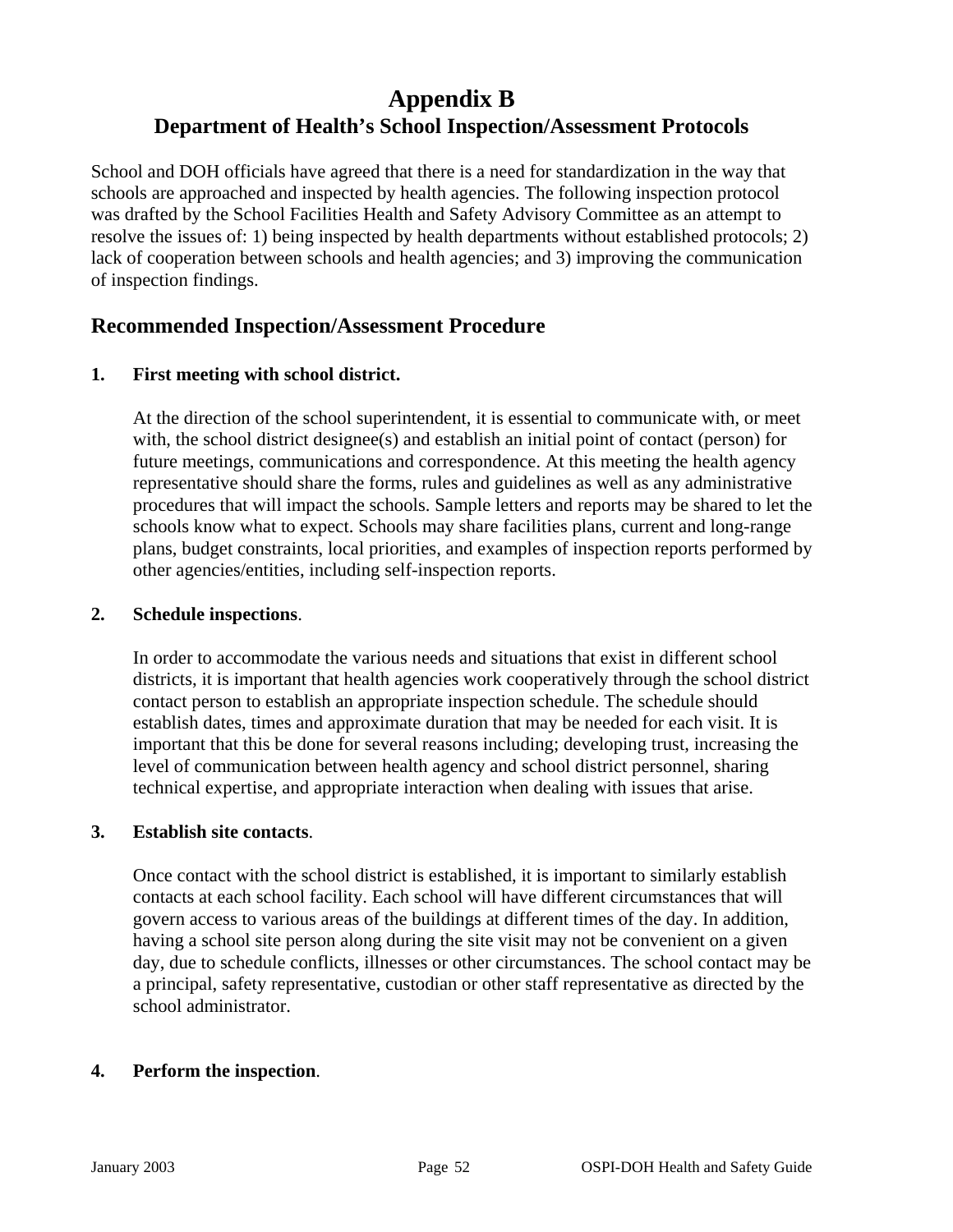Using a form and supporting documentation agreed to in advance, the health agency representative should perform a routine, comprehensive, targeted, or follow-up inspection or assessment as needed. The school district and school contacts should be informed in advance as to which type of inspection they are receiving in order to know what to expect in the report.

#### **5. Have a closing conference**.

The closing conference allows the health official and school representative to review the results of the visit together and agree upon what actions might be necessary. The health official may also be able to assist the school district with resolving issues, providing resources and prioritization of health and safety items.

Reports should distinguish between non-compliance with existing regulations, such as WAC 246-366 as opposed to recommendations, such as those of the Consumer Product Safety Commission. Items that do not conform to recommendations should not be listed as "violations" or "citations." Reports should identify the item in question and that it does not conform to the recommendation. For WAC or RCW violations, cite to the code section.

#### **6. Draft report**.

Once the school facility has been surveyed, a report labeled "DRAFT" should be written. This will identify it as being different from the subsequent "FINAL" report. In accordance with the procedure that has been agreed upon in advance with the school district, transmit a copy of draft report to the school district contact person(s). The school district will prepare responses to each of the items that have been noted. Be aware that schools are sensitive to terminology, and that the word "violation" is sometimes misused to apply to non-conformance with a "recommendation" which may not be expressly incorporated into the board of health rules. It is important to distinguish "violations" from other items, which may only be discrepancies, or not in conformance with various recommendations. Draft copies of reports should only be sent to the school districts and must not be forwarded to others.

#### **7. Review the school district's comments**.

The health official and the school district will have already agreed to a time frame for review of the draft reports. Some districts will want the report for each school submitted together while others may prefer to have the reports submitted as they are completed. In either case, working with the school district is critical so that communication is maintained in a positive and open fashion.

The health official and the school district may wish to meet in person or by telephone to review the draft reports and discuss areas of agreement as well as disagreement or misunderstanding. This meeting should also allow both parties to explain their intentions and priorities. It is of considerable value to the health official to allow the school district to propose reasonable timelines to correct problems that are found during the inspection.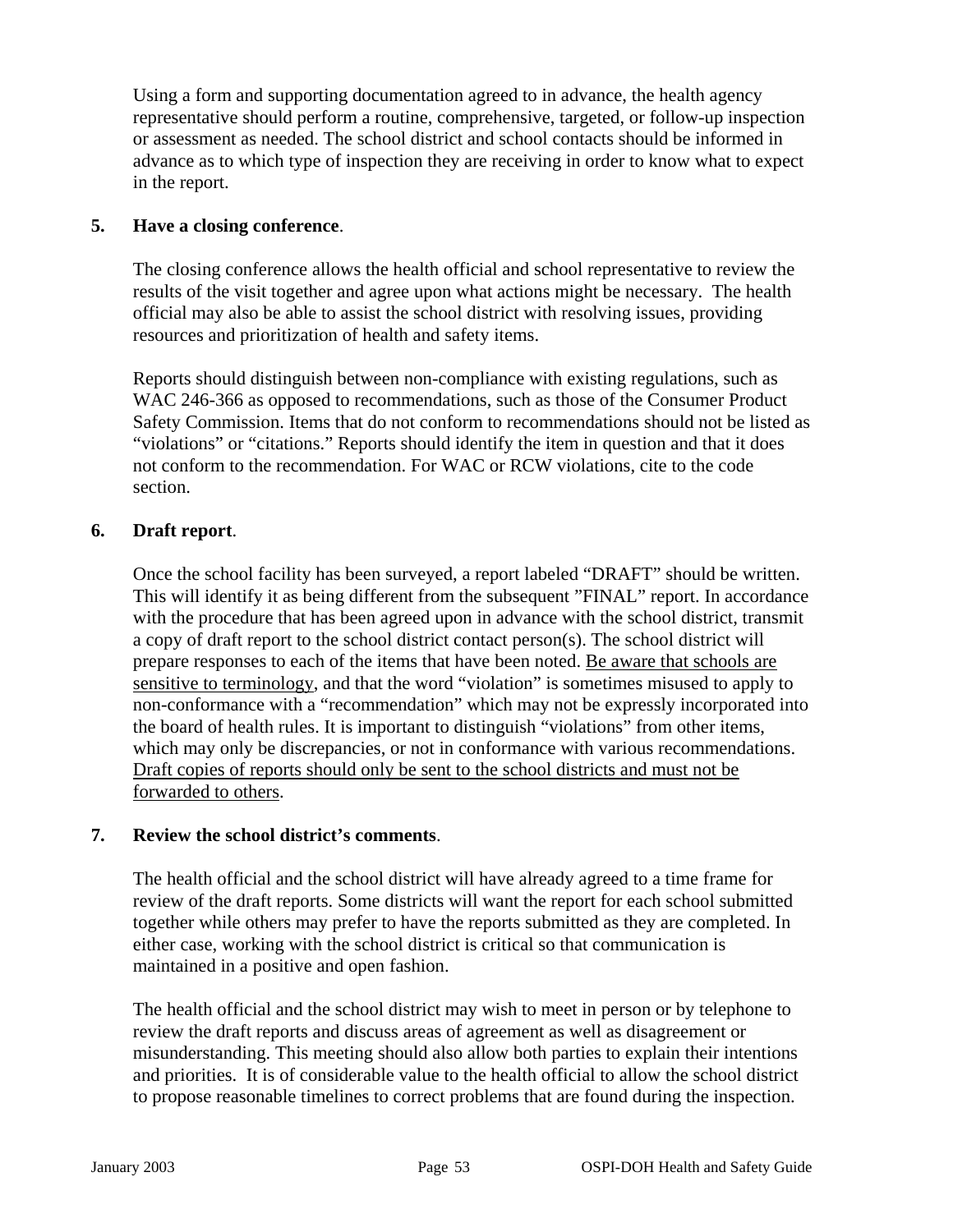This allows schools to work within the available public funding budgets at their disposal and identify any budget line items that may be required in the future.

#### **8. Issue the final report.**

The final report should be addressed to the school district board of directors and district superintendent in accordance with the board of health rules  $\{WAC\,246-366-040(2)(b)\}\$ . In addition, it is highly recommended that the report be copied to the school district contact person, since this will be the person who will be responsible for working with the health official and addressing the items noted in the report. These details should be worked out at the first meeting between the school district and the health official so there are no "surprises" to the school district.

#### **9. Follow-up reports.**

At such time as the school administrator and the health official agree, a follow-up visit should be done to identify which items have been corrected and which have not. A followup report should recognize the school district's progress on each issue they have corrected or addressed as well as noting areas, which still do not conform to established regulations or recommendations. Timelines may need to be revised by the school district, with input from the health agency on priority items, for matters that have not been corrected. In this way, the health official's reports may be of assistance to school district staff in presenting funding needs to school district decision-makers and others.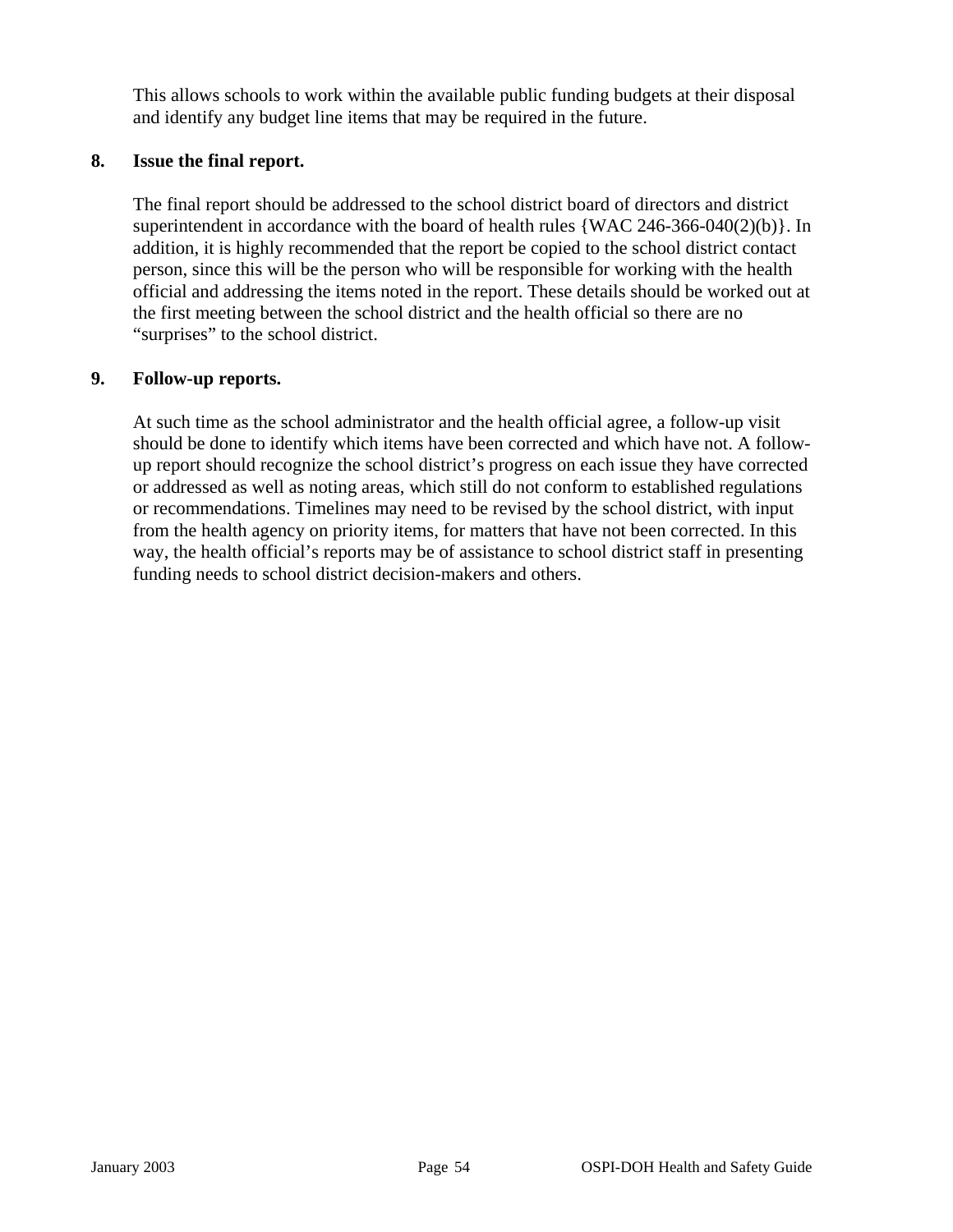## **Recommended Report Format**

- **1. General Introduction**. Should describe the focus (general or targeted areas) and purpose of the inspection and cite the authority under which the inspection is being conducted.
- **2. Report findings**. Describe the problem found by item number, where it is located on the premises, and reference the problem to a regulation or recommendation that pertains to it. The findings may be discussed in narrative fashion if desired.
- **3. Make recommendations**. Recommendations may be centered around facilities repairs and improvements or focus on process and operational suggestions.
- **4. Prioritize issues**. Some items identified during the inspection may have been corrected by the time the report is issued while other items may be expensive and require long-range planning and funding efforts to resolve. Other items may pose serious risks for accidents or health problems. Some items pose a lower risk of health and safety problems than others but are still important to the health official for prioritizing.
- **5. Identify any follow-up inspection date**. Dates for any follow-up inspection(s) should be set for documenting progress on the items identified on the inspection report.

## **Frequency of Inspections**

In the original regulation, the State Board of Health required "annual inspections" for school buildings. Currently, SBOH the regulation states "periodic" inspections. Since schools are not subject to fines, closure or other sanctions associated with inspections, the word "assessment" is often substituted for the word "inspection" when health officials are working with school districts.

Several health agencies have agreed to inspect school facilities every two or three years provided there are site-based safety committee inspections, follow-up inspections by the health official in the alternate years, and coordination, report-sharing, and cross-training between health agency and the school districts.

The School Facilities Health and Safety Advisory Committee supported either an annual inspection or a two to three year frequency with some additional coordination in alternate years. There was also discussion about performing inspections to investigate complaints or respond to school requests. The committee agreed that it was appropriate for health officials to inspect schools under these circumstances.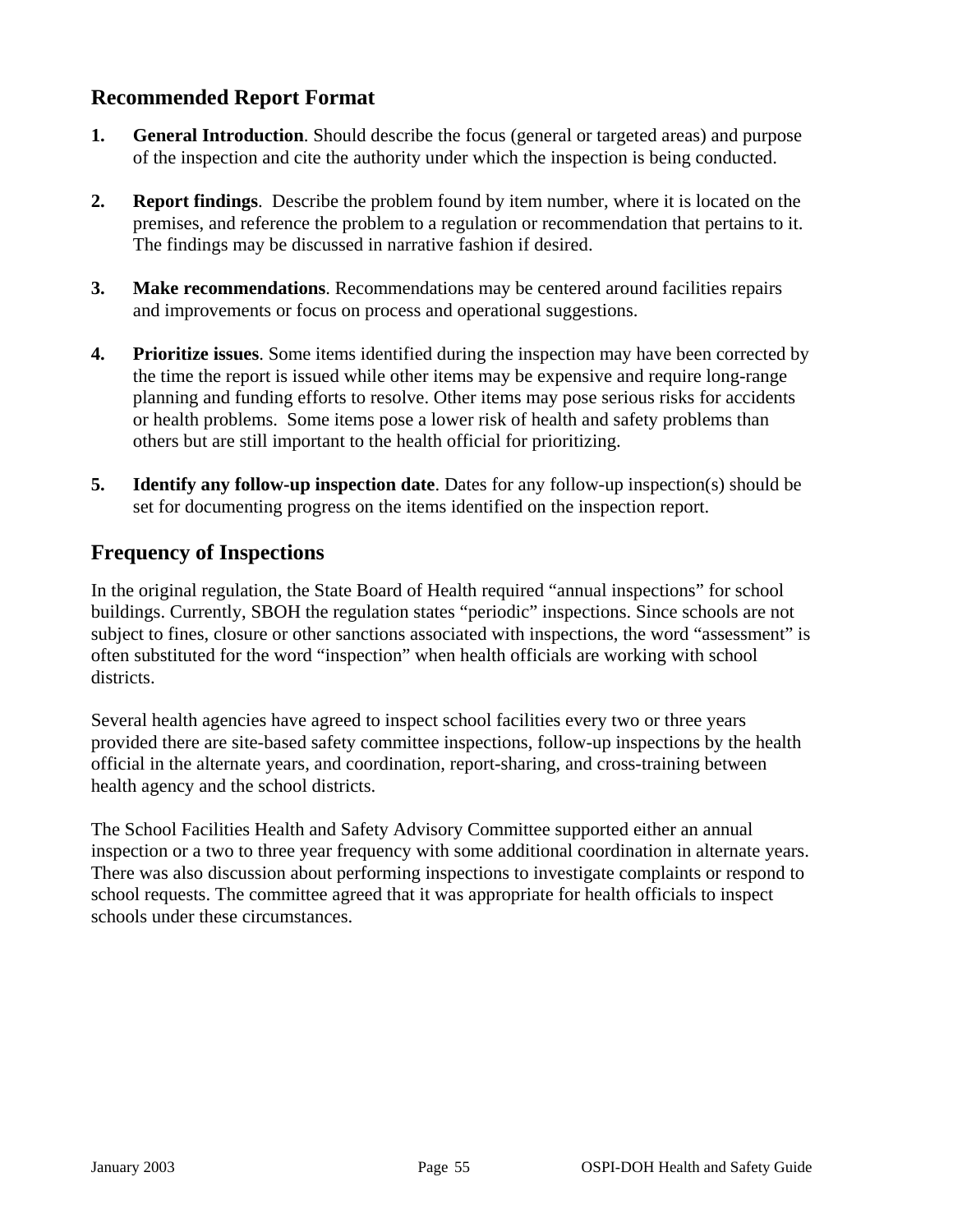## **Appendix C School Inspection Roles and Responsibilities**

| Area                                             | <b>Agency</b>                         | <b>New Construction/</b><br>Remodel                                                                                                                       | <b>Routine Inspection</b>                                                                        | Complaints/<br><b>Emergency</b><br><b>Response</b>     | Statute(s)<br>Citations(s)                                                                | <b>Regulation(s) or</b><br>other<br>Citation(s)                                                       |
|--------------------------------------------------|---------------------------------------|-----------------------------------------------------------------------------------------------------------------------------------------------------------|--------------------------------------------------------------------------------------------------|--------------------------------------------------------|-------------------------------------------------------------------------------------------|-------------------------------------------------------------------------------------------------------|
| <b>Plan Review</b><br>and<br><b>Construction</b> | <b>SD</b>                             | Develops proposal, site<br>safety, noise, building<br>materials, lighting<br>ventilation, surfaces,<br>environmental hazards                              | SD-any modifications<br>or changes                                                               | SD respond<br>Depends on what is<br>needed             |                                                                                           | WAC 246-366-040                                                                                       |
|                                                  | <b>SBOH</b>                           | Rules for K-12 schools                                                                                                                                    |                                                                                                  |                                                        | RCW 43.20                                                                                 | WAC 246-366                                                                                           |
|                                                  | LHD                                   | Site safety, noise,<br>building materials, lighting<br>ventilation, surfaces,<br>environmental hazards,<br>plans review, water<br>adequacy, onsite sewage | Post-construction pre-<br>occupancy                                                              | LHD - child safety and<br>IAQ problems                 | <b>RCW 70.05</b><br><b>RCW</b><br>19.27.097                                               | WAC 246-366<br>& Growth Mgmt                                                                          |
|                                                  | <b>LBO</b>                            | Structural plans, plans<br>review/permits                                                                                                                 | During construction                                                                              | Risk Mgr-loss control                                  |                                                                                           | (UBC, UMC, UPC,<br>NEC, ASHRAE,<br>local)                                                             |
|                                                  | <b>PUD</b>                            | Sewer/water hook-up,<br>water, sewer, storm water<br>run-off                                                                                              | During construction                                                                              | L&I-worker safety and<br>IA                            |                                                                                           |                                                                                                       |
|                                                  | SPI                                   | Value eng.                                                                                                                                                | N/A                                                                                              |                                                        |                                                                                           |                                                                                                       |
|                                                  | <b>AQA</b>                            | Dust/asbestos removal<br>Owner's project manager,<br>dust                                                                                                 | As needed<br>Daily to weekly                                                                     |                                                        |                                                                                           |                                                                                                       |
|                                                  | L&I                                   | Electrical plan reviews<br><b>Electrical installations</b><br><b>Boilers</b><br>Modular offices and<br>classrooms<br>Elevators and lifts                  |                                                                                                  |                                                        | <b>RCW 19.28</b><br><b>RCW 19.28</b><br><b>RCW 70.79</b><br>RCW 43.22<br><b>RCW 70.87</b> | WAC 296-46-140<br>WAC 296-46<br>WAC 296-104<br>WAC 296-150<br>WAC 296-81, -82, -<br>84, -85, -87, -93 |
|                                                  | <b>WSP</b><br>(State Fire<br>Marshal) | Asbestos removal<br>Plan review for all E-1<br>occupancies                                                                                                | Construction inspections<br>(May delegate<br>construction inspection<br>to local jurisdictions.) |                                                        | <b>RCW 19.27</b>                                                                          | WAC 296-65                                                                                            |
|                                                  | Fire                                  | Plans review/permits<br>(UFC-Auto Spk Sys,<br>Alarm Sys, Range Hood<br>Ext. Sys, Fire Ext)                                                                |                                                                                                  |                                                        |                                                                                           |                                                                                                       |
|                                                  | EPA                                   |                                                                                                                                                           |                                                                                                  |                                                        |                                                                                           | <b>AHERA</b>                                                                                          |
| <b>Land Use</b>                                  | <b>DOE</b><br>Planning                | Waste disposal,<br>hazardous materials<br>SEPA/zoning                                                                                                     |                                                                                                  |                                                        |                                                                                           |                                                                                                       |
|                                                  |                                       |                                                                                                                                                           |                                                                                                  |                                                        |                                                                                           |                                                                                                       |
|                                                  | <b>DOE</b>                            | Hazardous materials                                                                                                                                       |                                                                                                  | SD-respond                                             |                                                                                           |                                                                                                       |
|                                                  | <b>SD</b>                             | Develops proposal                                                                                                                                         | SD-changes in facility<br>programs                                                               | INS-claims                                             |                                                                                           |                                                                                                       |
|                                                  | Lenders                               | Environmental clearance                                                                                                                                   |                                                                                                  |                                                        |                                                                                           |                                                                                                       |
| <b>Water Supply</b>                              | LHD<br><b>LHD</b>                     | Site approval<br>Small system approval<br>Well drilling start notice<br>(some areas)                                                                      | LHD-routine samples<br>Sanitary Survey                                                           | Noise<br>LHD-correction<br>notices<br>Bacteria testing | <b>RCW 70.05</b><br><b>RCW 19.27</b>                                                      | WAC 246-291<br>WAC 246-366-060<br>Local rules                                                         |
|                                                  | <b>LHD</b>                            | Well site approval                                                                                                                                        |                                                                                                  | First response                                         |                                                                                           | WAC 246-290                                                                                           |
|                                                  | <b>DOH</b>                            | Larger system approval                                                                                                                                    | <b>Annual Operating Permit</b>                                                                   | DOH-correction<br>notices                              |                                                                                           | Lead<br>Contamination<br>Control Act<br>WAC 246-294<br>WAC 246-290                                    |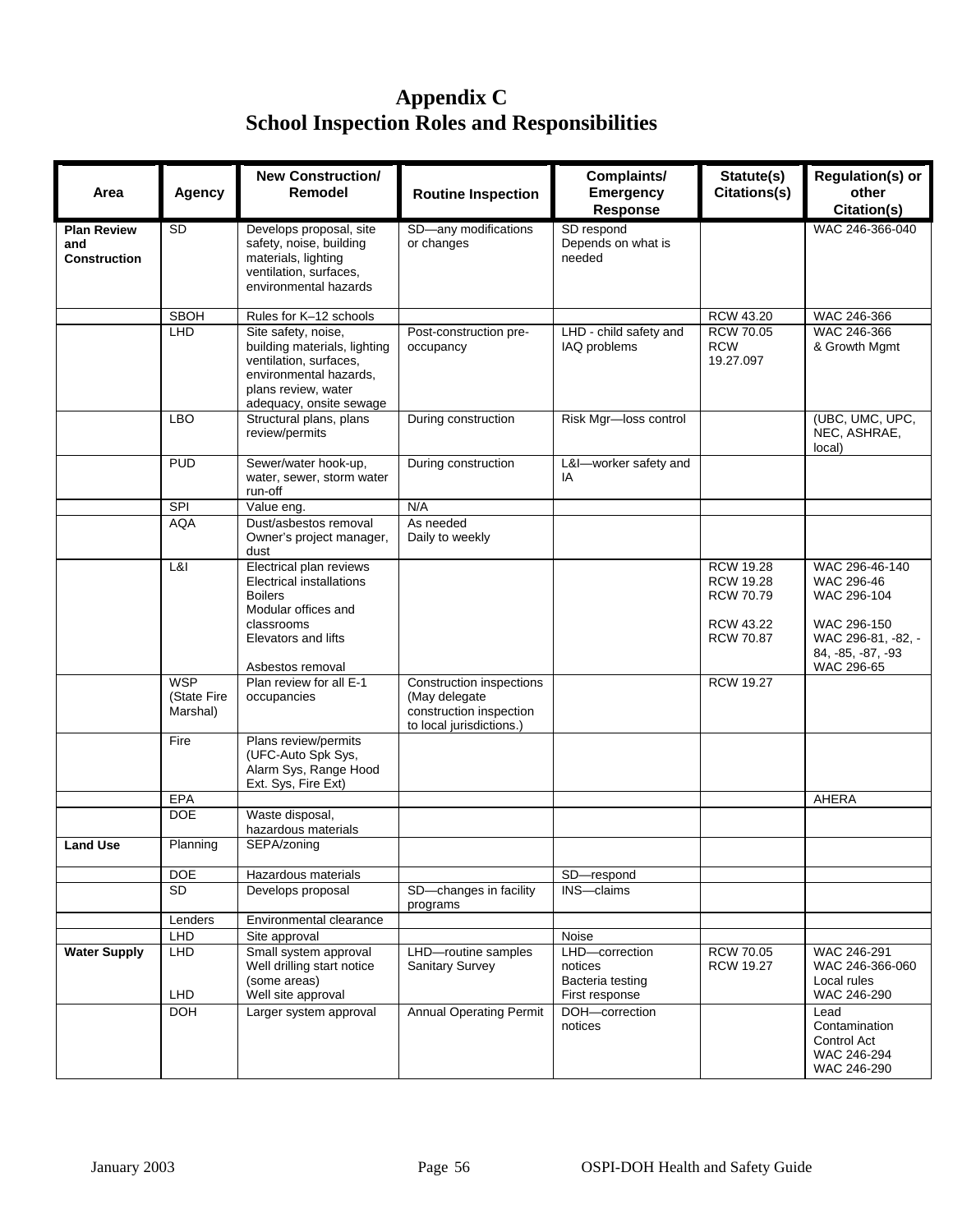## **Appendix C School Inspection Roles and Responsibilities (continued)**

| Area                       | <b>Agency</b>                    | <b>New Construction/</b><br>Remodel                                                                        | <b>Routine Inspection</b>                                  | Complaints/<br><b>Emergency</b><br><b>Response</b>                           | Statute(s)<br>Citations(s) | <b>Regulation(s) or</b><br>other<br>Citation(s)                                   |
|----------------------------|----------------------------------|------------------------------------------------------------------------------------------------------------|------------------------------------------------------------|------------------------------------------------------------------------------|----------------------------|-----------------------------------------------------------------------------------|
| <b>Water Supply</b>        | <b>PUD</b>                       | Existing water supply                                                                                      | Fire sprinkler hydrant                                     |                                                                              |                            |                                                                                   |
| (continued)                |                                  |                                                                                                            | inspection                                                 |                                                                              |                            |                                                                                   |
|                            | <b>DOE</b>                       | Water rights                                                                                               |                                                            |                                                                              | <b>RCW 90.44</b>           | WAC 178-160                                                                       |
|                            | <b>DOE</b>                       | Well drilling start notice                                                                                 | PUD-samples<br>LHD-Construction<br>Inspection (some areas) | PUD-responds, tests                                                          | RCW 18.104                 | <b>WAC 178-160</b>                                                                |
|                            | $\overline{SD}$                  | Develops proposal                                                                                          | <b>Facilities staff</b>                                    | SD-responds, tests                                                           |                            |                                                                                   |
|                            | Fire                             | Volume requirements,                                                                                       |                                                            |                                                                              |                            | <b>UFC</b>                                                                        |
|                            | Water<br>District/<br><b>DOH</b> | Potable water, supply and<br>delivery                                                                      |                                                            |                                                                              |                            | WAC 246-290                                                                       |
|                            | <b>EPA</b>                       |                                                                                                            |                                                            |                                                                              |                            | Safe Water<br>Drinking Act                                                        |
|                            | SPI                              |                                                                                                            |                                                            |                                                                              |                            | Lead in School<br><b>Drinking Water</b>                                           |
| Waste<br><b>Management</b> | <b>LHD</b>                       | Smaller on-site<br>Larger onsite by<br>agreement with DOH<br>Initial site evaluation<br>Final construction | LHD-O&M permits                                            | LHD-repair permits<br>Complaint response                                     | <b>RCW 70.05</b>           | WAC 246-272<br>WAC 246-366-070<br>Local health rules                              |
|                            | <b>DOH</b>                       | Larger on-site                                                                                             | DOH-O&M permits                                            | DOH-repair permits                                                           |                            |                                                                                   |
|                            | <b>DOE</b>                       | <b>NPDES</b> permits                                                                                       | DOE-periodic renewals                                      | DOE - violations                                                             |                            |                                                                                   |
|                            | <b>PUD</b>                       | Existing system                                                                                            |                                                            | SD-corrects problems                                                         |                            |                                                                                   |
|                            | <b>SD</b>                        | Develops proposal                                                                                          | SD and Insurance - Loss<br>Control                         | Complaints,<br>emergency response,<br>claims<br>SD and Insurance -<br>Claims |                            |                                                                                   |
| <b>Food Service</b>        | LHD                              | Plan review                                                                                                | LHD-routine inspection                                     | LHD-illness<br>investigation                                                 | <b>RCW 70.05</b>           | WAC 246-215<br>WAC 246-366-130<br>Local rules                                     |
|                            | <b>SD</b>                        | Develops proposal                                                                                          | SD-routine inspection                                      | SD-claims                                                                    |                            |                                                                                   |
|                            |                                  |                                                                                                            | INS-routine inspection<br>(Loss control)                   | INS-claims                                                                   |                            |                                                                                   |
| Playground                 | LHD                              | Plan review                                                                                                | LHD-routine inspection                                     | LHD                                                                          | <b>RCW 70.05</b>           | WAC 246-366-140                                                                   |
|                            | SD/PTA                           | Varies<br>Insurance-Loss Control,<br>Facilities review,<br>develops proposal                               | SD and Insurance-<br>Loss Schools-self<br>inspect          | Maintenance and<br>safety<br>SD and Insurance -<br>Claims                    |                            |                                                                                   |
|                            | Parents                          | Advocate for children                                                                                      | Parents inspect                                            | Initiate if<br>knowledgeable                                                 | Parental duty              |                                                                                   |
|                            | <b>CPSC</b>                      |                                                                                                            |                                                            |                                                                              |                            | Guidelines                                                                        |
|                            | <b>DOH</b>                       | Train LHDs                                                                                                 | Train LHDs                                                 |                                                                              |                            |                                                                                   |
| <b>Shop Safety</b>         | <b>LHD</b>                       | See plan review                                                                                            | LHD routine inspection                                     | LHD - children's safety<br><b>Students</b>                                   | <b>RCW 70.05</b>           | WAC 246-366-140                                                                   |
|                            | L&I                              | N/A                                                                                                        | $L&I-M/A$                                                  | L&I-adult safety<br>Employees (teachers)                                     |                            |                                                                                   |
|                            | <b>SD</b>                        | Develops proposal                                                                                          | SD & INS-Loss Control                                      | SD & INS - claims                                                            |                            |                                                                                   |
| <b>Chemicals</b>           | LHD                              | See plan review                                                                                            | LHD-routine inspection<br>-children                        | LHD-spill response<br>Storage                                                | <b>RCW 70.05</b>           | WAC 246-366-140<br>WISHA standard,<br>BMP-IAQ manual.<br>Poisonous plant<br>guide |
|                            | <b>DOE</b>                       |                                                                                                            | L&I-inspection-<br>teacher safety                          | DOE-spill response<br>Waste disposal                                         |                            |                                                                                   |
|                            | L&l                              |                                                                                                            | Inspects and consults<br>for workers                       | Investigates before/<br>after injuries                                       |                            | WISHA Std.                                                                        |
|                            | <b>SD</b>                        | Develops proposal                                                                                          | SD and INS-Loss<br>Control                                 | Fire-spill response<br>SD and INS-claims                                     |                            |                                                                                   |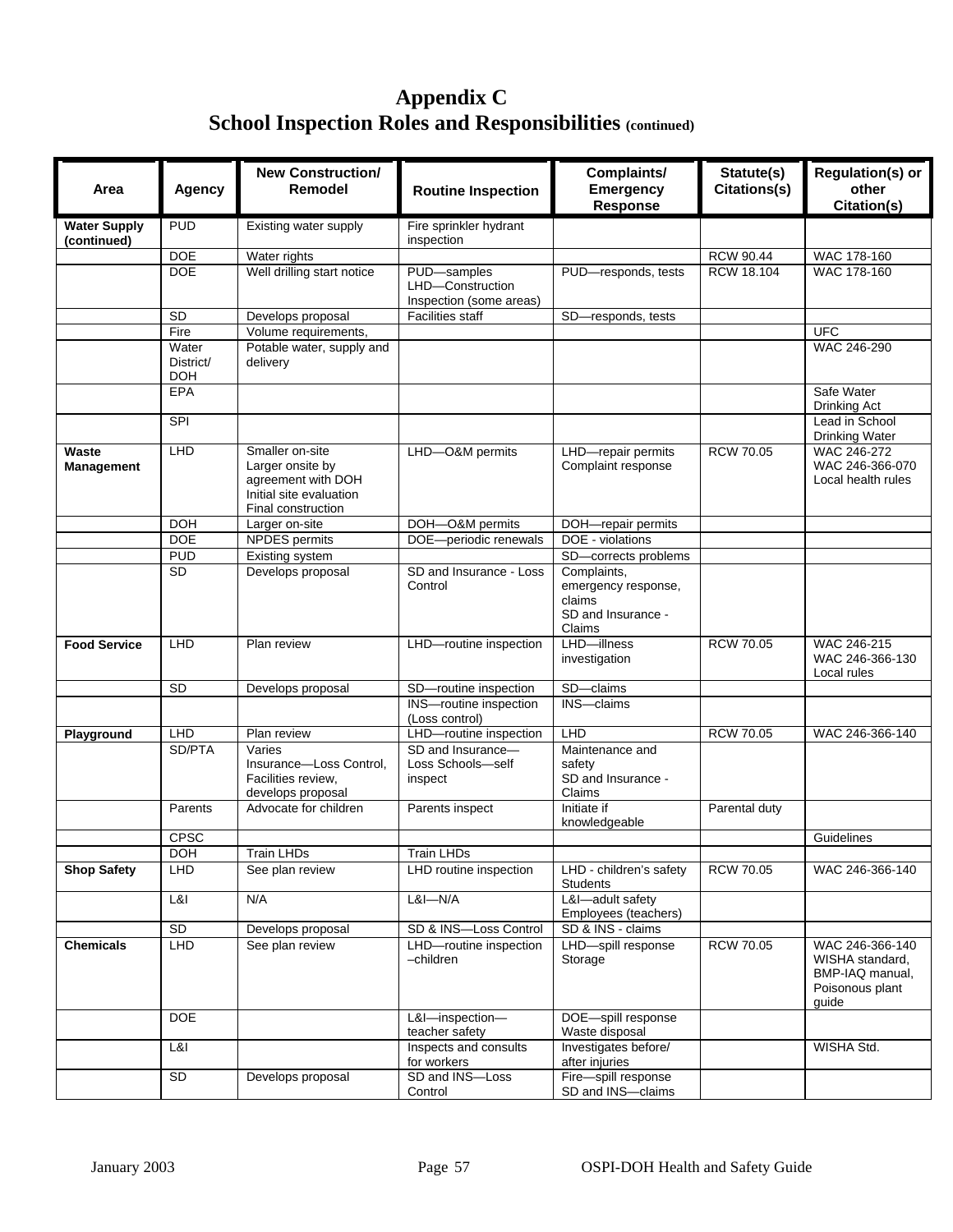## **Appendix C School Inspection Roles and Responsibilities (continued)**

| Area                                                         | Agency      | <b>New Construction/</b><br><b>Remodel</b>                  | <b>Routine Inspection</b>                                    | Complaints/<br><b>Emergency</b><br>Response        | Statute(s)<br>Citations(s) | <b>Regulation(s) or</b><br>other<br>Citation(s) |
|--------------------------------------------------------------|-------------|-------------------------------------------------------------|--------------------------------------------------------------|----------------------------------------------------|----------------------------|-------------------------------------------------|
| <b>Chemicals</b><br>(cont.)                                  | <b>OSPI</b> |                                                             |                                                              |                                                    |                            | <b>Science Teachers</b><br>Guide, 1984          |
| <b>Fire Safety</b>                                           | <b>LBO</b>  | Fire protection plan                                        | LBO-routine inspection<br>sprinklers/extinguishers/<br>exits |                                                    | <b>RCW</b><br>28A.305.130  |                                                 |
|                                                              | <b>SD</b>   | Develops proposal                                           | SD and INS-Loss<br>Control                                   | SD and INS-claims<br>Emergency response            |                            |                                                 |
|                                                              | Fire        | Fire protection plan (see<br>LBO)                           | See LBO                                                      | Investigates                                       |                            | <b>UFC</b>                                      |
|                                                              | L&I         |                                                             | Inspects                                                     | Responds to<br>complaints                          |                            | <b>WISHA</b>                                    |
| <b>Ventilation</b>                                           | LHD         | Plan review                                                 | Inspects                                                     | Responds to<br>complaints                          | <b>RCW 70.05</b>           | WAC 246-366-080                                 |
|                                                              | L&l         |                                                             | Inspects                                                     | Responds to<br>complaints                          |                            | <b>WISHA</b>                                    |
|                                                              | <b>LBO</b>  |                                                             |                                                              |                                                    |                            | Mechanical code<br>UMC, ASHRAE Std              |
|                                                              | <b>SD</b>   | Develops proposal                                           | SD-maintenance and<br>repairs                                | SD and INS-claims                                  |                            |                                                 |
| <b>Air Quality</b>                                           | <b>AQA</b>  | Permits                                                     | SD-routine monitoring                                        | AQA-emissions                                      |                            |                                                 |
|                                                              | <b>SD</b>   | Develops proposal                                           | SD-maintenance and<br>repairs                                | IAQ complaints<br>Insurance-Loss<br>Control review |                            |                                                 |
|                                                              | L&I         |                                                             | Inspects                                                     | Responds to<br>complaints-workers                  |                            | <b>WISHA</b>                                    |
|                                                              | <b>DOH</b>  |                                                             |                                                              | Assist LHDs and SDs                                | RCW 43.20                  | WAC 246-366-080                                 |
|                                                              | LHD         | Plan review                                                 |                                                              | IAQ complaints-<br>children                        | <b>RCW 70.05</b>           | WAC 246-366-080                                 |
|                                                              |             |                                                             |                                                              | SD and INS-claims                                  |                            |                                                 |
| Lighting                                                     | <b>SD</b>   | Develops proposal                                           | SD-general<br>maintenance and repairs                        | SD and INS-claims<br>Insurance-Loss<br>Control     |                            | WAC 246-366-120                                 |
|                                                              | LHD         | Plan review                                                 | LHD-routine<br>inspections-children                          | Complaint response-<br>students                    | <b>RCW 70.05</b>           | WAC 246-366                                     |
|                                                              | L&I         | <b>Electrical permits</b>                                   | Inspections-workers                                          | Complaint response-<br>children                    |                            | Workplace<br>standards                          |
|                                                              | LBO         | Plan review                                                 |                                                              |                                                    |                            | <b>UBC Standards</b>                            |
| Transportation                                               | SD          | Develops proposal                                           | SD and INS-review<br>program and inspect                     | SD and INS-claims<br>and complaints                |                            |                                                 |
|                                                              | <b>WSP</b>  |                                                             | <b>WSP</b> safety                                            |                                                    |                            |                                                 |
| Other                                                        | SD          |                                                             | Regular survey                                               | INS-claims                                         |                            |                                                 |
|                                                              | $L&l$ -     |                                                             | <b>Boiler</b> inspections                                    |                                                    |                            |                                                 |
|                                                              | <b>INS</b>  |                                                             | State required<br>inspections                                |                                                    |                            |                                                 |
| <b>Premises</b>                                              | LHD         | Site review, plan review<br>and pre-occupancy<br>inspection | Periodic inspection                                          | Respond to complaints                              | <b>RCW 70.05</b>           | WAC 246-366                                     |
|                                                              | <b>SD</b>   | Develops proposal                                           | SD and INS-review<br>program and inspect                     | SD and IINS-claims<br>and complaints               |                            |                                                 |
| <b>Indoor Air</b><br>(See air quality<br>and<br>ventilation) | <b>AQA</b>  |                                                             |                                                              | Local air pollution<br>authority                   |                            |                                                 |
|                                                              | <b>LBO</b>  |                                                             |                                                              |                                                    |                            | UMC, ASHRAE                                     |
|                                                              | Fire        |                                                             |                                                              | Smoke control                                      |                            |                                                 |
|                                                              | LHD         |                                                             |                                                              | LH-complaints                                      | <b>RCW 70.05</b>           |                                                 |
|                                                              | LHD/DOH     | Review plans                                                | LHD routine inspection                                       | LHD complaints                                     | <b>RCW 70.05</b>           | WAC 246-260                                     |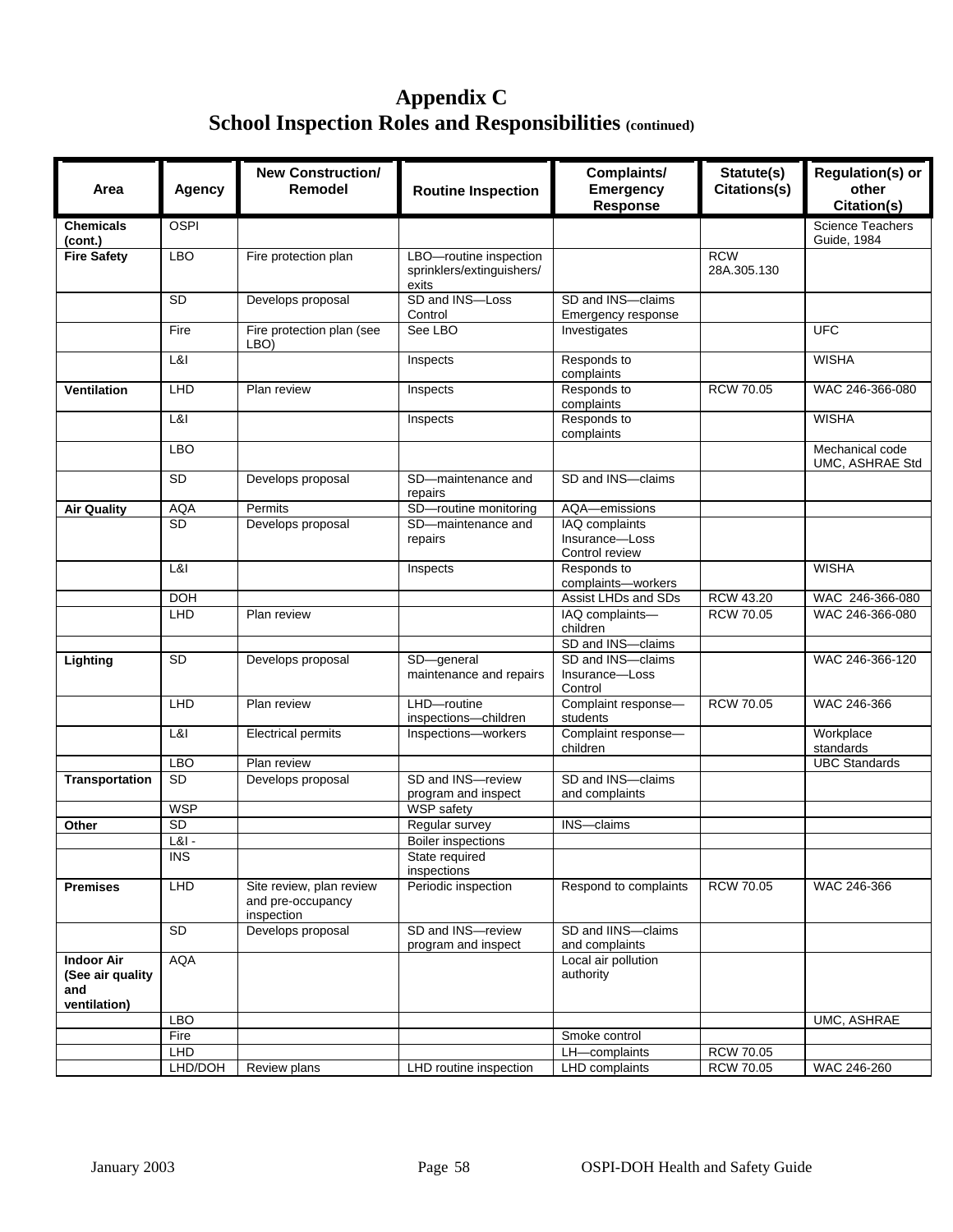## **Appendix C School Inspection Roles and Responsibilities (continued)**

| Area                                     | <b>Agency</b> | <b>New Construction/</b><br>Remodel                                             | <b>Routine Inspection</b>                                                        | Complaints/<br><b>Emergency</b><br><b>Response</b> | Statute(s)<br>Citations(s)            | Regulation(s) or<br>other<br>Citation(s)                                |
|------------------------------------------|---------------|---------------------------------------------------------------------------------|----------------------------------------------------------------------------------|----------------------------------------------------|---------------------------------------|-------------------------------------------------------------------------|
| Swimming<br>Pools (cont.)                | <b>SD</b>     |                                                                                 | SD-regular survey                                                                | SD-claims and<br>complaints                        |                                       |                                                                         |
| <b>Portables</b>                         | L&I           | Modular offices and<br>classrooms<br>Permits/approval<br>LHD plan/site approval | LHD routine inspection                                                           |                                                    | <b>RCW 43.22</b><br><b>RCW 70.05</b>  | WAC 296-150B<br>WAC 246-366                                             |
| Workplace<br>Safety and<br><b>Health</b> | L&I           |                                                                                 | ALL workers<br>Employees under age<br>18 (excluding<br>agricultural child labor) | L&I investigation                                  | RCW 49.12,<br>49.46, and<br>49.52.060 | WAC 296-24, -27,<br>$-36, -44, -62, -63,$<br>-155, -303, WAC<br>296-126 |
|                                          | <b>SD</b>     | Develops plans                                                                  | Risk Management/INS<br>inspection                                                | SD accident<br>investigation                       |                                       |                                                                         |
| Radon (E and<br>SW WA)                   | <b>EPA</b>    |                                                                                 | <b>Education materials</b>                                                       |                                                    |                                       |                                                                         |
|                                          | <b>LHD</b>    | Some EW counties<br>advise                                                      |                                                                                  | Complaints                                         |                                       |                                                                         |
|                                          | <b>SD</b>     |                                                                                 | Testing for levels                                                               | Complaints                                         |                                       |                                                                         |
|                                          | L&I           |                                                                                 |                                                                                  |                                                    |                                       |                                                                         |
| Lead                                     | DOH/LHD       |                                                                                 | Childhood lead<br>screening                                                      |                                                    |                                       |                                                                         |
|                                          | <b>SD</b>     |                                                                                 |                                                                                  |                                                    |                                       |                                                                         |
|                                          | <b>EPA</b>    |                                                                                 | Environmental lead                                                               |                                                    |                                       |                                                                         |
|                                          | <b>WISHA</b>  |                                                                                 | Occupational exposures                                                           |                                                    |                                       |                                                                         |

## **Index:**

| LHD                                    | Local health jurisdiction                                            |
|----------------------------------------|----------------------------------------------------------------------|
| LBO.<br>$\overline{\phantom{a}}$       | Local building official/fire marshal                                 |
| L&I<br>٠                               | State Department of Labor and Industries                             |
| <b>DOH</b><br>$\overline{\phantom{a}}$ | <b>State Department of Health</b>                                    |
| DOE.<br>$\blacksquare$                 | State Department of Ecology                                          |
| PUD.<br>$\blacksquare$                 | Any local utility district/municipal utility                         |
| AQA<br>$\overline{\phantom{a}}$        | Air quality agency (regional or local)                               |
| <b>OSPI</b><br>$\blacksquare$          | Office of Superintendent of Public Instruction                       |
| Planning -                             | Local city/county planning agency                                    |
| Fire<br>-                              | Local fire department                                                |
| <b>DOT</b><br>$\overline{\phantom{a}}$ | State Department of Transportation                                   |
| SD.<br>$\overline{a}$                  | School or ESD risk manager or business manager or facilities manager |
| <b>INS</b><br>$\overline{\phantom{0}}$ | Private insurance carrier's loss control/claims                      |
| <b>WSP</b><br>$\overline{\phantom{a}}$ | <b>Washington State Patrol</b>                                       |
|                                        |                                                                      |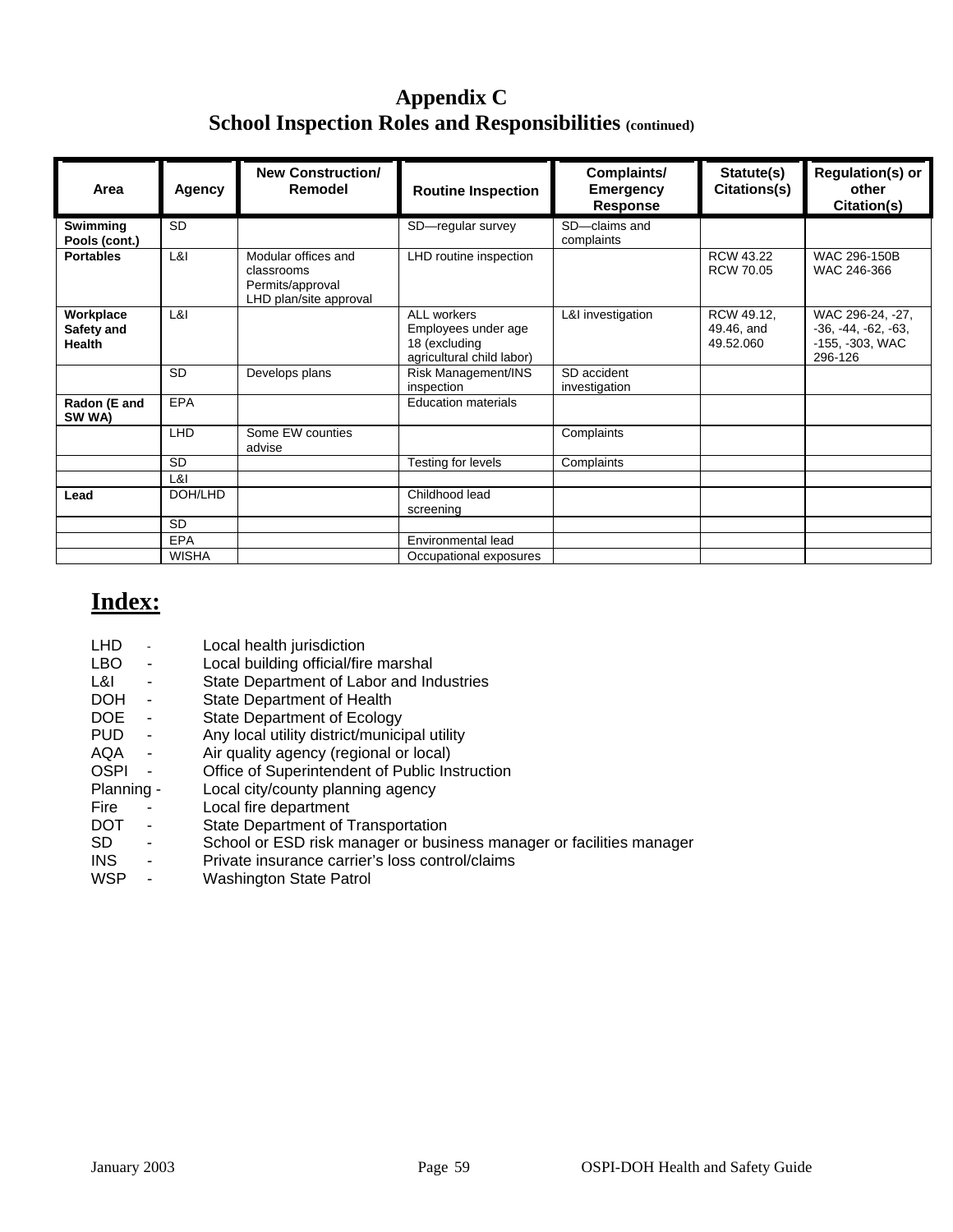## **Appendix D Science Laboratory Chemicals**

## **Table 1**

## **DOH–OSPI list of chemicals deemed unsuitable for use in K–12 schools due to excessive risk that exceeds educational utility**

| <b>Chemical Name</b>           | Hazards                                                            |
|--------------------------------|--------------------------------------------------------------------|
| Acetic Anhydride               | Explosive potential, corrosive                                     |
| <b>Acetyl Chloride</b>         | Corrosive, dangerous fire risk, reacts violently w/water and       |
|                                | alcohol                                                            |
| Acrylamide                     | Toxic by absorption, suspected carcinogen                          |
| Acrylonitrile                  | Flammable, poison                                                  |
| <b>Adipoyl Chloride</b>        | Corrosive; absorbs through skin, lachrymator (causes tears)        |
| Ammonia, gas                   | Corrosive lachrymator                                              |
| Ammonium Bifluoride            | Reacts with water, forms hydrofluoric acid                         |
| <b>Ammonium Bichromate</b>     | May explode on contact with organics, suspected carcinogen         |
| <b>Ammonium Chromate</b>       | Oxidizer, poison; may explode when heated                          |
| <b>Ammonium Dichromate</b>     | Reactive, may cause fire and explosion                             |
| Aniline                        | Carcinogen, toxic, absorbs through skin                            |
| Aniline Hydrochloride          | Poison                                                             |
| <b>Antimony Oxide</b>          | Health and contact hazard                                          |
| <b>Antimony Powder</b>         | Flammable as dust, health hazard                                   |
| <b>Antimony Trichloride</b>    | Corrosive, emits hydrogen chloride gas if moistened                |
| Arsenic compounds              | Poison, carcinogen                                                 |
| Asbestos, Friable              | Inhalation health hazard, carcinogen                               |
| <b>Azide Compounds</b>         | Explosive in contact with metals, extremely reactive, highly toxic |
| <b>Barium Chromate</b>         | Poison, carcinogen                                                 |
| Benzene                        | Flammable, carcinogen                                              |
| <b>Benzoyl Peroxide</b>        | Organic peroxide, flammable, explosive oxidizer                    |
| Beryllium and its<br>compounds | Poison, dust is P-listed & highly toxic, carcinogen                |
| Cadmium compounds              | Toxic heavy metal, carcinogen                                      |
| Calcium Fluoride               | Teratogen, emits toxic fumes when heated                           |
| (Fluorspar)                    |                                                                    |
| Carbon Disulfide               | Flammable, toxic, P-listed                                         |
| Carbon Tetrachloride           | Toxic, carcinogen                                                  |
| Chloral Hydrate                | Hypnotic drug, controlled substance                                |
| Chlorine                       | Poison gas, corrosive                                              |
| Chlorobenzene                  | Explosive limits 1.8% to 9.6%, toxic inhalation and contact hazard |
| Chloroform                     | Carcinogen, if old forms deadly Phosgene gas                       |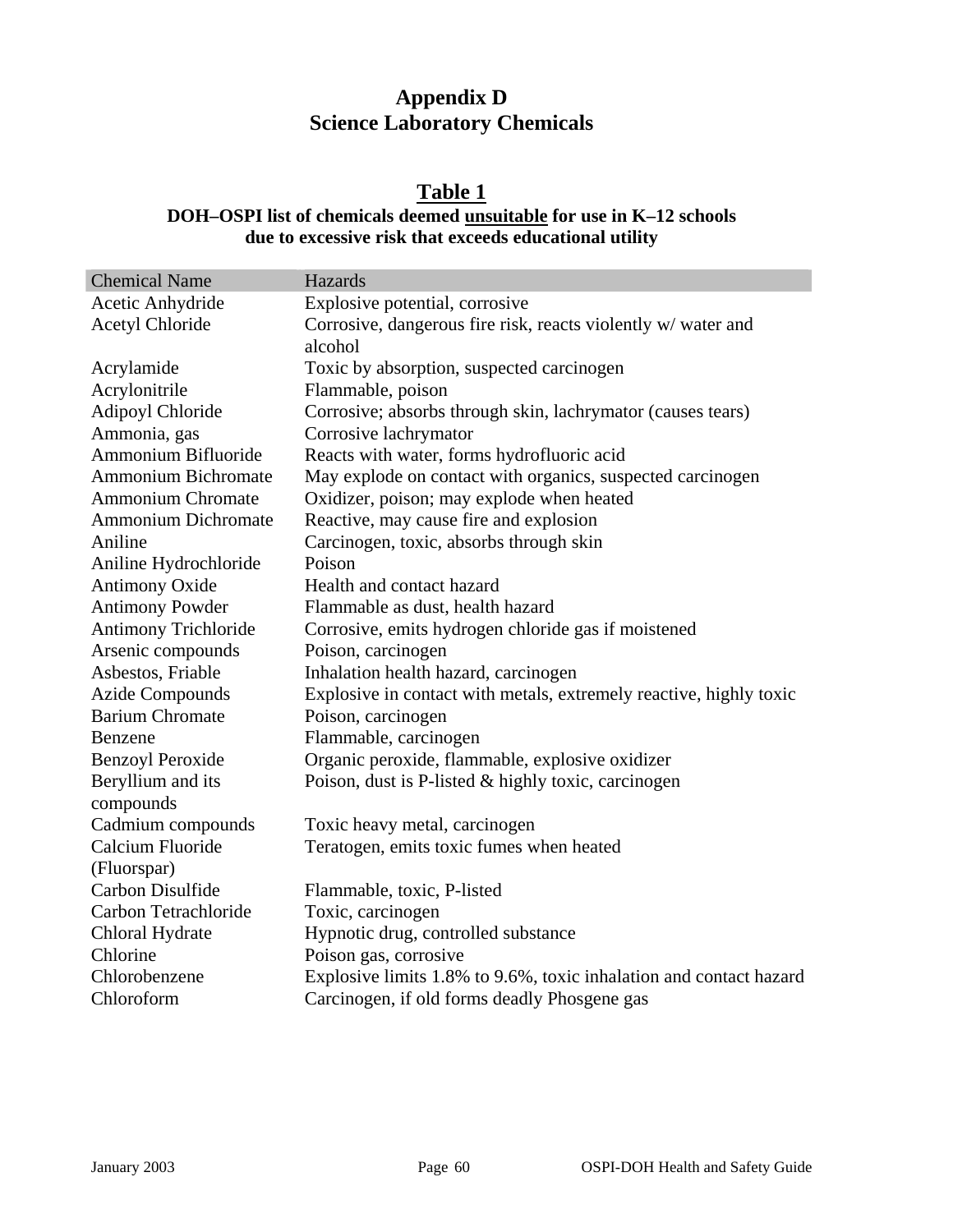#### **Table 1 (continued) DOH–OSPI list of chemicals deemed unsuitable for use in K–12 schools due to excessive risk that exceeds educational utility**

| <b>Chemical Name</b>    | Hazards                                                            |
|-------------------------|--------------------------------------------------------------------|
| Chlorosulfonic Acid     | Toxic also known as sulfuric chlorohydrin                          |
| Chromic Acid            | Strong oxidizer, poison                                            |
| Collodion               | Flammable, explosive when dry, nitrocellulose compound             |
| Cuprous Cyanide         | Toxic                                                              |
| Cyanogen Bromide        | Poison, strong irritant to skin and eyes                           |
| Cyclohexene             | Flammable, peroxide former                                         |
| Dichloroethane          | Flammable, toxic                                                   |
| Dinitro Phenol          | Explosive                                                          |
| Dinitrophenyl Hydrazine | Severe explosion and fire risk                                     |
| Dioxane                 | Flammable, peroxide former                                         |
| Ether, Anhydrous        | Flammable, peroxide former                                         |
| Ether, Isopropyl        | Flammable, peroxide former                                         |
| Ethylene Dichloride     | Toxic, contact hazard, dangerous fire risk, explosive in air 6-16% |
| <b>Ethyl Nitrate</b>    | Explosive                                                          |
| Ethyleneimine           | Flammable, toxic, P-listed                                         |
| Ferrous Sulfide         | Spontaneously ignites with air if wet                              |
| Formaldehyde (Formalin) | Toxic, carcinogen, sensitizer                                      |
| Gunpowder               | Explosive                                                          |
| Hydrazine               | Flammable, absorbed through skin, carcinogen, corrosive            |
| Hydriodic Acid          | Corrosive, toxic                                                   |
| Hydrogen Sulfide, gas   | Poison, stench, very toxic                                         |
| Isopropyl Ether         | Flammable, highest-risk peroxide former                            |
| Lithium Aluminum        | Flammable, reacts with air, water, and organics                    |
| Hydride                 |                                                                    |
| <b>Lithium Metal</b>    | Reacts with water and nitrogen in air                              |
| Mercaptoethanol         | Flammable, corrosive, intense stench                               |
| Mercury compounds       | Poisonous heavy metal                                              |
| Methylene Chloride      | Toxic, carcinogen, narcotic                                        |
| Methyl Ethyl Ketone     | Flammable, dangerous fire risk, toxic                              |
| Methyl Iodide           | May be a narcotic, carcinogen, lachrymator                         |
| (Iodomethane)           |                                                                    |
| Methyl Isocyanate       | Flammable, dangerous fire risk, toxic                              |
| Methyl Isopropyl Ketone | Toxic                                                              |
| Methyl Methacrylate     | Flammable, vapor causes explosive mix with air                     |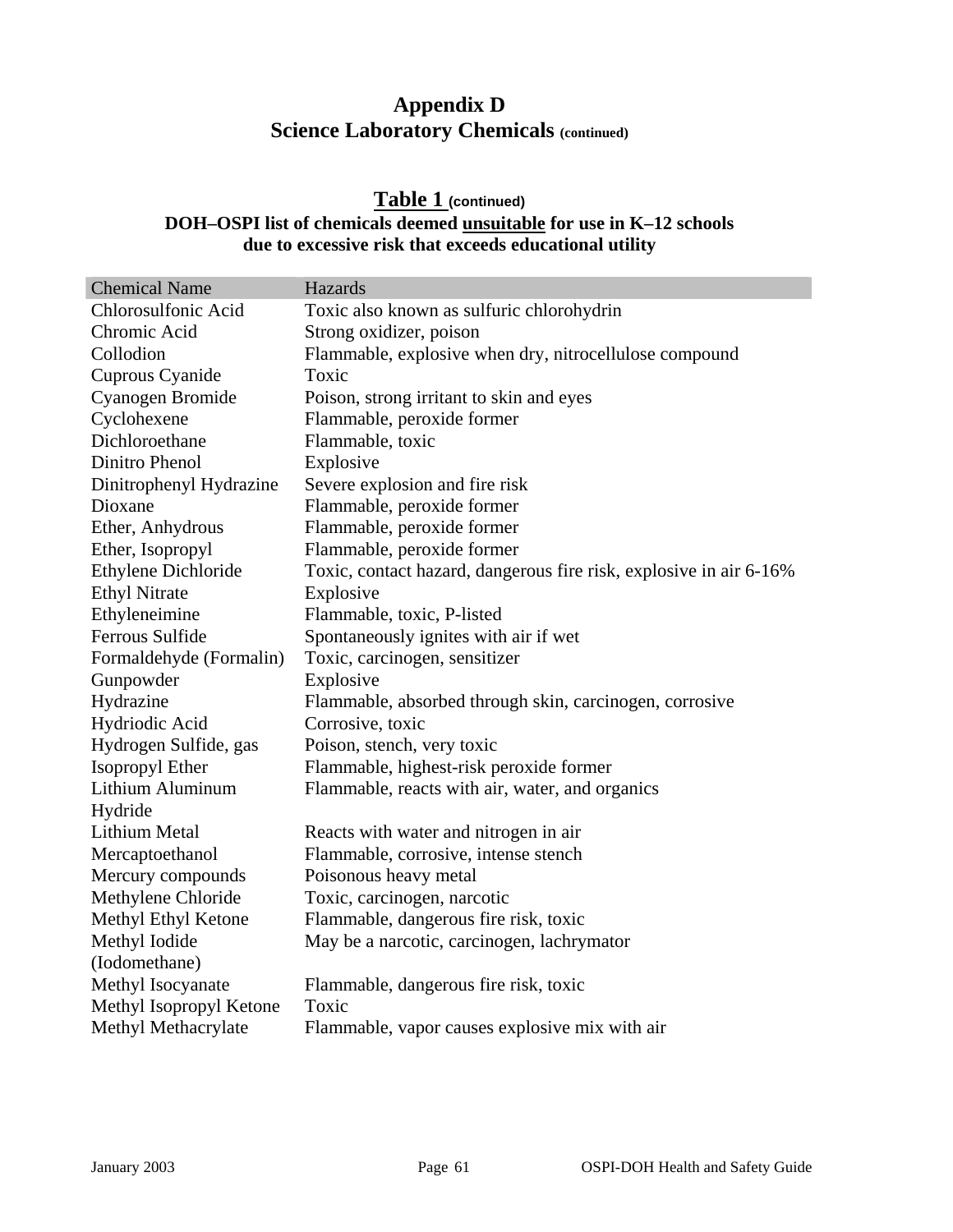#### **Table 1 (continued) DOH–OSPI list of chemicals deemed unsuitable for use in K–12 schools due to excessive risk that exceeds educational utility**

| <b>Chemical Name</b>                           | Hazards                                                         |
|------------------------------------------------|-----------------------------------------------------------------|
| Naphthylamine, a-                              | Combustible, toxic, carcinogen                                  |
| Nickel Oxide                                   | Flammable as dust, toxic, carcinogen                            |
| Nicotine                                       | Poison, P-listed                                                |
| Nitrilotriacetic Acid                          | Corrosive                                                       |
| Nitrobenzene                                   | <b>Highly toxic</b>                                             |
| Nitrocellulose                                 | Flammable, explosive                                            |
| Nitrogen Triiodide                             | Explosive                                                       |
| Nitroglycerin                                  | Explosive                                                       |
| Osmium Tetraoxide                              | Highly toxic, P-listed                                          |
| (Osmic Acid)                                   |                                                                 |
| Pentachlorophenol                              | Extremely toxic                                                 |
| Perchloric Acid                                | Powerful oxidizer, reactive                                     |
| Phosphorus Pentasulfide                        | Water reactive, toxic, incompatible with air and moisture       |
| Phosphorus Pentoxide                           | Oxidizer, toxic                                                 |
| Phosphorus, Yellow or                          | Air reactive, poison                                            |
| White                                          |                                                                 |
| Picric Acid, Trinitrophenol Explosive when dry |                                                                 |
| <b>Potassium Chromate</b>                      | Oxidizer, toxic                                                 |
| <b>Potassium Dichromate</b>                    | Powerful oxidizer, carcinogen                                   |
| Potassium Cyanide                              | Poison, P-Listed                                                |
| Potassium Sulfide                              | Flammable, may ignite spontaneously                             |
| Potassium, metal                               | Water reactive, peroxide former (orange fog/crystals)           |
| Pyridine                                       | Flammable, toxic, vapor forms explosive mixture with air        |
| Selenium                                       | Toxic                                                           |
| Silver Cyanide                                 | Extremely toxic                                                 |
| Sodium Arsenate                                | Toxic                                                           |
| Sodium Arsenite                                | Toxic                                                           |
| Sodium Azide                                   | Poison, explosive reaction with metals, P-listed                |
| Sodium Borohydride                             | Flammable solid, water reactive                                 |
| Sodium Chromate                                | Oxidizer, carcinogen                                            |
| Sodium Cyanide                                 | Poison, P-Listed                                                |
| Sodium Fluoride                                | Highly toxic by ingestion or inhalation, strong skin irritation |
| (Bifluoride)                                   |                                                                 |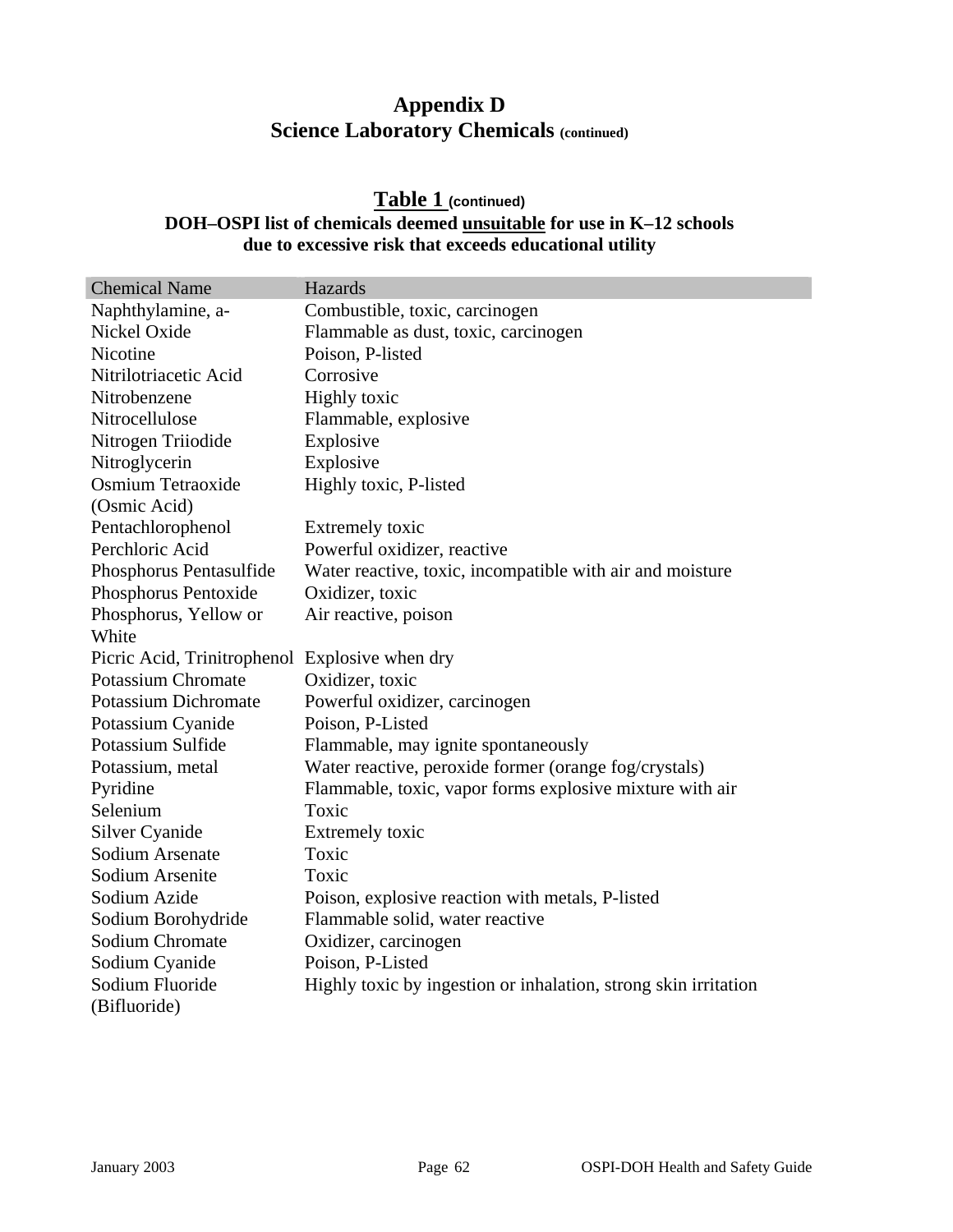#### **Table 1 (continued) DOH–OSPI list of chemicals deemed unsuitable for use in K–12 schools due to excessive risk that exceeds educational utility**

| <b>Chemical Name</b>        | <b>Hazards</b>                                   |
|-----------------------------|--------------------------------------------------|
| Sodium Fluoroacetate        | Toxic, deadly poison                             |
| Strontium                   | Flammable, store under naptha, reacts with water |
| <b>Testosterone HCl</b>     | Controlled substance                             |
| Tetrahydrofuran             | Flammable, peroxide former                       |
| Thioacetamide               | Toxic, carcinogen, combustible                   |
| Thionyl Chloride            | Corrosive                                        |
| Thiourea                    | Carcinogen                                       |
| <b>Titanium Trichloride</b> | Flammable, fire risk                             |
| Triethylamine               | Flammable, toxic, irritant                       |
| Trinitrobenzene             | Explosive                                        |
| Trinitrotoluene             | Explosive                                        |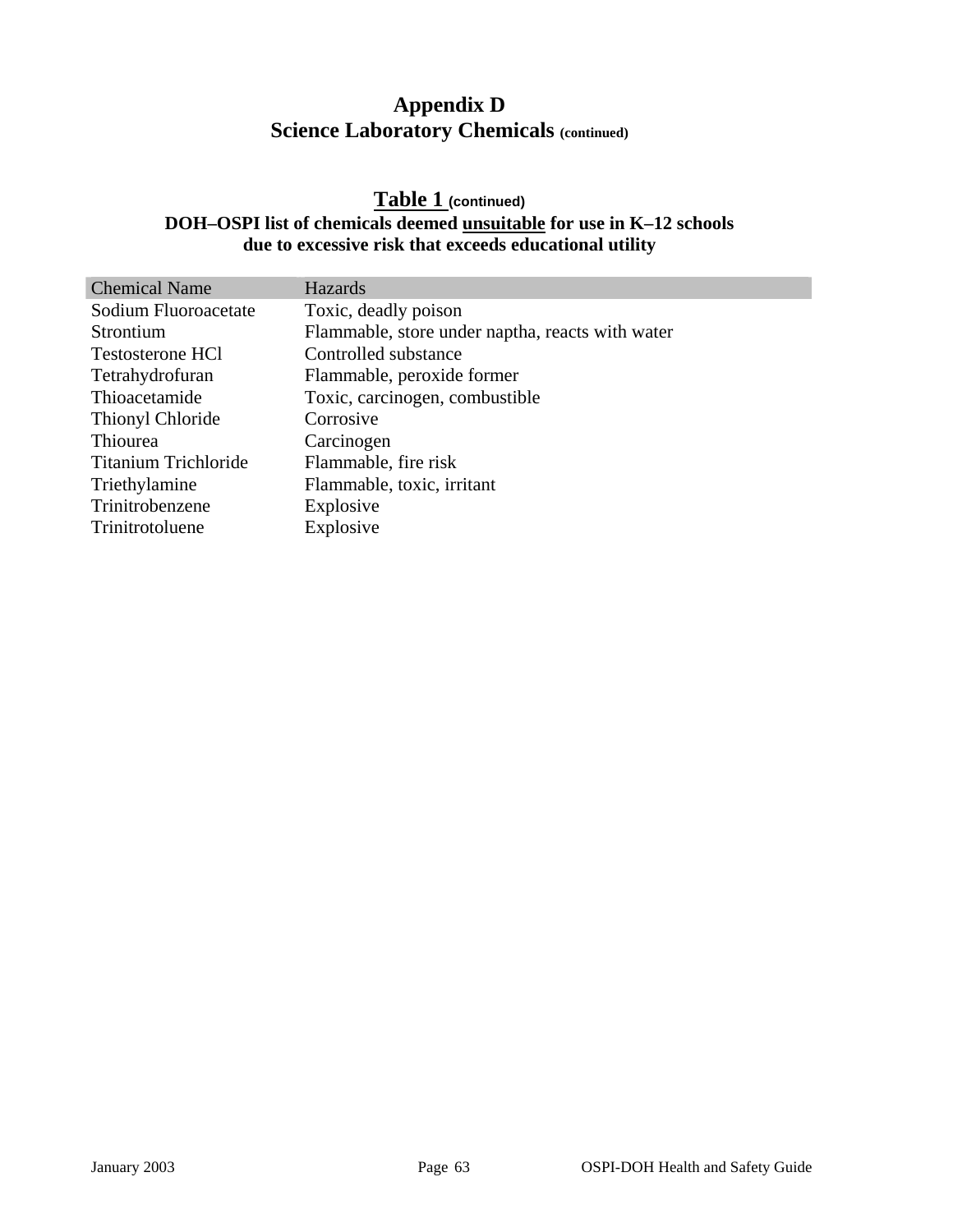#### **Table 2**

#### **DOH–OSPI list of chemicals appropriate only for advanced level high school science classes due to high risk and limited to small or micro scale quantities**

| <b>Chemical Name</b>         | Hazards                                                         |
|------------------------------|-----------------------------------------------------------------|
| Acetamide                    | Carcinogen, P-Listed                                            |
| Aluminum Chloride,           | Water reactive, corrosive                                       |
| anhydrous                    |                                                                 |
| <b>Ammonium Nitrate</b>      | Powerful oxidizer, reactive                                     |
| <b>Ammonium Perchlorate</b>  | Explosive; highly reactive                                      |
| Ammonium Sulfide             | Poison, corrosive, reacts with water and acids                  |
| <b>Barium Peroxide</b>       | Fire and explosion risk with organic materials, oxidizer, toxic |
| <b>Bromine</b>               | Corrosive, oxidizer, volatile liquid                            |
| <b>Butyric Acid</b>          | Corrosive, intense stench                                       |
| Cadmium sulfide              | Highly toxic, carcinogen                                        |
| Calcium Carbide              | Flammable, reacts with water                                    |
| Chromium Trioxide            | Oxidizer, poison                                                |
| Dichlorobenzene              | Toxic, also known as "Moth Balls"                               |
| Ethidium Bromide             | Potent mutagen                                                  |
| Ether, Ethyl                 | Flammable, peroxide former, 6-month shelf-life max              |
| Hexamethylenediamine         | Corrosive, absorbs through skin, lachrymator                    |
| Hexanediamine, 1-6           | Corrosive, absorbs through skin, lachrymator                    |
| Hydrobromic Acid             | Corrosive, poison                                               |
| Hydrofluoric Acid            | Corrosive, poison                                               |
| Hydrogen Peroxide,           | Powerful oxidizer, corrosive to skin                            |
| greater than 29%             |                                                                 |
| Lead compounds               | Highly toxic                                                    |
| <b>Lead Nitrate</b>          | Toxic heavy metal, oxidizer                                     |
| Magnesium, powder            | Flammable                                                       |
| Mercury, liquid              | Toxic heavy metal, carcinogen – not a reagent                   |
| <b>Mercury Thermometers</b>  | Toxic heavy metal, carcinogen – not a reagent                   |
| Phenol                       | Poison                                                          |
| Phosphorus, Red              | Flammable solid, very small quantities only                     |
| <b>Potassium Chlorate</b>    | Powerful oxidizer, reactive                                     |
| <b>Potassium Perchlorate</b> | Powerful oxidizer, reactivity hazard                            |
| <b>Radioactive Materials</b> | Radioactive                                                     |
| Sebacoyl Chloride            | Corrosive fumes, lachrymator                                    |
| Silver compounds             | Toxic                                                           |
| <b>Silver Oxide</b>          | Poison                                                          |
| <b>Sodium Chlorate</b>       | Powerful oxidizer                                               |
| <b>Sodium Dichromate</b>     | Reactive, may cause fire and explosion                          |
| Sodium metal lump            | Water reactive, ignites spontaneously in dry hot air            |

n T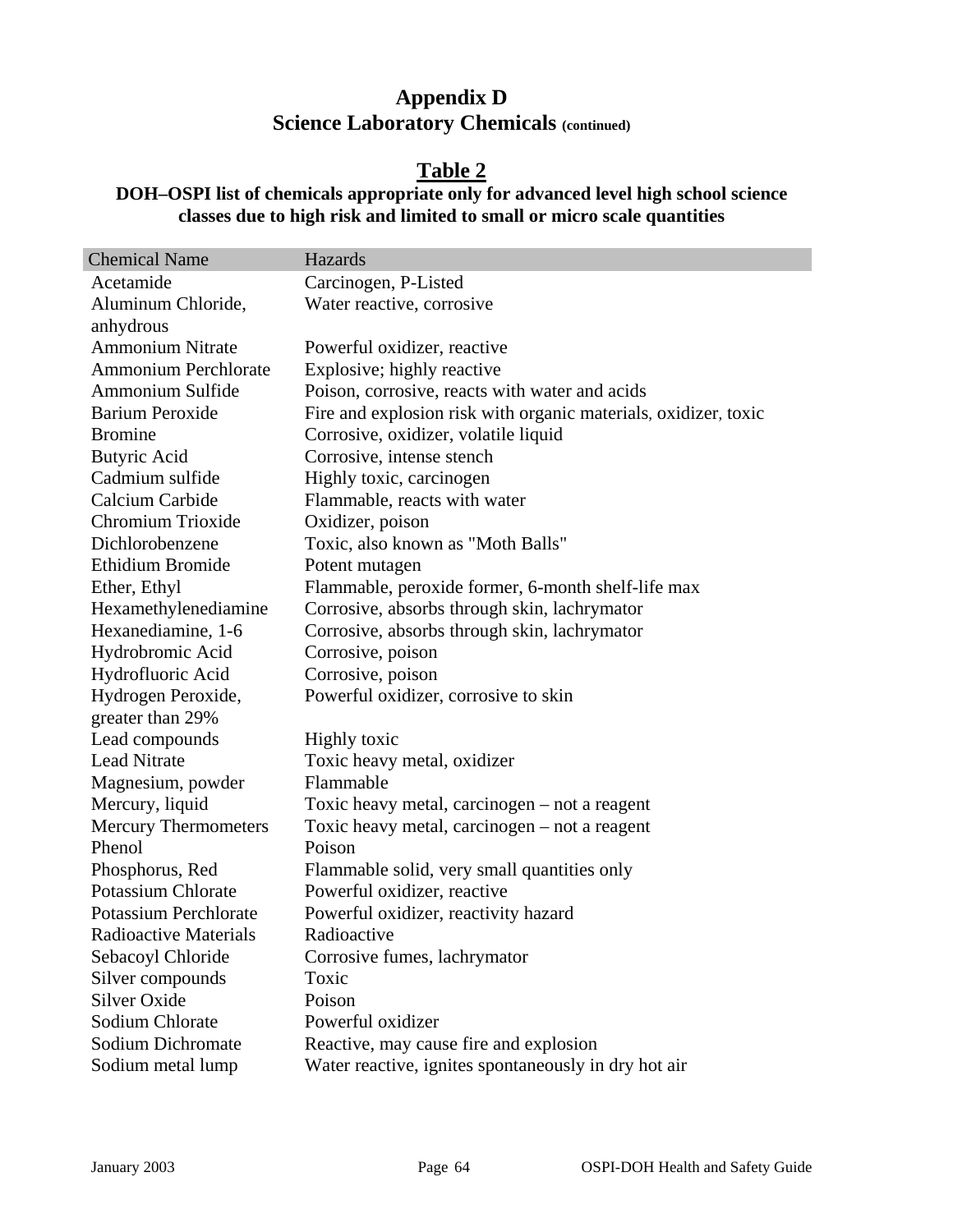## **Table 2 (continued)**

#### **DOH–OSPI list of chemicals appropriate only for advanced level high school science classes due to high risk and limited to small or micro scale quantities**

| <b>Chemical Name</b>       | Hazards                                      |
|----------------------------|----------------------------------------------|
| Sodium, metal, small chips | Water reactive, corrosive                    |
| Sodium Peroxide            | Water reactive; may cause fire $&$ explosion |
| Sodium Sulfide             | Fire and explosion risk                      |
| <b>Strontium Nitrate</b>   | Oxidizer, may explode when heated or shocked |
| Thermite                   | Flammable solid, small quantities            |
| Toluene                    | Flammable, dangerous fire risk, toxic        |
| Uranium/Uranyl             | Radioactive                                  |
| Compounds                  |                                              |
| <b>Wood's Metal</b>        | Poison                                       |
| Xylene                     | Flammable, toxic                             |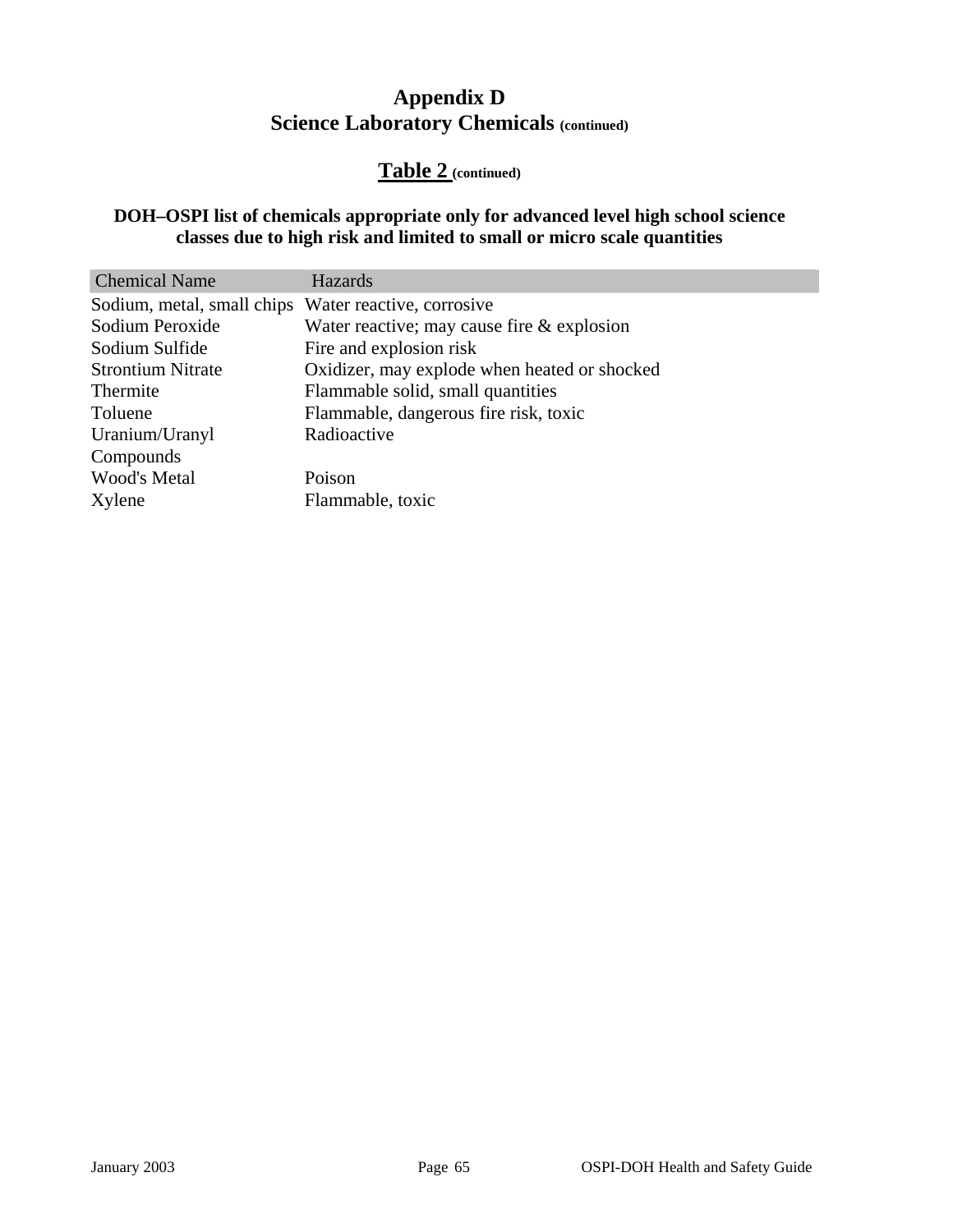## **Appendix E Visual and Performing Arts**

#### **PAINTING**

| <b>Making</b><br><b>Paints</b>                | Dusts with heavy and radioactive metals. Solvents especially Toluene. Driers,<br>preservatives, and binders, possibly including Pb, Mn, and Co. Should not be<br>done in schools.                                                    |
|-----------------------------------------------|--------------------------------------------------------------------------------------------------------------------------------------------------------------------------------------------------------------------------------------|
| Oil, Acrylic,<br>and Epoxy<br><b>Painting</b> | Toxic pigments, especially lead, arsenic, chromate, and cadmium. Solvent<br>exposure, especially Toluene. With epoxy resins, hypersensitivity reactions are<br>a danger. (Note: old pastels may contain asbestos-laden French Talc.) |
| <b>Spray</b><br><b>Painting</b>               | Inhalation of solvents and toxic pigments.                                                                                                                                                                                           |
| <b>Clean-up</b>                               | Solvent exposures.                                                                                                                                                                                                                   |

#### **PRINT MAKING**

| Silk-screening<br>with Oil-<br><b>Based Inks</b>                  | Exposure to solvents especially in the printing and drying process. Toxic<br>solvents (lacquer solvents and toluene) and isophorone are particular hazards.<br>It is safer to use water-based inks. |
|-------------------------------------------------------------------|-----------------------------------------------------------------------------------------------------------------------------------------------------------------------------------------------------|
| Clean-up of<br><b>Silk</b><br><b>Screening</b><br><b>Process</b>  | Exposure to solvents. Safer to use disposable stencils and other materials.                                                                                                                         |
| Lithography                                                       | Possible exposure to Lampblack, a carcinogen. Solvent exposure. Metal<br>fumes and gasses from photolithography.                                                                                    |
| <b>Intaglio</b>                                                   | Risk of injury from sharp tools. Solvent exposure, possible methyl chloroform.                                                                                                                      |
| <b>Acid Etching</b><br>(Nitric or<br><b>Hydrochloric</b><br>Acid) | Exposure to asphaltum (carcinogenic). K Chlorate (explosive) and C1 gas<br>from Dutch mordant. $H_2$ gas and $NO_x$ gasses releases in acid etching.                                                |
| <b>Relief</b><br><b>Printing</b>                                  | Risk of injury from sharp tools. Skin irritants from exotic woods. Glue<br>solvents, dusts, and fixatives in collograph making.                                                                     |

#### **CERAMICS, JEWELRY, AND ENAMELING**

**Clays and Talcs**  Silica and asbestos (especially Tremolite) in dried clay residues, allergenic molds in old moist clay.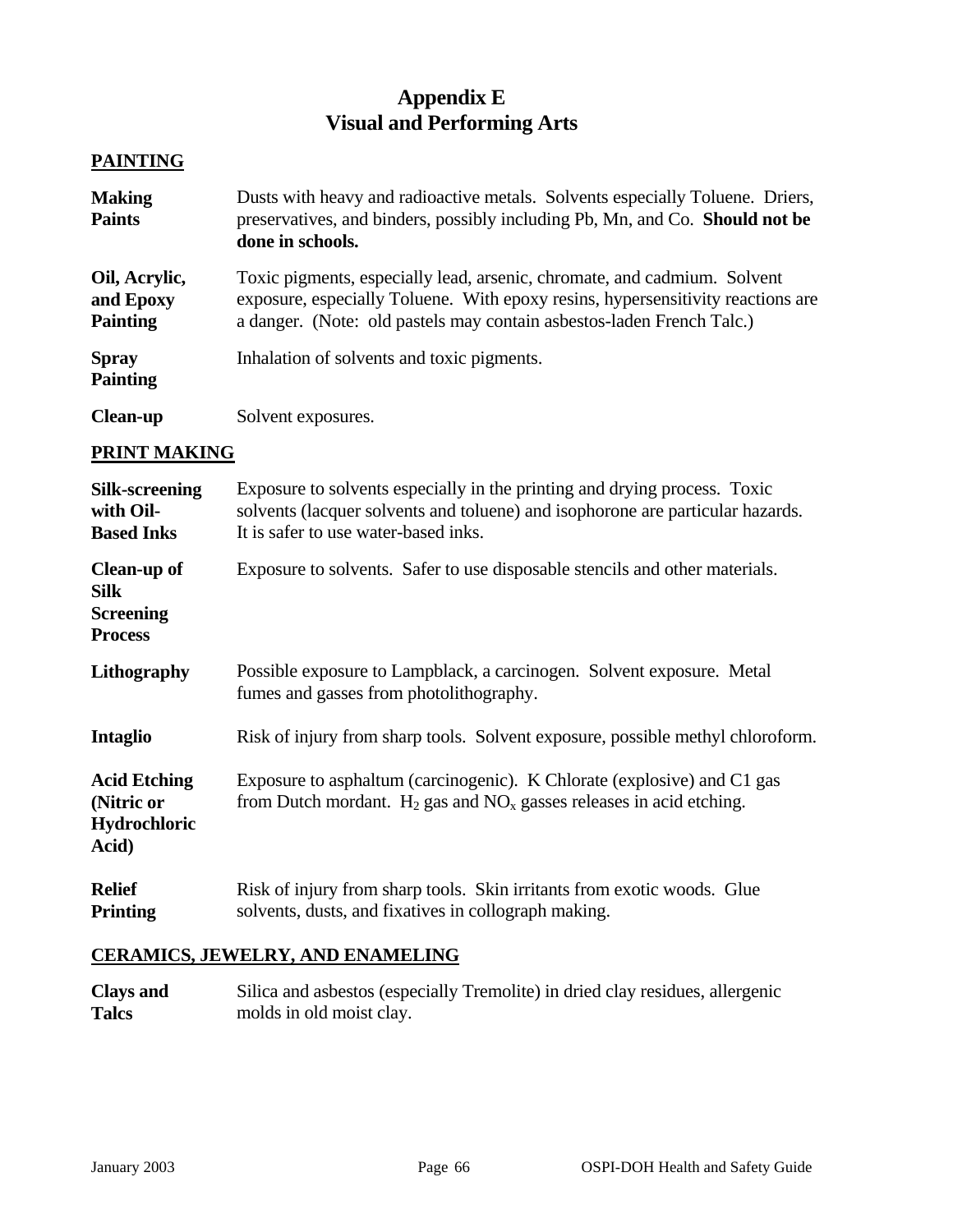| <b>Kick Wheels</b>                                                    | Injury risk.                                                                                                                                                                                                                                                                                                                                                                                                                                                                                                                                                                                                                                                                                                                                                                                                                                                                                                                                                                                                                                                                                                                                                                                                                                                                                                                                                                                                                                                                                              |
|-----------------------------------------------------------------------|-----------------------------------------------------------------------------------------------------------------------------------------------------------------------------------------------------------------------------------------------------------------------------------------------------------------------------------------------------------------------------------------------------------------------------------------------------------------------------------------------------------------------------------------------------------------------------------------------------------------------------------------------------------------------------------------------------------------------------------------------------------------------------------------------------------------------------------------------------------------------------------------------------------------------------------------------------------------------------------------------------------------------------------------------------------------------------------------------------------------------------------------------------------------------------------------------------------------------------------------------------------------------------------------------------------------------------------------------------------------------------------------------------------------------------------------------------------------------------------------------------------|
| <b>Glaze</b><br><b>Preparation</b>                                    | Exposure to powders of highly toxic heavy metals. <b>Inappropriate in schools.</b>                                                                                                                                                                                                                                                                                                                                                                                                                                                                                                                                                                                                                                                                                                                                                                                                                                                                                                                                                                                                                                                                                                                                                                                                                                                                                                                                                                                                                        |
|                                                                       | Exposure to heavy metal pigments especially lead, cadmium, chrome,<br>antimony, vanadium, nickel, and possibly uranium oxide in old compounds.<br>Frittered leads are still hazardous to use in the glazing and firing processes.                                                                                                                                                                                                                                                                                                                                                                                                                                                                                                                                                                                                                                                                                                                                                                                                                                                                                                                                                                                                                                                                                                                                                                                                                                                                         |
| <b>Kiln Firing</b>                                                    | Exposure to heavy metal fumes (especially Pb as it vaporizes at low<br>temperature) and poisonous gases (e.g. C1, F1, $SO_2$ , NO <sub>x</sub> , O <sub>3</sub> ) from<br>unventilated processes. Accumulation of heavy metal fume residue from over-<br>night or weekend firing. Burns, heat exposure, and infrared radiation hazards.                                                                                                                                                                                                                                                                                                                                                                                                                                                                                                                                                                                                                                                                                                                                                                                                                                                                                                                                                                                                                                                                                                                                                                   |
| <b>Use of Pottery</b><br>as Food<br><b>Service</b><br><b>Utensils</b> | The safety of final products using frittered lead glazes depends on the quality<br>control in the firing process and on the type of kiln used. In small electric kilns<br>often used by schools, frittered leads should be expected to vaporize and re-<br>precipitate on pottery in a dangerous, soluble form.                                                                                                                                                                                                                                                                                                                                                                                                                                                                                                                                                                                                                                                                                                                                                                                                                                                                                                                                                                                                                                                                                                                                                                                           |
| <b>SCULPTURE</b>                                                      |                                                                                                                                                                                                                                                                                                                                                                                                                                                                                                                                                                                                                                                                                                                                                                                                                                                                                                                                                                                                                                                                                                                                                                                                                                                                                                                                                                                                                                                                                                           |
| <b>Plastics</b>                                                       | Formaldehyde, phenol, carbon monoxide, and hydrogen cyanide exposure from<br>work with amino and phenolic resins. Skin and respiratory irritants and<br>allergens with epoxy resins. Methyl methacrylate monomer (irritant and<br>narcotic), benzoyl peroxide (flammable and explosive), acrylic polymer dust<br>(sensitizer) are hazards with acrylic resins. Styrene (highly toxic narcotic,<br>neurotoxin, and internal organ risk), cobalt naphthalenic, dimethylanilane<br>(causes methemoglobinemia), fiberglass, and solvents are potential hazards in<br>work with polyester resins. Work with polyurethane resins may cause<br>exposure to diisocyanates (TDI, MDI), toxic amines, organotin compounds and<br>fluorocarbon blowing agents (cardiotoxic). Heating polyurethane may produce<br>carbon monoxide, nitrogen oxides, acrolein, and hydrogen cyanide. Work with<br>silicones and natural rubbers may cause exposure to acetic acid, methanol,<br>methylene chloride, and flammable and explosive peroxides and hexane. Work<br>with finished plastics may cause exposure to plastic dusts, some of which are<br>irritants or allergens. Heat decomposition of molding pellets and other plastics<br>may produce carbon monoxide, nitrogen oxides, hydrogen cyanide, plastic<br>monomers, monomer methyl methacrylate, hydrogen chloride gas, and toxic<br>polyfluorocarbon decomposition products. Toxic solvents including methylene<br>chloride may be encountered in many processes. |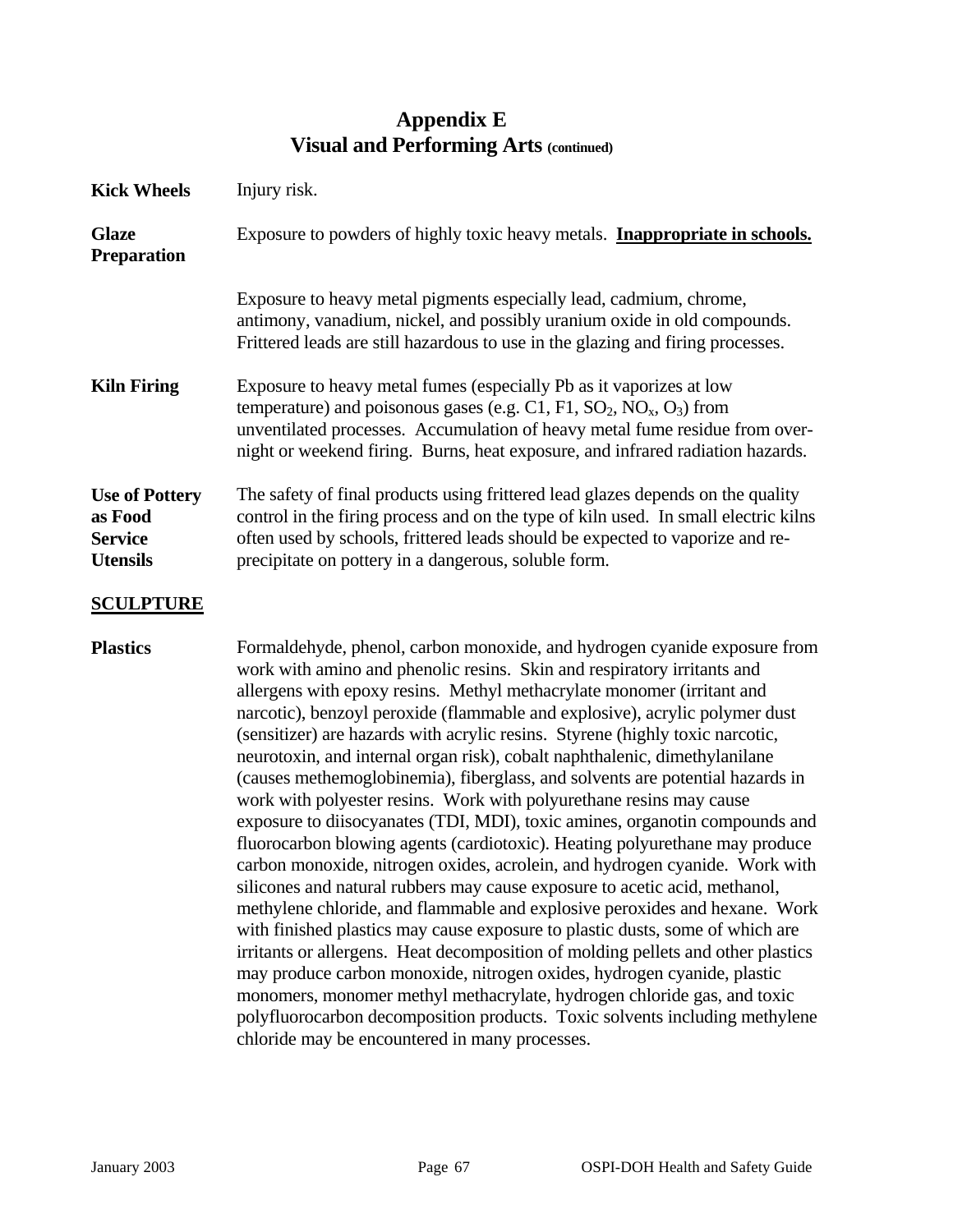| <b>Plaster</b> | Plaster dust and additives (Potassium sulfate, potassium alum, borax, acetic<br>acid, burnt lime). Physical hazards in modeling or carving. Powdered<br>pigments, acrylics, and lacquer solvents in finishing processes.      |
|----------------|-------------------------------------------------------------------------------------------------------------------------------------------------------------------------------------------------------------------------------|
| <b>Wax</b>     | Flammable wax vapors, acrolein fumes, decomposition products from heating<br>wax. Solvent exposures (including CC1, in some applications). Chlorinated<br>synthetic waxes (with PCB's) may be found in old materials.         |
| <b>Stone</b>   | Physical hazards, silica, and asbestos in some applications.                                                                                                                                                                  |
| <b>Wood</b>    | Allergenic and irritating saps and wood dusts. Carcinogenic wood dust<br>exposure (requires chronic exposures). Highly toxic wood dusts (e.g. giant<br>sequoia, cork oak, some maple woods, and redwood). Glues and solvents. |

#### **PHOTOLABS**

- **Black and White**  Inhalation of chemical fumes and contact with eyes or skin are primary hazards. Exposures to mono-methyl-p-aminopheno sulfate, paraphenlylene diamine, hydroquinone, sodium hydroxide, sodium carbonate, potassium bromide, sodium sulfite are possible in developers. Acetic acid, especially prior to dilution is the primary hazard with stop baths. Potassium chrome alum is another possible exposure. Mixing the sodium sulfite in the fixing bath with the acetic acid in the stop bath can produce sulfur dioxide gas. Other mixture hazards exist with intensifying and reducing compounds. Intensifiers, reducers, and toners can be HIGHLY toxic and include cyanide compounds, chromates, and toxic metals among other chemicals.
- **Color** In addition to chemicals used in Black and White photography, color photography involves the use of other hazardous chemicals (e.g. the cellusolves, ethylene glycol, and tertiary-butylamine borane).

#### **MISCELLANEOUS VISUAL ARTS**

| <b>Fiber Arts—</b><br><b>Vegetable</b><br>Fibers (e.g.,<br>jute, sisal,<br>cotton) | Fiber dusts and molds may cause acute or chronic pulmonary illnesses. |
|------------------------------------------------------------------------------------|-----------------------------------------------------------------------|
| <b>Fiber Arts-</b><br><b>Animal Fibers</b><br>(e.g., wool)                         | Anthrax from imported wool or hair.                                   |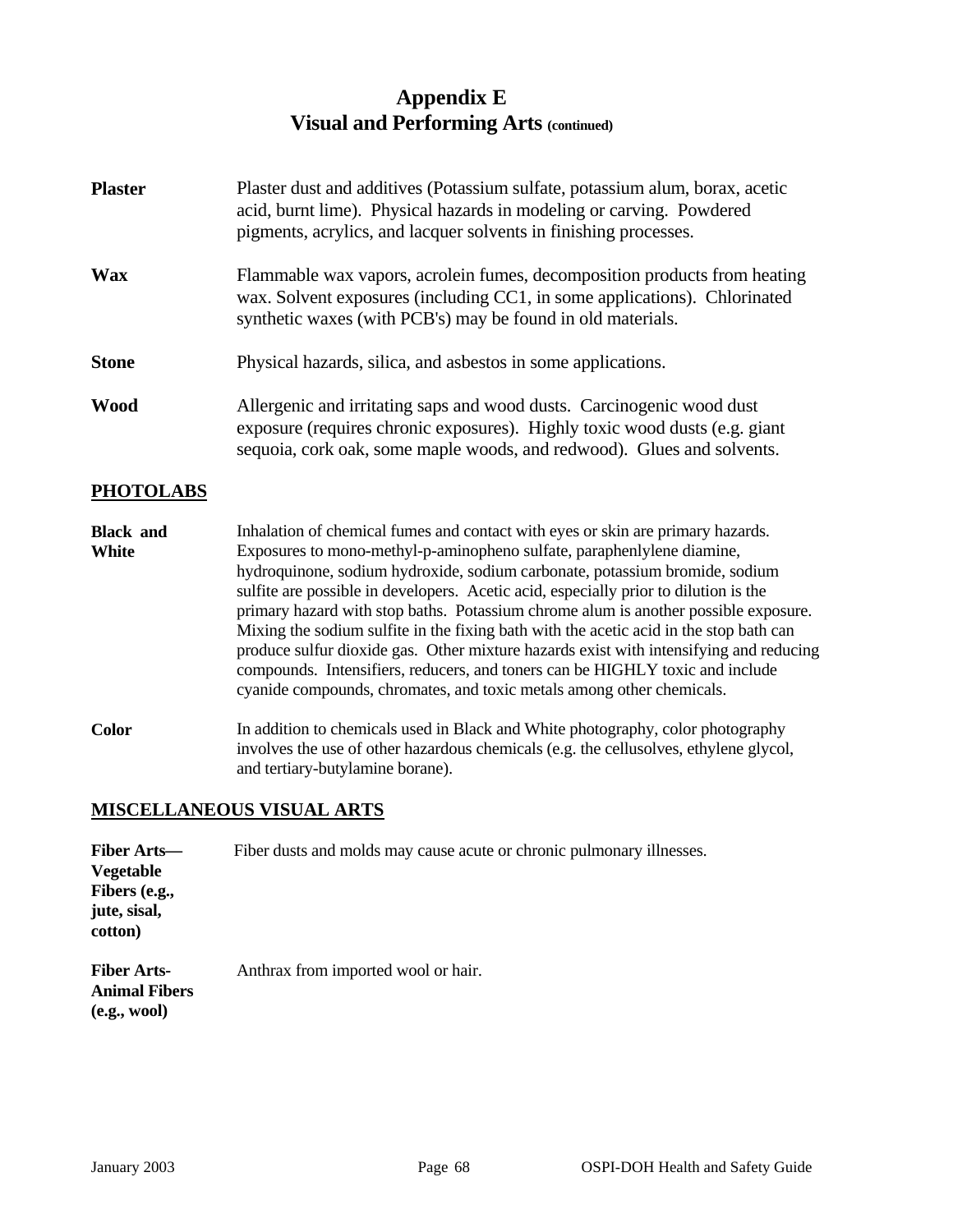| <b>Dyeing Fabrics</b>                     | Skin contact and inhalation of dyes which are allergenic, irritating, or otherwise toxic<br>is the primary hazard.                                                                                                                                                              |  |
|-------------------------------------------|---------------------------------------------------------------------------------------------------------------------------------------------------------------------------------------------------------------------------------------------------------------------------------|--|
| <b>Leather Craft</b>                      | Physical hazards, leather dusts (a possible carcinogen with chronic exposure) and<br>solvents from leather cementing are the primary hazards.                                                                                                                                   |  |
| <b>Bone and Shell</b><br><b>Materials</b> | Physical hazards. Irritants, allergens, and pathogens from bone and shell dusts.                                                                                                                                                                                                |  |
| <b>Stained Glass</b>                      | Physical hazards. Possible exposures during glass decoration: metallic oxides,<br>enamels, silver nitrate, hydrofluoric acid, and wax vapors. Glazing hazards: Pb dust<br>and fumes, Zn chloride. Antiquing hazards: antimony sulfide, copper sulfate, and<br>selenium dioxide. |  |

#### **METALWORK**

| <b>Welding</b>                                     | Fire/explosion hazards, hot metal and sparks, ultraviolet light, infrared radiation,<br>poisonous gases $(CO, NO_x, O_3)$ , toxic fumes $(F, Cu, Zn, Fe, Ni, Mg, Mn, Pb, Cd, Cr,$<br>Ni, Be).                                                                                            |
|----------------------------------------------------|------------------------------------------------------------------------------------------------------------------------------------------------------------------------------------------------------------------------------------------------------------------------------------------|
| <b>Brazing</b>                                     | Fire/explosion hazards, hot metal, flame, infrared radiation, fluoride flux fumes, and<br>metal fumes (Cd, Pb, and Zn).                                                                                                                                                                  |
| <b>Metal Casting</b>                               | Molding hazards; formaldehyde, silica, asbestos, bone dusts, sodium silicate, and ethyl<br>silicate and wax fumes (in lost wax process). Pouring hazards: CO, metal oxides (Pb,<br>Ni, Zn), hydrogen cyanide (in lost Styrofoam process), molten metal, heat, and infrared<br>radiation. |
| Forging,<br><b>Metalwork</b><br><b>Fabrication</b> | Sharps, noise, heat, CO gas, infrared, hot objects, flame, fire/explosion hazards, $H_2SO_4$<br>(IN CLEANING SURFACES).                                                                                                                                                                  |
| <b>Surface</b><br><b>Treatment</b>                 | Pitch (with Benzo-a-Pyrene), benzene, fire hazards, sharps.                                                                                                                                                                                                                              |
| <b>Etching, Photo</b><br><b>Engraving</b>          | Strong acids and acid gases (e.g. nitric acid), methyl cellulose acetate, and xylene.<br>Carbon arc hazards: $NO_x$ , $O_3$ , other poisonous gases, ultraviolet radiation.                                                                                                              |
| <b>Electroplating,</b><br>Electroforming           | Electric currents, caustic soda, sulfuric acid, cyanide, lacquer vapors.                                                                                                                                                                                                                 |
| <b>Chemical</b><br><b>Coloring</b>                 | Toxic coloring agents (e.g. Pb Acetate, Iodine, Barium Sulfide). Flammables,<br>solvents, and lacquer vapors.                                                                                                                                                                            |
| <b>Niello</b>                                      | Pb fumes and Pb sulfide dusts.                                                                                                                                                                                                                                                           |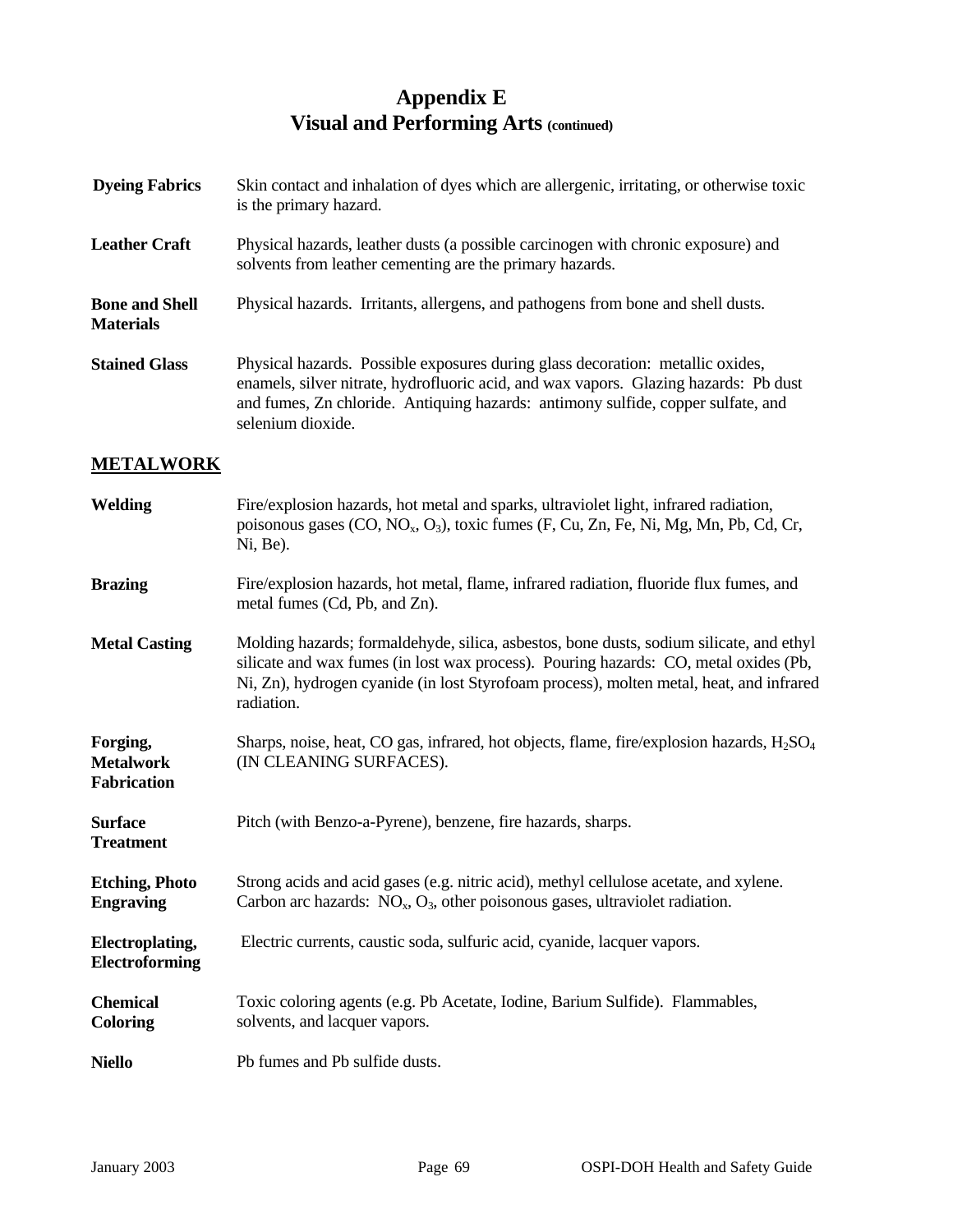| <b>Gilding</b> | Mercury exposure. |
|----------------|-------------------|
|                |                   |

**Cleaning, Polishing, Finishing**  Pickling hazards: Strong acids, Na Bisulfate, K dichromate. Sandblasting: Silica. Grinding, sanding, and filing: metal particles, toxic metal dusts (e.g. Pb), grinding wheel dusts and fumes (e.g. silica, formaldehyde, irritants, and allergens).

#### **DRAWING AND PAPER CONSTRUCTION**

| <b>Chalk</b><br><b>Drawings</b>   | Methylene chloride in the spray fixatives.                                                                                                                                                                                 |
|-----------------------------------|----------------------------------------------------------------------------------------------------------------------------------------------------------------------------------------------------------------------------|
| <b>Glue</b><br><b>Application</b> | Toluene and Xylene exposure from rubber cement and other solvent-based glues.<br>Allergens and solvents from epoxy adhesives. Isocyanates in polyurethane adhesives.<br>Physical hazards from cyanoacrylate instant glues. |
| <b>Markers</b>                    | Xylene and toluene exposures from permanent markers and dry erase (white board)<br>markers.                                                                                                                                |

<sup>1</sup> Source: McCann M: Artist Beware: The Hazards and Precautions in Working with Art and Craft **Materials.** Watson-Guptill Publications. New York, 1979.<sup>2</sup> These potential hazards exist for only some of the processes used. The potential hazards are not a comprehensive listing, but provide important examples.

**See OSPI Website:** <http://www.k12.wa.us/curriculumInstruct/arts/default.asp>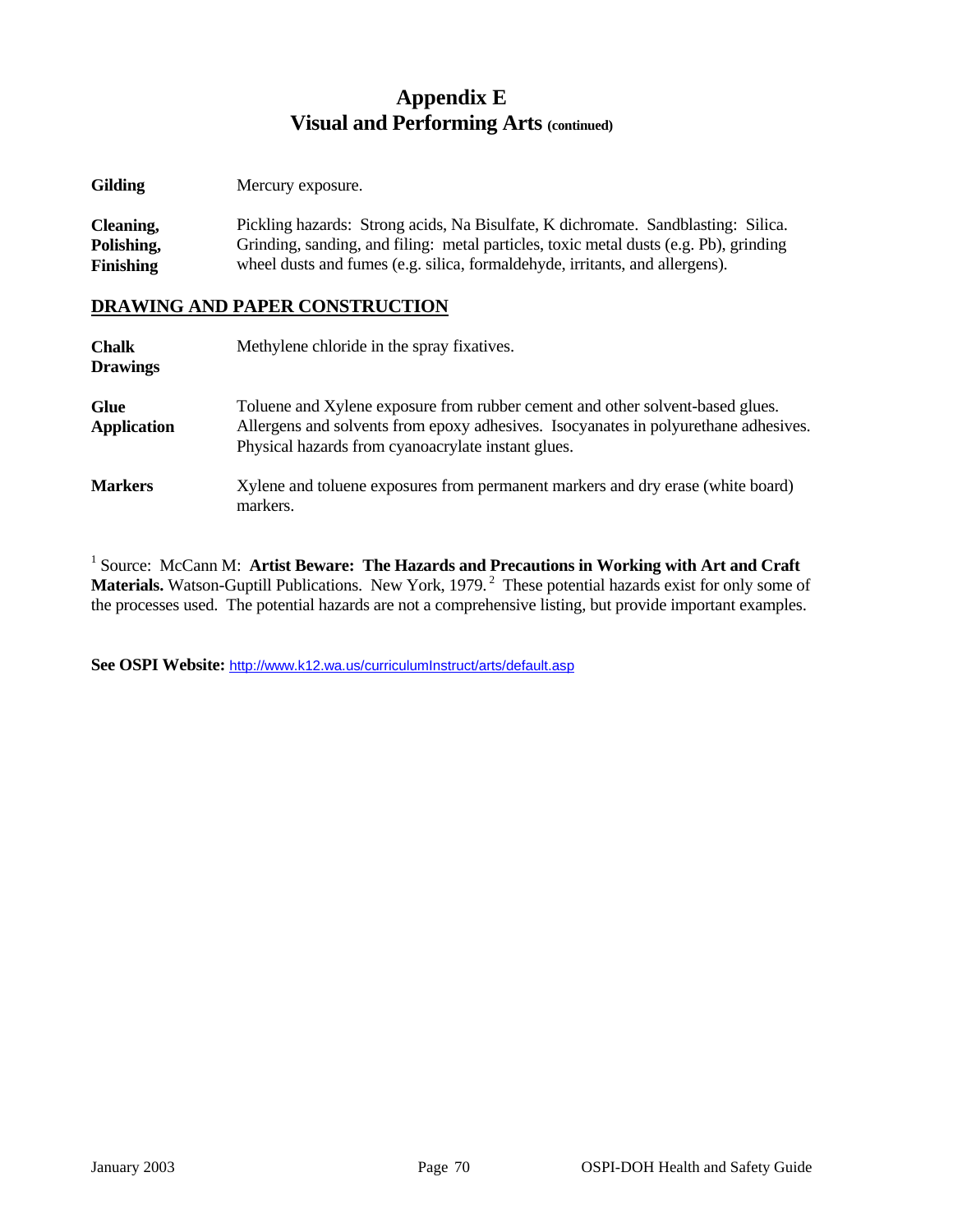## **Appendix F Animals in the Classroom**

The purpose of these guidelines is to provide information that will promote health and safety for staff and students when animals are brought into the classroom. Many times inadequate understanding of animal disease and behavior can lead to unnecessary risks for the students, teachers, staff, and animals. These guidelines are designed to promote a better understanding of:

- 1. Animals that are not safe to bring into classroom situations.
- 2. Safety precautions for animals which have the potential to transmit disease to children.
- 3. Safety precautions for introducing animals into classroom situations.
- 4. How to properly handle animal wastes to limit the spread of disease from animals to children.

#### **I. Animals Which Are UNACCEPTABLE for Schools**

**A. Wild Animals.** Wild animals pose a risk for transmitting rabies as well as other zoonotic diseases (diseases which can be transferred from animals to man) and, therefore, should not be brought to schools or handled by children. The behavior of wild animals also tends to be unpredictable.

Exceptions to this recommendation include those instances when wild animals are presented at schools by professionals who have experience handling wildlife, or the animals are displayed in enclosed cages which prevent contact between the animal and the children. Because of the high incidence of rabies in bats, raccoons, skunks, and wild carnivores, these animals should not be permitted on school grounds under any circumstances (including recently killed animals).

**B. Poisonous Animals.** Spiders, venomous insects, poisonous snakes, reptiles, and lizards should be prohibited from being brought onto school grounds.

Exceptions to this recommendation include those instances when such animals are presented at schools by professionals who have experience handling such animals, or the animals are displayed in cases which provide a physical barrier between the animal and the children (e.g., animal is enclosed behind sturdy glass or plastic).

- **C. Wolf-Hybrids.** These animals are crosses between a wolf and a dog and have shown a propensity for aggression, especially toward young children. Therefore, they should not be allowed on school grounds.
- **D. Stray Animals.** Stray animals should never be brought onto school campuses because the health and vaccination status of these animals is seldom known.
- **E. Baby Chicks and Ducks.** Baby chicks and ducks are inappropriate in schools due to the high risk of salmonellosis and campylobacteriosis.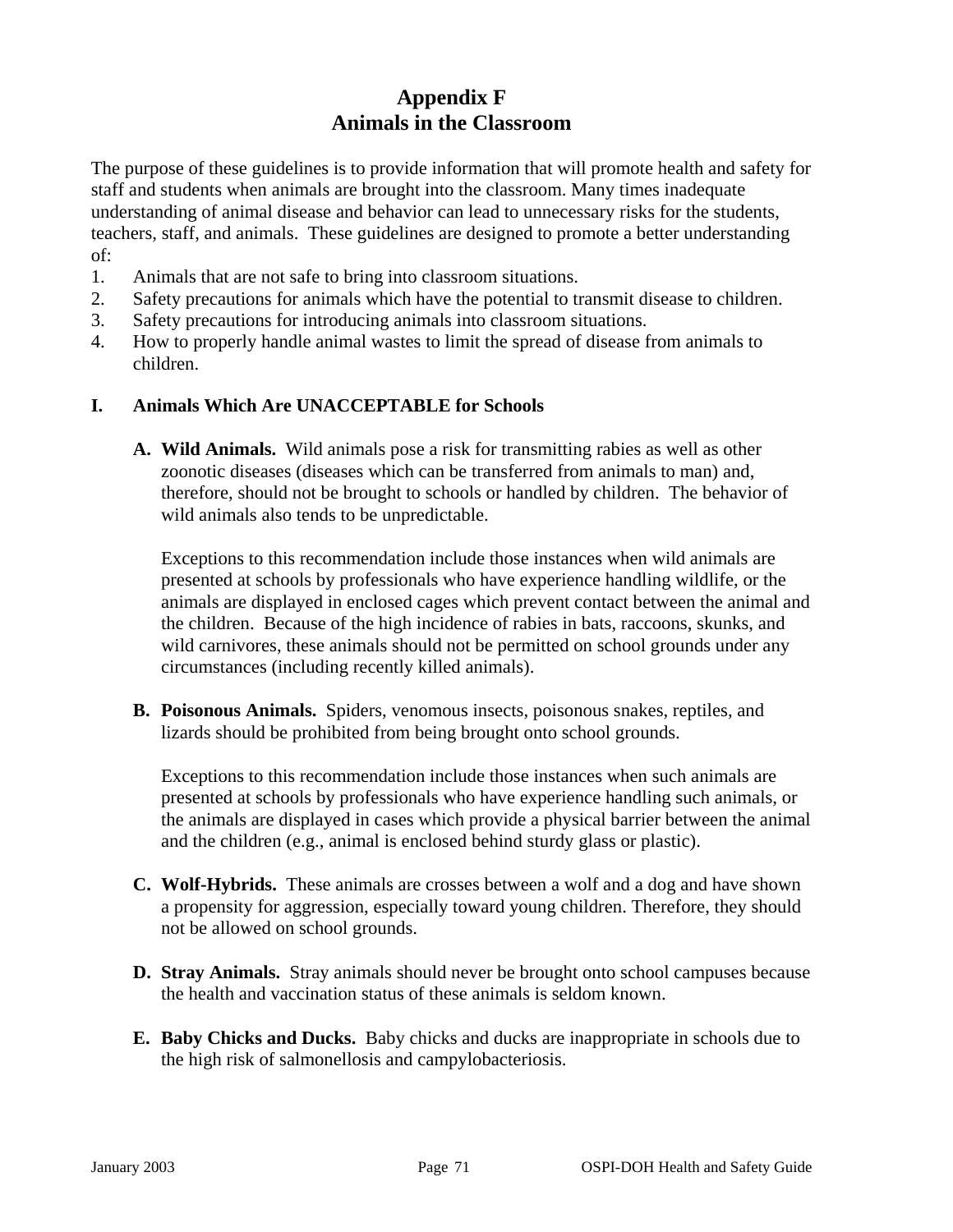**F. Aggressive Animals.** Animals which are bred or trained to demonstrate aggression toward humans and/or animals or animals which have demonstrated similar aggression in the past should not be permitted on school grounds. Aggressive, unprovoked, or threatening behavior mandates an animal's immediate removal.

Exceptions may be sentry or canine corps dogs for demonstration that are under the control of trained military or law enforcement officials.

#### **II. General Guidelines for Animals in Schools**

It is important that animals which are brought onto school campuses be clean and healthy so that the risk of their transmitting diseases to students is minimal. Children tend to be more susceptible to zoonotic diseases and parasites than adults due to a lack of hand washing and the tendency of young children to put their hands in their mouths. Therefore, animals that are handled should be well groomed and free of internal parasites, disease, etc., to decrease the likelihood of the animal transmitting these vectors to the students. Visiting animals should be restricted to an area designated by the principal or administrator. Kittens and puppies may only be appropriate for short classroom visits.

- **A. Verified Rabies Vaccination.** Evidence of current rabies vaccination is required for all dogs, cats, and ferrets which are brought onto school property for instructional purposes. Dogs and cats under three months of age and not vaccinated against rabies should not be handled by children.
- **B. Health Certificates for Dogs.** A health certificate signed by a licensed veterinarian is required, showing proof of current vaccination against canine distemper, hepatitis, leptospirosis, parainfluenza, parvovirus, bordetella, and rabies. Animals must have had a negative fecal exam for internal parasites within the past six months. The animal should be free of external parasites such as fleas, ticks, and mites. Dogs over four months of age should be housebroken. Younger animals should be approved by the principal or administrator before visiting.
- **C. Health Certificates for Cats.** A health certificate signed by a licensed veterinarian is required, showing proof of current vaccination against feline panleukopenia, rhinotracheitis, calicivirus, feline leukemia, and rabies. Cats should be free of external parasites such as fleas, ticks, and mites.

#### **III. Proper Restraint of Animals**

Because animals may react strangely to classroom situations, it is important to have an effective way to control them. Fear may cause an animal to attempt to escape or even act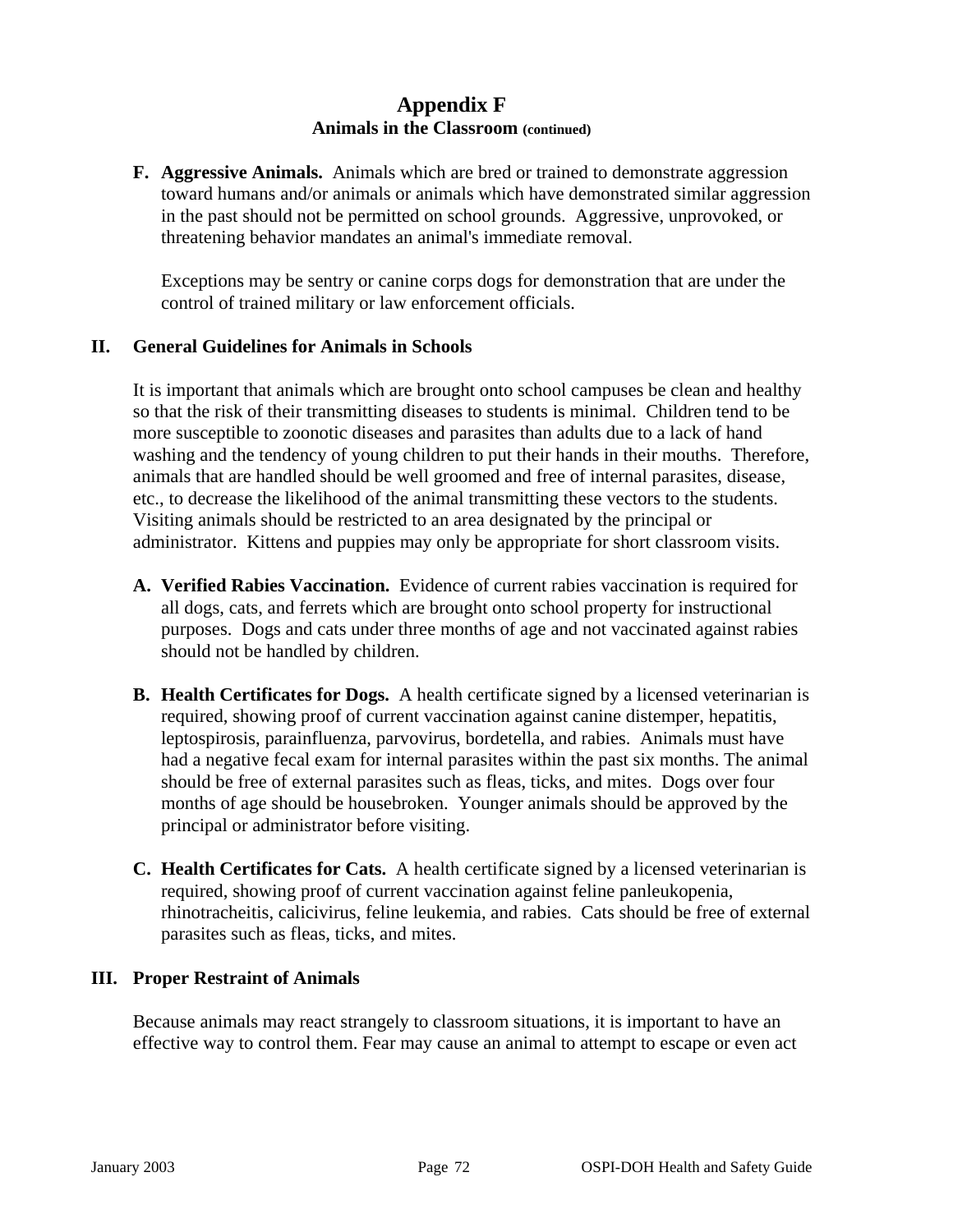aggressively in situations which are unusual to them. Appropriate restraint devices will allow the holder to react quickly and prevent harm to the students or escape of the animal.

- **A. Collars and Leashes.** Dogs, cats, and ferrets should have a proper collar, harness, and/or leash as appropriate when on school grounds or in the classroom so that they can be easily controlled. Household rope or string is not considered an appropriate restraint. The owner or person responsible for the animal should stay with the animal during its visit to the school. No animal should be allowed to roam unrestrained on the school campus or in the classroom.
- **B. Pet Birds.** Pet birds should never be allowed to fly free in a classroom.
- **C. Designated Areas.** All animals should be restricted to the area designated by the principal or administrator. Animals may be allowed in school cafeterias at times other than during meals when:
	- 1. Effective partitioning or self-closing doors separate the area from food storage or food preparation areas.
	- 2. Condiments, equipment, and utensils are stored in enclosed cabinets or removed from the area when animals are present.
	- 3. Dining areas, including tables, countertops, and similar surfaces, are effectively cleaned before the next meal service.
- **D. Estrus.** Dogs and cats should be determined not to be in estrus ("heat") at the time of the visit.

#### **IV. Special Conditions for Specific Animals**

Specific recommendations should be observed for the following animals because of zoonotic diseases that they can carry or because of certain tendencies:

- **A. Parrots, Parakeets, Budgies, and Cockatiels.** Because these birds can carry zoonotic diseases such as psittacosis, they should not be handled by children. Birds showing any signs of illness should not be brought to the school. Birds may be brought to school as long as their cages are clean and their wastes can be contained, such as within a cage. Birds permanently housed on school property in cages should be treated prophylactically for psittacosis 45 days prior to entering the premises.
- **B. Ferrets.** Ferrets can be allowed to visit school classrooms, but they must be handled by the person responsible for them. Children should not be allowed to hold ferrets due to the animal's propensity to bite when startled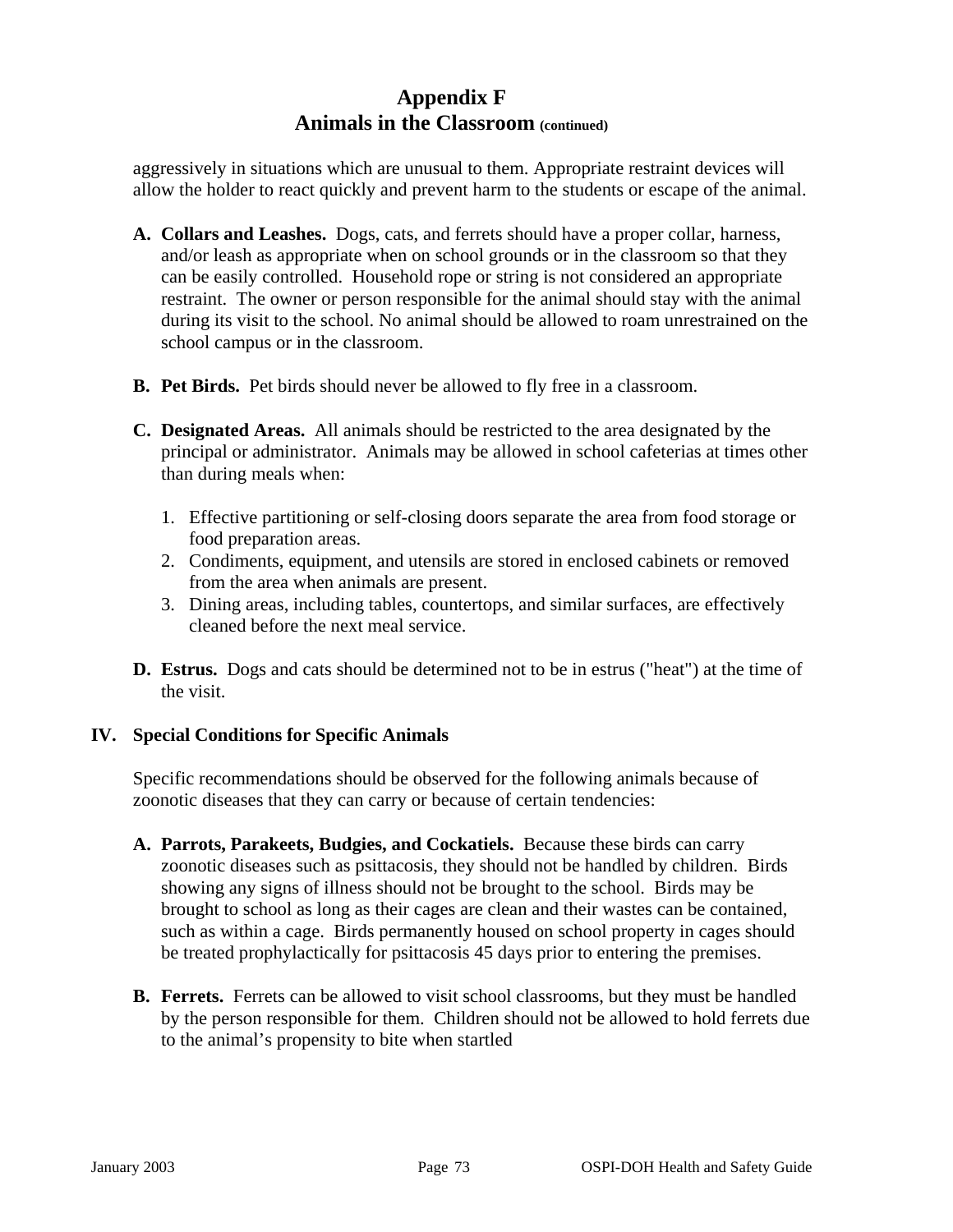- **C. Reptiles and Amphibians.** Because all reptiles and amphibians can carry salmonellosis, even when reared as pets or for display, special precautions should be instituted when school children handle them. School children under 12 years of age should be prohibited from handling reptiles and amphibians. No turtles with a carapace length less than four inches are allowed in schools. Any child handling a reptile or amphibian should be instructed to wash his/her hands thoroughly afterwards.
- **D. Fish**. Disposable gloves should be worn when cleaning aquariums. Used tank water should be disposed of in sinks that are not used for food preparation or for obtaining water for human consumption.
- **E Guide, Hearing, and other Service Dogs and Law Enforcement Animals.** These animals should not be prohibited from being on school grounds or in classroom situations.

#### **V. Student Contact With Animals**

Even very tame animals may react aggressively in strange situations; therefore, student contact with animals should always be supervised and regulated by a few basic rules.

- **A.** Because increased activity and sudden movements can make animals feel threatened, all student contact with animals should be highly organized and supervised. Animal bites can usually be avoided if students are kept in small groups, and rough play or teasing of animals should not be allowed.
- **B.** It is recommended that children not be allowed to feed pets directly from their hands.
- **C.** Small animals such as rabbits, hamsters, gerbils, and mice should be handled with leather gloves whenever possible. Rabbits do not like to be held and will struggle to free themselves.
- **D.** Children should be discouraged from "kissing" animals or having them in close contact with their faces. This statement is especially true for reptiles and amphibians.
- **E.** Education with animals should be used to reemphasize proper hygiene and hand washing recommendations. All children who handle animals should wash their hands immediately after handling them.
- **F.** Animals should not be allowed in the vicinity of sinks where children wash their hands; in any area where food is prepared, stored, or served; or in areas used for the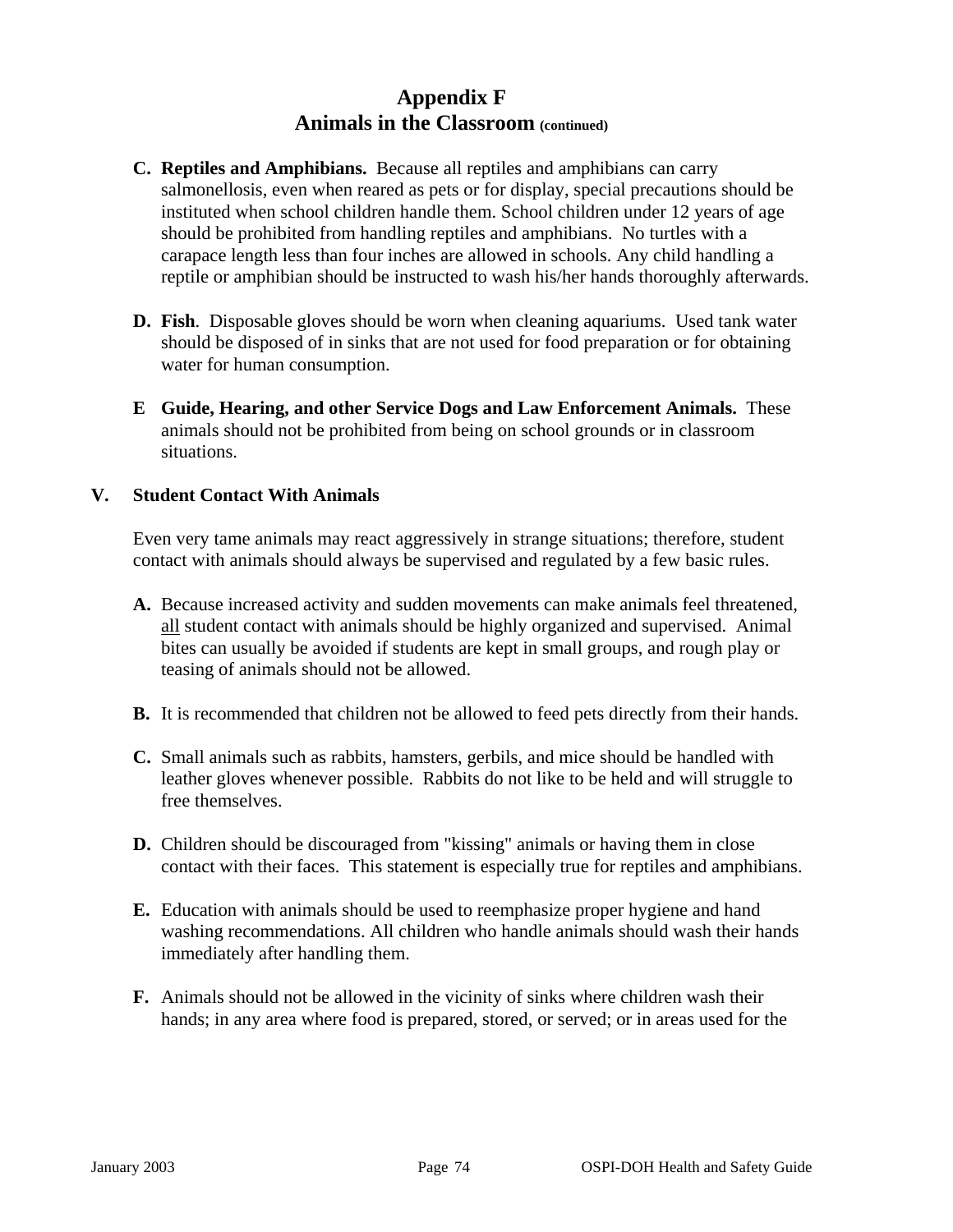cleaning or storage of food utensils or dishes. Animals should also be restricted from nursing stations or sterile and clean supply rooms. Do not allow cats or dogs in sand boxes where children play.

**G.** Immunocompromised students may be especially susceptible to zoonotic diseases; therefore, special precautions may be needed to minimize the risk of disease transmission to these students. Consultation with the child's parents about precautionary measures is strongly advised. Recommendations for specific precautionary measures may also be solicited from the Washington State Department of Health Zoonotic Disease Program.

#### **VI. Handling and Disposal of Animal Wastes While on School Campuses**

- **A. Clean Up of Animal Wastes.** Children should not be allowed to handle or clean up any form of animal waste (feces, urine, blood, etc.). Animal wastes should be disposed of where children cannot come in contact with them such as in a plastic bag or container with a lid or via the sewage system for feces. Food handlers should not be involved in the cleanup of animal waste.
- **B. Prohibited Areas.** Animal wastes should not be disposed of, and visiting animals should not be allowed to defecate in or near areas where children routinely play or congregate (i.e., sandboxes, school playgrounds, etc.).
- **C. Litter Boxes.** Litter boxes for visiting animals should not be allowed in classrooms.
- *Sources: Alabama State Department of Public Health Washington State Department of Public Health Washington State Department of Agriculture*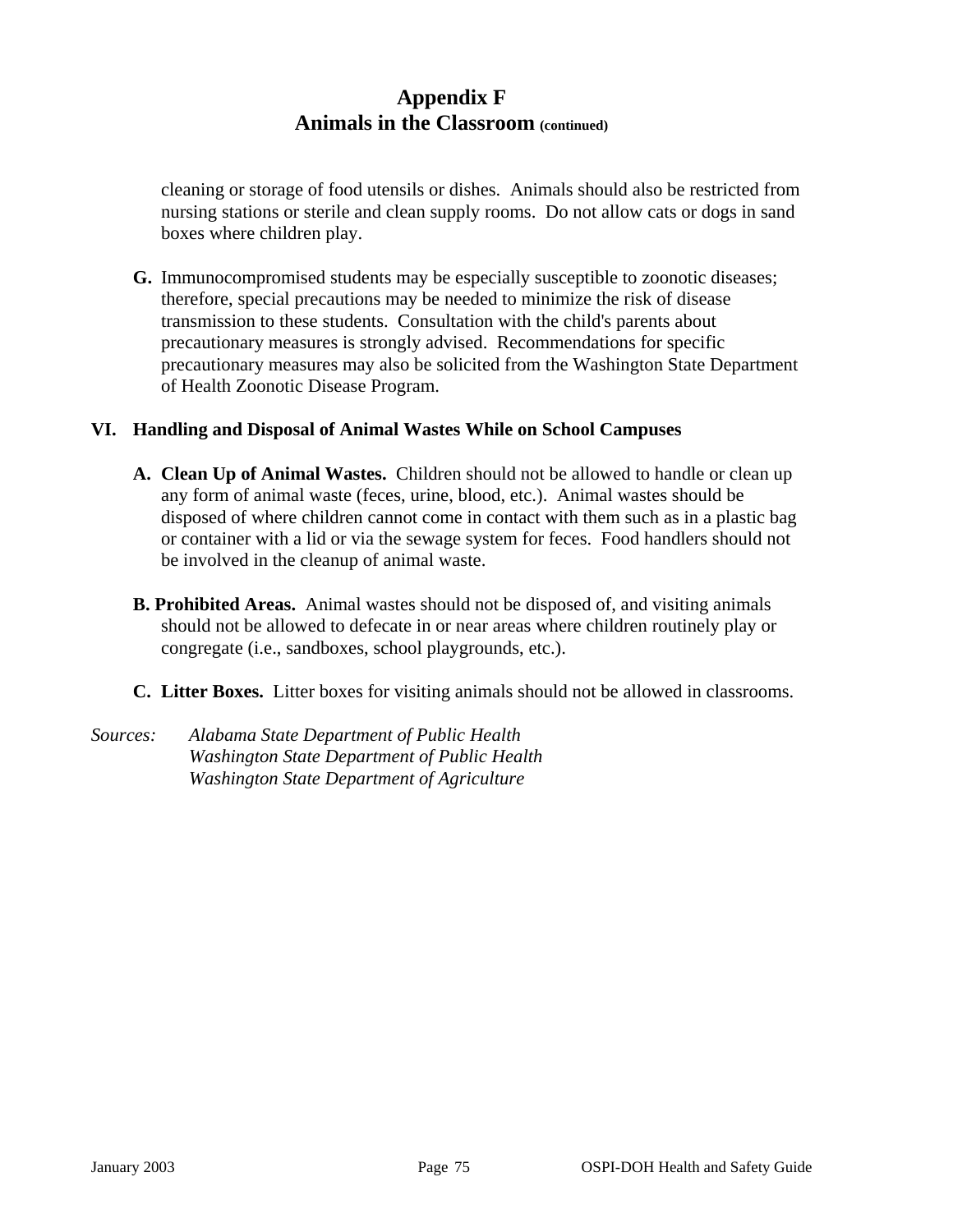# **Appendix G Who's Who in School Environmental Health**

The following professionals and agencies are concerned with school health and safety:

#### **Environmental Health Specialists:**

The environmental health specialist is the health professional that represents the local health officer.

#### **Risk Managers and Safety Officers:**

The risk manager is the safety officer at the educational service districts and larger school districts and is primarily responsible for the prevention and management of insurance claims and assuring compliance with safety requirements. The risk manager, or a school safety officer, is usually the environmental health practitioner's primary safety contact with the school district.

#### **Local Health Department:**

The local health department is the agency that carries out the mission of the local health officer as defined in RCW 70.05.070.

#### **School District Board of Directors:**

Elected members of the community who determine and adopt written policies for the development and implementation of programs, activities, services, or practices within the district.

#### **Office of Environmental Health and Safety, Department of Health:**

This office, among other duties, is responsible for carrying out the powers and duties of the Secretary of the Department of Health (RCW 43.70) in relation to environmental health in schools. These functions include guidelines and regulations development, technical consultation, training, evaluation, and investigation.

#### **State Board of Education:**

The State Board of Education is composed of officials elected by school district board members. The Board's responsibilities range from establishing minimum standards for education and certification to controlling the appropriation of funds for construction projects. See RCW 28A.04.

#### **Superintendent of Public Instruction:**

Under RCW 28A.03, the Superintendent of Public Instruction has many responsibilities including "supervision over all matters pertaining to public schools in the state."

#### **Office of Superintendent of Public Instruction:**

This agency carries out the powers and duties of the Superintendent of Public Instruction.

#### **Educational Service Districts (ESDs)**

Under RCW 28A.21, ESDs were created to: provide cooperative and informal services to local school districts; assist the Superintendent of Public Instruction and the State Board of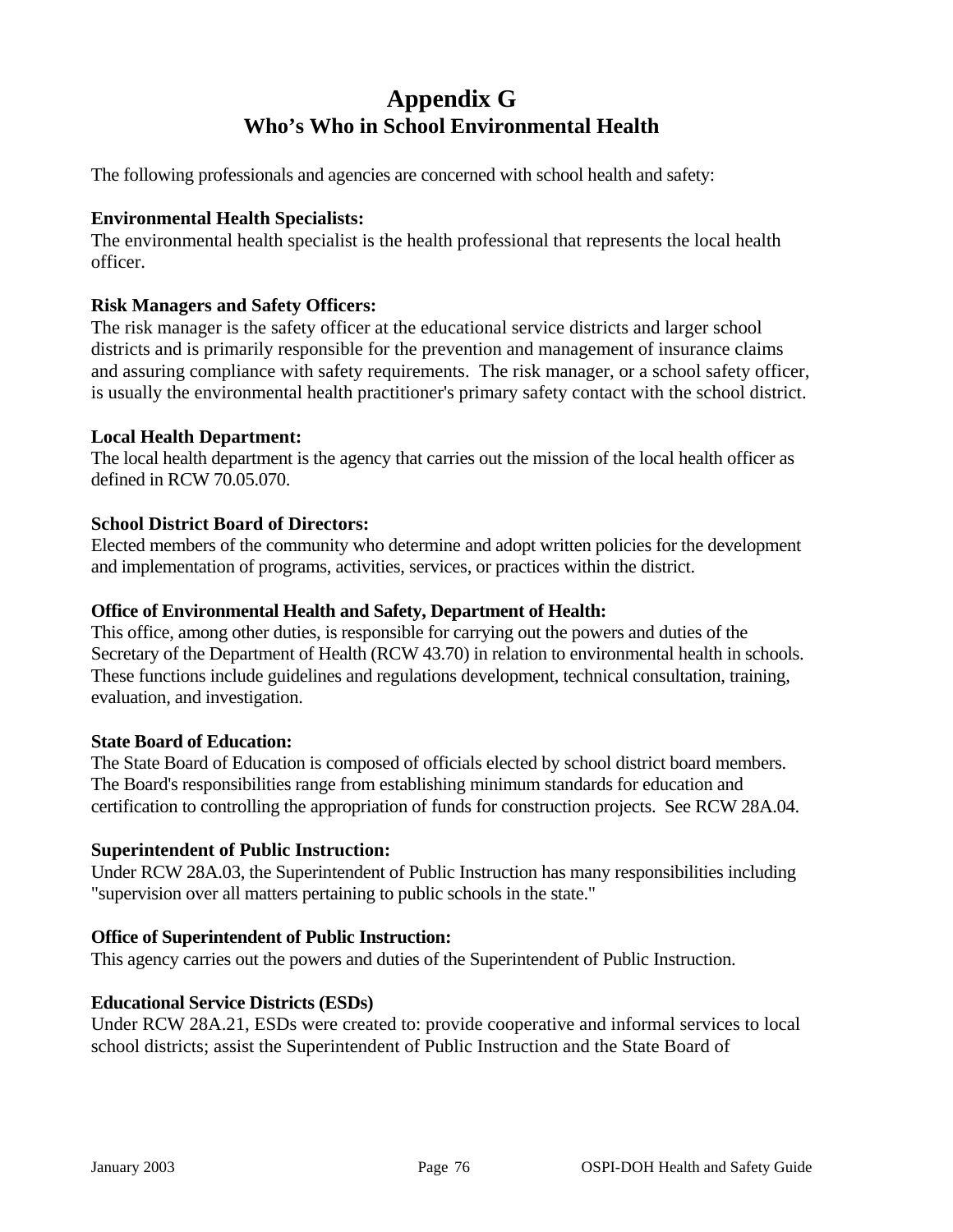# **Appendix G Who's Who in School Environmental Health (continued)**

Education; and provide services to school districts to assure equal educational opportunity. They often consolidate certain administrative services with a number of school districts reducing duplication and saving costs. Risk management and insurance services are often housed in ESDs.

#### **School Nurses:**

School nurses are health professionals employed by school districts. Historically, school nursing was a health department function. They provide clinical services and numerous health screening and health education services to students. School nurses are the most likely to recognize outbreaks and clusters of environmentally associated disease, and they tend to view environmental hazards from a public health point of view. It is recommended that school nurses receive copies of inspection reports when possible.

#### **School Facilities Advisory Board (SFAB):**

This board provides guidance to the Superintendent of Public Instruction and the State Board of Education on school construction issues. Its members represent a broad spectrum of public and private sector interests.

#### **Department of Labor and Industries (L&I):**

The Industrial Safety and Health Division (WISHA) of the Department of Labor and Industries is responsible for enforcing the Washington Industrial Safety and Health Act. These are the occupational standards designed to protect all employees. The enforcement of these standards also indirectly benefits children in schools. The WISHA division is divided into two sections: voluntary services and compliance.

#### **Department of Labor and Industries Consultant:**

Schools can request the assistance of consultants without fear of an enforcement action. Labor and Industries consultants are usually willing to discuss health and safety issues with local health officials, although their focus is on the employees, not the students. Labor and Industries Services are divided into six regions and 21 offices located throughout the state.

#### **Department of Labor and Industries Compliance Inspector:**

A compliance inspector conducts routine or complaint inspections to enforce WISHA standards. Numerous sanctions can be levied against violators.

#### **Department of Ecology (DOE):**

DOE has rules regarding hazardous waste disposal.

#### **Local Fire Marshal:**

The local fire marshal is usually responsible for inspecting facilities for compliance with the state and local fire codes. New plans may be reviewed by the fire marshal and/or the building official, depending on the jurisdiction.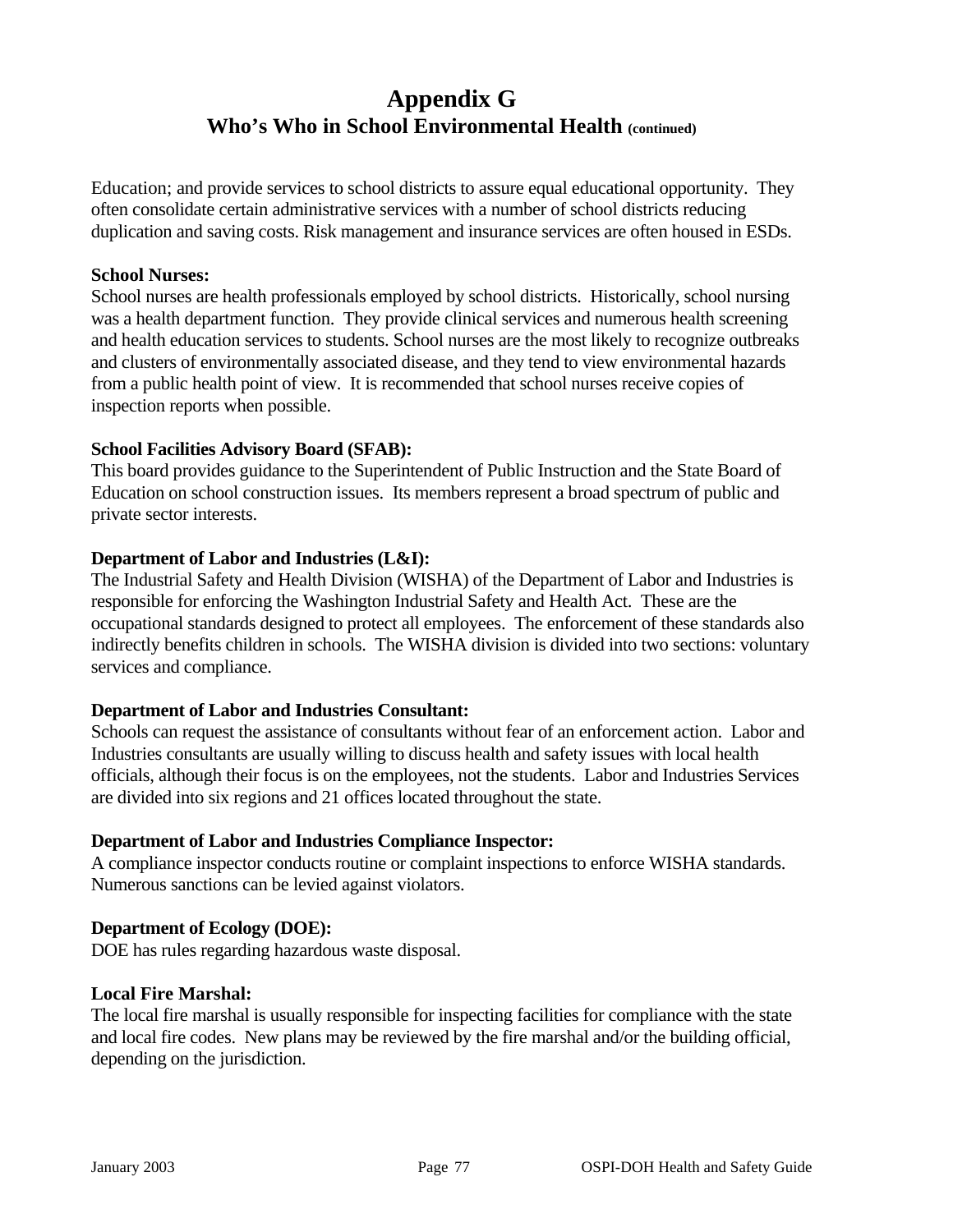# Appendix G

### Who's Who in School Environmental Health (continued)

#### **State Building Code Council (SBCC):**

The SBCC assures that the State Building Code Act is implemented. It is responsible for the review, revision, and development of the State Building Code. The State Building Code (RCW 19.27 and WAC 248-51) includes the fire, energy, building, plumbing, electrical, water conservation, ventilation and indoor air quality, and mechanical codes. The SBCC is good source for information on any building-related code.

#### **Washington State Association of School Business Officials (WASBO):**

WASBO is the professional association for risk managers and other school business officials.

#### **School Nurse Organization of Washington (SNOW):**

SNOW is the professional association that serves school nurses.

#### **Washington Association of School Administrators (WASA):**

WASA is the professional association for school administrators (typically superintendents and assistant superintendents).

#### **Washington State School Directors' Association (WSSDA):**

WSSDA is the association serving school board members.

#### **Association of Washington School Principals (AWSP):**

AWSP is the association serving school principals and vice principals.

#### **Washington Association of Maintenance and Operations Administrators (WAMOA):**

WAMOA is the professional association for school facility directors and maintenance supervisors.

#### **Washington Education Association (WEA):**

WEA represents the public school teachers in Washington.

#### **Washington State PTA:**

The PTA represents the students and their parents.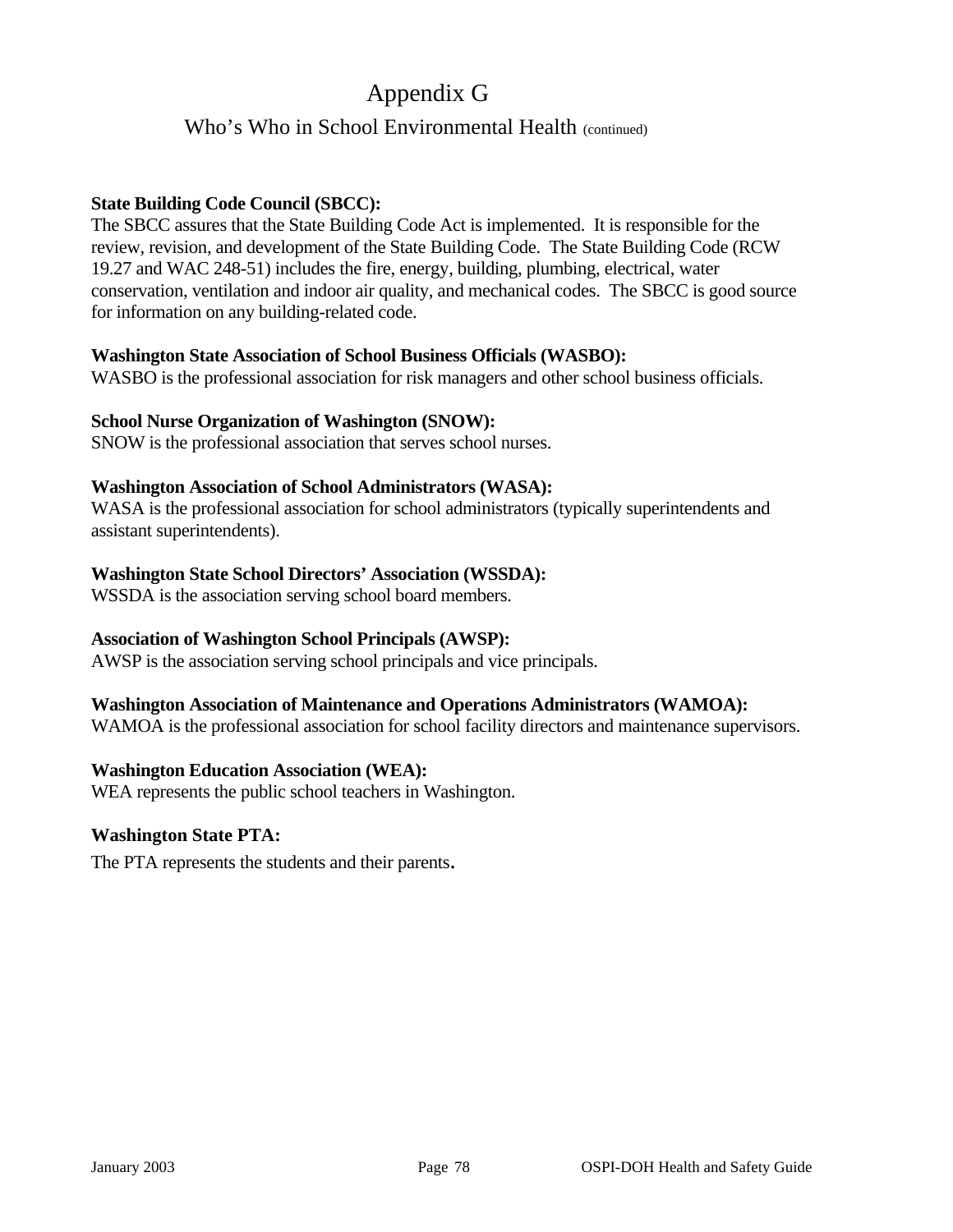## **Appendix H Questions and Answers About School Health and Safety**

#### **Q. Is the school program a new responsibility imposed by the State Board of Health on local jurisdictions?**

**A. No.** The State Board of Health regulations that govern environmental hazards in schools date back to 1955. The health officer's role in regulating the child's environment is similar to the role in foodservice establishments and water recreation facilities, except that schools are not required to have permits and cannot be closed unless by the health officer in case of an imminent danger or other emergency.

#### **Q. What are the responsibilities of the local health officer?**

**A.** WAC 246-366 requires the health officer to review new construction sites, review plans for new construction and modernization, conduct pre-occupancy inspections, and perform routine inspections of schools. All of these responsibilities require the health officer to provide notifications of requirements and recommendations**.** 

#### **Q. What is the difference between requirements and recommendations?**

A. Regulations that are explicitly stated in the language of WAC 246-366 are required. Guidelines (including those cited by Section 140-Safety) are recommendations. Regulations can be enforced, recommendations cannot.

#### **Q. Do requirements impact child health more then recommendations?**

**A. No.** The recommendations are intended to address the higher risk health issues in many cases.

#### **Q. Are the regulations enforceable?**

**A. Yes.** Under the Revised Code of Washington, both the local health officer and the State Secretary of Health have the authority to enforce any rules and regulations of the State Board of Health that are codified as Chapters of the Washington Administrative Code (WAC). However, there are no mechanisms provided in the WAC for administrative enforcement (e.g., fines, closures, etc.), therefore a civil action must be filed in court to enforce the school regulations. Consequently, enforcement action is rare. The local health officer may call upon the secretary to assist with such an action if needed.

#### **Q. Are the recommendations enforceable?**

**A. Yes and No**. Non-mandated recommendations are not enforceable. Requirements that are codified are enforceable, but the appropriate enforcement authority may not be the health agency. These include the requirements cited in WAC 246-366-140.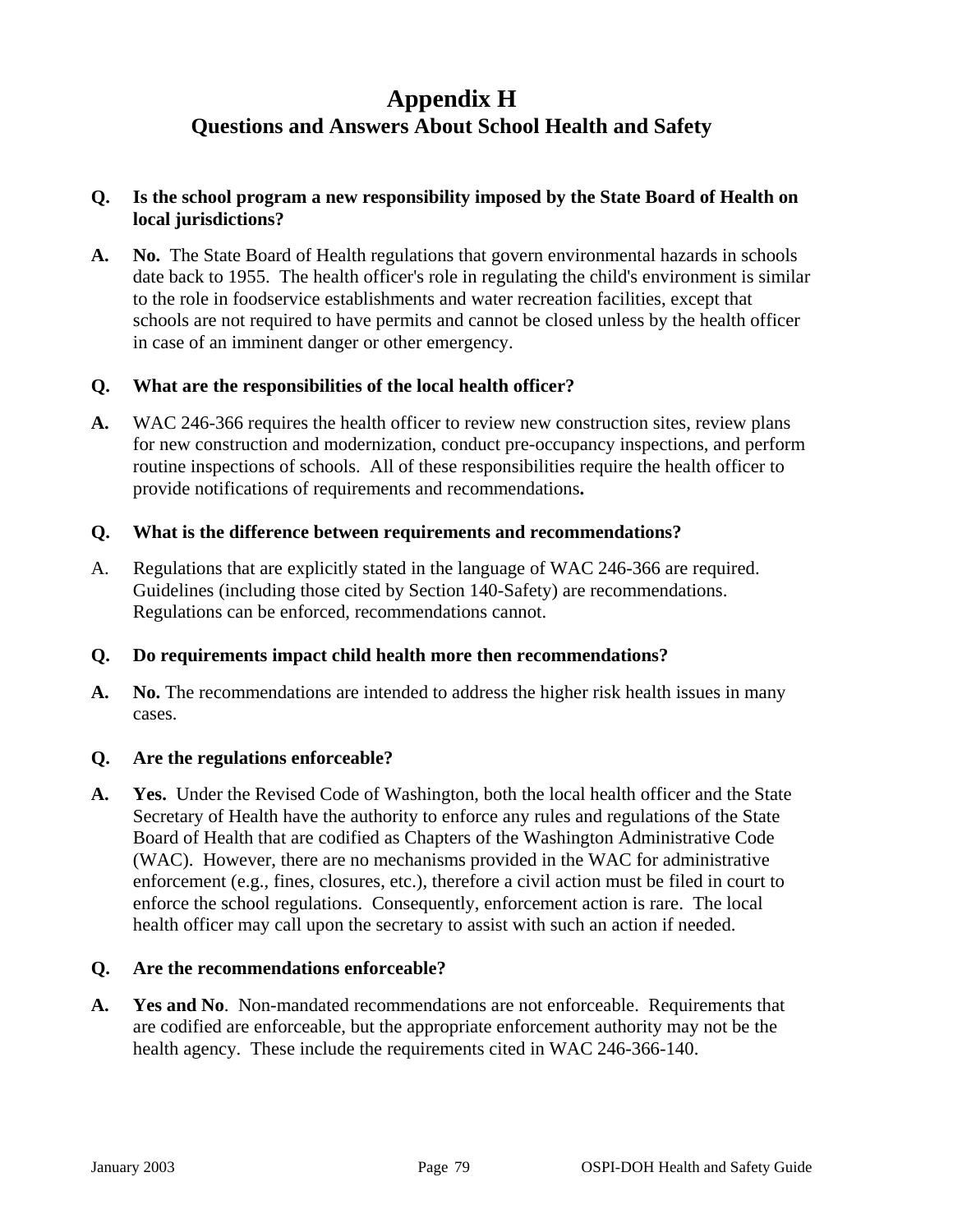# **Appendix H Questions and Answers About School Health and Safety (continued)**

#### **Q. What are the primary responsibilities of the local health officer?**

**A.** WAC 246-366 requires the local health officer to review new construction sites, review plans for new construction and remodeling, conduct pre-occupancy inspections and perform routine inspections of all K–12 public and private schools. For routine inspections, the regulations direct the health officer to review the high-risk environments (e.g., shops, science labs, playgrounds, PE, art, etc.). After the routine inspection, the health officer is to forward a copy of the findings to the Board of Education.

#### **Q. Are children protected by occupational standards that cover the teachers?**

**A. No.** Occupational standards (WAC 296-62,64) apply to the employer-adult employee relationship and address the range of work activities to which adults are typically exposed. School children are not in an employer-employee relationship legally rendering the occupational standards inapplicable and often irrelevant. Environmental health objectives to assure a healthy learning environment are different than those designed to assure a healthy working environment. Many of their important exposures occur in the context of play and recreation. Where many of the concepts in occupational standards are transferable (i.e., science and vocational instruction), the actual standards are sometimes inadequate or inappropriate. Occupational standards were developed exclusively to protect the physically, mentally, and socially mature adult. Pediatric environmental health must serve as the basis for health officer involvement.

#### **Q. What is meant by pediatric environmental health?**

**A.** Pediatric environmental health evaluates physical, chemical, and biological exposures in light of the developmental characteristics of children. These characteristics include competencies (physical dimensions, capabilities, body system development), motivation (why children interact with their environment), and temperament (intensity of interaction with the environment).

#### **Q. What is the role of the health officer in relationship to the Department of Labor and Industries (L&I)?**

**A.** The local health officer is responsible for the public health surveillance of environmental hazards which affect children in school, a learning and recreational environment. L&I is responsible for enforcing occupational hygiene and safety standards to protect adult employees in the working environment including schools. With the exception of the electrical code and classroom portables, this agency has no plan review function. L&I performs a valuable consulting service in industrial hygiene and safety. Schools often use this service. Local health officials should work closely with local L&I consultants in a cooperative relationship. Many of the activities of L&I help to protect children's health.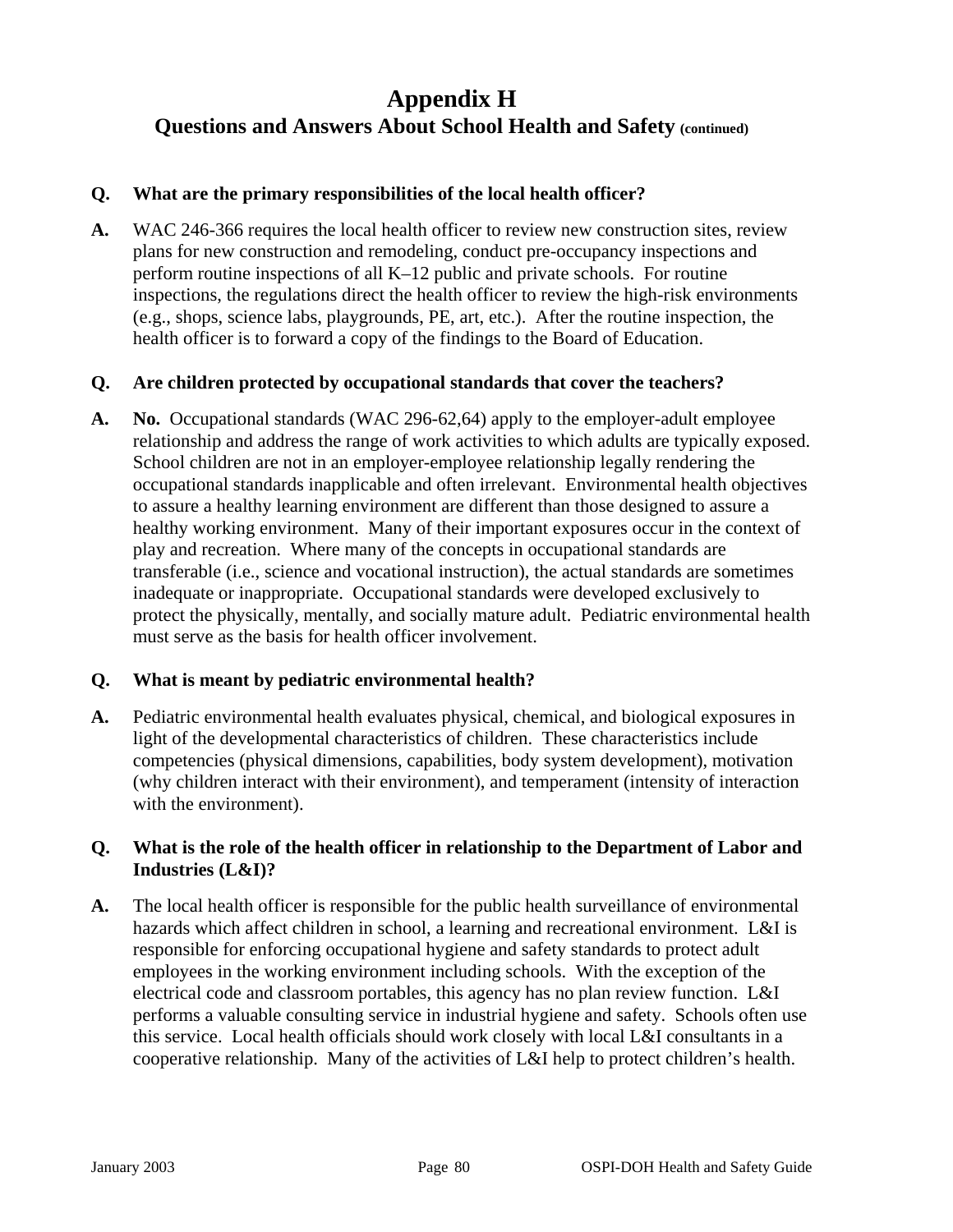# **Appendix H Questions and Answers About School Health and Safety (continued)**

#### **Q. What is the role of the health officer relative to the fire marshal?**

**A**. The state fire code, as enforced by the local fire marshal, addresses fire safety items in greater detail than the health department guidelines and with more statutory authority. Fire safety items in the health department guidelines may be deferred to the fire marshal to reduce duplication of services. (Issues not relating to fire and explosion such as protecting children from acute poisoning and chronic toxicity are usually health department matters.)

#### **Q. What is the role of the health officer relative to the building department?**

**A.** The building official reviews plans for new construction for compliance with applicable building, mechanical, and life safety codes. To determine what is appropriate in each jurisdiction, it is necessary for the health agency and local building department personnel to know what each other's capabilities and constraints are. The health officer should initiate communication with the building department in this regard.

#### **Q. How is the plan review function of the health officer unique?**

**A.** The health officer's plan review function heavily emphasizes recommendations rather than requirements. To be effective, very early involvement in the planning process is required. Also, some of the new construction activities that should involve a health officer's plan review do not require a permit from the local building department. Finally, many items in the health regulations apply to existing facilities and practices as well as new construction.

#### **Q. When is site approval required?**

 **A.** Site approval is required whenever plan review is required. Automatic approval can be granted if all of the following conditions are met: no new property is being developed; no buildings are being converted to use for school instruction; no new area of existing property will be covered by a new building, portable, or building expansion; and no significant increases in occupancy are being proposed.

#### **Q. When is plan review required by the health official?**

**A.** Plan review is required for new school construction and modernization of existing facilities. For portables, alternative methods are available to satisfy the plan review requirement.

#### **Q. How is the health officer's inspection function unique?**

**A.** The primary focus of a health and safety inspection is education and recommendation. There are no sanctions for a routine enforcement program. Effectiveness depends on the mandated direct communication with the school district board of directors.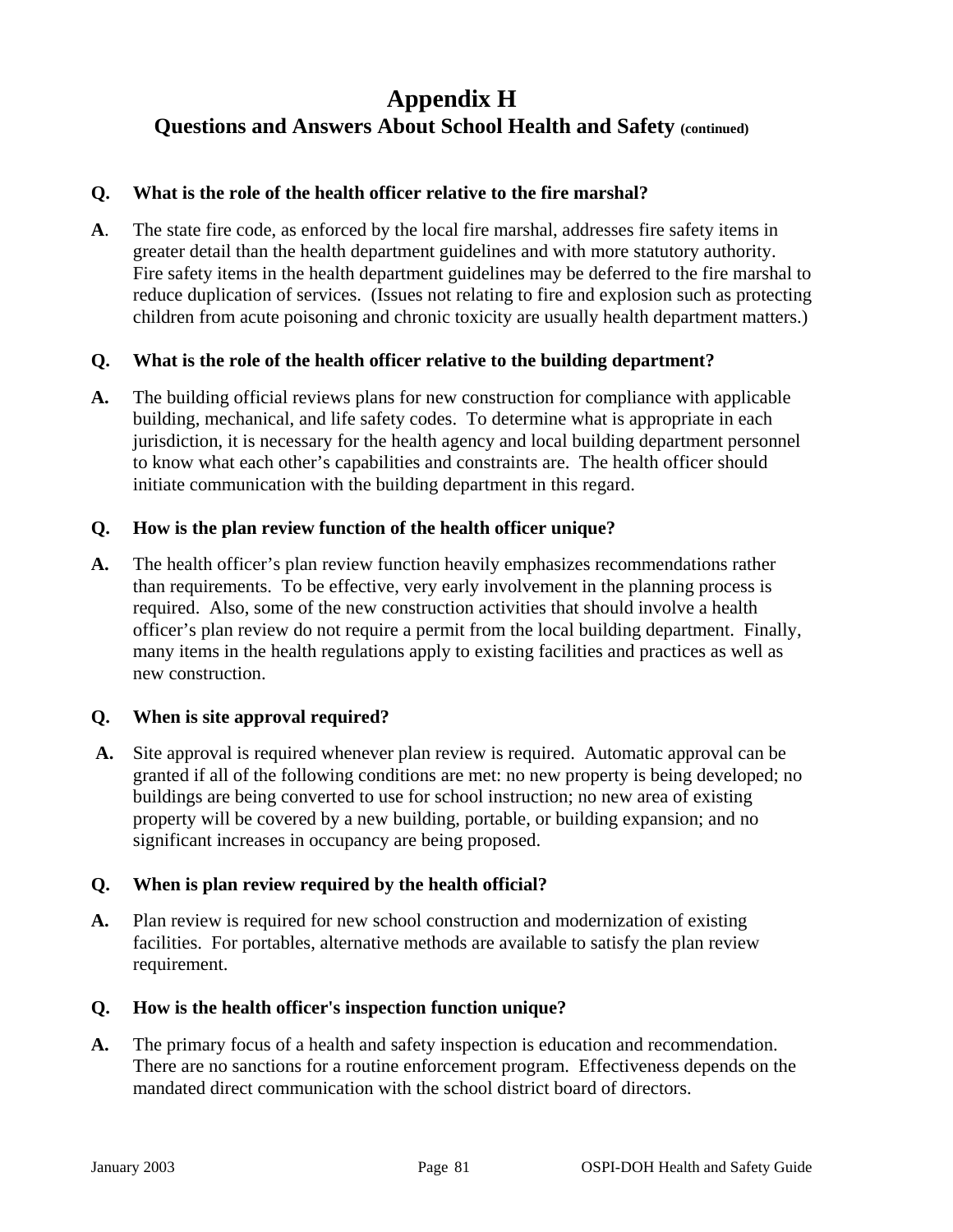# **Appendix H Questions and Answers About School Health and Safety (continued**)

#### **Q How often should school inspections be done by the health official?**

**A.** Previous board of health rules required annual inspections; however subsequent amendments were made to require them on a "periodic" basis. The health officer is responsible for scheduling and conducting the inspections. The intent of the law is that inspections be scheduled often enough to assure that hazards are identified and children's health is protected.

As working relationships become more coordinated and cooperative with school districts, the frequency may be reduced to every second then every third year, with follow-up inspections and well-documented self-inspections filling in between. It is very important that there be documentation of the school districts' correction of problems from year to year also. If very few or no problems are found after several routine inspections, the health officer may elect to reduce the frequency even further, however, the state school steering committee generally agreed that schools should have a complete inspection by the health department at least every five years. The health officer may elect to maintain or increase inspection frequency when reported problems continue unabated.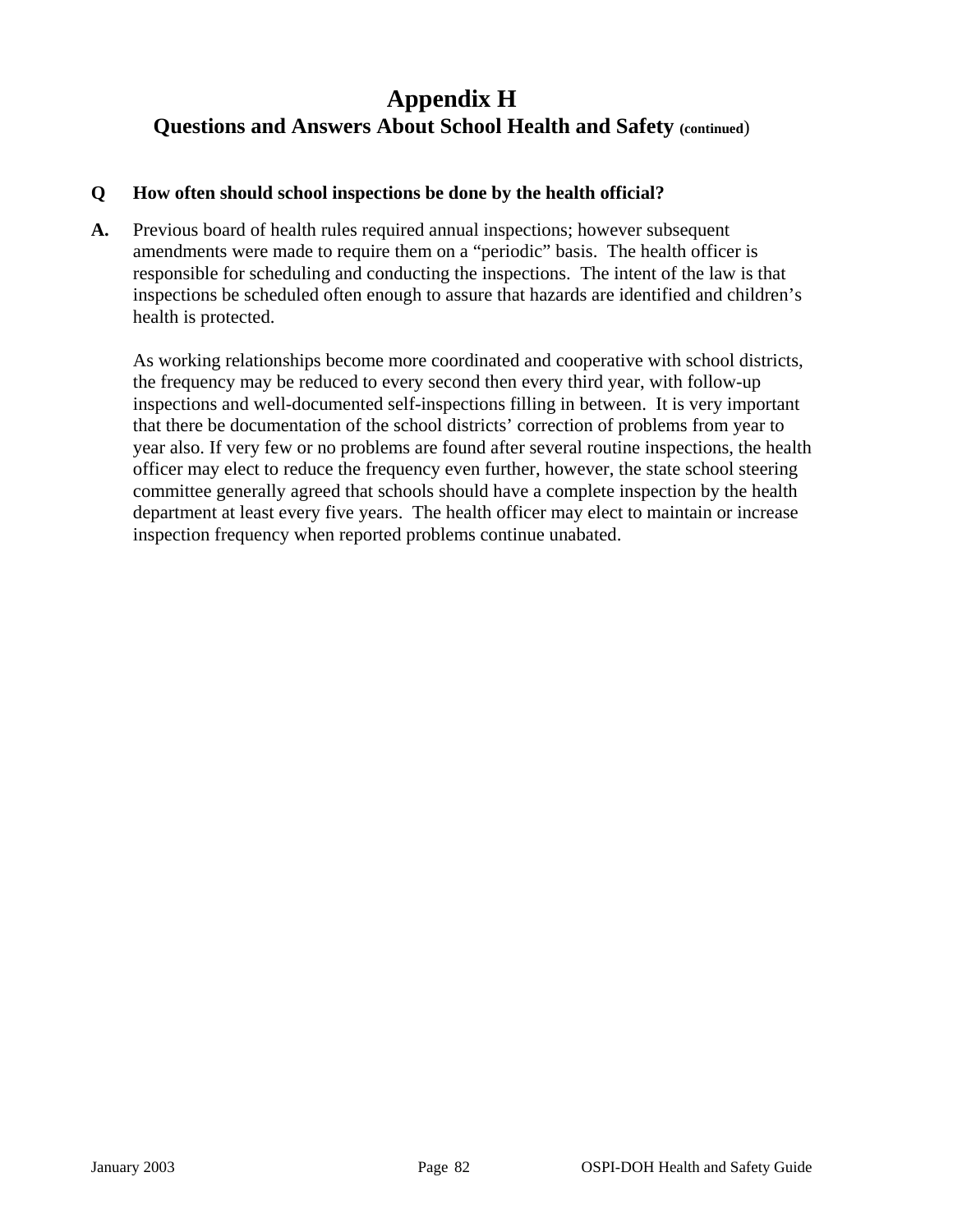### **Appendix I Safety and Health Websites**

#### **Government Websites:**

Bureau of Labor Statistics http://stats.bls.gov/ Centers for Disease Control and Prevention www.cdc.gov Consumer Product Safety Commission www.cpsc.gov Environmental Protection Agency www.epa.gov Federal Emergency Management Agency www.fema.gov Food and Drug Administration www.fda.gov Mine Safety and Health Administration www.msha.gov National Cancer Institute www.nci.nih.gov National Institute of Health www.nih.gov NIOSH www.cdc.gov/niosh/homepage.html National Weather Service—West. Reg. www.wrh.noaa.gov OSHA www.osha.gov US Dept of Health and Human Services www.os.dhhs.gov US Dept. of Transportation www.dot.gov US Fire Administration www.usfa.fema.gov US Government Printing Office www.access.gpo.gov

#### **Washington State**

Wash. State Dept of Ecology www.wa.gov/ecology Wash. State Dept of Health www.doh.wa.gov Wash. State Dept of Labor & Industries www.wa.gov/lni

#### **Organizations**

| Advocates for Highway and Auto Safety          | www.saferoads.org       |
|------------------------------------------------|-------------------------|
| American Conf. of Gov. Industrial Hygienists   | www.acgih.org           |
| American Industrial Hygiene Association        | www.aiha.org            |
| <b>American Lung Association</b>               | www.lungusa.org         |
| <b>American National Standards Institute</b>   | www.ansi.org            |
| <b>American Red Cross</b>                      | www.redcross.org        |
| ASSE                                           | www.asse.org            |
| Center for Safety in the Arts                  | www.artswire.org        |
| Human Factors and Ergonomics Society           | www.hfes.org            |
| Illuminating Engineering Society of N. America | www.iesna.org/          |
| <b>Industrial Safety Equipment Assoc.</b>      | www.safetycentral.org   |
| <b>Insurance Institutes for Highway Safety</b> | www.hwysafety.org       |
| <b>National Air Duct Cleaners Association</b>  | www.nadca.com/          |
| National School Board Association              | www.keepschoolssafe.org |
| Mayo Clinic (offers weekly newsletter)         | www.mayohealth.org      |
| <b>National Fire Protection Agency</b>         | www.nfpa.org            |
| <b>National Safety Council</b>                 | www.nsc.org             |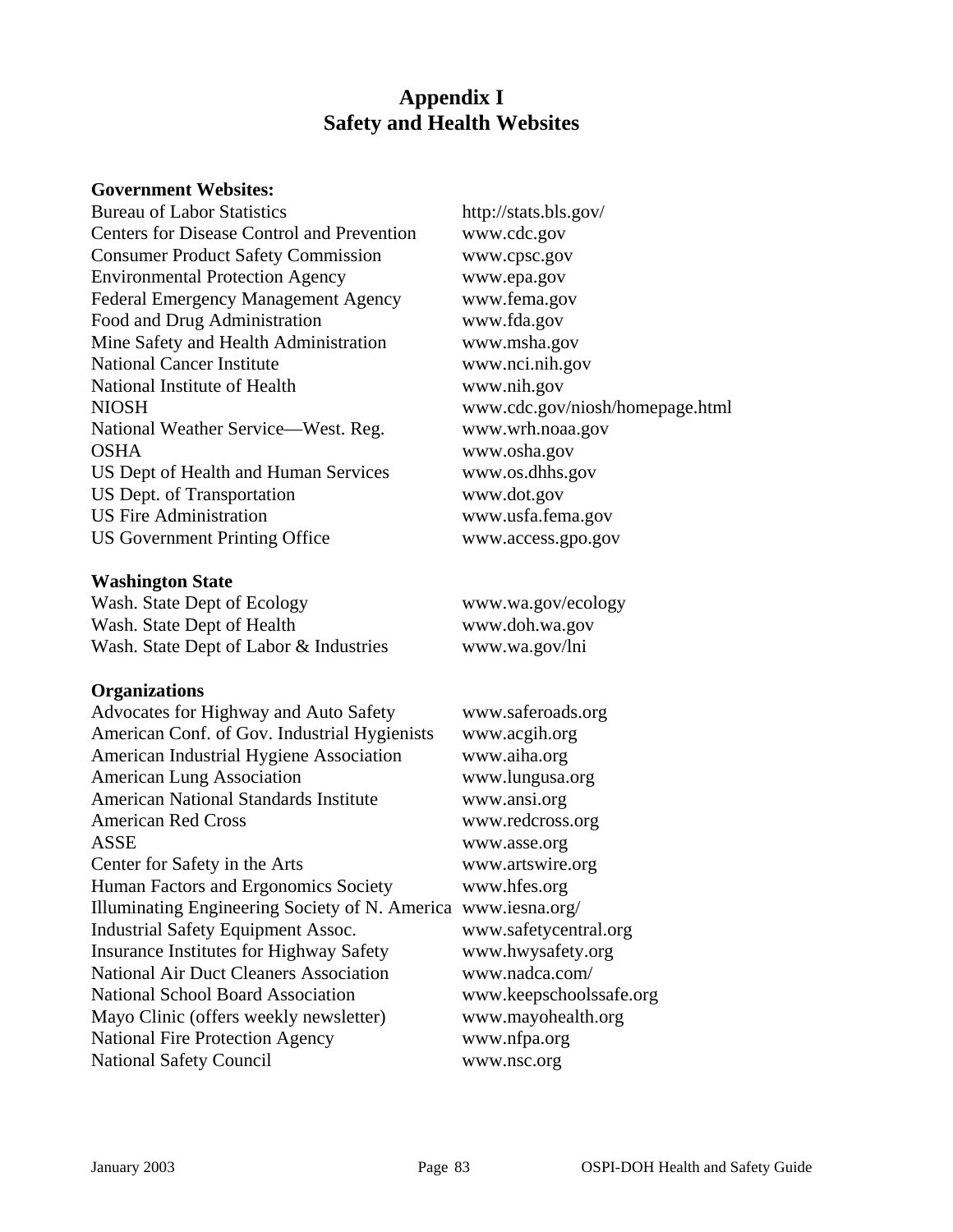### **Appendix I Safety and Health Websites (continued)**

#### **General Information Sources**

Associated Industries of the Inland NW www.aiin.com The Federal Register http://fr.cos.com/ Fremont Compensation Insurance Group [www.fremont.com](http://www.fremont.com/) Lighting Design Lag www.northwestlighting.com Material Safety Data Sheets www.msds.pdc.cornell.edu/msdssrch.asp (accesses MSDS data from Cornell Univ.) Lighting www.lightingresource.com Professional Development Associates www.pdanet.com Safety Online www.safetyonline.net "Safety Currents" (weekly newsletter) www.safetyonline.net/currents/home.htm "Safety on the Internet"—book www.govinst.com Traffic Safety Village www.drivers.com World Safety (monthly newsletter) www.worldsafety.com

#### **Safety Vendors**

Oxarc www.oxarc.com Cole-Parmer Instruments Co. www.coleparmer.com Grainger www.grainger.com Lab Safety www.labsafety.com SKC, Inc. www.skcinc.com Masune 1st Aid & Safety www.masune.com Moore Medical Corp. www.mooremedical.com Hach www.hach.com JJ Keller www.jjkeller.com Quest Technologies www.quest-technologies.com Coastal Safety and Environmental www.coastal.com Mitchell Instruments www.mitchellinstrument.com The Safety Zone www.safety-zone.com

Compiled July 2000 by: Eric E. Dickson Past President, Inland Northwest Chapter ASSE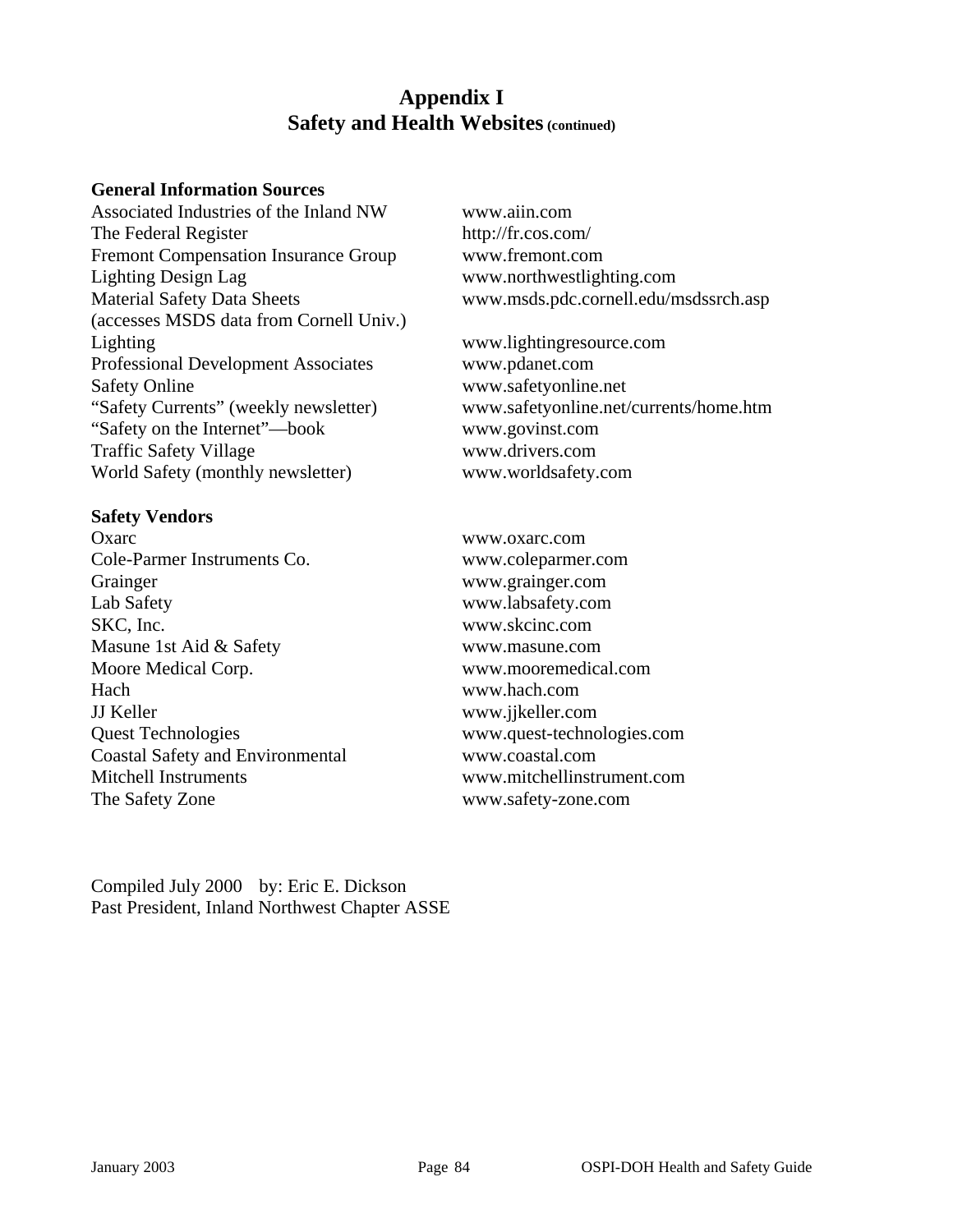## **Appendix J Selected Bibliography**

Library of Congress #78-148977 By Flinn Scientific, Inc. Published by McGraw Hill, Inc. Batavia, IL 60510

Artist Beware **Hazards** in the Chemical Laboratory By Michael McCann, Ph.D. Edited by L. Bretherick Watson-Guptill Publications, N.Y. ISBN 0851864198 1515 Broadway Published by The Royal Society of New York, NY 10036 Chemistry Library of Congress Blackhorse Road ISBN 0-8230-0295-0

National Academy Press Chemicals From Laboratories 2101 Constitution Avenue, NW National Academy Press Washington, D.C. 20418 2101 Constitution Avenue, NW Library of Congress # 85-60999 Washington, D.C. 20418 ISBN 0-309-03545-7 Library of Congress #

Washington Education Directory Health Hazards in Arts and Crafts Barbara Krohn and Associates Society for Occupational & 835 Securities Building Environmental Health Seattle, WA 98101 1341 G Street, NW, Suite 308 (206) 622-3538 Washington, D.C. 20005

Noise and Noise Control Industrial Ventilation—17th Edition Malcolm J. Crocker/Frederick M. Kessler Committee on Industrial Ventilation CRC Press, Inc. P.O. Box 16153 2000 Corporate Blvd., NW Lansing, MI 48901 Boca Raton, FL 33431 Lithographed by Library of Congress #75-2352 Edwards Brothers, Inc. ISBN#0-8493-5093-0 (Vol. 1) 2500 South State Street 0-81819-064-3 Ann Arbor, MI 48104

Noise And Vibration Control The Science Instructor's Safer Source Edited by Leo L. Beranek ChemicalCatalog/Reference Manual ISBN 07-004841-X P.O. Box 2A, 917 W. Wilson Street (312) 879-6900

# RC963.6.A78M32 702.B 79.18982 Letchworth, Herts, SG6 1Hn, ENGLAND

Injury In America Prudent Practices for Disposal of ISBN 0-309-03390-X

> Edited by Michael McCann, Ph.D., & Gail Barazani Library of Congress # 80-52060 ISBN 0-931770-01-7

0-8493-5094-8 (Vol. 2)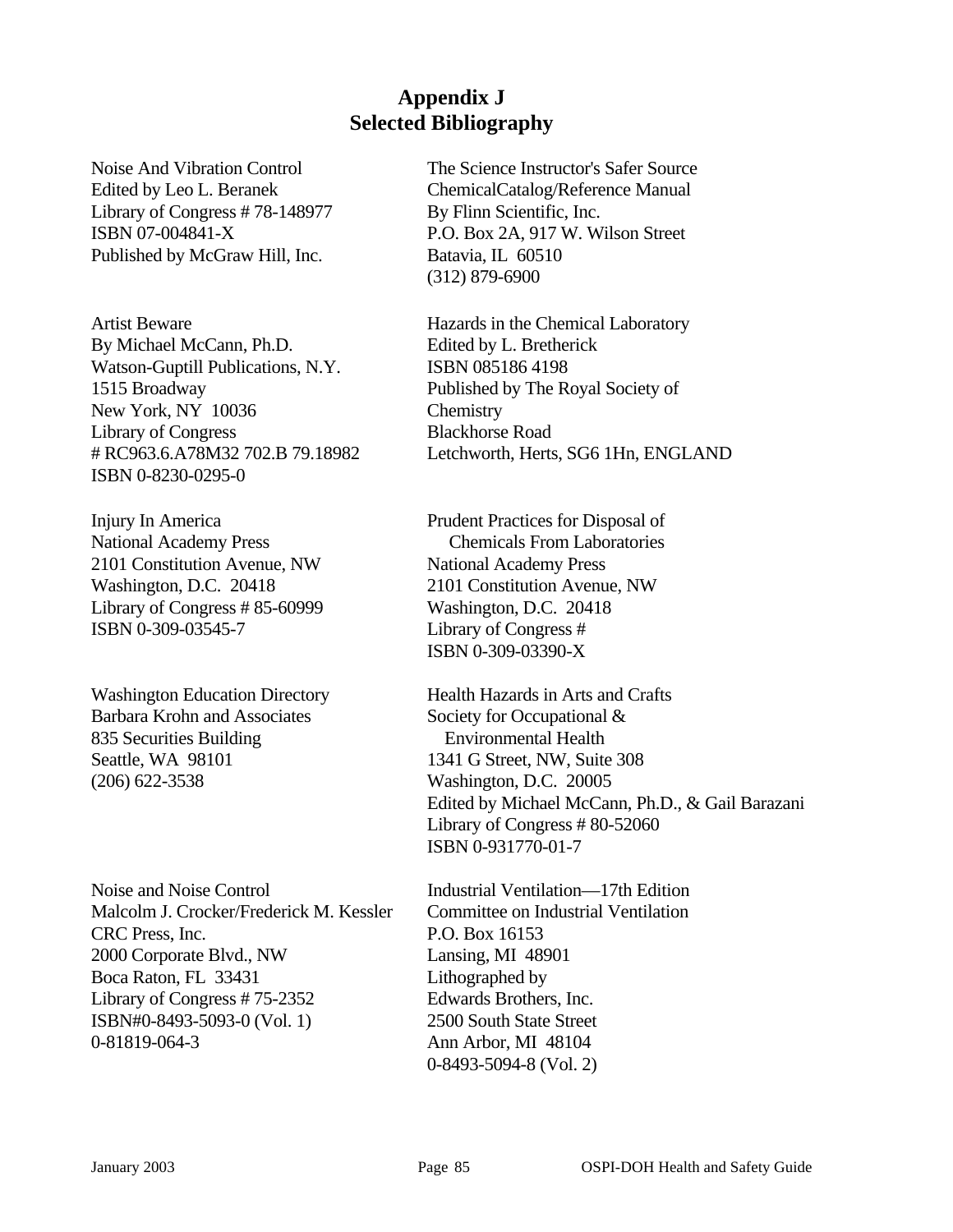## **Appendix J Selected Bibliography (continued)**

Health Hazards Manual for Artists By Michael McCann Nick Lyons Books 32 West 21st Street New York, NY 10010 ISBN 0-941130-06-1

U.S. Dept of Health, Education & Welfare HEW Pub No. (NIOSH) 76-162 Contract No. CDC-99-74-33 For Sale by Superintendent of Documents

U.S. Dept. of Health, Education and Welfare Public Health Services Center for Disease Control National Institute for Occupational Safety and Health Division of Physical Sciences and Engineering Cincinnati, OH 45202

Industrial Noise Control— Fundamental and Applications By Lewis Bell Library of Congress ISBN 0-8247-1787-2 Published by Marcel Dekker, Inc. 270 Madison Avenue New York, NY 10016

School Indoor Air Quality Best Management Practices Manual Washington State Department of Health PO Box 47825 Olympia, WA 98504 Available at: www.doh.wa.gov/ehp/ts/iaq/pdf

Safety Guide for Vocational, Trade & Industrial and Technology Education Office of Superintendent of Public Instruction PO Box 48200 Olympia, WA 98504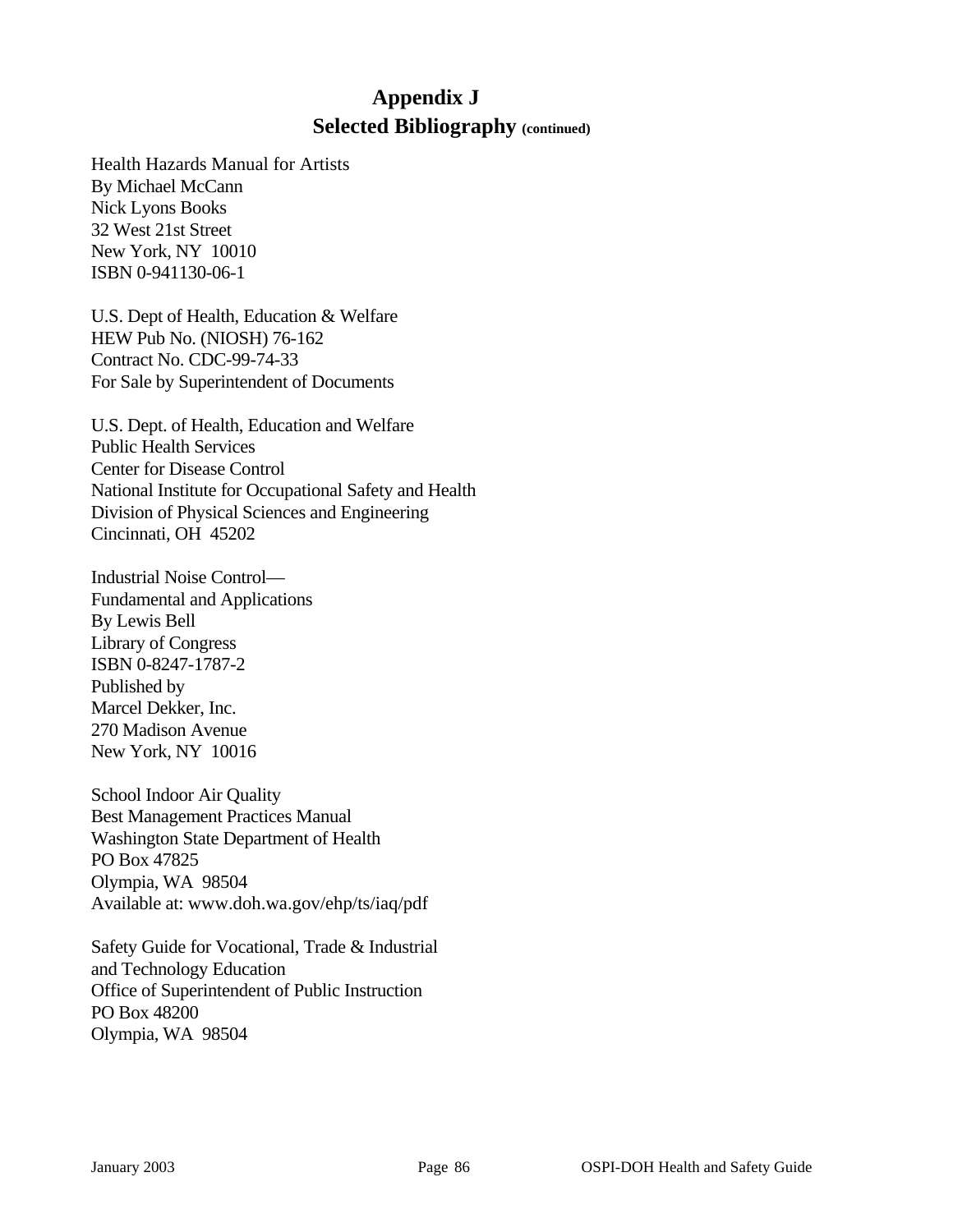## **Appendix K Fee Guidelines**

#### **Public Health System Financing Principles:**

"The history of public health financing in Washington State reflects a series of historical responses to specific situations in local communities and across the state rather than systematic development according to any established principles." This is a finding from a recent report completed by the University of Washington's Health Policy Analysis Program. The Finance and Governance Technical Advisory Committee has developed financing principles intended to serve long-term guidelines for state and local government to use in making decisions about how public health activities are financed.

The finance principles are designed to be general statements, which can be implemented through specific, short-term strategies. They cover issues of public benefit, incentives for building system efficiency, stability of financing, and equity of opportunity for basic public health protections. Three assumptions have served as philosophical underpinnings in the development of the principles: (1) State and local government have a shared responsibility along with the individual and the community in the protection and promotion of the public's health; (2) a well-functioning public health system requires an adequate base of support from state and local government; and (3) a fundamental level of capacity is needed throughout the state for carrying out the core public health functions.

In order to make best use of the resources available for strengthening the system, these principles should become the framework for guiding public health financing policy. To best understand their impact in guiding policy decisions, the financing principles should be considered as an interactive package of components, rather than as separate, isolated rules.

#### **Financing Principles:**

- 1. Public health activities vary along a continuum of benefit, from primarily benefiting individuals (e.g., reproductive health examinations, travel immunizations) to primarily benefiting communities (e.g., communicable disease investigation, health education campaigns). In some cases, public health activities have a population-based benefit while being directed at an individual or family (e.g., child abuse or domestic violence intervention, prenatal case management). The degree of benefit to the individual and the community, as well as whether the activity is conducive to fee collection, should all be considered in determining the financing of a public health activity (reference the Fee Principles for Local Health Jurisdictions).
	- a. When an activity has primary benefit to an individual or an organization or protects the public from individual choices (e.g. on-site sewage permit, food handler's certification), a greater share of the cost should be passed on, through a fee or permit, to the individual or organization. There are circumstances where an individual cannot pay, and the fee should be subsidized.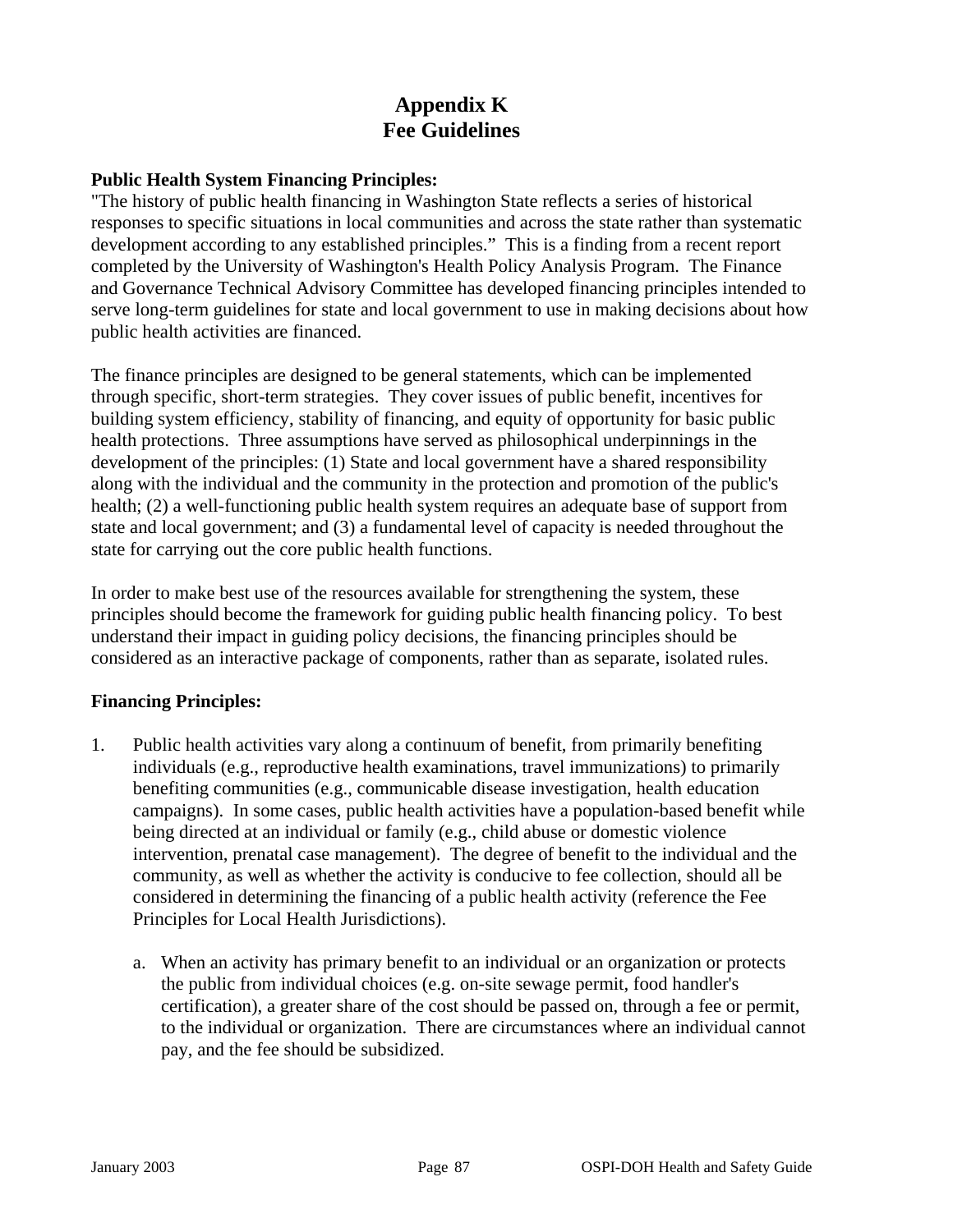## **Appendix K Fee Guidelines (continued)**

- b. When an activity has primary benefit to the community (e.g., early childhood immunizations, monitoring on-site system failure), a greater share of the cost should be publicly subsidized.
- c. In the event that charging a fee jeopardizes community health status (e.g., HIV counseling/testing, on-site repair permit), the local health jurisdiction should have an established policy for fee waiver or adjustment. This in turn may require public subsidy of the activity.
- 2. When a public health activity has benefits to the population beyond the boundaries of the public health jurisdiction (e.g., response to a public health emergency, groundwater monitoring, INPHO), a regional financing scheme (e.g., funds, staff, resources, mutual aid agreements) involving state, local, and tribal governments should be developed.
- 3. The recipients of state public health financing should be accountable through performance-based contracts for:
	- a. Establishing the capacity to perform core public health functions.
	- b. Contributing to the improvement of community health status by impacting health risk and protective factors.
- 4. The state should provide start-up financial incentives to initiate the formation of long-term partnerships between local health jurisdictions, tribal governments, community based organizations, and other organizations, which will increase regional capacity and improve the overall efficiency and effectiveness of the public health system (reference the Public Health Partnership Principles).
- 5. The state will intercede when a local health jurisdiction has not independently attained the capacity required to perform the core public health functions and has not entered into a partnership as a means to improve performance. The state will charge back to local governments a share of the costs of carrying out the core public health functions in that community (reference RCW 43.70.130 and 70.05.130).
- 6. Both stability and flexibility are necessary for state and local government public health financing.
	- a. Stable financing at an adequate level, which is both predictable and responsive to changes in the population, is required for carrying out the core public health functions.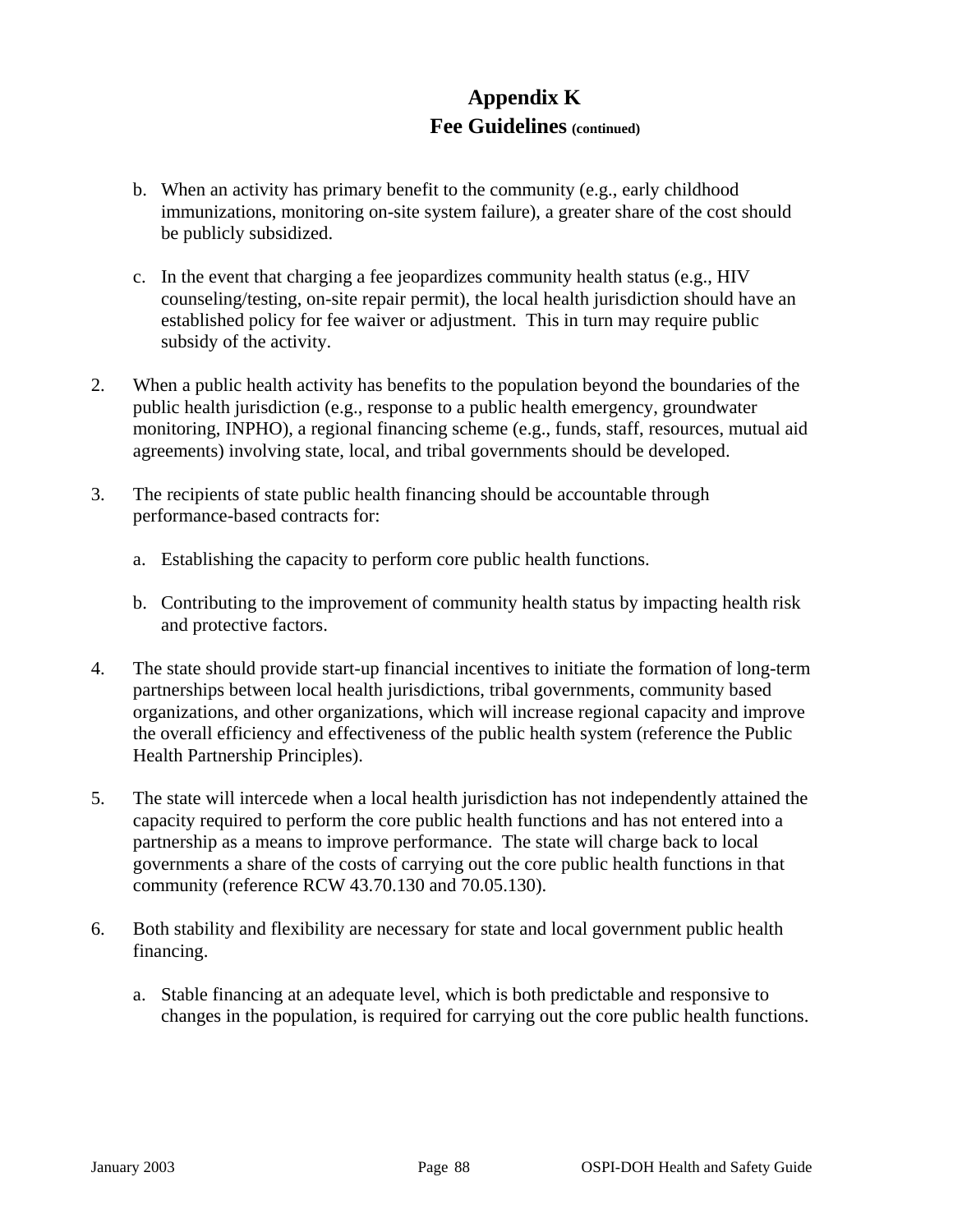## **Appendix K Fee Guidelines (continued)**

- b. Flexible financing, responsive to health assessment information including the degree and extent of public health threat, the effectiveness of prevention activities, and the community's priorities and values is required for public health activities which reflect policy choices of a community (e.g., anti-smoking education for youth, fluoridation of water supplies).
- 7. Additional state funding for local health jurisdictions shall not replace local government funding (reference RCW 43.70 58 and WAC 246.05.030).
- 8. The state's methods of distributing funds to local health jurisdictions should consider local government's ability to support the core public health functions, local population characteristics, service cost delivery factors, and the nature and extent of community health risk and protective factors.

### **Local Health Jurisdiction Fee Principles**

The cost of protecting the public's health is supported by federal, state and local government, as well as direct charges to the consumer in the form of fees for services and permits. The revenue generated by fees is a legitimate and necessary component of the overall mix of public health financing. However, not all public health activities are conducive to fee collection. Some activities directly benefit an individual, while other activities have a combination of individual and community benefit.

Local government has authority for decisions about which services are supported by fee revenue and the level of that support. The Finance and Governance Technical Advisory Committee, as part of its study of public health system financing, recommends that local health jurisdictions have fee policies and practices that are consistent with the Fee Principles (listed below). These principles are intended to be a guide for public health administrators and board members in the process of determining fees for the activities of the local health jurisdiction.

Each local health jurisdiction should have a written fee policy that:

- Complies with RCW 70.05.060 (see attached)
- Describes a process of fee schedule development and frequency of review
- Describes a method for service cost calculation
- Describes a philosophy of service cost recovery
- Addresses the use of sliding fee scales
- Addresses fee collection practices

Prior to setting a fee, the service should be clearly defined, using standard definitions of practice when they exist. The actual cost of the service, including indirect cost, should be calculated using sound and consistent methodology.